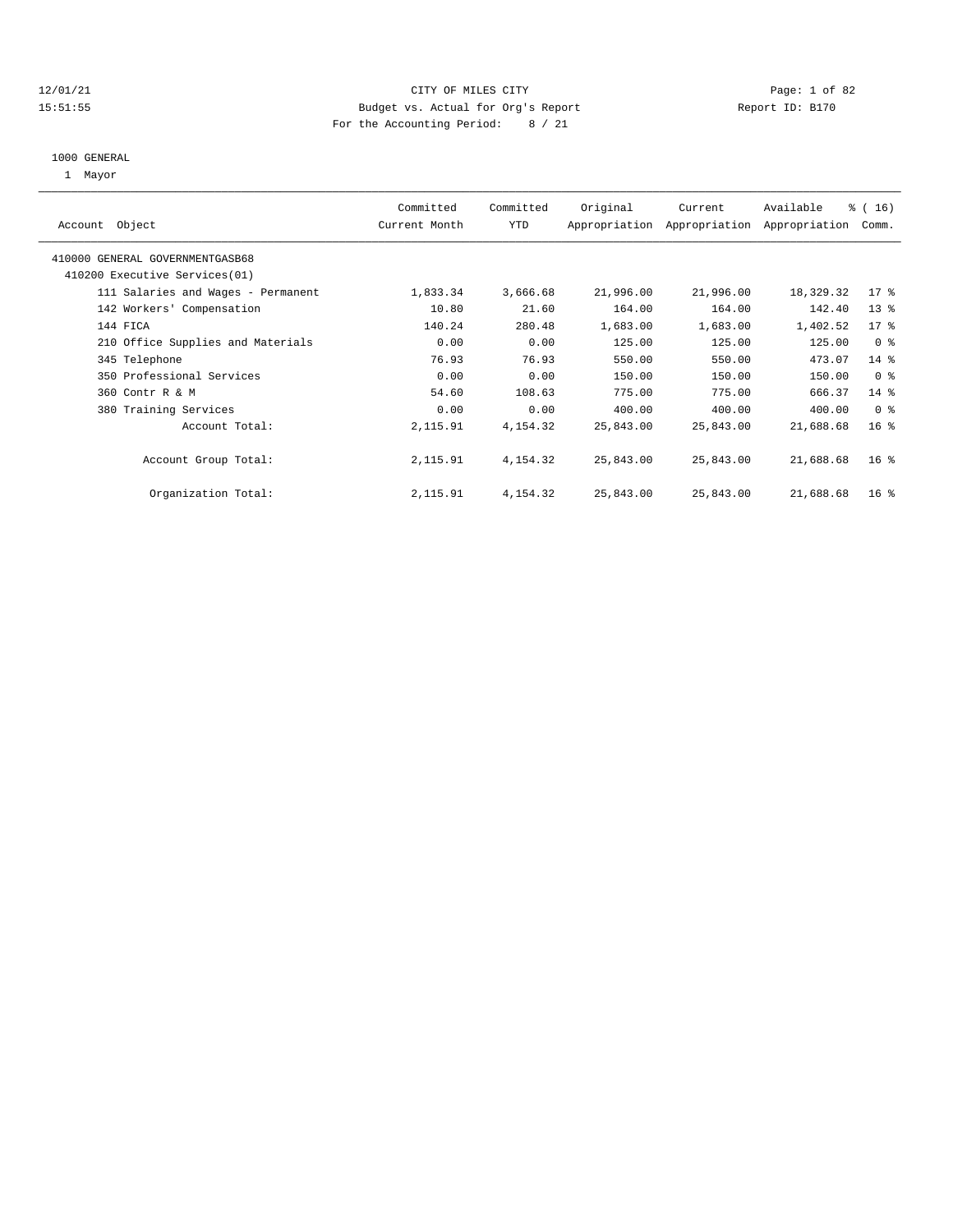#### 12/01/21 CITY OF MILES CITY Page: 2 of 82 15:51:55 Budget vs. Actual for Org's Report Report ID: B170 For the Accounting Period: 8 / 21

# 1000 GENERAL

2 City Council

| Account Object                           | Committed<br>Current Month | Committed<br><b>YTD</b> | Original  | Current   | Available<br>Appropriation Appropriation Appropriation | % (16)<br>Comm. |  |
|------------------------------------------|----------------------------|-------------------------|-----------|-----------|--------------------------------------------------------|-----------------|--|
| 410000 GENERAL GOVERNMENTGASB68          |                            |                         |           |           |                                                        |                 |  |
| 410100 Legislative Services(02)          |                            |                         |           |           |                                                        |                 |  |
| 111 Salaries and Wages - Permanent       | 2,333.38                   | 4,666.76                | 31,968.00 | 31,968.00 | 27,301.24                                              | 15 <sup>8</sup> |  |
| 142 Workers' Compensation                | 13.72                      | 27.44                   | 239.00    | 239.00    | 211.56                                                 | $11*$           |  |
| 144 FICA                                 | 178.50                     | 357.00                  | 2,445.00  | 2,445.00  | 2,088.00                                               | 15 <sup>°</sup> |  |
| 145 PERS                                 | 29.56                      | 59.12                   | 354.00    | 354.00    | 294.88                                                 | $17*$           |  |
| 220 Operating Expenses                   | 0.00                       | 5.00                    | 100.00    | 100.00    | 95.00                                                  | 5 <sup>8</sup>  |  |
| 350 Professional Services                | 4,685.70                   | 10,136.10               | 0.00      | 0.00      | $-10, 136, 10$                                         | $***$ $%$       |  |
| Account Total:                           | 7,240.86                   | 15, 251.42              | 35,106.00 | 35,106.00 | 19,854.58                                              | 43%             |  |
| Account Group Total:                     | 7,240.86                   | 15, 251.42              | 35,106.00 | 35,106.00 | 19,854.58                                              | $43*$           |  |
| 470000 Housing and Community Development |                            |                         |           |           |                                                        |                 |  |
| 470300 Ecomonic Development              |                            |                         |           |           |                                                        |                 |  |
| 350 Professional Services                | 0.00                       | 0.00                    | 558.00    | 558.00    | 558.00                                                 | 0 <sup>8</sup>  |  |
| Account Total:                           | 0.00                       | 0.00                    | 558.00    | 558.00    | 558.00                                                 | 0 <sup>8</sup>  |  |
| Account Group Total:                     | 0.00                       | 0.00                    | 558.00    | 558.00    | 558.00                                                 | 0 <sup>8</sup>  |  |
| Organization Total:                      | 7,240.86                   | 15, 251.42              | 35,664.00 | 35,664.00 | 20, 412.58                                             | 43%             |  |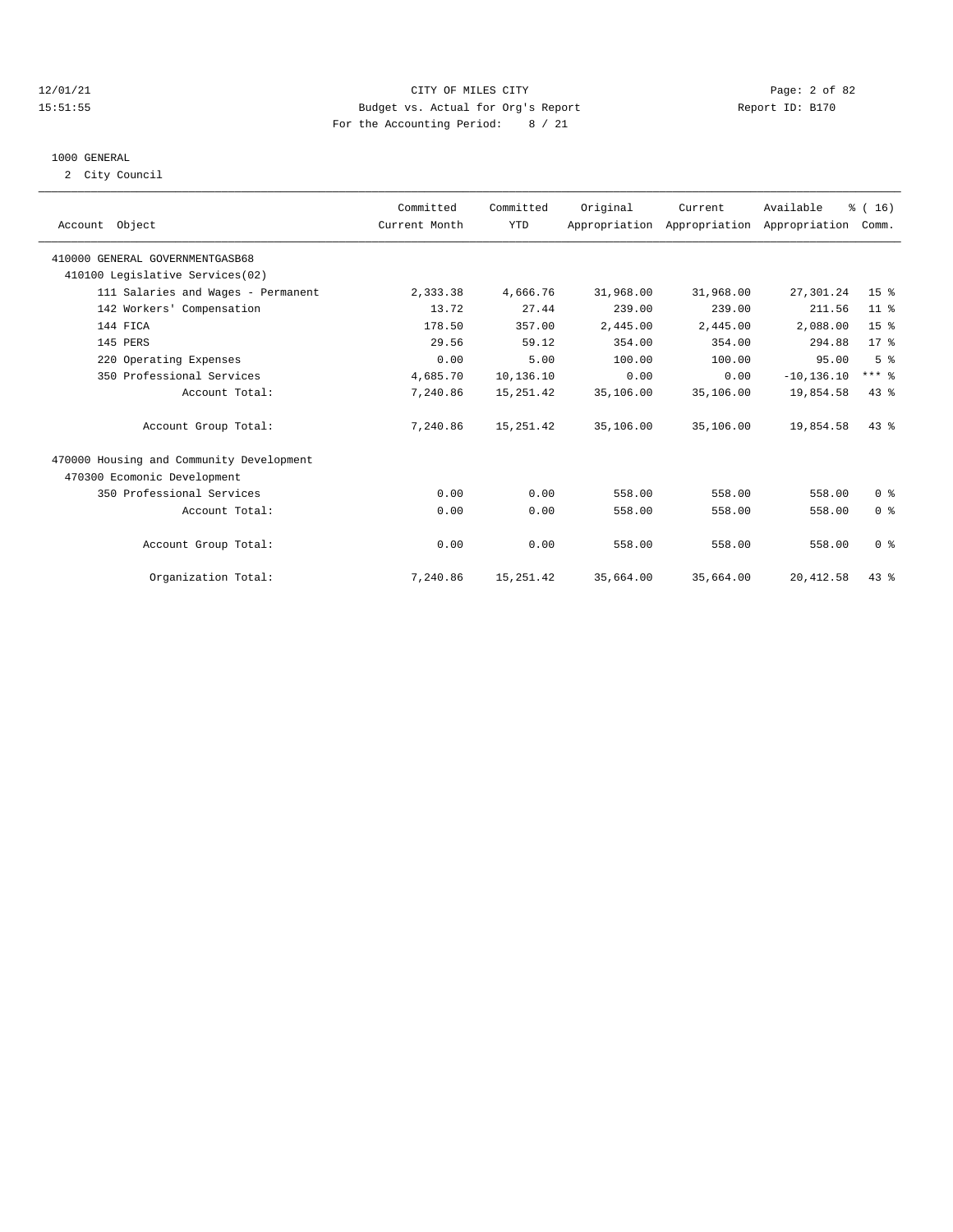#### 12/01/21 CITY OF MILES CITY Page: 3 of 82 15:51:55 Budget vs. Actual for Org's Report Report ID: B170 For the Accounting Period: 8 / 21

#### 1000 GENERAL

3 City Clerk

|                                            | Committed     | Committed   | Original    | Current     | Available                                       | $\frac{1}{6}$ ( 16 ) |
|--------------------------------------------|---------------|-------------|-------------|-------------|-------------------------------------------------|----------------------|
| Account Object                             | Current Month | <b>YTD</b>  |             |             | Appropriation Appropriation Appropriation Comm. |                      |
| 410000 GENERAL GOVERNMENTGASB68            |               |             |             |             |                                                 |                      |
| 410500 Financial Services(03)              |               |             |             |             |                                                 |                      |
| 111 Salaries and Wages - Permanent         | 10,546.21     | 19,545.22   | 114,840.00  | 114,840.00  | 95, 294.78                                      | $17*$                |
| 121 OVERTIME-PERMANENT                     | 26.22         | 26.22       | 648.00      | 648.00      | 621.78                                          | 4%                   |
| 131 VACATION                               | 89.38         | 1,142.36    | 7,552.00    | 7,552.00    | 6,409.64                                        | 15 <sup>°</sup>      |
| 132 SICK LEAVE                             | 318.73        | 909.28      | 4,100.00    | 4,100.00    | 3,190.72                                        | $22$ %               |
| 133 OTHER LEAVE PAY                        | 0.00          | 0.00        | 2,940.00    | 2,940.00    | 2,940.00                                        | 0 <sup>8</sup>       |
| 141 Unemployment Insurance                 | 27.44         | 55.18       | 195.00      | 195.00      | 139.82                                          | $28$ %               |
| 142 Workers' Compensation                  | 55.31         | 110.84      | 856.00      | 856.00      | 745.16                                          | $13*$                |
| 143 Health Insurance                       | 2,563.75      | 5,127.50    | 29,737.00   | 29,737.00   | 24,609.50                                       | $17*$                |
| 144 FICA                                   | 833.41        | 1,675.39    | 9,949.00    | 9,949.00    | 8,273.61                                        | $17*$                |
| 145 PERS                                   | 973.97        | 1,917.95    | 11,536.00   | 11,536.00   | 9,618.05                                        | $17*$                |
| 196 CLOTHING ALLOTMENT                     | 0.00          | 450.00      | 450.00      | 450.00      | 0.00                                            | $100*$               |
| 210 Office Supplies and Materials          | 0.00          | 0.00        | 1,500.00    | 1,500.00    | 1,500.00                                        | 0 <sup>8</sup>       |
| 214 Small Items of Equipment               | 0.00          | 0.00        | 3,100.00    | 3,100.00    | 3,100.00                                        | 0 <sup>8</sup>       |
| 220 Operating Expenses                     | 79.65         | 171.04      | 4,000.00    | 4,000.00    | 3,828.96                                        | 4%                   |
| 311 Postage, Box Rent, Etc.                | $-98.64$      | $-239.98$   | 2,500.00    | 2,500.00    | 2,739.98                                        | $-10$ %              |
| 320 Printing, Duplicating, Typing &        | 0.00          | 0.00        | 100.00      | 100.00      | 100.00                                          | 0 <sup>8</sup>       |
| 330 Publicity, Subscriptions & Dues        | 0.00          | 0.00        | 1,500.00    | 1,500.00    | 1,500.00                                        | 0 <sup>8</sup>       |
| 331 Publication of Formal & Legal Notices  | 0.00          | 0.00        | 200.00      | 200.00      | 200.00                                          | 0 <sup>8</sup>       |
| 334 Memberships, Registrations & Dues      | 118.00        | 118.00      | 3,600.00    | 3,600.00    | 3,482.00                                        | 38                   |
| 345 Telephone                              | 103.12        | 103.12      | 865.00      | 865.00      | 761.88                                          | $12*$                |
| 347 Internet                               | 8.70          | 8.70        | 108.00      | 108.00      | 99.30                                           | 8 %                  |
| 350 Professional Services                  | 14,750.00     | 14,750.00   | 35,000.00   | 35,000.00   | 20,250.00                                       | $42*$                |
| 360 Contr R & M                            | 163.78        | 7,338.21    | 16,500.00   | 16,500.00   | 9,161.79                                        | 44 %                 |
| 370 Travel                                 | 0.00          | 0.00        | 2,800.00    | 2,800.00    | 2,800.00                                        | 0 <sup>8</sup>       |
| 380 Training Services                      | 0.00          | 0.00        | 2,050.00    | 2,050.00    | 2,050.00                                        | 0 <sup>8</sup>       |
| 382 Books                                  | 0.00          | 0.00        | 700.00      | 700.00      | 700.00                                          | 0 <sup>8</sup>       |
| 390 Other Purchased Services (Recorded     | 0.00          | 0.00        | 100.00      | 100.00      | 100.00                                          | 0 <sup>8</sup>       |
| 513 Liability                              | 78,757.30     | 79,107.30   | 97,749.00   | 97,749.00   | 18,641.70                                       | 81 %                 |
| 521 Surety Bonds for Officials & Employees | 0.00          | 750.00      | 750.00      | 750.00      | 0.00                                            | $100*$               |
| 555 Bank Service Charges                   | 36.66         | 73.32       | 500.00      | 500.00      | 426.68                                          | 15 <sup>8</sup>      |
| Account Total:                             | 109,352.99    | 133, 139.65 | 356,425.00  | 356,425.00  | 223, 285.35                                     | 37%                  |
| 411101 Labor Negotiations                  |               |             |             |             |                                                 |                      |
| 350 Professional Services                  | 0.00          | 0.00        | 5,000.00    | 5,000.00    | 5,000.00                                        | 0 <sup>8</sup>       |
| Account Total:                             | 0.00          | 0.00        | 5,000.00    | 5,000.00    | 5,000.00                                        | 0 <sup>8</sup>       |
| Account Group Total:                       | 109,352.99    | 133, 139.65 | 361, 425.00 | 361, 425.00 | 228, 285. 35                                    | 37%                  |
| Organization Total:                        | 109, 352.99   | 133, 139.65 | 361, 425.00 | 361, 425.00 | 228, 285. 35                                    | 37 <sup>8</sup>      |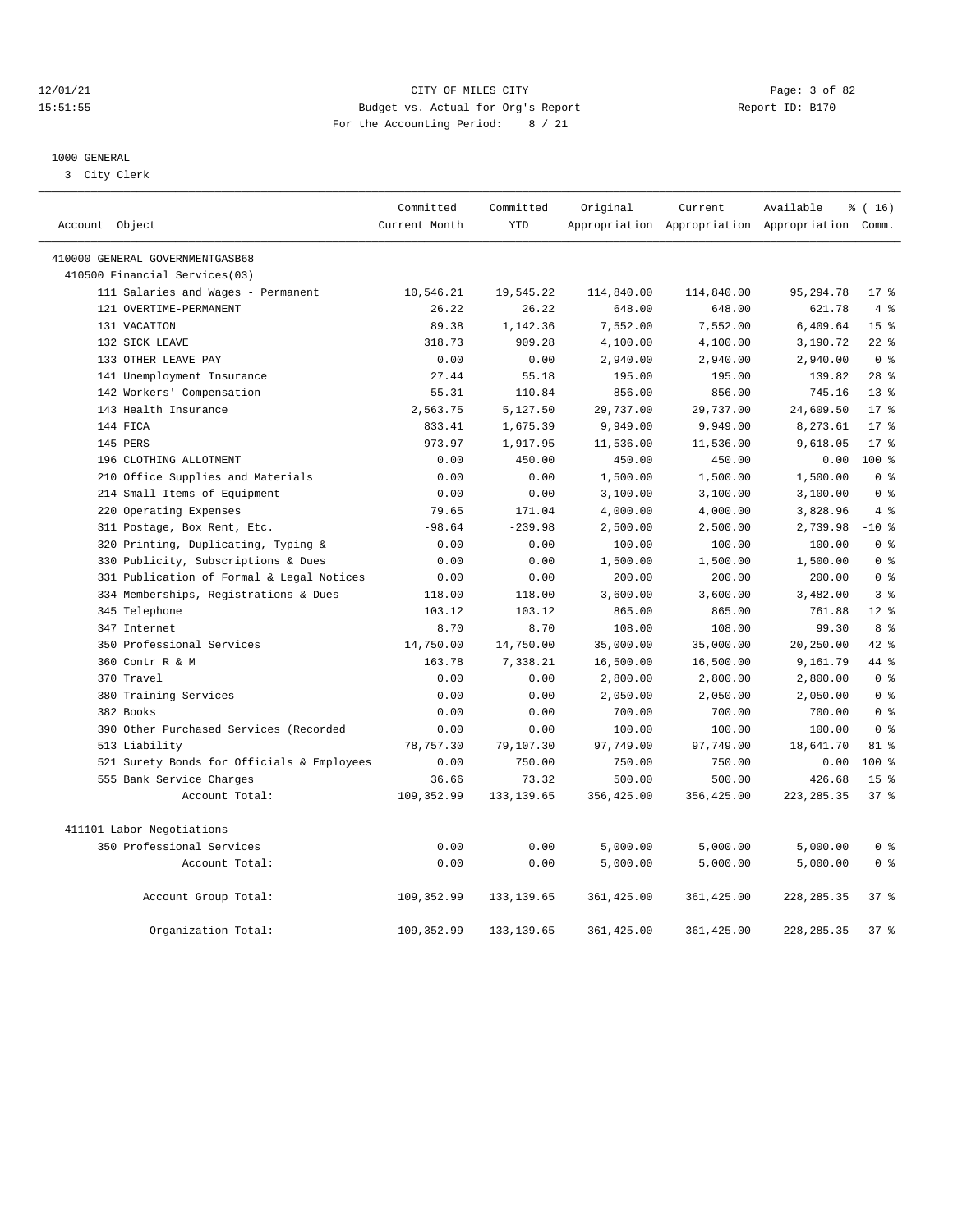#### 12/01/21 CITY OF MILES CITY Page: 4 of 82 15:51:55 Budget vs. Actual for Org's Report Report ID: B170 For the Accounting Period: 8 / 21

# 1000 GENERAL

4 Attorney

| Account Object                     | Committed<br>Current Month | Committed<br><b>YTD</b> | Original   | Current    | Available<br>Appropriation Appropriation Appropriation | % (16)<br>Comm. |
|------------------------------------|----------------------------|-------------------------|------------|------------|--------------------------------------------------------|-----------------|
| 410000 GENERAL GOVERNMENTGASB68    |                            |                         |            |            |                                                        |                 |
| 411100 Legal Services(04)          |                            |                         |            |            |                                                        |                 |
| 111 Salaries and Wages - Permanent | 5,566.16                   | 10,703.48               | 92,480.00  | 92,480.00  | 81,776.52                                              | $12*$           |
| 131 VACATION                       | 0.00                       | 1,013.39                | 2,700.00   | 2,700.00   | 1,686.61                                               | 38 %            |
| 132 SICK LEAVE                     | 0.00                       | 113.36                  | 1,900.00   | 1,900.00   | 1,786.64                                               | 6 %             |
| 141 Unemployment Insurance         | 13.91                      | 29.57                   | 146.00     | 146.00     | 116.43                                                 | $20*$           |
| 142 Workers' Compensation          | 29.24                      | 61.09                   | 714.00     | 714.00     | 652.91                                                 | 9%              |
| 143 Health Insurance               | 0.00                       | 0.00                    | 5,127.00   | 5,127.00   | 5,127.00                                               | 0 <sup>8</sup>  |
| 144 FICA                           | 425.82                     | 897.51                  | 7,427.00   | 7,427.00   | 6,529.49                                               | $12*$           |
| 145 PERS                           | 389.84                     | 898.95                  | 8,611.00   | 8,611.00   | 7.712.05                                               | $10*$           |
| 196 CLOTHING ALLOTMENT             | 0.00                       | 0.00                    | 150.00     | 150.00     | 150.00                                                 | 0 <sup>8</sup>  |
| 210 Office Supplies and Materials  | 0.00                       | 0.00                    | 1,000.00   | 1,000.00   | 1,000.00                                               | 0 <sup>8</sup>  |
| 214 Small Items of Equipment       | 0.00                       | 0.00                    | 1,000.00   | 1,000.00   | 1,000.00                                               | 0 <sup>8</sup>  |
| 220 Operating Expenses             | 0.00                       | 0.00                    | 1,000.00   | 1,000.00   | 1,000.00                                               | 0 <sup>8</sup>  |
| 311 Postage, Box Rent, Etc.        | 7.95                       | 11.97                   | 500.00     | 500.00     | 488.03                                                 | 2 <sup>8</sup>  |
| 345 Telephone                      | 111.49                     | 111.49                  | 1,000.00   | 1,000.00   | 888.51                                                 | 11 <sup>°</sup> |
| 350 Professional Services          | 3,337.00                   | 3,557.00                | 4,000.00   | 4,000.00   | 443.00                                                 | 89 %            |
| 360 Contr R & M                    | 0.00                       | 0.00                    | 207.00     | 207.00     | 207.00                                                 | 0 <sup>8</sup>  |
| 370 Travel                         | 0.00                       | 0.00                    | 700.00     | 700.00     | 700.00                                                 | 0 <sup>8</sup>  |
| Account Total:                     | 9,881.41                   | 17,397.81               | 128,662.00 | 128,662.00 | 111,264.19                                             | $14*$           |
| Account Group Total:               | 9,881.41                   | 17,397.81               | 128,662.00 | 128,662.00 | 111,264.19                                             | $14*$           |
| Organization Total:                | 9,881.41                   | 17,397.81               | 128,662.00 | 128,662.00 | 111,264.19                                             | $14*$           |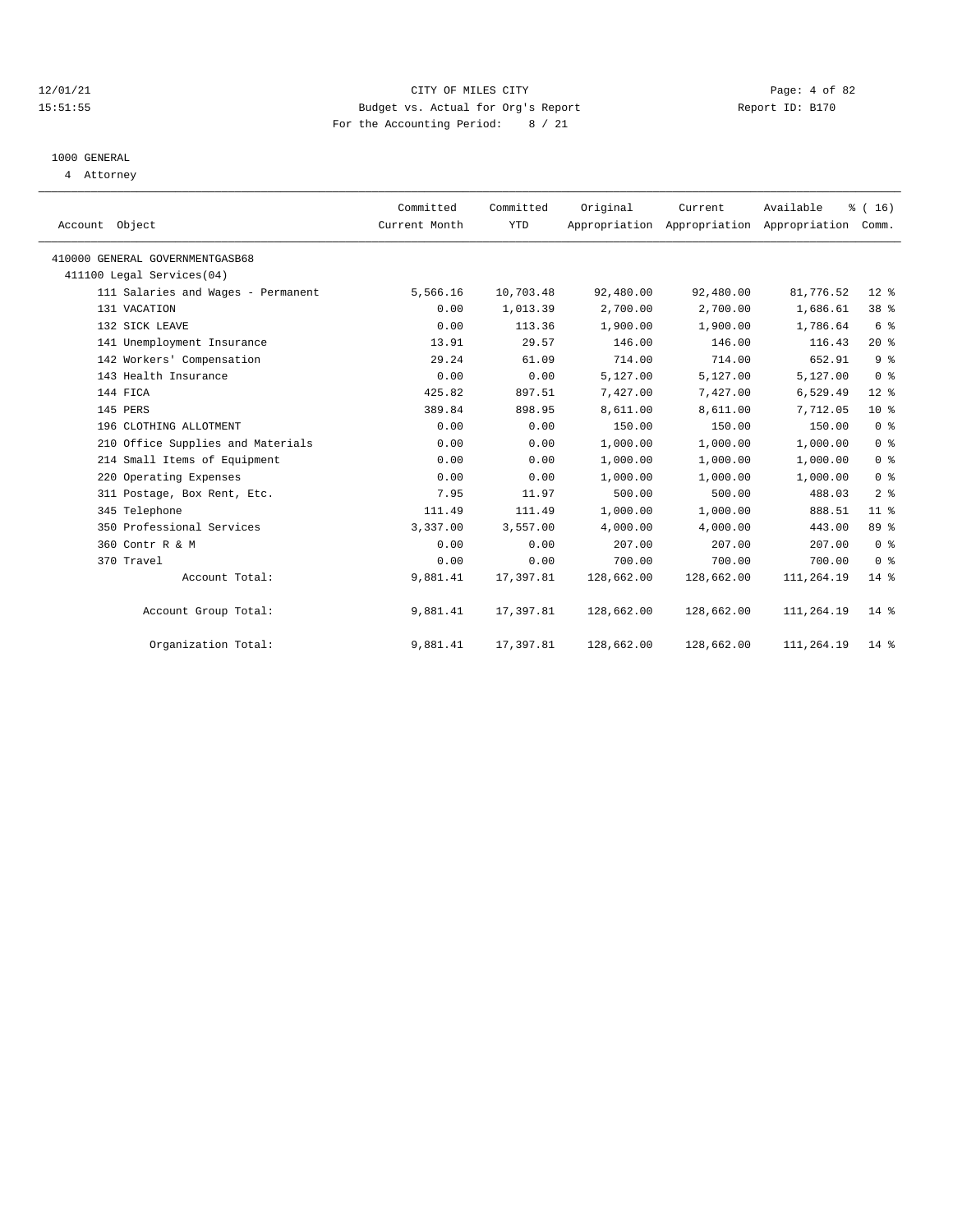#### 12/01/21 Page: 5 of 82<br>15:51:55 Budget vs. Actual for Org's Report Page: 5 of 82<br>15:51:55 Budget vs. Actual for Org's Report Physics Report ID: B170 15:51:55 Budget vs. Actual for Org's Report For the Accounting Period: 8 / 21

————————————————————————————————————————————————————————————————————————————————————————————————————————————————————————————————————

## 1000 GENERAL

5 Police

| Account Object<br>Current Month<br>YTD<br>Appropriation Appropriation Appropriation Comm.<br>420000 PUBLIC SAFETY-GASB68<br>420140 Crime Control and Investigation (05)<br>111 Salaries and Wages - Permanent<br>63,622.99<br>124,431.63<br>830,677.00<br>830,677.00<br>706,245.37<br>15 <sup>8</sup><br>121 OVERTIME-PERMANENT<br>4,256.21<br>$11$ %<br>1,568.82<br>40,100.00<br>40,100.00<br>35,843.79<br>131 VACATION<br>13,058.91<br>51,000.00<br>51,000.00<br>37,941.09<br>26%<br>6,017.17<br>132 SICK LEAVE<br>25,000.00<br>25,000.00<br>19,058.69<br>$24$ %<br>4,478.11<br>5,941.31<br>$12*$<br>133 OTHER LEAVE PAY<br>3,306.10<br>3,770.70<br>31,000.00<br>31,000.00<br>27, 229.30<br>134 HOLIDAY PAY<br>$12*$<br>0.00<br>4,095.84<br>35,000.00<br>35,000.00<br>30,904.16<br>141 Unemployment Insurance<br>197.47<br>389.06<br>1,129.94<br>26%<br>1,519.00<br>1,519.00<br>142 Workers' Compensation<br>2,349.32<br>4,553.83<br>30,678.00<br>30,678.00<br>26, 124. 17<br>15 <sup>8</sup><br>143 Health Insurance<br>28,802.70<br>150,642.30<br>16 <sup>8</sup><br>14,528.85<br>179,445.00<br>179,445.00<br>16 <sup>8</sup><br>144 FICA<br>1,275.46<br>2,470.65<br>15,682.00<br>15,682.00<br>13, 211.35<br>57%<br>145 PERS<br>233.16<br>389.73<br>681.00<br>681.00<br>291.27<br>146 Police Pension<br>10,448.98<br>15 <sup>8</sup><br>20,107.50<br>133,549.00<br>133,549.00<br>113,441.50<br>196 CLOTHING ALLOTMENT<br>12,240.00<br>1 <sup>8</sup><br>0.00<br>75.00<br>12,240.00<br>12,165.00<br>210 Office Supplies and Materials<br>5,000.00<br>$25$ %<br>1,005.85<br>1,237.00<br>5,000.00<br>3,763.00<br>214 Small Items of Equipment<br>0 <sup>8</sup><br>0.00<br>0.00<br>5,500.00<br>5,500.00<br>5,500.00<br>220 Operating Expenses<br>$13*$<br>1,039.97<br>2,610.51<br>20,000.00<br>20,000.00<br>17,389.49<br>0 <sup>8</sup><br>226 Clothing and Uniforms<br>0.00<br>0.00<br>500.00<br>500.00<br>500.00<br>227 Firearm Supplies<br>1,500.00<br>0 <sup>8</sup><br>0.00<br>0.00<br>1,500.00<br>1,500.00<br>$***$ $-$<br>230 Repair and Maintenance Supplies<br>$-1, 357.07$<br>696.41<br>1,357.07<br>0.00<br>0.00<br>$23$ %<br>231 Gas, Oil, Diesel Fuel, Grease, etc.<br>2,852.79<br>5,709.79<br>25,000.00<br>25,000.00<br>19,290.21<br>981.50<br>2 <sup>8</sup><br>311 Postage, Box Rent, Etc.<br>18.50<br>18.50<br>1,000.00<br>1,000.00<br>334 Memberships, Registrations & Dues<br>1,950.00<br>3%<br>50.00<br>50.00<br>2,000.00<br>2,000.00<br>341 Electric Utility Services<br>894.73<br>$23$ $%$<br>270.27<br>270.27<br>1,165.00<br>1,165.00<br>342 Water Utility Services<br>42.76<br>85.52<br>428.48<br>514.00<br>514.00<br>$17$ %<br>$17*$<br>343 Sewer Utility Services<br>32.00<br>64.00<br>384.00<br>384.00<br>320.00<br>3%<br>344 Gas Utility Service<br>49.90<br>49.90<br>1,775.00<br>1,775.00<br>1,725.10<br>345 Telephone<br>333.62<br>333.62<br>8 %<br>4,000.00<br>4,000.00<br>3,666.38<br>347 Internet<br>57.86<br>57.86<br>800.00<br>742.14<br>7 %<br>800.00<br>350 Professional Services<br>9,293.35<br>9,160.65<br>50%<br>1,081.95<br>18,454.00<br>18,454.00<br>5 <sup>8</sup><br>360 Contr R & M<br>27.00<br>27.00<br>600.00<br>600.00<br>573.00<br>366 R&M Vehicles - Police/Animal Control<br>4%<br>813.42<br>813.42<br>22,000.00<br>22,000.00<br>21,186.58<br>370 Travel<br>6 %<br>317.04<br>317.04<br>5,000.00<br>5,000.00<br>4,682.96<br>380 Training Services<br>0.00<br>6,600.00<br>6,600.00<br>6,600.00<br>0 <sup>8</sup><br>0.00<br>511 Insurance on Buildings<br>0.00<br>333.86<br>334.00<br>334.00<br>$0.14$ 100 %<br>0.23<br>$100*$<br>512 Insurance on Vehicles & Equipment<br>0.00<br>1,099.77<br>1,100.00<br>1,100.00<br>15,579.17<br>$17*$<br>530 Rent<br>0.00<br>3, 115.83<br>18,695.00<br>18,695.00<br>700 Grants, Contributions & Indemnities<br>4,500.00<br>4,500.00<br>4,500.00<br>4,500.00<br>$0.00$ 100 %<br>$***$ $%$<br>790 K9 from contributions<br>40.00<br>80.00<br>0.00<br>0.00<br>$-80.00$<br>950 Construction<br>5,336.00<br>5,336.00<br>1,290,816.00<br>1,290,816.00<br>0 <sup>8</sup><br>1,285,480.00<br>Account Total:<br>2,823,808.00<br>2,574,704.62<br>9%<br>126,591.77<br>249,103.38<br>2,823,808.00<br>420160 Communications-Dispatch<br>111 Salaries and Wages - Permanent<br>20, 475.71<br>40,075.66<br>176,977.00<br>136,901.34<br>176,977.00<br>$23$ %<br>121 OVERTIME-PERMANENT<br>844.89<br>8 %<br>2,373.01<br>28,200.00<br>28,200.00<br>25,826.99<br>131 VACATION<br>1,821.63<br>2,970.95<br>13,500.00<br>13,500.00<br>10,529.05<br>22 %<br>15 <sup>°</sup><br>132 SICK LEAVE<br>800.09<br>1,110.02<br>7,400.00<br>7,400.00<br>6,289.98<br>0.00<br>0.00<br>5,327.00<br>0 <sup>8</sup><br>133 OTHER LEAVE PAY<br>5,327.00<br>5,327.00<br>$-1,280.16$ |                 | Committed | Committed | Original | Current | Available | ៖ ( 16) |
|-----------------------------------------------------------------------------------------------------------------------------------------------------------------------------------------------------------------------------------------------------------------------------------------------------------------------------------------------------------------------------------------------------------------------------------------------------------------------------------------------------------------------------------------------------------------------------------------------------------------------------------------------------------------------------------------------------------------------------------------------------------------------------------------------------------------------------------------------------------------------------------------------------------------------------------------------------------------------------------------------------------------------------------------------------------------------------------------------------------------------------------------------------------------------------------------------------------------------------------------------------------------------------------------------------------------------------------------------------------------------------------------------------------------------------------------------------------------------------------------------------------------------------------------------------------------------------------------------------------------------------------------------------------------------------------------------------------------------------------------------------------------------------------------------------------------------------------------------------------------------------------------------------------------------------------------------------------------------------------------------------------------------------------------------------------------------------------------------------------------------------------------------------------------------------------------------------------------------------------------------------------------------------------------------------------------------------------------------------------------------------------------------------------------------------------------------------------------------------------------------------------------------------------------------------------------------------------------------------------------------------------------------------------------------------------------------------------------------------------------------------------------------------------------------------------------------------------------------------------------------------------------------------------------------------------------------------------------------------------------------------------------------------------------------------------------------------------------------------------------------------------------------------------------------------------------------------------------------------------------------------------------------------------------------------------------------------------------------------------------------------------------------------------------------------------------------------------------------------------------------------------------------------------------------------------------------------------------------------------------------------------------------------------------------------------------------------------------------------------------------------------------------------------------------------------------------------------------------------------------------------------------------------------------------------------------------------------------------------------------------------------------------------------------------------------------------------------------------------------------------------------------------------------------------------------------------------------------------------------------------------------------------------------------------------------------------------------------------------------------------------------------------------------------------------------------------------------------------------------------------------------------------------------------------------------------------------------------------------------------------------------------------------------------------------------------------------------------------------------|-----------------|-----------|-----------|----------|---------|-----------|---------|
|                                                                                                                                                                                                                                                                                                                                                                                                                                                                                                                                                                                                                                                                                                                                                                                                                                                                                                                                                                                                                                                                                                                                                                                                                                                                                                                                                                                                                                                                                                                                                                                                                                                                                                                                                                                                                                                                                                                                                                                                                                                                                                                                                                                                                                                                                                                                                                                                                                                                                                                                                                                                                                                                                                                                                                                                                                                                                                                                                                                                                                                                                                                                                                                                                                                                                                                                                                                                                                                                                                                                                                                                                                                                                                                                                                                                                                                                                                                                                                                                                                                                                                                                                                                                                                                                                                                                                                                                                                                                                                                                                                                                                                                                                                                                   |                 |           |           |          |         |           |         |
|                                                                                                                                                                                                                                                                                                                                                                                                                                                                                                                                                                                                                                                                                                                                                                                                                                                                                                                                                                                                                                                                                                                                                                                                                                                                                                                                                                                                                                                                                                                                                                                                                                                                                                                                                                                                                                                                                                                                                                                                                                                                                                                                                                                                                                                                                                                                                                                                                                                                                                                                                                                                                                                                                                                                                                                                                                                                                                                                                                                                                                                                                                                                                                                                                                                                                                                                                                                                                                                                                                                                                                                                                                                                                                                                                                                                                                                                                                                                                                                                                                                                                                                                                                                                                                                                                                                                                                                                                                                                                                                                                                                                                                                                                                                                   |                 |           |           |          |         |           |         |
|                                                                                                                                                                                                                                                                                                                                                                                                                                                                                                                                                                                                                                                                                                                                                                                                                                                                                                                                                                                                                                                                                                                                                                                                                                                                                                                                                                                                                                                                                                                                                                                                                                                                                                                                                                                                                                                                                                                                                                                                                                                                                                                                                                                                                                                                                                                                                                                                                                                                                                                                                                                                                                                                                                                                                                                                                                                                                                                                                                                                                                                                                                                                                                                                                                                                                                                                                                                                                                                                                                                                                                                                                                                                                                                                                                                                                                                                                                                                                                                                                                                                                                                                                                                                                                                                                                                                                                                                                                                                                                                                                                                                                                                                                                                                   |                 |           |           |          |         |           |         |
|                                                                                                                                                                                                                                                                                                                                                                                                                                                                                                                                                                                                                                                                                                                                                                                                                                                                                                                                                                                                                                                                                                                                                                                                                                                                                                                                                                                                                                                                                                                                                                                                                                                                                                                                                                                                                                                                                                                                                                                                                                                                                                                                                                                                                                                                                                                                                                                                                                                                                                                                                                                                                                                                                                                                                                                                                                                                                                                                                                                                                                                                                                                                                                                                                                                                                                                                                                                                                                                                                                                                                                                                                                                                                                                                                                                                                                                                                                                                                                                                                                                                                                                                                                                                                                                                                                                                                                                                                                                                                                                                                                                                                                                                                                                                   |                 |           |           |          |         |           |         |
|                                                                                                                                                                                                                                                                                                                                                                                                                                                                                                                                                                                                                                                                                                                                                                                                                                                                                                                                                                                                                                                                                                                                                                                                                                                                                                                                                                                                                                                                                                                                                                                                                                                                                                                                                                                                                                                                                                                                                                                                                                                                                                                                                                                                                                                                                                                                                                                                                                                                                                                                                                                                                                                                                                                                                                                                                                                                                                                                                                                                                                                                                                                                                                                                                                                                                                                                                                                                                                                                                                                                                                                                                                                                                                                                                                                                                                                                                                                                                                                                                                                                                                                                                                                                                                                                                                                                                                                                                                                                                                                                                                                                                                                                                                                                   |                 |           |           |          |         |           |         |
|                                                                                                                                                                                                                                                                                                                                                                                                                                                                                                                                                                                                                                                                                                                                                                                                                                                                                                                                                                                                                                                                                                                                                                                                                                                                                                                                                                                                                                                                                                                                                                                                                                                                                                                                                                                                                                                                                                                                                                                                                                                                                                                                                                                                                                                                                                                                                                                                                                                                                                                                                                                                                                                                                                                                                                                                                                                                                                                                                                                                                                                                                                                                                                                                                                                                                                                                                                                                                                                                                                                                                                                                                                                                                                                                                                                                                                                                                                                                                                                                                                                                                                                                                                                                                                                                                                                                                                                                                                                                                                                                                                                                                                                                                                                                   |                 |           |           |          |         |           |         |
|                                                                                                                                                                                                                                                                                                                                                                                                                                                                                                                                                                                                                                                                                                                                                                                                                                                                                                                                                                                                                                                                                                                                                                                                                                                                                                                                                                                                                                                                                                                                                                                                                                                                                                                                                                                                                                                                                                                                                                                                                                                                                                                                                                                                                                                                                                                                                                                                                                                                                                                                                                                                                                                                                                                                                                                                                                                                                                                                                                                                                                                                                                                                                                                                                                                                                                                                                                                                                                                                                                                                                                                                                                                                                                                                                                                                                                                                                                                                                                                                                                                                                                                                                                                                                                                                                                                                                                                                                                                                                                                                                                                                                                                                                                                                   |                 |           |           |          |         |           |         |
|                                                                                                                                                                                                                                                                                                                                                                                                                                                                                                                                                                                                                                                                                                                                                                                                                                                                                                                                                                                                                                                                                                                                                                                                                                                                                                                                                                                                                                                                                                                                                                                                                                                                                                                                                                                                                                                                                                                                                                                                                                                                                                                                                                                                                                                                                                                                                                                                                                                                                                                                                                                                                                                                                                                                                                                                                                                                                                                                                                                                                                                                                                                                                                                                                                                                                                                                                                                                                                                                                                                                                                                                                                                                                                                                                                                                                                                                                                                                                                                                                                                                                                                                                                                                                                                                                                                                                                                                                                                                                                                                                                                                                                                                                                                                   |                 |           |           |          |         |           |         |
|                                                                                                                                                                                                                                                                                                                                                                                                                                                                                                                                                                                                                                                                                                                                                                                                                                                                                                                                                                                                                                                                                                                                                                                                                                                                                                                                                                                                                                                                                                                                                                                                                                                                                                                                                                                                                                                                                                                                                                                                                                                                                                                                                                                                                                                                                                                                                                                                                                                                                                                                                                                                                                                                                                                                                                                                                                                                                                                                                                                                                                                                                                                                                                                                                                                                                                                                                                                                                                                                                                                                                                                                                                                                                                                                                                                                                                                                                                                                                                                                                                                                                                                                                                                                                                                                                                                                                                                                                                                                                                                                                                                                                                                                                                                                   |                 |           |           |          |         |           |         |
|                                                                                                                                                                                                                                                                                                                                                                                                                                                                                                                                                                                                                                                                                                                                                                                                                                                                                                                                                                                                                                                                                                                                                                                                                                                                                                                                                                                                                                                                                                                                                                                                                                                                                                                                                                                                                                                                                                                                                                                                                                                                                                                                                                                                                                                                                                                                                                                                                                                                                                                                                                                                                                                                                                                                                                                                                                                                                                                                                                                                                                                                                                                                                                                                                                                                                                                                                                                                                                                                                                                                                                                                                                                                                                                                                                                                                                                                                                                                                                                                                                                                                                                                                                                                                                                                                                                                                                                                                                                                                                                                                                                                                                                                                                                                   |                 |           |           |          |         |           |         |
|                                                                                                                                                                                                                                                                                                                                                                                                                                                                                                                                                                                                                                                                                                                                                                                                                                                                                                                                                                                                                                                                                                                                                                                                                                                                                                                                                                                                                                                                                                                                                                                                                                                                                                                                                                                                                                                                                                                                                                                                                                                                                                                                                                                                                                                                                                                                                                                                                                                                                                                                                                                                                                                                                                                                                                                                                                                                                                                                                                                                                                                                                                                                                                                                                                                                                                                                                                                                                                                                                                                                                                                                                                                                                                                                                                                                                                                                                                                                                                                                                                                                                                                                                                                                                                                                                                                                                                                                                                                                                                                                                                                                                                                                                                                                   |                 |           |           |          |         |           |         |
|                                                                                                                                                                                                                                                                                                                                                                                                                                                                                                                                                                                                                                                                                                                                                                                                                                                                                                                                                                                                                                                                                                                                                                                                                                                                                                                                                                                                                                                                                                                                                                                                                                                                                                                                                                                                                                                                                                                                                                                                                                                                                                                                                                                                                                                                                                                                                                                                                                                                                                                                                                                                                                                                                                                                                                                                                                                                                                                                                                                                                                                                                                                                                                                                                                                                                                                                                                                                                                                                                                                                                                                                                                                                                                                                                                                                                                                                                                                                                                                                                                                                                                                                                                                                                                                                                                                                                                                                                                                                                                                                                                                                                                                                                                                                   |                 |           |           |          |         |           |         |
|                                                                                                                                                                                                                                                                                                                                                                                                                                                                                                                                                                                                                                                                                                                                                                                                                                                                                                                                                                                                                                                                                                                                                                                                                                                                                                                                                                                                                                                                                                                                                                                                                                                                                                                                                                                                                                                                                                                                                                                                                                                                                                                                                                                                                                                                                                                                                                                                                                                                                                                                                                                                                                                                                                                                                                                                                                                                                                                                                                                                                                                                                                                                                                                                                                                                                                                                                                                                                                                                                                                                                                                                                                                                                                                                                                                                                                                                                                                                                                                                                                                                                                                                                                                                                                                                                                                                                                                                                                                                                                                                                                                                                                                                                                                                   |                 |           |           |          |         |           |         |
|                                                                                                                                                                                                                                                                                                                                                                                                                                                                                                                                                                                                                                                                                                                                                                                                                                                                                                                                                                                                                                                                                                                                                                                                                                                                                                                                                                                                                                                                                                                                                                                                                                                                                                                                                                                                                                                                                                                                                                                                                                                                                                                                                                                                                                                                                                                                                                                                                                                                                                                                                                                                                                                                                                                                                                                                                                                                                                                                                                                                                                                                                                                                                                                                                                                                                                                                                                                                                                                                                                                                                                                                                                                                                                                                                                                                                                                                                                                                                                                                                                                                                                                                                                                                                                                                                                                                                                                                                                                                                                                                                                                                                                                                                                                                   |                 |           |           |          |         |           |         |
|                                                                                                                                                                                                                                                                                                                                                                                                                                                                                                                                                                                                                                                                                                                                                                                                                                                                                                                                                                                                                                                                                                                                                                                                                                                                                                                                                                                                                                                                                                                                                                                                                                                                                                                                                                                                                                                                                                                                                                                                                                                                                                                                                                                                                                                                                                                                                                                                                                                                                                                                                                                                                                                                                                                                                                                                                                                                                                                                                                                                                                                                                                                                                                                                                                                                                                                                                                                                                                                                                                                                                                                                                                                                                                                                                                                                                                                                                                                                                                                                                                                                                                                                                                                                                                                                                                                                                                                                                                                                                                                                                                                                                                                                                                                                   |                 |           |           |          |         |           |         |
|                                                                                                                                                                                                                                                                                                                                                                                                                                                                                                                                                                                                                                                                                                                                                                                                                                                                                                                                                                                                                                                                                                                                                                                                                                                                                                                                                                                                                                                                                                                                                                                                                                                                                                                                                                                                                                                                                                                                                                                                                                                                                                                                                                                                                                                                                                                                                                                                                                                                                                                                                                                                                                                                                                                                                                                                                                                                                                                                                                                                                                                                                                                                                                                                                                                                                                                                                                                                                                                                                                                                                                                                                                                                                                                                                                                                                                                                                                                                                                                                                                                                                                                                                                                                                                                                                                                                                                                                                                                                                                                                                                                                                                                                                                                                   |                 |           |           |          |         |           |         |
|                                                                                                                                                                                                                                                                                                                                                                                                                                                                                                                                                                                                                                                                                                                                                                                                                                                                                                                                                                                                                                                                                                                                                                                                                                                                                                                                                                                                                                                                                                                                                                                                                                                                                                                                                                                                                                                                                                                                                                                                                                                                                                                                                                                                                                                                                                                                                                                                                                                                                                                                                                                                                                                                                                                                                                                                                                                                                                                                                                                                                                                                                                                                                                                                                                                                                                                                                                                                                                                                                                                                                                                                                                                                                                                                                                                                                                                                                                                                                                                                                                                                                                                                                                                                                                                                                                                                                                                                                                                                                                                                                                                                                                                                                                                                   |                 |           |           |          |         |           |         |
|                                                                                                                                                                                                                                                                                                                                                                                                                                                                                                                                                                                                                                                                                                                                                                                                                                                                                                                                                                                                                                                                                                                                                                                                                                                                                                                                                                                                                                                                                                                                                                                                                                                                                                                                                                                                                                                                                                                                                                                                                                                                                                                                                                                                                                                                                                                                                                                                                                                                                                                                                                                                                                                                                                                                                                                                                                                                                                                                                                                                                                                                                                                                                                                                                                                                                                                                                                                                                                                                                                                                                                                                                                                                                                                                                                                                                                                                                                                                                                                                                                                                                                                                                                                                                                                                                                                                                                                                                                                                                                                                                                                                                                                                                                                                   |                 |           |           |          |         |           |         |
|                                                                                                                                                                                                                                                                                                                                                                                                                                                                                                                                                                                                                                                                                                                                                                                                                                                                                                                                                                                                                                                                                                                                                                                                                                                                                                                                                                                                                                                                                                                                                                                                                                                                                                                                                                                                                                                                                                                                                                                                                                                                                                                                                                                                                                                                                                                                                                                                                                                                                                                                                                                                                                                                                                                                                                                                                                                                                                                                                                                                                                                                                                                                                                                                                                                                                                                                                                                                                                                                                                                                                                                                                                                                                                                                                                                                                                                                                                                                                                                                                                                                                                                                                                                                                                                                                                                                                                                                                                                                                                                                                                                                                                                                                                                                   |                 |           |           |          |         |           |         |
|                                                                                                                                                                                                                                                                                                                                                                                                                                                                                                                                                                                                                                                                                                                                                                                                                                                                                                                                                                                                                                                                                                                                                                                                                                                                                                                                                                                                                                                                                                                                                                                                                                                                                                                                                                                                                                                                                                                                                                                                                                                                                                                                                                                                                                                                                                                                                                                                                                                                                                                                                                                                                                                                                                                                                                                                                                                                                                                                                                                                                                                                                                                                                                                                                                                                                                                                                                                                                                                                                                                                                                                                                                                                                                                                                                                                                                                                                                                                                                                                                                                                                                                                                                                                                                                                                                                                                                                                                                                                                                                                                                                                                                                                                                                                   |                 |           |           |          |         |           |         |
|                                                                                                                                                                                                                                                                                                                                                                                                                                                                                                                                                                                                                                                                                                                                                                                                                                                                                                                                                                                                                                                                                                                                                                                                                                                                                                                                                                                                                                                                                                                                                                                                                                                                                                                                                                                                                                                                                                                                                                                                                                                                                                                                                                                                                                                                                                                                                                                                                                                                                                                                                                                                                                                                                                                                                                                                                                                                                                                                                                                                                                                                                                                                                                                                                                                                                                                                                                                                                                                                                                                                                                                                                                                                                                                                                                                                                                                                                                                                                                                                                                                                                                                                                                                                                                                                                                                                                                                                                                                                                                                                                                                                                                                                                                                                   |                 |           |           |          |         |           |         |
|                                                                                                                                                                                                                                                                                                                                                                                                                                                                                                                                                                                                                                                                                                                                                                                                                                                                                                                                                                                                                                                                                                                                                                                                                                                                                                                                                                                                                                                                                                                                                                                                                                                                                                                                                                                                                                                                                                                                                                                                                                                                                                                                                                                                                                                                                                                                                                                                                                                                                                                                                                                                                                                                                                                                                                                                                                                                                                                                                                                                                                                                                                                                                                                                                                                                                                                                                                                                                                                                                                                                                                                                                                                                                                                                                                                                                                                                                                                                                                                                                                                                                                                                                                                                                                                                                                                                                                                                                                                                                                                                                                                                                                                                                                                                   |                 |           |           |          |         |           |         |
|                                                                                                                                                                                                                                                                                                                                                                                                                                                                                                                                                                                                                                                                                                                                                                                                                                                                                                                                                                                                                                                                                                                                                                                                                                                                                                                                                                                                                                                                                                                                                                                                                                                                                                                                                                                                                                                                                                                                                                                                                                                                                                                                                                                                                                                                                                                                                                                                                                                                                                                                                                                                                                                                                                                                                                                                                                                                                                                                                                                                                                                                                                                                                                                                                                                                                                                                                                                                                                                                                                                                                                                                                                                                                                                                                                                                                                                                                                                                                                                                                                                                                                                                                                                                                                                                                                                                                                                                                                                                                                                                                                                                                                                                                                                                   |                 |           |           |          |         |           |         |
|                                                                                                                                                                                                                                                                                                                                                                                                                                                                                                                                                                                                                                                                                                                                                                                                                                                                                                                                                                                                                                                                                                                                                                                                                                                                                                                                                                                                                                                                                                                                                                                                                                                                                                                                                                                                                                                                                                                                                                                                                                                                                                                                                                                                                                                                                                                                                                                                                                                                                                                                                                                                                                                                                                                                                                                                                                                                                                                                                                                                                                                                                                                                                                                                                                                                                                                                                                                                                                                                                                                                                                                                                                                                                                                                                                                                                                                                                                                                                                                                                                                                                                                                                                                                                                                                                                                                                                                                                                                                                                                                                                                                                                                                                                                                   |                 |           |           |          |         |           |         |
|                                                                                                                                                                                                                                                                                                                                                                                                                                                                                                                                                                                                                                                                                                                                                                                                                                                                                                                                                                                                                                                                                                                                                                                                                                                                                                                                                                                                                                                                                                                                                                                                                                                                                                                                                                                                                                                                                                                                                                                                                                                                                                                                                                                                                                                                                                                                                                                                                                                                                                                                                                                                                                                                                                                                                                                                                                                                                                                                                                                                                                                                                                                                                                                                                                                                                                                                                                                                                                                                                                                                                                                                                                                                                                                                                                                                                                                                                                                                                                                                                                                                                                                                                                                                                                                                                                                                                                                                                                                                                                                                                                                                                                                                                                                                   |                 |           |           |          |         |           |         |
|                                                                                                                                                                                                                                                                                                                                                                                                                                                                                                                                                                                                                                                                                                                                                                                                                                                                                                                                                                                                                                                                                                                                                                                                                                                                                                                                                                                                                                                                                                                                                                                                                                                                                                                                                                                                                                                                                                                                                                                                                                                                                                                                                                                                                                                                                                                                                                                                                                                                                                                                                                                                                                                                                                                                                                                                                                                                                                                                                                                                                                                                                                                                                                                                                                                                                                                                                                                                                                                                                                                                                                                                                                                                                                                                                                                                                                                                                                                                                                                                                                                                                                                                                                                                                                                                                                                                                                                                                                                                                                                                                                                                                                                                                                                                   |                 |           |           |          |         |           |         |
|                                                                                                                                                                                                                                                                                                                                                                                                                                                                                                                                                                                                                                                                                                                                                                                                                                                                                                                                                                                                                                                                                                                                                                                                                                                                                                                                                                                                                                                                                                                                                                                                                                                                                                                                                                                                                                                                                                                                                                                                                                                                                                                                                                                                                                                                                                                                                                                                                                                                                                                                                                                                                                                                                                                                                                                                                                                                                                                                                                                                                                                                                                                                                                                                                                                                                                                                                                                                                                                                                                                                                                                                                                                                                                                                                                                                                                                                                                                                                                                                                                                                                                                                                                                                                                                                                                                                                                                                                                                                                                                                                                                                                                                                                                                                   |                 |           |           |          |         |           |         |
|                                                                                                                                                                                                                                                                                                                                                                                                                                                                                                                                                                                                                                                                                                                                                                                                                                                                                                                                                                                                                                                                                                                                                                                                                                                                                                                                                                                                                                                                                                                                                                                                                                                                                                                                                                                                                                                                                                                                                                                                                                                                                                                                                                                                                                                                                                                                                                                                                                                                                                                                                                                                                                                                                                                                                                                                                                                                                                                                                                                                                                                                                                                                                                                                                                                                                                                                                                                                                                                                                                                                                                                                                                                                                                                                                                                                                                                                                                                                                                                                                                                                                                                                                                                                                                                                                                                                                                                                                                                                                                                                                                                                                                                                                                                                   |                 |           |           |          |         |           |         |
|                                                                                                                                                                                                                                                                                                                                                                                                                                                                                                                                                                                                                                                                                                                                                                                                                                                                                                                                                                                                                                                                                                                                                                                                                                                                                                                                                                                                                                                                                                                                                                                                                                                                                                                                                                                                                                                                                                                                                                                                                                                                                                                                                                                                                                                                                                                                                                                                                                                                                                                                                                                                                                                                                                                                                                                                                                                                                                                                                                                                                                                                                                                                                                                                                                                                                                                                                                                                                                                                                                                                                                                                                                                                                                                                                                                                                                                                                                                                                                                                                                                                                                                                                                                                                                                                                                                                                                                                                                                                                                                                                                                                                                                                                                                                   |                 |           |           |          |         |           |         |
|                                                                                                                                                                                                                                                                                                                                                                                                                                                                                                                                                                                                                                                                                                                                                                                                                                                                                                                                                                                                                                                                                                                                                                                                                                                                                                                                                                                                                                                                                                                                                                                                                                                                                                                                                                                                                                                                                                                                                                                                                                                                                                                                                                                                                                                                                                                                                                                                                                                                                                                                                                                                                                                                                                                                                                                                                                                                                                                                                                                                                                                                                                                                                                                                                                                                                                                                                                                                                                                                                                                                                                                                                                                                                                                                                                                                                                                                                                                                                                                                                                                                                                                                                                                                                                                                                                                                                                                                                                                                                                                                                                                                                                                                                                                                   |                 |           |           |          |         |           |         |
|                                                                                                                                                                                                                                                                                                                                                                                                                                                                                                                                                                                                                                                                                                                                                                                                                                                                                                                                                                                                                                                                                                                                                                                                                                                                                                                                                                                                                                                                                                                                                                                                                                                                                                                                                                                                                                                                                                                                                                                                                                                                                                                                                                                                                                                                                                                                                                                                                                                                                                                                                                                                                                                                                                                                                                                                                                                                                                                                                                                                                                                                                                                                                                                                                                                                                                                                                                                                                                                                                                                                                                                                                                                                                                                                                                                                                                                                                                                                                                                                                                                                                                                                                                                                                                                                                                                                                                                                                                                                                                                                                                                                                                                                                                                                   |                 |           |           |          |         |           |         |
|                                                                                                                                                                                                                                                                                                                                                                                                                                                                                                                                                                                                                                                                                                                                                                                                                                                                                                                                                                                                                                                                                                                                                                                                                                                                                                                                                                                                                                                                                                                                                                                                                                                                                                                                                                                                                                                                                                                                                                                                                                                                                                                                                                                                                                                                                                                                                                                                                                                                                                                                                                                                                                                                                                                                                                                                                                                                                                                                                                                                                                                                                                                                                                                                                                                                                                                                                                                                                                                                                                                                                                                                                                                                                                                                                                                                                                                                                                                                                                                                                                                                                                                                                                                                                                                                                                                                                                                                                                                                                                                                                                                                                                                                                                                                   |                 |           |           |          |         |           |         |
|                                                                                                                                                                                                                                                                                                                                                                                                                                                                                                                                                                                                                                                                                                                                                                                                                                                                                                                                                                                                                                                                                                                                                                                                                                                                                                                                                                                                                                                                                                                                                                                                                                                                                                                                                                                                                                                                                                                                                                                                                                                                                                                                                                                                                                                                                                                                                                                                                                                                                                                                                                                                                                                                                                                                                                                                                                                                                                                                                                                                                                                                                                                                                                                                                                                                                                                                                                                                                                                                                                                                                                                                                                                                                                                                                                                                                                                                                                                                                                                                                                                                                                                                                                                                                                                                                                                                                                                                                                                                                                                                                                                                                                                                                                                                   |                 |           |           |          |         |           |         |
|                                                                                                                                                                                                                                                                                                                                                                                                                                                                                                                                                                                                                                                                                                                                                                                                                                                                                                                                                                                                                                                                                                                                                                                                                                                                                                                                                                                                                                                                                                                                                                                                                                                                                                                                                                                                                                                                                                                                                                                                                                                                                                                                                                                                                                                                                                                                                                                                                                                                                                                                                                                                                                                                                                                                                                                                                                                                                                                                                                                                                                                                                                                                                                                                                                                                                                                                                                                                                                                                                                                                                                                                                                                                                                                                                                                                                                                                                                                                                                                                                                                                                                                                                                                                                                                                                                                                                                                                                                                                                                                                                                                                                                                                                                                                   |                 |           |           |          |         |           |         |
|                                                                                                                                                                                                                                                                                                                                                                                                                                                                                                                                                                                                                                                                                                                                                                                                                                                                                                                                                                                                                                                                                                                                                                                                                                                                                                                                                                                                                                                                                                                                                                                                                                                                                                                                                                                                                                                                                                                                                                                                                                                                                                                                                                                                                                                                                                                                                                                                                                                                                                                                                                                                                                                                                                                                                                                                                                                                                                                                                                                                                                                                                                                                                                                                                                                                                                                                                                                                                                                                                                                                                                                                                                                                                                                                                                                                                                                                                                                                                                                                                                                                                                                                                                                                                                                                                                                                                                                                                                                                                                                                                                                                                                                                                                                                   |                 |           |           |          |         |           |         |
|                                                                                                                                                                                                                                                                                                                                                                                                                                                                                                                                                                                                                                                                                                                                                                                                                                                                                                                                                                                                                                                                                                                                                                                                                                                                                                                                                                                                                                                                                                                                                                                                                                                                                                                                                                                                                                                                                                                                                                                                                                                                                                                                                                                                                                                                                                                                                                                                                                                                                                                                                                                                                                                                                                                                                                                                                                                                                                                                                                                                                                                                                                                                                                                                                                                                                                                                                                                                                                                                                                                                                                                                                                                                                                                                                                                                                                                                                                                                                                                                                                                                                                                                                                                                                                                                                                                                                                                                                                                                                                                                                                                                                                                                                                                                   |                 |           |           |          |         |           |         |
|                                                                                                                                                                                                                                                                                                                                                                                                                                                                                                                                                                                                                                                                                                                                                                                                                                                                                                                                                                                                                                                                                                                                                                                                                                                                                                                                                                                                                                                                                                                                                                                                                                                                                                                                                                                                                                                                                                                                                                                                                                                                                                                                                                                                                                                                                                                                                                                                                                                                                                                                                                                                                                                                                                                                                                                                                                                                                                                                                                                                                                                                                                                                                                                                                                                                                                                                                                                                                                                                                                                                                                                                                                                                                                                                                                                                                                                                                                                                                                                                                                                                                                                                                                                                                                                                                                                                                                                                                                                                                                                                                                                                                                                                                                                                   |                 |           |           |          |         |           |         |
|                                                                                                                                                                                                                                                                                                                                                                                                                                                                                                                                                                                                                                                                                                                                                                                                                                                                                                                                                                                                                                                                                                                                                                                                                                                                                                                                                                                                                                                                                                                                                                                                                                                                                                                                                                                                                                                                                                                                                                                                                                                                                                                                                                                                                                                                                                                                                                                                                                                                                                                                                                                                                                                                                                                                                                                                                                                                                                                                                                                                                                                                                                                                                                                                                                                                                                                                                                                                                                                                                                                                                                                                                                                                                                                                                                                                                                                                                                                                                                                                                                                                                                                                                                                                                                                                                                                                                                                                                                                                                                                                                                                                                                                                                                                                   |                 |           |           |          |         |           |         |
|                                                                                                                                                                                                                                                                                                                                                                                                                                                                                                                                                                                                                                                                                                                                                                                                                                                                                                                                                                                                                                                                                                                                                                                                                                                                                                                                                                                                                                                                                                                                                                                                                                                                                                                                                                                                                                                                                                                                                                                                                                                                                                                                                                                                                                                                                                                                                                                                                                                                                                                                                                                                                                                                                                                                                                                                                                                                                                                                                                                                                                                                                                                                                                                                                                                                                                                                                                                                                                                                                                                                                                                                                                                                                                                                                                                                                                                                                                                                                                                                                                                                                                                                                                                                                                                                                                                                                                                                                                                                                                                                                                                                                                                                                                                                   |                 |           |           |          |         |           |         |
|                                                                                                                                                                                                                                                                                                                                                                                                                                                                                                                                                                                                                                                                                                                                                                                                                                                                                                                                                                                                                                                                                                                                                                                                                                                                                                                                                                                                                                                                                                                                                                                                                                                                                                                                                                                                                                                                                                                                                                                                                                                                                                                                                                                                                                                                                                                                                                                                                                                                                                                                                                                                                                                                                                                                                                                                                                                                                                                                                                                                                                                                                                                                                                                                                                                                                                                                                                                                                                                                                                                                                                                                                                                                                                                                                                                                                                                                                                                                                                                                                                                                                                                                                                                                                                                                                                                                                                                                                                                                                                                                                                                                                                                                                                                                   |                 |           |           |          |         |           |         |
|                                                                                                                                                                                                                                                                                                                                                                                                                                                                                                                                                                                                                                                                                                                                                                                                                                                                                                                                                                                                                                                                                                                                                                                                                                                                                                                                                                                                                                                                                                                                                                                                                                                                                                                                                                                                                                                                                                                                                                                                                                                                                                                                                                                                                                                                                                                                                                                                                                                                                                                                                                                                                                                                                                                                                                                                                                                                                                                                                                                                                                                                                                                                                                                                                                                                                                                                                                                                                                                                                                                                                                                                                                                                                                                                                                                                                                                                                                                                                                                                                                                                                                                                                                                                                                                                                                                                                                                                                                                                                                                                                                                                                                                                                                                                   |                 |           |           |          |         |           |         |
|                                                                                                                                                                                                                                                                                                                                                                                                                                                                                                                                                                                                                                                                                                                                                                                                                                                                                                                                                                                                                                                                                                                                                                                                                                                                                                                                                                                                                                                                                                                                                                                                                                                                                                                                                                                                                                                                                                                                                                                                                                                                                                                                                                                                                                                                                                                                                                                                                                                                                                                                                                                                                                                                                                                                                                                                                                                                                                                                                                                                                                                                                                                                                                                                                                                                                                                                                                                                                                                                                                                                                                                                                                                                                                                                                                                                                                                                                                                                                                                                                                                                                                                                                                                                                                                                                                                                                                                                                                                                                                                                                                                                                                                                                                                                   |                 |           |           |          |         |           |         |
|                                                                                                                                                                                                                                                                                                                                                                                                                                                                                                                                                                                                                                                                                                                                                                                                                                                                                                                                                                                                                                                                                                                                                                                                                                                                                                                                                                                                                                                                                                                                                                                                                                                                                                                                                                                                                                                                                                                                                                                                                                                                                                                                                                                                                                                                                                                                                                                                                                                                                                                                                                                                                                                                                                                                                                                                                                                                                                                                                                                                                                                                                                                                                                                                                                                                                                                                                                                                                                                                                                                                                                                                                                                                                                                                                                                                                                                                                                                                                                                                                                                                                                                                                                                                                                                                                                                                                                                                                                                                                                                                                                                                                                                                                                                                   |                 |           |           |          |         |           |         |
|                                                                                                                                                                                                                                                                                                                                                                                                                                                                                                                                                                                                                                                                                                                                                                                                                                                                                                                                                                                                                                                                                                                                                                                                                                                                                                                                                                                                                                                                                                                                                                                                                                                                                                                                                                                                                                                                                                                                                                                                                                                                                                                                                                                                                                                                                                                                                                                                                                                                                                                                                                                                                                                                                                                                                                                                                                                                                                                                                                                                                                                                                                                                                                                                                                                                                                                                                                                                                                                                                                                                                                                                                                                                                                                                                                                                                                                                                                                                                                                                                                                                                                                                                                                                                                                                                                                                                                                                                                                                                                                                                                                                                                                                                                                                   |                 |           |           |          |         |           |         |
|                                                                                                                                                                                                                                                                                                                                                                                                                                                                                                                                                                                                                                                                                                                                                                                                                                                                                                                                                                                                                                                                                                                                                                                                                                                                                                                                                                                                                                                                                                                                                                                                                                                                                                                                                                                                                                                                                                                                                                                                                                                                                                                                                                                                                                                                                                                                                                                                                                                                                                                                                                                                                                                                                                                                                                                                                                                                                                                                                                                                                                                                                                                                                                                                                                                                                                                                                                                                                                                                                                                                                                                                                                                                                                                                                                                                                                                                                                                                                                                                                                                                                                                                                                                                                                                                                                                                                                                                                                                                                                                                                                                                                                                                                                                                   |                 |           |           |          |         |           |         |
|                                                                                                                                                                                                                                                                                                                                                                                                                                                                                                                                                                                                                                                                                                                                                                                                                                                                                                                                                                                                                                                                                                                                                                                                                                                                                                                                                                                                                                                                                                                                                                                                                                                                                                                                                                                                                                                                                                                                                                                                                                                                                                                                                                                                                                                                                                                                                                                                                                                                                                                                                                                                                                                                                                                                                                                                                                                                                                                                                                                                                                                                                                                                                                                                                                                                                                                                                                                                                                                                                                                                                                                                                                                                                                                                                                                                                                                                                                                                                                                                                                                                                                                                                                                                                                                                                                                                                                                                                                                                                                                                                                                                                                                                                                                                   |                 |           |           |          |         |           |         |
|                                                                                                                                                                                                                                                                                                                                                                                                                                                                                                                                                                                                                                                                                                                                                                                                                                                                                                                                                                                                                                                                                                                                                                                                                                                                                                                                                                                                                                                                                                                                                                                                                                                                                                                                                                                                                                                                                                                                                                                                                                                                                                                                                                                                                                                                                                                                                                                                                                                                                                                                                                                                                                                                                                                                                                                                                                                                                                                                                                                                                                                                                                                                                                                                                                                                                                                                                                                                                                                                                                                                                                                                                                                                                                                                                                                                                                                                                                                                                                                                                                                                                                                                                                                                                                                                                                                                                                                                                                                                                                                                                                                                                                                                                                                                   |                 |           |           |          |         |           |         |
|                                                                                                                                                                                                                                                                                                                                                                                                                                                                                                                                                                                                                                                                                                                                                                                                                                                                                                                                                                                                                                                                                                                                                                                                                                                                                                                                                                                                                                                                                                                                                                                                                                                                                                                                                                                                                                                                                                                                                                                                                                                                                                                                                                                                                                                                                                                                                                                                                                                                                                                                                                                                                                                                                                                                                                                                                                                                                                                                                                                                                                                                                                                                                                                                                                                                                                                                                                                                                                                                                                                                                                                                                                                                                                                                                                                                                                                                                                                                                                                                                                                                                                                                                                                                                                                                                                                                                                                                                                                                                                                                                                                                                                                                                                                                   |                 |           |           |          |         |           |         |
|                                                                                                                                                                                                                                                                                                                                                                                                                                                                                                                                                                                                                                                                                                                                                                                                                                                                                                                                                                                                                                                                                                                                                                                                                                                                                                                                                                                                                                                                                                                                                                                                                                                                                                                                                                                                                                                                                                                                                                                                                                                                                                                                                                                                                                                                                                                                                                                                                                                                                                                                                                                                                                                                                                                                                                                                                                                                                                                                                                                                                                                                                                                                                                                                                                                                                                                                                                                                                                                                                                                                                                                                                                                                                                                                                                                                                                                                                                                                                                                                                                                                                                                                                                                                                                                                                                                                                                                                                                                                                                                                                                                                                                                                                                                                   |                 |           |           |          |         |           |         |
|                                                                                                                                                                                                                                                                                                                                                                                                                                                                                                                                                                                                                                                                                                                                                                                                                                                                                                                                                                                                                                                                                                                                                                                                                                                                                                                                                                                                                                                                                                                                                                                                                                                                                                                                                                                                                                                                                                                                                                                                                                                                                                                                                                                                                                                                                                                                                                                                                                                                                                                                                                                                                                                                                                                                                                                                                                                                                                                                                                                                                                                                                                                                                                                                                                                                                                                                                                                                                                                                                                                                                                                                                                                                                                                                                                                                                                                                                                                                                                                                                                                                                                                                                                                                                                                                                                                                                                                                                                                                                                                                                                                                                                                                                                                                   |                 |           |           |          |         |           |         |
|                                                                                                                                                                                                                                                                                                                                                                                                                                                                                                                                                                                                                                                                                                                                                                                                                                                                                                                                                                                                                                                                                                                                                                                                                                                                                                                                                                                                                                                                                                                                                                                                                                                                                                                                                                                                                                                                                                                                                                                                                                                                                                                                                                                                                                                                                                                                                                                                                                                                                                                                                                                                                                                                                                                                                                                                                                                                                                                                                                                                                                                                                                                                                                                                                                                                                                                                                                                                                                                                                                                                                                                                                                                                                                                                                                                                                                                                                                                                                                                                                                                                                                                                                                                                                                                                                                                                                                                                                                                                                                                                                                                                                                                                                                                                   | 134 HOLIDAY PAY | 0.00      | 1,280.16  | 0.00     | 0.00    |           | *** 응   |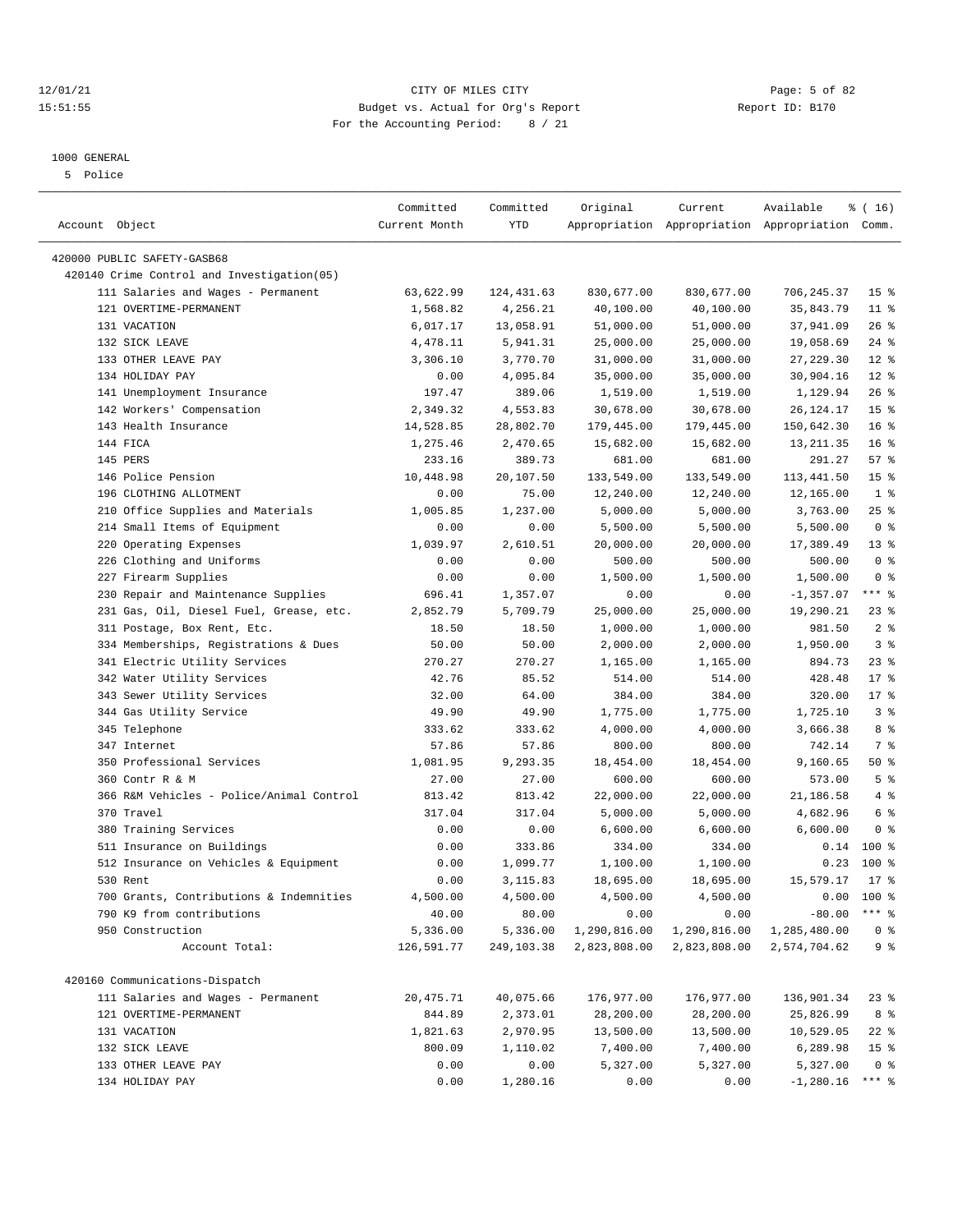#### 12/01/21 CITY OF MILES CITY Page: 6 of 82 15:51:55 Budget vs. Actual for Org's Report Report ID: B170 For the Accounting Period: 8 / 21

### 1000 GENERAL

5 Police

| Account Object                          | Committed<br>Current Month | Committed<br><b>YTD</b> | Original     | Current<br>Appropriation Appropriation Appropriation Comm. | Available    | % (16)          |  |
|-----------------------------------------|----------------------------|-------------------------|--------------|------------------------------------------------------------|--------------|-----------------|--|
| 141 Unemployment Insurance              | 59.87                      | 119.54                  | 452.00       | 452.00                                                     | 332.46       | 26%             |  |
| 142 Workers' Compensation               | 733.92                     | 1,432.10                | 9,055.00     | 9,055.00                                                   | 7,622.90     | 16 <sup>°</sup> |  |
| 143 Health Insurance                    | 4,277.70                   | 10,262.52               | 61,524.00    | 61,524.00                                                  | 51,261.48    | $17*$           |  |
| 144 FICA                                | 1,781.98                   | 3,558.24                | 23,066.00    | 23,066.00                                                  | 19,507.76    | 15 <sup>8</sup> |  |
| 145 PERS                                | 2,123.69                   | 4,240.73                | 27, 218.00   | 27, 218.00                                                 | 22,977.27    | 16 <sup>°</sup> |  |
| 210 Office Supplies and Materials       | 100.85                     | $-308.70$               | 2,500.00     | 2,500.00                                                   | 2,808.70     | $-12$ %         |  |
| 214 Small Items of Equipment            | 0.00                       | 0.00                    | 1,000.00     | 1,000.00                                                   | 1,000.00     | 0 <sup>8</sup>  |  |
| 220 Operating Expenses                  | 0.00                       | 0.00                    | 100.00       | 100.00                                                     | 100.00       | 0 <sup>8</sup>  |  |
| 231 Gas, Oil, Diesel Fuel, Grease, etc. | 0.00                       | 0.00                    | 300.00       | 300.00                                                     | 300.00       | 0 <sup>8</sup>  |  |
| 311 Postage, Box Rent, Etc.             | 12.30                      | 12.30                   | 100.00       | 100.00                                                     | 87.70        | $12*$           |  |
| 334 Memberships, Registrations & Dues   | 0.00                       | 0.00                    | 100.00       | 100.00                                                     | 100.00       | 0 <sup>8</sup>  |  |
| 345 Telephone                           | 355.64                     | 659.72                  | 5,000.00     | 5,000.00                                                   | 4,340.28     | $13*$           |  |
| 350 Professional Services               | 0.00                       | 0.00                    | 1,500.00     | 1,500.00                                                   | 1,500.00     | 0 <sup>8</sup>  |  |
| 370 Travel                              | 192.00                     | 296.36                  | 2,000.00     | 2,000.00                                                   | 1,703.64     | 15 <sup>°</sup> |  |
| 380 Training Services                   | 0.00                       | 0.00                    | 500.00       | 500.00                                                     | 500.00       | 0 <sup>8</sup>  |  |
| Account Total:                          | 33,580.27                  | 68,082.61               | 365,819.00   | 365,819.00                                                 | 297,736.39   | 19 <sup>8</sup> |  |
| Account Group Total:                    | 160,172.04                 | 317, 185.99             | 3,189,627.00 | 3,189,627.00                                               | 2,872,441.01 | 10 <sup>8</sup> |  |
| Organization Total:                     | 160, 172.04                | 317, 185.99             | 3,189,627.00 | 3,189,627.00                                               | 2,872,441.01 | 10 <sup>8</sup> |  |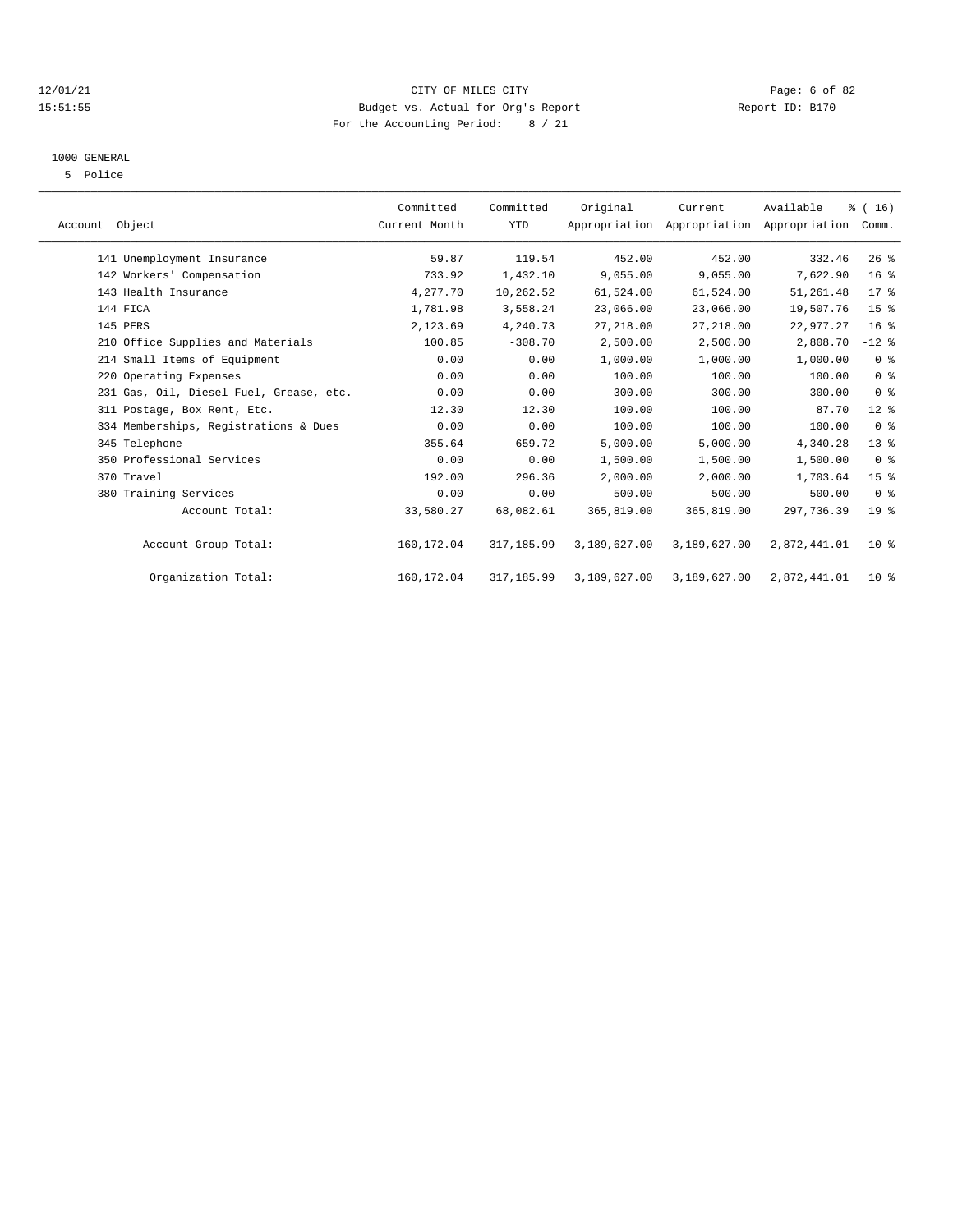#### 12/01/21 CITY OF MILES CITY Page: 7 of 82 15:51:55 Budget vs. Actual for Org's Report Report ID: B170 For the Accounting Period: 8 / 21

# 1000 GENERAL

6 Police Judge

| Account Object                        | Committed<br>Current Month | Committed<br><b>YTD</b> | Original   | Current    | Available<br>Appropriation Appropriation Appropriation Comm. | % (16)          |
|---------------------------------------|----------------------------|-------------------------|------------|------------|--------------------------------------------------------------|-----------------|
| 410000 GENERAL GOVERNMENTGASB68       |                            |                         |            |            |                                                              |                 |
| 410300 Judicial Services(06)          |                            |                         |            |            |                                                              |                 |
| 111 Salaries and Wages - Permanent    | 4,603.77                   | 9,900.62                | 70,296.00  | 70,296.00  | 60, 395. 38                                                  | $14*$           |
| 131 VACATION                          | 27.38                      | 721.61                  | 4,000.00   | 4,000.00   | 3,278.39                                                     | 18 <sup>8</sup> |
| 132 SICK LEAVE                        | 419.39                     | 572.59                  | 3,500.00   | 3,500.00   | 2,927.41                                                     | 16 <sup>8</sup> |
| 141 Unemployment Insurance            | 8.04                       | 19.38                   | 84.00      | 84.00      | 64.62                                                        | $23$ $%$        |
| 142 Workers' Compensation             | 19.97                      | 43.70                   | 542.00     | 542.00     | 498.30                                                       | 8 %             |
| 143 Health Insurance                  | 854.35                     | 2,005.85                | 10,254.00  | 10,254.00  | 8,248.15                                                     | $20*$           |
| 144 FICA                              | 386.35                     | 873.60                  | 5,951.00   | 5,951.00   | 5,077.40                                                     | 15 <sup>8</sup> |
| 145 PERS                              | 447.99                     | 995.20                  | 6.900.00   | 6.900.00   | 5,904.80                                                     | $14*$           |
| 196 CLOTHING ALLOTMENT                | 0.00                       | 225.00                  | 300.00     | 300.00     | 75.00                                                        | 75 %            |
| 210 Office Supplies and Materials     | 0.00                       | 0.00                    | 2,000.00   | 2,000.00   | 2,000.00                                                     | 0 <sup>8</sup>  |
| 220 Operating Expenses                | $-9,995.25$                | 0.00                    | 0.00       | 0.00       | 0.00                                                         | 0 <sup>8</sup>  |
| 311 Postage, Box Rent, Etc.           | 0.00                       | 4.59                    | 1,100.00   | 1,100.00   | 1,095.41                                                     | 0 <sup>8</sup>  |
| 334 Memberships, Registrations & Dues | 300.00                     | 300.00                  | 1,100.00   | 1,100.00   | 800.00                                                       | $27$ %          |
| 345 Telephone                         | 123.85                     | 123.85                  | 1,500.00   | 1,500.00   | 1,376.15                                                     | 8 %             |
| 370 Travel                            | 489.44                     | 489.44                  | 1,500.00   | 1,500.00   | 1,010.56                                                     | 33%             |
| 380 Training Services                 | 0.00                       | 0.00                    | 1,650.00   | 1,650.00   | 1,650.00                                                     | 0 <sup>8</sup>  |
| 382 Books                             | 0.00                       | 0.00                    | 900.00     | 900.00     | 900.00                                                       | 0 <sup>8</sup>  |
| 394 Jury and Witness Fees             | 0.00                       | $-78.00$                | 500.00     | 500.00     | 578.00                                                       | $-16$ %         |
| Account Total:                        | $-2, 314.72$               | 16, 197. 43             | 112,077.00 | 112,077.00 | 95,879.57                                                    | $14*$           |
| Account Group Total:                  | $-2, 314.72$               | 16, 197. 43             | 112,077.00 | 112,077.00 | 95,879.57                                                    | $14*$           |
| Organization Total:                   | $-2, 314.72$               | 16,197.43               | 112,077.00 | 112,077.00 | 95,879.57                                                    | $14*$           |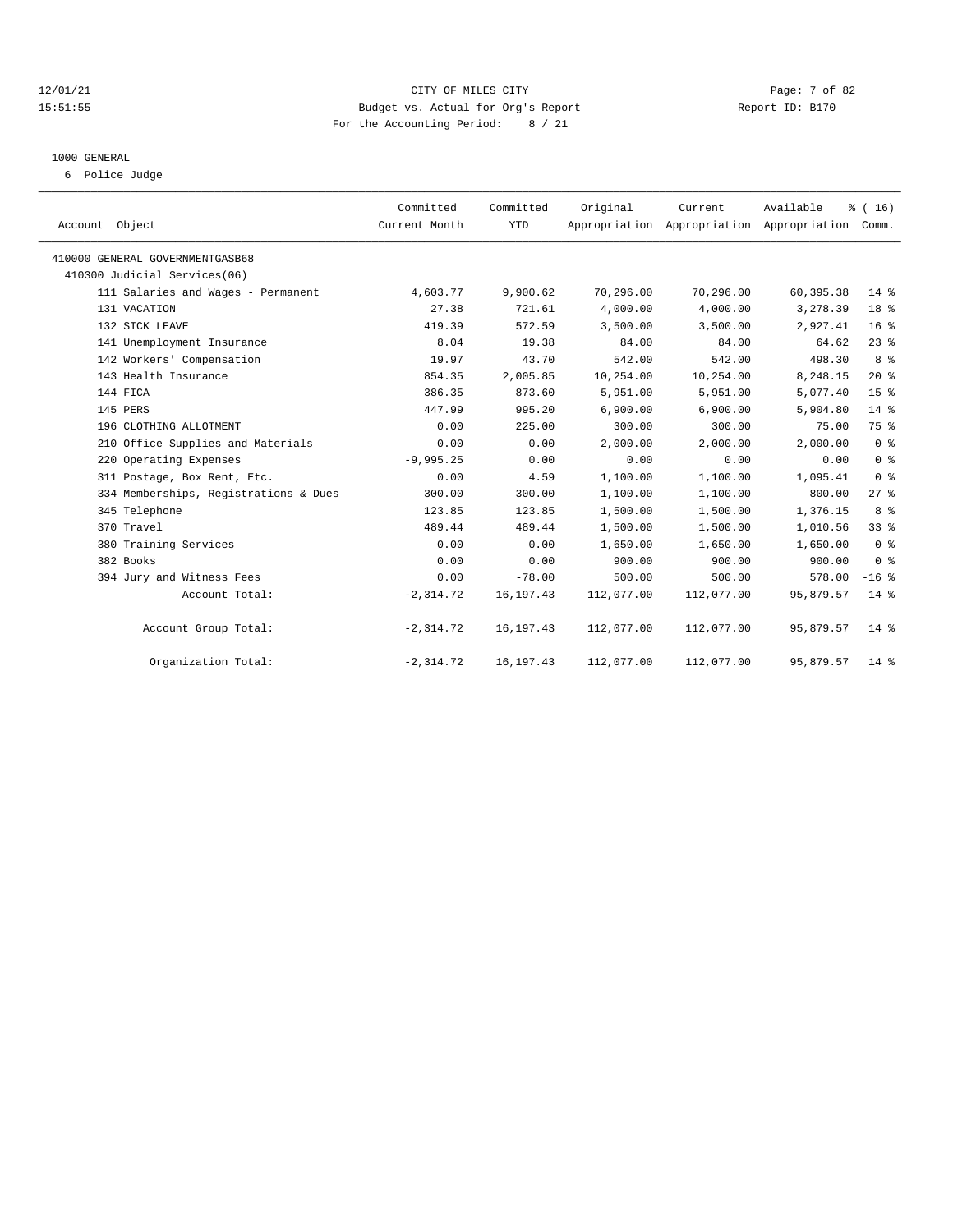#### 12/01/21 Page: 8 of 82<br>15:51:55 Budget vs. Actual for Org's Report Page: 8 of 82<br>15:51:55 Budget vs. Actual for Org's Report Physics Report ID: B170 15:51:55 Budget vs. Actual for Org's Report For the Accounting Period: 8 / 21

————————————————————————————————————————————————————————————————————————————————————————————————————————————————————————————————————

#### 1000 GENERAL

7 Fire

|                                         | Committed     | Committed  | Original     | Current      | Available                                       | % (16)          |
|-----------------------------------------|---------------|------------|--------------|--------------|-------------------------------------------------|-----------------|
| Account Object                          | Current Month | YTD        |              |              | Appropriation Appropriation Appropriation Comm. |                 |
|                                         |               |            |              |              |                                                 |                 |
| 420000 PUBLIC SAFETY-GASB68             |               |            |              |              |                                                 |                 |
| 420460 Fire Suppression(07)             |               |            |              |              |                                                 |                 |
| 111 Salaries and Wages - Permanent      | 37,864.91     | 75,063.53  | 443,056.00   | 443,056.00   | 367,992.47                                      | $17$ %          |
| 112 SALARIES AND WAGES - PART PAID      | 580.00        | 1,326.00   | 20,004.00    | 20,004.00    | 18,678.00                                       | 7 %             |
| 121 OVERTIME-PERMANENT                  | 2,791.71      | 6,613.87   | 65,780.00    | 65,780.00    | 59,166.13                                       | 10 <sup>°</sup> |
| 131 VACATION                            | 3,642.01      | 7,125.84   | 45,600.00    | 45,600.00    | 38, 474. 16                                     | 16 <sup>8</sup> |
| 132 SICK LEAVE                          | 2,653.23      | 5,920.00   | 28,100.00    | 28,100.00    | 22,180.00                                       | $21$ %          |
| 133 OTHER LEAVE PAY                     | 0.00          | 88.89      | 11,437.00    | 11,437.00    | 11,348.11                                       | 1 <sup>8</sup>  |
| 134 HOLIDAY PAY                         | 0.00          | 1,286.92   | 27,600.00    | 27,600.00    | 26, 313.08                                      | 5 <sup>8</sup>  |
| 141 Unemployment Insurance              | 118.87        | 243.65     | 906.00       | 906.00       | 662.35                                          | $27$ %          |
| 142 Workers' Compensation               | 2,872.03      | 6,002.90   | 31,066.00    | 31,066.00    | 25,063.10                                       | 19 <sup>°</sup> |
| 143 Health Insurance                    | 7,504.41      | 15,043.04  | 93,824.00    | 93,824.00    | 78,780.96                                       | 16 <sup>8</sup> |
| 144 FICA                                | 713.25        | 1,471.57   | 8,740.00     | 8,740.00     | 7,268.43                                        | $17$ %          |
| 147 Firemen's Pension                   | 6,094.03      | 12,341.93  | 75,504.00    | 75,504.00    | 63,162.07                                       | 16 <sup>8</sup> |
| 149 Firemen's 457B Match                | 484.73        | 980.26     | 6,769.00     | 6,769.00     | 5,788.74                                        | $14*$           |
| 210 Office Supplies and Materials       | 15.97         | 635.73     | 10,000.00    | 10,000.00    | 9,364.27                                        | 6 %             |
| 211 Clothing Allotment                  | 0.00          | 0.00       | 10,200.00    | 10,200.00    | 10,200.00                                       | 0 <sup>8</sup>  |
| 214 Small Items of Equipment            | 2,055.90      | 8,613.46   | 7,500.00     | 7,500.00     | -1,113.46                                       | $115$ %         |
| 217 Small Item Equ/Inspector            | 0.00          | 21.98      | 1,000.00     | 1,000.00     | 978.02                                          | 2 <sup>8</sup>  |
| 220 Operating Expenses                  | 38.20         | 212.03     | 10,501.00    | 10,501.00    | 10,288.97                                       | 2 <sup>8</sup>  |
| 222 Chemicals, Lab & Med Supplies       | 196.80        | 196.80     | 0.00         | 0.00         | $-196.80$                                       | $***$ $-$       |
| 223 Operating Exp/Inspector             | 0.00          | 0.00       | 500.00       | 500.00       | 500.00                                          | 0 <sup>8</sup>  |
| 226 Clothing and Uniforms               | 378.00        | 402.84     | 25,000.00    | 25,000.00    | 24,597.16                                       | 2 <sup>8</sup>  |
| 230 Repair and Maintenance Supplies     | 58.47         | 123.46     | 4,000.00     | 4,000.00     | 3,876.54                                        | 3%              |
| 231 Gas, Oil, Diesel Fuel, Grease, etc. | 543.87        | 1,364.44   | 12,500.00    | 12,500.00    | 11,135.56                                       | $11$ %          |
| 241 Consumable Tools                    | 0.00          | 544.90     | 3,000.00     | 3,000.00     | 2,455.10                                        | 18 <sup>8</sup> |
| 311 Postage, Box Rent, Etc.             | 110.00        | 110.00     | 150.00       | 150.00       | 40.00                                           | 73 %            |
| 320 Printing, Duplicating, Typing &     | 0.00          | 0.00       | 750.00       | 750.00       | 750.00                                          | 0 <sup>8</sup>  |
| 330 Publicity, Subscriptions & Dues     | 0.00          | 0.00       | 300.00       | 300.00       | 300.00                                          | 0 <sup>8</sup>  |
| 334 Memberships, Registrations & Dues   | 0.00          | 0.00       | 1,500.00     | 1,500.00     | 1,500.00                                        | 0 <sup>8</sup>  |
| 341 Electric Utility Services           | 801.99        | 1,428.92   | 5,350.00     | 5,350.00     | 3,921.08                                        | $27$ %          |
| 342 Water Utility Services              | 39.72         | 75.72      | 500.00       | 500.00       | 424.28                                          | 15 <sup>8</sup> |
| 343 Sewer Utility Services              | 43.11         | 86.22      | 500.00       | 500.00       | 413.78                                          | $17*$           |
| 344 Gas Utility Service                 | 42.01         | 80.95      | 2,900.00     | 2,900.00     | 2,819.05                                        | 3%              |
| 345 Telephone                           | 284.72        | 341.20     | 3,245.00     | 3,245.00     | 2,903.80                                        | $11$ %          |
| 346 Garbage Service                     | 0.00          | 0.00       | 1,500.00     | 1,500.00     | 1,500.00                                        | 0 <sup>8</sup>  |
| 347 Internet                            | 50.69         | 50.69      | 2,000.00     | 2,000.00     | 1,949.31                                        | 3%              |
| 350 Professional Services               | 1,200.00      | 1,200.00   | 17,000.00    | 17,000.00    | 15,800.00                                       | 7 %             |
| 360 Contr R & M                         | 285.35        | 5,091.28   | 15,000.00    | 15,000.00    | 9,908.72                                        | 34 %            |
| 364 R&M Vehicles - Fire/Amb             | 0.00          | 694.36     | 40,000.00    | 40,000.00    | 39, 305.64                                      | 2 <sup>8</sup>  |
| 370 Travel                              | 0.00          | 1,389.76   | 3,000.00     | 3,000.00     | 1,610.24                                        | 46 %            |
| 375 Travel/Inspector                    | 0.00          | 0.00       | 1,100.00     | 1,100.00     | 1,100.00                                        | 0 <sup>8</sup>  |
| 380 Training Services                   | 185.00        | 185.00     | 12,000.00    | 12,000.00    | 11,815.00                                       | 2 <sub>8</sub>  |
| 382 Books                               | 0.00          | 0.00       | 2,000.00     | 2,000.00     | 2,000.00                                        | 0 <sup>8</sup>  |
| 400 BUILDING MATERIALS                  | 0.00          | 11.11      | 10,000.00    | 10,000.00    | 9,988.89                                        | 0 <sup>8</sup>  |
| 511 Insurance on Buildings              | 0.00          | 1,475.93   | 1,476.00     | 1,476.00     | 0.07                                            | $100*$          |
| 512 Insurance on Vehicles & Equipment   | 0.00          | 5,489.91   | 5,490.00     | 5,490.00     | 0.09                                            | 100 %           |
| 940 Machinery & Equipment               | 0.00          | 0.00       | 80,000.00    | 80,000.00    | 80,000.00                                       | 0 <sup>8</sup>  |
| Account Total:                          | 71,648.98     | 163,335.09 | 1,148,348.00 | 1,148,348.00 | 985,012.91                                      | $14*$           |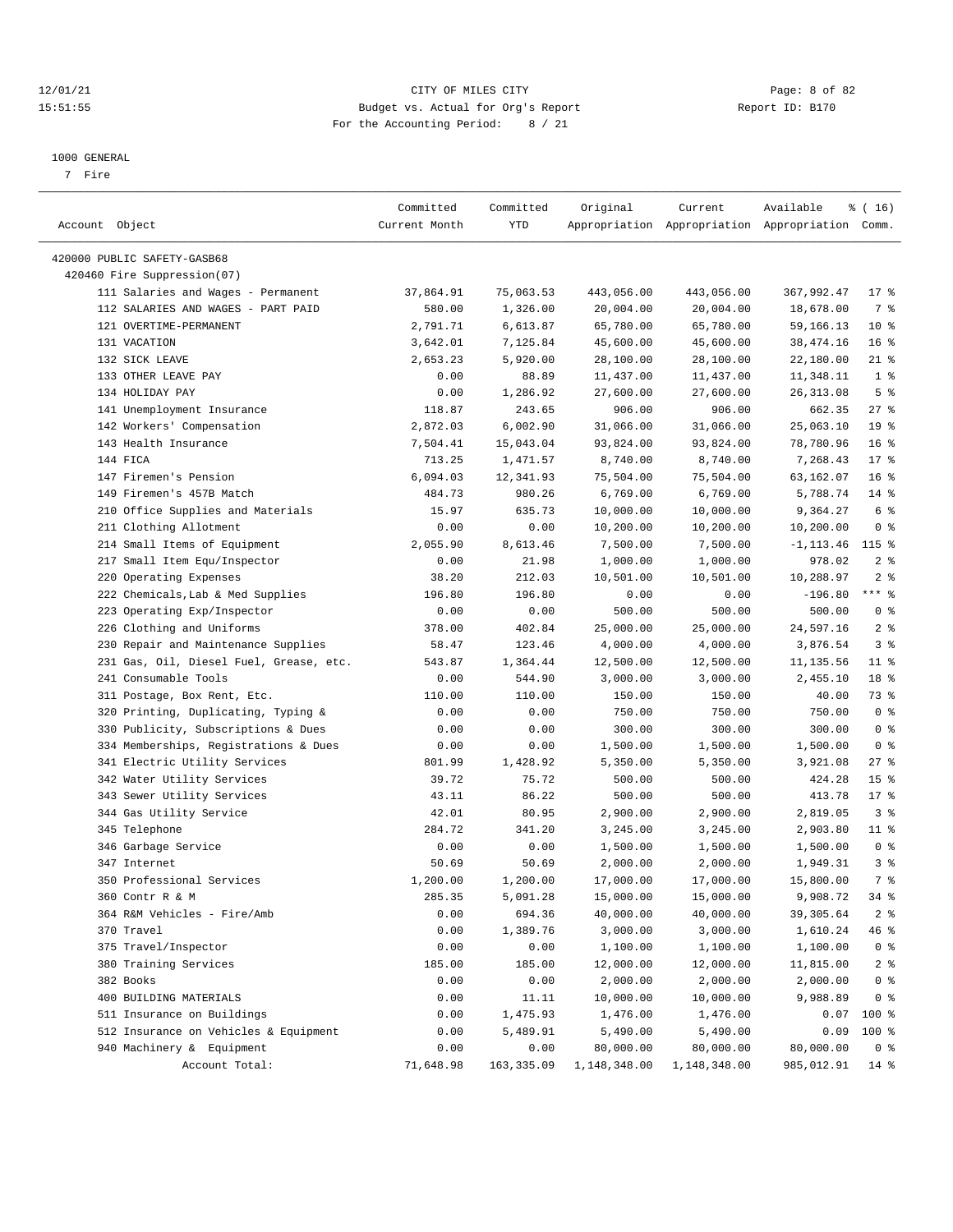#### 12/01/21 Page: 9 of 82<br>15:51:55 Budget vs. Actual for Org's Report Page: 9 of 82<br>15:51:55 Budget vs. Actual for Org's Report Physics Report ID: B170 15:51:55 Budget vs. Actual for Org's Report For the Accounting Period: 8 / 21

#### 1000 GENERAL

7 Fire

| Account Object                                        | Committed<br>Current Month | Committed<br><b>YTD</b> | Original                      | Current      | Available<br>Appropriation Appropriation Appropriation Comm. | % (16)          |
|-------------------------------------------------------|----------------------------|-------------------------|-------------------------------|--------------|--------------------------------------------------------------|-----------------|
| 420470 Fire Improve-Personal Prot. Clothing-Grant #14 |                            |                         |                               |              |                                                              |                 |
| 211 Clothing Allotment                                | 0.00                       | 50.00                   | 0.00                          | 0.00         | $-50.00$                                                     | $***$ %         |
| Account Total:                                        | 0.00                       | 50.00                   | 0.00                          | 0.00         | $-50.00$                                                     | $***$ $%$       |
| Account Group Total:                                  | 71,648.98                  | 163,385.09              | 1, 148, 348.00 1, 148, 348.00 |              | 984,962.91                                                   | $14*$           |
| 490000 DEBT SERVICE                                   |                            |                         |                               |              |                                                              |                 |
| 490500 Other Debt Service Payments                    |                            |                         |                               |              |                                                              |                 |
| 654 Training Center- Principal                        | 558.35                     | 1,153.02                | 7,139.00                      | 7,139.00     | 5,985.98                                                     | 16 <sup>8</sup> |
| 655 Training Center- Interest                         | 604.61                     | 1,172.90                | 6,818.00                      | 6,818.00     | 5,645.10                                                     | $17*$           |
| Account Total:                                        | 1,162.96                   | 2,325.92                | 13,957.00                     | 13,957.00    | 11,631.08                                                    | $17*$           |
| Account Group Total:                                  | 1,162.96                   | 2,325.92                | 13,957.00                     | 13,957.00    | 11,631.08                                                    | $17*$           |
| 520000 OTHER FINANCING USES                           |                            |                         |                               |              |                                                              |                 |
| 521000 Interfund Operating Transfers Out              |                            |                         |                               |              |                                                              |                 |
| 820 Transfers to Other Funds                          | 0.00                       | 0.00                    | 123,689.00                    | 123,689.00   | 123,689.00                                                   | 0 <sup>8</sup>  |
| Account Total:                                        | 0.00                       | 0.00                    | 123,689.00                    | 123,689.00   | 123,689.00                                                   | 0 <sup>8</sup>  |
| Account Group Total:                                  | 0.00                       | 0.00                    | 123,689.00                    | 123,689.00   | 123,689.00                                                   | 0 <sup>8</sup>  |
| Organization Total:                                   | 72,811.94                  | 165,711.01              | 1,285,994.00                  | 1,285,994.00 | 1,120,282.99                                                 | 13 <sup>8</sup> |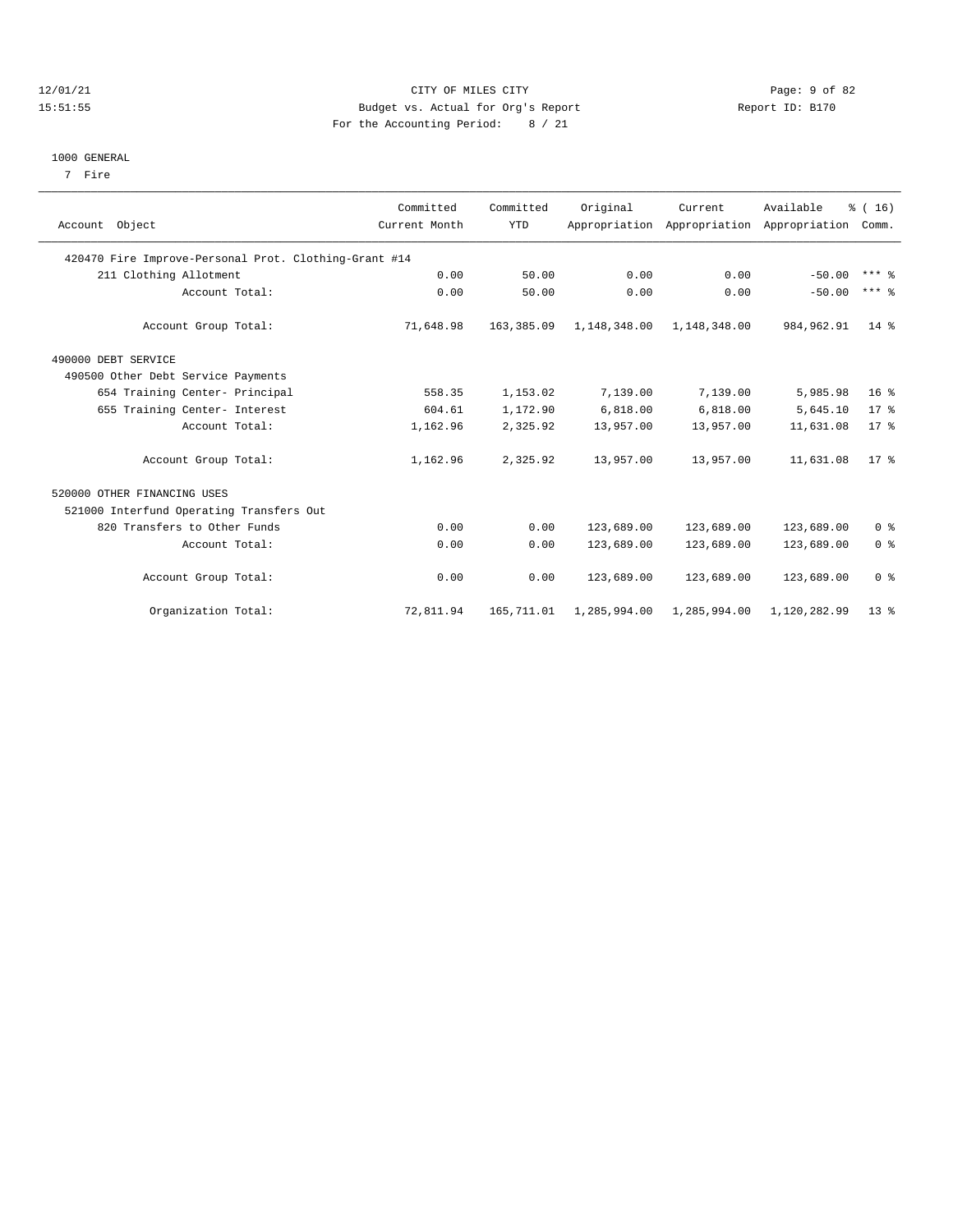#### 12/01/21 Page: 10 of 82 15:51:55 Budget vs. Actual for Org's Report Report ID: B170 For the Accounting Period: 8 / 21

#### 1000 GENERAL

8 City Hall Maintenance

|                                     | Committed     | Committed  | Original  | Current                                   | Available | % (16)          |
|-------------------------------------|---------------|------------|-----------|-------------------------------------------|-----------|-----------------|
| Account Object                      | Current Month | <b>YTD</b> |           | Appropriation Appropriation Appropriation |           | Comm.           |
| 410000 GENERAL GOVERNMENTGASB68     |               |            |           |                                           |           |                 |
| 411230 City Hall                    |               |            |           |                                           |           |                 |
| 214 Small Items of Equipment        | 0.00          | 0.00       | 400.00    | 400.00                                    | 400.00    | 0 <sup>8</sup>  |
| 220 Operating Expenses              | 73.00         | 73.00      | 3,500.00  | 3,500.00                                  | 3,427.00  | 2 <sup>8</sup>  |
| 230 Repair and Maintenance Supplies | 0.00          | 0.00       | 2,000.00  | 2,000.00                                  | 2,000.00  | 0 <sup>8</sup>  |
| 341 Electric Utility Services       | 764.27        | 1,413.69   | 5,000.00  | 5,000.00                                  | 3,586.31  | $28$ %          |
| 342 Water Utility Services          | 59.01         | 118.02     | 750.00    | 750.00                                    | 631.98    | 16 <sup>8</sup> |
| 343 Sewer Utility Services          | 70.68         | 141.36     | 800.00    | 800.00                                    | 658.64    | 18 %            |
| 344 Gas Utility Service             | 69.61         | 138.54     | 2,600.00  | 2,600.00                                  | 2,461.46  | 5 <sup>8</sup>  |
| 346 Garbage Service                 | 0.00          | 0.00       | 250.00    | 250.00                                    | 250.00    | 0 <sup>8</sup>  |
| 360 Contr R & M                     | 3,056.99      | 14,669.85  | 15,000.00 | 15,000.00                                 | 330.15    | 98 %            |
| 511 Insurance on Buildings          | 0.00          | 3,450.00   | 3,450.00  | 3,450.00                                  | 0.00      | 100 %           |
| Account Total:                      | 4,093.56      | 20,004.46  | 33,750.00 | 33,750.00                                 | 13,745.54 | 59%             |
|                                     |               |            |           |                                           |           |                 |
| Account Group Total:                | 4,093.56      | 20,004.46  | 33,750.00 | 33,750.00                                 | 13,745.54 | 59%             |
| Organization Total:                 | 4,093.56      | 20,004.46  | 33,750.00 | 33,750.00                                 | 13,745.54 | 59%             |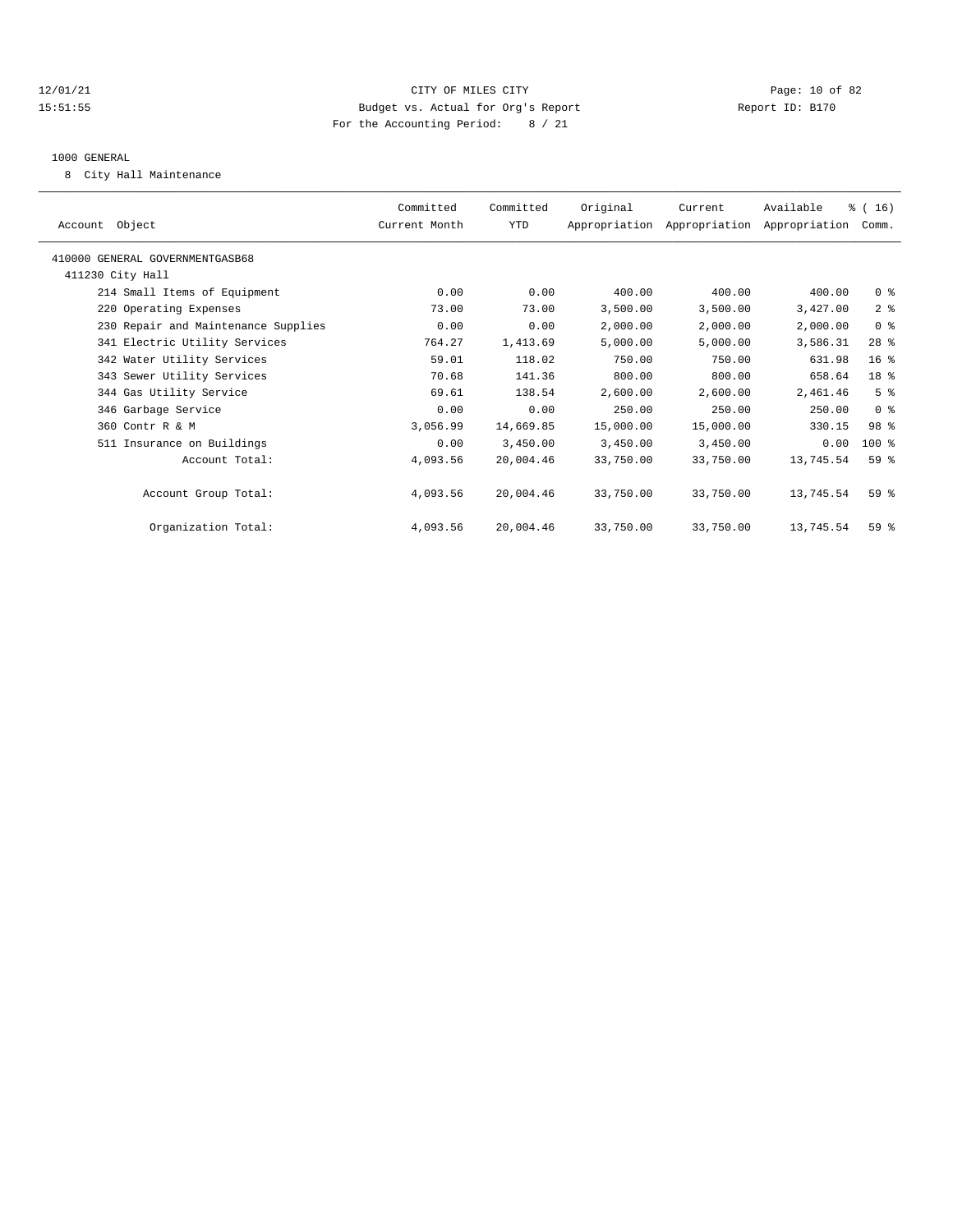#### 12/01/21 Page: 11 of 82 15:51:55 Budget vs. Actual for Org's Report Report ID: B170 For the Accounting Period: 8 / 21

#### 1000 GENERAL

9 Treasurer

| Account Object                                               | Committed<br>Current Month | Committed<br><b>YTD</b> | Original  | Current<br>Appropriation Appropriation | Available<br>Appropriation | $\frac{16}{3}$ (16)<br>Comm. |  |
|--------------------------------------------------------------|----------------------------|-------------------------|-----------|----------------------------------------|----------------------------|------------------------------|--|
| 410000 GENERAL GOVERNMENTGASB68<br>410540 City Treasurer(09) |                            |                         |           |                                        |                            |                              |  |
| 111 Salaries and Wages - Permanent                           | 1,833.34                   | 3,666.68                | 21,996.00 | 21,996.00                              | 18,329.32                  | $17$ %                       |  |
| 142 Workers' Compensation                                    | 10.80                      | 21.60                   | 164.00    | 164.00                                 | 142.40                     | $13*$                        |  |
| 144 FICA                                                     | 140.24                     | 280.48                  | 1,683.00  | 1,683.00                               | 1,402.52                   | $17*$                        |  |
| 145 PERS                                                     | 162.62                     | 325.24                  | 1,951.00  | 1,951.00                               | 1,625.76                   | $17*$                        |  |
| 345 Telephone                                                | 58.35                      | 58.35                   | 400.00    | 400.00                                 | 341.65                     | 15 <sup>8</sup>              |  |
| 350 Professional Services                                    | 0.00                       | 0.00                    | 550.00    | 550.00                                 | 550.00                     | 0 <sup>8</sup>               |  |
| 360 Contr R & M                                              | 54.59                      | 108.62                  | 1,000.00  | 1,000.00                               | 891.38                     | $11$ %                       |  |
| Account Total:                                               | 2,259.94                   | 4,460.97                | 27,744.00 | 27,744.00                              | 23, 283.03                 | 16 <sup>8</sup>              |  |
| Account Group Total:                                         | 2,259.94                   | 4,460.97                | 27,744.00 | 27,744.00                              | 23, 283.03                 | 16 <sup>8</sup>              |  |
| Organization Total:                                          | 2,259.94                   | 4,460.97                | 27,744.00 | 27,744.00                              | 23, 283.03                 | $16*$                        |  |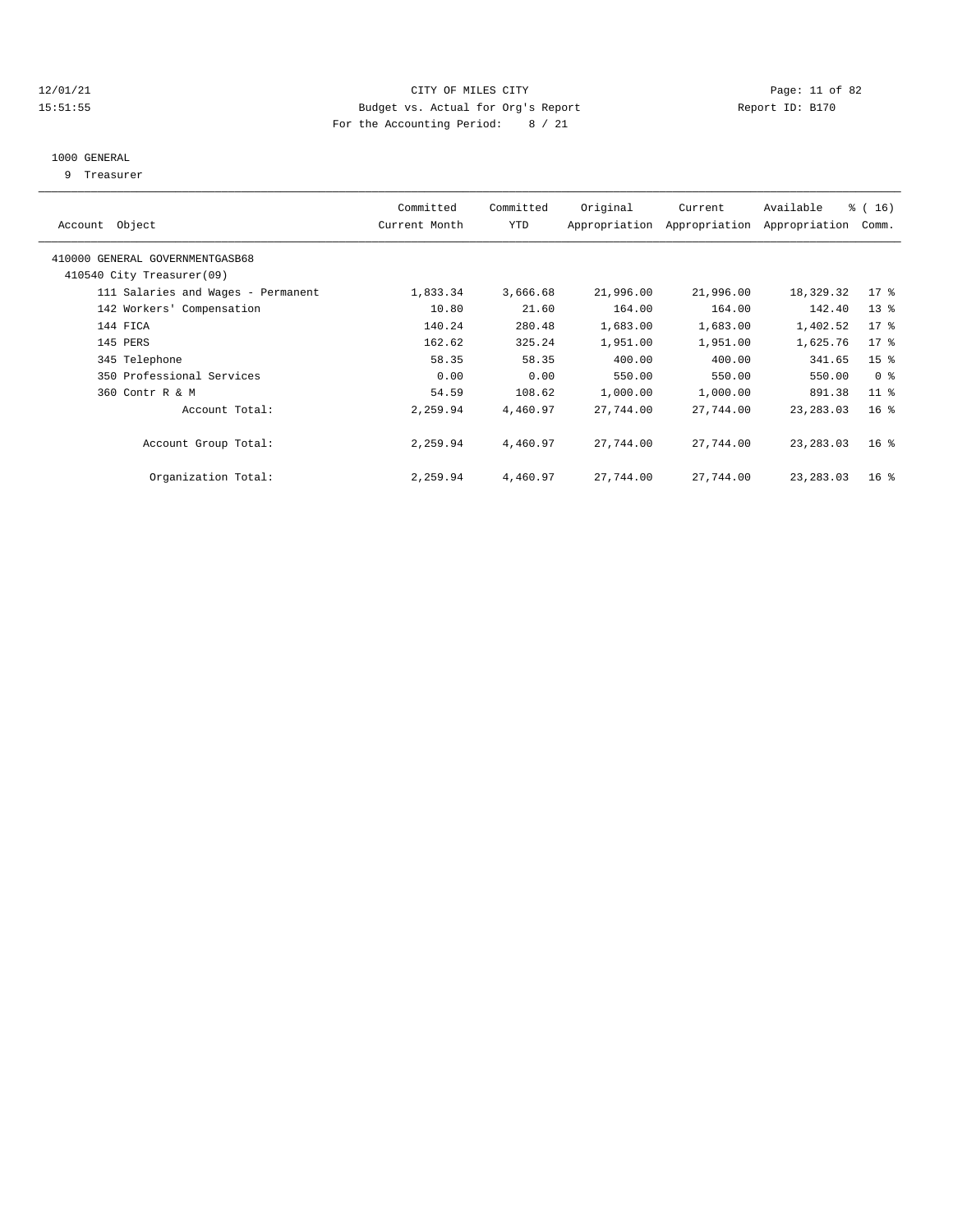#### 12/01/21 Page: 12 of 82<br>
12/01/21 Page: 12 of 82<br>
Budget vs. Actual for Org's Report Physics Report Report ID: B170 15:51:55 Budget vs. Actual for Org's Report For the Accounting Period: 8 / 21

————————————————————————————————————————————————————————————————————————————————————————————————————————————————————————————————————

#### 1000 GENERAL

13 Park

| Account Object                                                     | Committed<br>Current Month | Committed<br><b>YTD</b> | Original    | Current    | Available<br>Appropriation Appropriation Appropriation Comm. | % (16)                |
|--------------------------------------------------------------------|----------------------------|-------------------------|-------------|------------|--------------------------------------------------------------|-----------------------|
|                                                                    |                            |                         |             |            |                                                              |                       |
| 460000 CULTURE AND RECREATION-GASB68<br>460433 Park Operations(13) |                            |                         |             |            |                                                              |                       |
| 111 Salaries and Wages - Permanent                                 | 15,738.32                  | 33,589.70               | 207,040.00  | 207,040.00 | 173,450.30                                                   | 16 <sup>8</sup>       |
| 121 OVERTIME-PERMANENT                                             | 1,930.80                   | 4,014.84                | 9,300.00    | 9,300.00   |                                                              | $43$ %                |
| 131 VACATION                                                       | 3,163.29                   | 6,024.57                | 12,100.00   | 12,100.00  | 5,285.16<br>6,075.43                                         | 50%                   |
| 132 SICK LEAVE                                                     | 1,069.29                   | 1,335.75                | 9,400.00    | 9,400.00   | 8,064.25                                                     | 14 %                  |
| 133 OTHER LEAVE PAY                                                | 617.31                     | 996.36                  | 2,670.00    | 2,670.00   | 1,673.64                                                     | 37%                   |
| 134 HOLIDAY PAY                                                    | 789.20                     | 1,895.76                | 5,500.00    | 5,500.00   | 3,604.24                                                     | 34%                   |
| 141 Unemployment Insurance                                         | 58.29                      | 122.03                  | 369.00      | 369.00     | 246.97                                                       | $33$ $%$              |
| 142 Workers' Compensation                                          | 281.11                     | 583.63                  | 4,677.00    | 4,677.00   | 4,093.37                                                     | $12*$                 |
| 143 Health Insurance                                               | 3,581.18                   | 7.162.36                | 42,964.00   | 42,964.00  | 35,801.64                                                    | $17*$                 |
| 144 FICA                                                           | 1,724.46                   | 3,614.91                | 18,820.00   | 18,820.00  | 15,205.09                                                    | 19 <sup>°</sup>       |
| 145 PERS                                                           |                            | 3,853.93                |             |            |                                                              | 18 %                  |
|                                                                    | 1,879.68                   |                         | 21,298.00   | 21,298.00  | 17,444.07                                                    |                       |
| 196 CLOTHING ALLOTMENT                                             | 0.00                       | 928.50                  | 1,000.00    | 1,000.00   | 71.50                                                        | 93%<br>0 <sup>8</sup> |
| 210 Office Supplies and Materials                                  | 0.00                       | 0.00                    | 350.00      | 350.00     | 350.00                                                       |                       |
| 214 Small Items of Equipment<br>220 Operating Expenses             | 83.22<br>262.94            | 83.22<br>262.94         | 4,000.00    | 4,000.00   | 3,916.78                                                     | 2 <sup>8</sup><br>8 % |
|                                                                    |                            |                         | 3,500.00    | 3,500.00   | 3,237.06                                                     |                       |
| 222 Chemicals, Lab & Med Supplies                                  | 84.98                      | 361.48                  | 5,000.00    | 5,000.00   | 4,638.52                                                     | 7 %                   |
| 226 Clothing and Uniforms                                          | 409.98                     | 409.98                  | 1,000.00    | 1,000.00   | 590.02                                                       | 41 %                  |
| 230 Repair and Maintenance Supplies                                | 1,843.91                   | 1,962.33                | 15,000.00   | 15,000.00  | 13,037.67                                                    | $13*$                 |
| 231 Gas, Oil, Diesel Fuel, Grease, etc.                            | 1,503.65                   | 2,835.78                | 8,500.00    | 8,500.00   | 5,664.22                                                     | 33%                   |
| 334 Memberships, Registrations & Dues                              | 0.00                       | 0.00                    | 300.00      | 300.00     | 300.00                                                       | 0 <sup>8</sup>        |
| 341 Electric Utility Services                                      | 1,230.89                   | 2,270.34                | 10,000.00   | 10,000.00  | 7,729.66                                                     | $23$ %                |
| 342 Water Utility Services                                         | 1,872.38                   | 4,134.14                | 8,000.00    | 8,000.00   | 3,865.86                                                     | $52$ $%$              |
| 343 Sewer Utility Services                                         | 284.46                     | 568.92                  | 1,500.00    | 1,500.00   | 931.08                                                       | 38 %                  |
| 344 Gas Utility Service                                            | 78.85                      | 179.92                  | 3,000.00    | 3,000.00   | 2,820.08                                                     | 6 %                   |
| 345 Telephone                                                      | 77.15                      | 77.15                   | 450.00      | 450.00     | 372.85                                                       | $17*$                 |
| 346 Garbage Service                                                | 0.00                       | 0.00                    | 800.00      | 800.00     | 800.00                                                       | 0 <sup>8</sup>        |
| 347 Internet                                                       | 26.82                      | 26.82                   | 400.00      | 400.00     | 373.18                                                       | 7 %                   |
| 350 Professional Services                                          | 342.82                     | 2,123.57                | 19,500.00   | 19,500.00  | 17,376.43                                                    | $11$ %                |
| 360 Contr R & M                                                    | 38.82                      | 38.82                   | 10,000.00   | 10,000.00  | 9,961.18                                                     | 0 <sup>8</sup>        |
| 363 R&M Vehicles/Equip/Labor-PW                                    | 845.94                     | 906.80                  | 10,000.00   | 10,000.00  | 9,093.20                                                     | 9 <sup>8</sup>        |
| 370 Travel                                                         | 0.00                       | 0.00                    | 600.00      | 600.00     | 600.00                                                       | 0 <sup>8</sup>        |
| 380 Training Services                                              | 0.00                       | 0.00                    | 400.00      | 400.00     | 400.00                                                       | 0 <sup>8</sup>        |
| 511 Insurance on Buildings                                         | 0.00                       | 3,828.65                | 3,829.00    | 3,829.00   | 0.35                                                         | $100*$                |
| 512 Insurance on Vehicles & Equipment                              | 0.00                       | 663.47                  | 664.00      | 664.00     | 0.53                                                         | 100 %                 |
| 940 Machinery & Equipment                                          | 652.08                     | 652.08                  | 15,500.00   | 15,500.00  | 14,847.92                                                    | 4%                    |
| Account Total:                                                     | 40, 471.82                 | 85,508.75               | 457, 431.00 | 457,431.00 | 371,922.25                                                   | 19 <sup>°</sup>       |
| 460435 Florence Stacy Fountain                                     |                            |                         |             |            |                                                              |                       |
| 350 Professional Services                                          | 0.00                       | 0.00                    | 17,209.00   | 17,209.00  | 17,209.00                                                    | 0 <sup>8</sup>        |
| Account Total:                                                     | 0.00                       | 0.00                    | 17,209.00   | 17,209.00  | 17,209.00                                                    | 0 <sup>8</sup>        |
| 460436 Denton Complex Upgrades                                     |                            |                         |             |            |                                                              |                       |
| 230 Repair and Maintenance Supplies                                | 0.00                       | 0.00                    | 1,000.00    | 1,000.00   | 1,000.00                                                     | 0 <sup>8</sup>        |
| 350 Professional Services                                          | 0.00                       | 0.00                    | 3,000.00    | 3,000.00   | 3,000.00                                                     | 0 <sup>8</sup>        |
| Account Total:                                                     | 0.00                       | 0.00                    | 4,000.00    | 4,000.00   | 4,000.00                                                     | 0 <sup>8</sup>        |
| 460439 Riverside Park Tennis Court Project                         |                            |                         |             |            |                                                              |                       |
| 230 Repair and Maintenance Supplies                                | 0.00                       | 0.00                    | 500.00      | 500.00     | 500.00                                                       | 0 <sup>8</sup>        |
|                                                                    |                            |                         |             |            |                                                              |                       |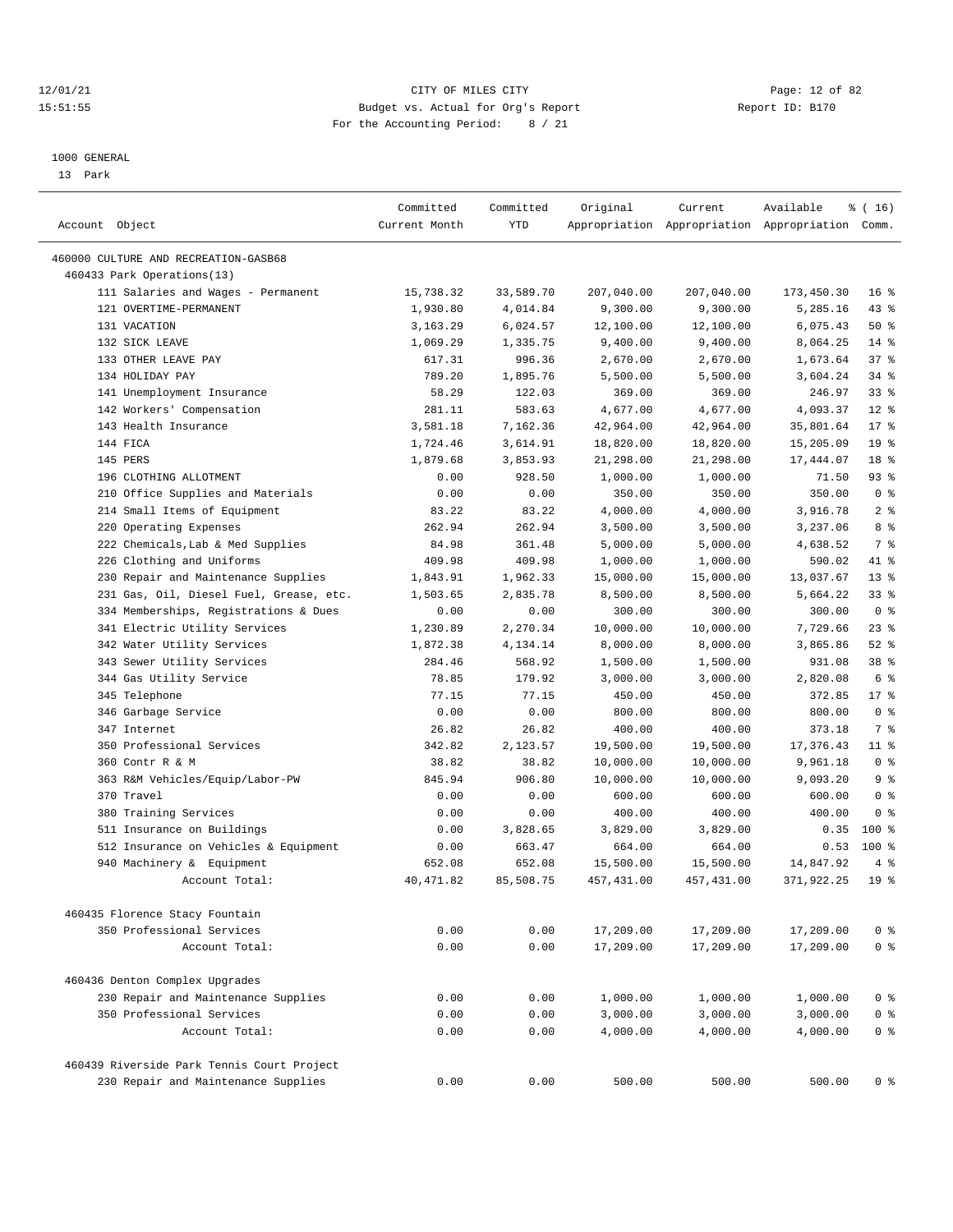#### 12/01/21 **CITY OF MILES CITY CITY CITY Page: 13 of 82** 15:51:55 Budget vs. Actual for Org's Report Report ID: B170 For the Accounting Period: 8 / 21

#### 1000 GENERAL

13 Park

| Object<br>Account                                                       | Committed<br>Current Month | Committed<br>YTD | Original<br>Appropriation | Current<br>Appropriation | Available<br>Appropriation | % (16)<br>Comm. |
|-------------------------------------------------------------------------|----------------------------|------------------|---------------------------|--------------------------|----------------------------|-----------------|
| Account Total:                                                          | 0.00                       | 0.00             | 500.00                    | 500.00                   | 500.00                     | 0 <sup>8</sup>  |
| Account Group Total:                                                    | 40,471.82                  | 85,508.75        | 479,140.00                | 479,140.00               | 393,631.25                 | 18 %            |
| 520000 OTHER FINANCING USES<br>521000 Interfund Operating Transfers Out |                            |                  |                           |                          |                            |                 |
| 820 Transfers to Other Funds                                            | 0.00                       | 0.00             | 80,000.00                 | 80,000.00                | 80,000.00                  | 0 <sup>8</sup>  |
| Account Total:                                                          | 0.00                       | 0.00             | 80,000.00                 | 80,000.00                | 80,000.00                  | 0 <sup>8</sup>  |
| Account Group Total:                                                    | 0.00                       | 0.00             | 80,000.00                 | 80,000.00                | 80,000.00                  | 0 <sup>8</sup>  |
| Organization Total:                                                     | 40,471.82                  | 85,508.75        | 559,140.00                | 559,140.00               | 473,631.25                 | 15 <sup>8</sup> |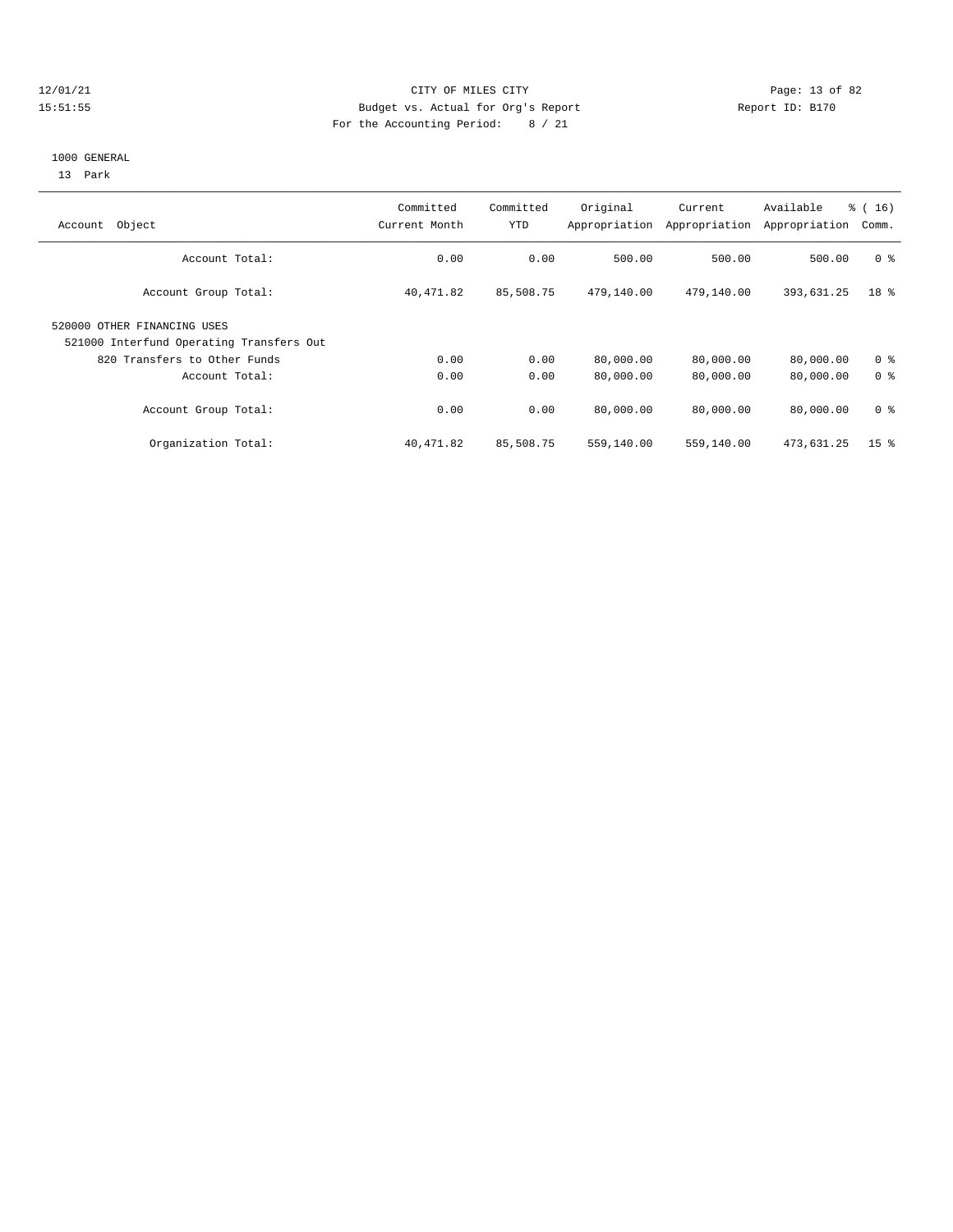#### 12/01/21 Page: 14 of 82 15:51:55 Budget vs. Actual for Org's Report Report ID: B170 For the Accounting Period: 8 / 21

### 1000 GENERAL

14 Swim Pool

| Account Object                       | Committed<br>Current Month | Committed<br><b>YTD</b> | Original  | Current   | Available<br>Appropriation Appropriation Appropriation | % (16)<br>Comm. |
|--------------------------------------|----------------------------|-------------------------|-----------|-----------|--------------------------------------------------------|-----------------|
| 460000 CULTURE AND RECREATION-GASB68 |                            |                         |           |           |                                                        |                 |
| 460445 Swimming Pool                 |                            |                         |           |           |                                                        |                 |
| 111 Salaries and Wages - Permanent   | 10,787.37                  | 29,009.56               | 43,821.00 | 43,821.00 | 14,811.44                                              | 66 %            |
| 121 OVERTIME-PERMANENT               | 237.47                     | 1,012.82                | 0.00      | 0.00      | $-1,012.82$                                            | $***$ $%$       |
| 141 Unemployment Insurance           | 27.56                      | 75.05                   | 66.00     | 66.00     | $-9.05$                                                | $114*$          |
| 142 Workers' Compensation            | 140.21                     | 380.22                  | 886.00    | 886.00    | 505.78                                                 | 43%             |
| 144 FICA                             | 843.39                     | 2,296.75                | 3,353.00  | 3,353.00  | 1,056.25                                               | 68 %            |
| 145 PERS                             | 241.05                     | 466.65                  | 798.00    | 798.00    | 331.35                                                 | 58 %            |
| 214 Small Items of Equipment         | 0.00                       | 0.00                    | 600.00    | 600.00    | 600.00                                                 | 0 <sup>8</sup>  |
| 220 Operating Expenses               | 15.54                      | 15.54                   | 0.00      | 0.00      | $-15.54$                                               | $***$ $%$       |
| 222 Chemicals, Lab & Med Supplies    | 0.00                       | 0.00                    | 4,000.00  | 4,000.00  | 4,000.00                                               | 0 <sup>8</sup>  |
| 226 Clothing and Uniforms            | 0.00                       | 0.00                    | 600.00    | 600.00    | 600.00                                                 | 0 <sup>8</sup>  |
| 230 Repair and Maintenance Supplies  | 0.00                       | 0.00                    | 500.00    | 500.00    | 500.00                                                 | 0 <sup>8</sup>  |
| 341 Electric Utility Services        | 299.23                     | 644.62                  | 2,000.00  | 2,000.00  | 1,355.38                                               | 32%             |
| 342 Water Utility Services           | 40.71                      | 40.71                   | 300.00    | 300.00    | 259.29                                                 | $14*$           |
| 343 Sewer Utility Services           | 46.38                      | 46.38                   | 250.00    | 250.00    | 203.62                                                 | 19 <sup>°</sup> |
| 345 Telephone                        | 47.80                      | 47.80                   | 150.00    | 150.00    | 102.20                                                 | 32%             |
| 360 Contr R & M                      | 0.00                       | 0.00                    | 500.00    | 500.00    | 500.00                                                 | 0 <sup>8</sup>  |
| 363 R&M Vehicles/Equip/Labor-PW      | 0.00                       | 0.00                    | 6, 300.00 | 6,300.00  | 6, 300.00                                              | 0 <sup>8</sup>  |
| 380 Training Services                | 0.00                       | 0.00                    | 1,000.00  | 1,000.00  | 1,000.00                                               | 0 <sup>8</sup>  |
| 540 Special Assessments              | 0.00                       | 0.00                    | 1,400.00  | 1,400.00  | 1,400.00                                               | 0 <sup>8</sup>  |
| Account Total:                       | 12,726.71                  | 34,036.10               | 66,524.00 | 66,524.00 | 32,487.90                                              | $51$ %          |
| Account Group Total:                 | 12,726.71                  | 34,036.10               | 66,524.00 | 66,524.00 | 32,487.90                                              | $51$ %          |
| Organization Total:                  | 12,726.71                  | 34,036.10               | 66,524.00 | 66,524.00 | 32,487.90                                              | $51$ $%$        |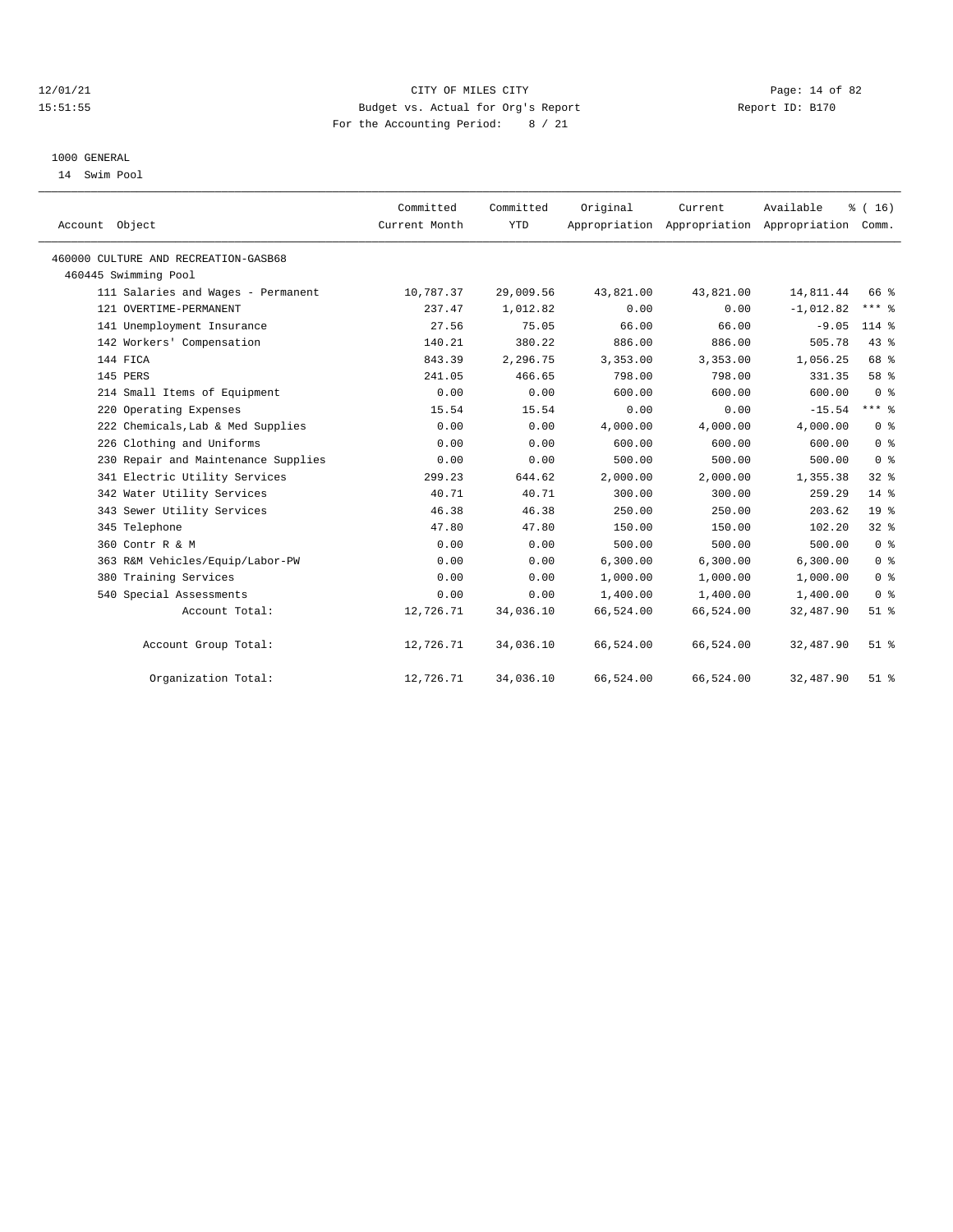#### 12/01/21 Page: 15 of 82 15:51:55 Budget vs. Actual for Org's Report Report ID: B170 For the Accounting Period: 8 / 21

## 1000 GENERAL 16 Library

| Object<br>Account                                                       | Committed<br>Current Month | Committed<br>YTD | Original   | Current<br>Appropriation Appropriation | Available<br>Appropriation Comm. | $\frac{3}{2}$ ( 16 ) |
|-------------------------------------------------------------------------|----------------------------|------------------|------------|----------------------------------------|----------------------------------|----------------------|
| 520000 OTHER FINANCING USES<br>521000 Interfund Operating Transfers Out |                            |                  |            |                                        |                                  |                      |
| 820 Transfers to Other Funds                                            | 25,998.75                  | 51,997.50        | 311,985.00 | 311,985.00                             | 259,987.50                       | $17$ %               |
| Account Total:                                                          | 25,998.75                  | 51,997.50        | 311,985.00 | 311,985.00                             | 259,987.50                       | $17*$                |
| Account Group Total:                                                    | 25,998.75                  | 51,997.50        | 311,985.00 | 311,985.00                             | 259,987.50                       | $17*$                |
| Organization Total:                                                     | 25,998.75                  | 51,997.50        | 311,985.00 | 311,985.00                             | 259,987.50                       | $17$ %               |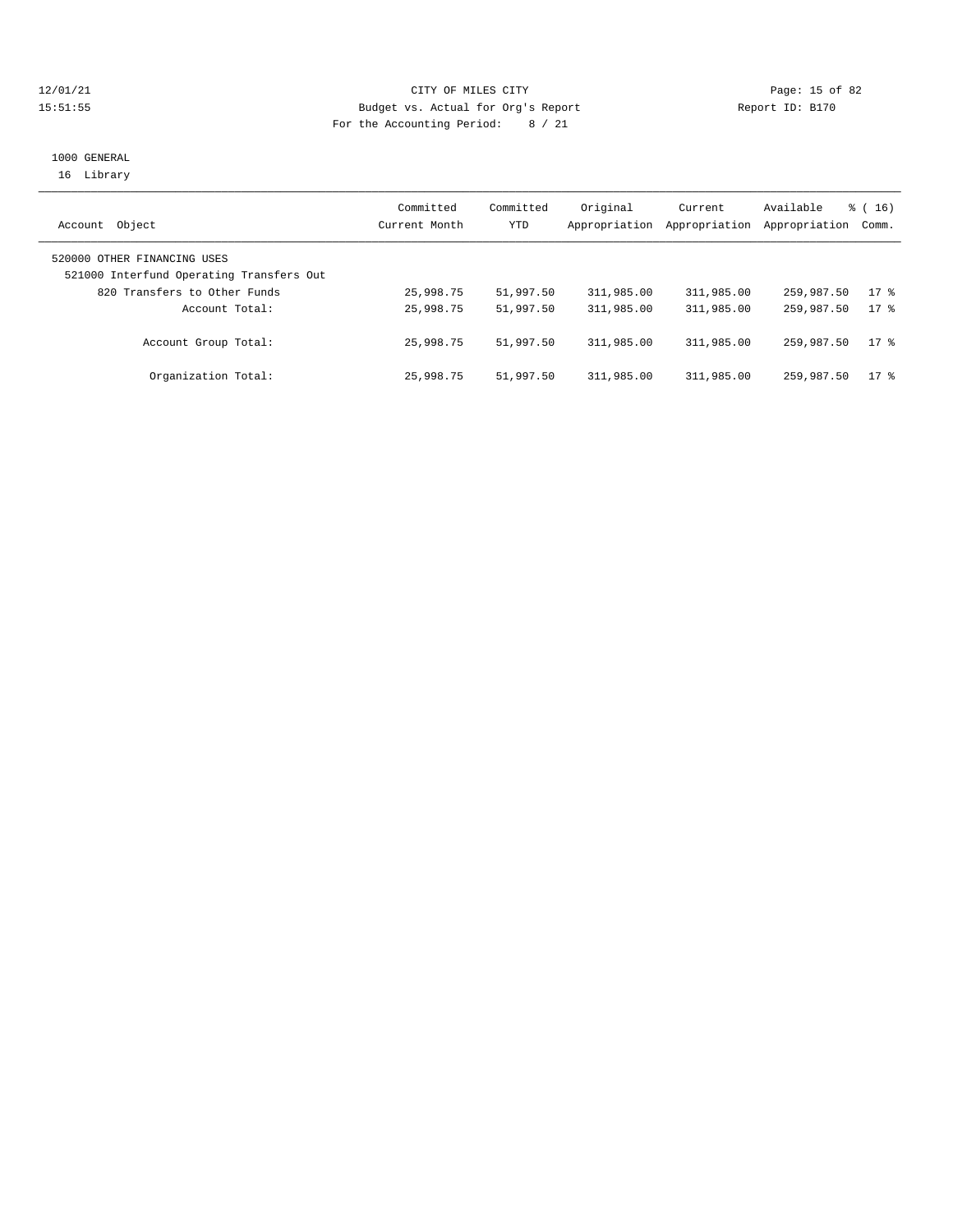#### 12/01/21 Page: 16 of 82 15:51:55 Budget vs. Actual for Org's Report Report ID: B170 For the Accounting Period: 8 / 21

#### 1000 GENERAL

21 Animal Control

| Account Object                          | Committed<br>Current Month | Committed<br>YTD | Original  | Current   | Available<br>Appropriation Appropriation Appropriation Comm. | $*(16)$         |
|-----------------------------------------|----------------------------|------------------|-----------|-----------|--------------------------------------------------------------|-----------------|
| 440000 PUBLIC HEALTH-GASB68             |                            |                  |           |           |                                                              |                 |
| 440600 Animal Control Services (21)     |                            |                  |           |           |                                                              |                 |
| 111 Salaries and Wages - Permanent      | 2,795.00                   | 6, 235.00        | 46,016.00 | 46,016.00 | 39,781.00                                                    | $14*$           |
| 121 OVERTIME-PERMANENT                  | 0.00                       | 0.00             | 800.00    | 800.00    | 800.00                                                       | 0 <sup>8</sup>  |
| 131 VACATION                            | 817.00                     | 1,161.00         | 1,500.00  | 1,500.00  | 339.00                                                       | 77 %            |
| 132 SICK LEAVE                          | 0.00                       | 0.00             | 700.00    | 700.00    | 700.00                                                       | 0 <sup>8</sup>  |
| 133 OTHER LEAVE PAY                     | 0.00                       | 0.00             | 500.00    | 500.00    | 500.00                                                       | 0 <sup>8</sup>  |
| 141 Unemployment Insurance              | 9.03                       | 18.49            | 74.00     | 74.00     | 55.51                                                        | $25$ %          |
| 142 Workers' Compensation               | 111.43                     | 228.17           | 974.00    | 974.00    | 745.83                                                       | $23$ $%$        |
| 143 Health Insurance                    | 854.70                     | 1,709.40         | 10,254.00 | 10,254.00 | 8,544.60                                                     | $17*$           |
| 144 FICA                                | 276.31                     | 565.77           | 3,788.00  | 3,788.00  | 3,222.23                                                     | 15 <sup>8</sup> |
| 145 PERS                                | 320.38                     | 656.02           | 3,690.00  | 3,690.00  | 3,033.98                                                     | 18 <sup>8</sup> |
| 196 CLOTHING ALLOTMENT                  | 0.00                       | 0.00             | 870.00    | 870.00    | 870.00                                                       | 0 <sup>8</sup>  |
| 210 Office Supplies and Materials       | $-5.88$                    | $-5.88$          | 0.00      | 0.00      | 5.88                                                         | $***$ $%$       |
| 214 Small Items of Equipment            | 0.00                       | 0.00             | 100.00    | 100.00    | 100.00                                                       | 0 <sup>8</sup>  |
| 220 Operating Expenses                  | 260.80                     | 310.70           | 1,200.00  | 1,200.00  | 889.30                                                       | 26%             |
| 230 Repair and Maintenance Supplies     | 0.00                       | 0.00             | 50.00     | 50.00     | 50.00                                                        | 0 <sup>8</sup>  |
| 231 Gas, Oil, Diesel Fuel, Grease, etc. | 145.86                     | 282.65           | 1,400.00  | 1,400.00  | 1,117.35                                                     | $20*$           |
| 311 Postage, Box Rent, Etc.             | 5.90                       | 11.80            | 100.00    | 100.00    | 88.20                                                        | $12*$           |
| 341 Electric Utility Services           | 59.66                      | 106.55           | 529.00    | 529.00    | 422.45                                                       | $20*$           |
| 342 Water Utility Services              | 0.00                       | 23.90            | 350.00    | 350.00    | 326.10                                                       | 7 %             |
| 343 Sewer Utility Services              | 23.52                      | 51.68            | 150.00    | 150.00    | 98.32                                                        | 34 %            |
| 344 Gas Utility Service                 | 34.16                      | 61.60            | 635.00    | 635.00    | 573.40                                                       | $10*$           |
| 345 Telephone                           | 75.80                      | 75.80            | 500.00    | 500.00    | 424.20                                                       | 15 %            |
| 347 Internet                            | 44.95                      | 44.95            | 560.00    | 560.00    | 515.05                                                       | 8 %             |
| 350 Professional Services               | 260.01                     | 260.01           | 4,000.00  | 4,000.00  | 3,739.99                                                     | 7 %             |
| 511 Insurance on Buildings              | 0.00                       | 100.15           | 101.00    | 101.00    | 0.85                                                         | 99 <sub>8</sub> |
| Account Total:                          | 6,088.63                   | 11,897.76        | 78,841.00 | 78,841.00 | 66,943.24                                                    | 15 <sup>8</sup> |
| Account Group Total:                    | 6,088.63                   | 11,897.76        | 78,841.00 | 78,841.00 | 66,943.24                                                    | 15 <sup>8</sup> |
| Organization Total:                     | 6,088.63                   | 11,897.76        | 78,841.00 | 78,841.00 | 66,943.24                                                    | 15 <sup>8</sup> |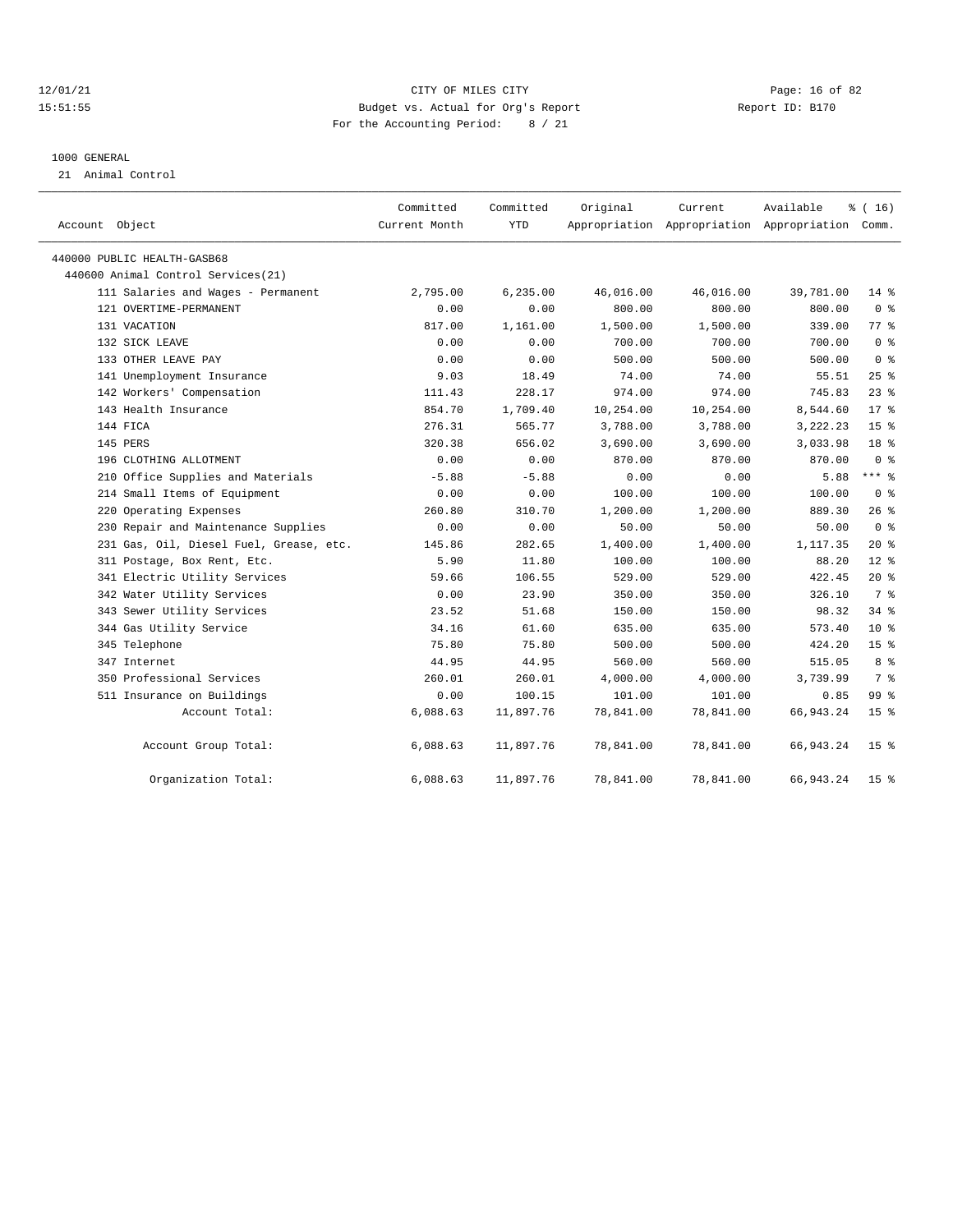#### 12/01/21 Page: 17 of 82 15:51:55 Budget vs. Actual for Org's Report Report ID: B170 For the Accounting Period: 8 / 21

#### 1000 GENERAL

36 Planning & Community Services

| Account Object                            | Committed<br>Current Month | Committed<br><b>YTD</b> | Original  | Current   | Available<br>Appropriation Appropriation Appropriation Comm. | % (16)          |
|-------------------------------------------|----------------------------|-------------------------|-----------|-----------|--------------------------------------------------------------|-----------------|
| 410000 GENERAL GOVERNMENTGASB68           |                            |                         |           |           |                                                              |                 |
| 411020 Community Services & Planning      |                            |                         |           |           |                                                              |                 |
| 111 Salaries and Wages - Permanent        | 850.65                     | 1,624.72                | 7,804.00  | 7,804.00  | 6,179.28                                                     | $21*$           |
| 121 OVERTIME-PERMANENT                    | 0.00                       | 0.00                    | 200.00    | 200.00    | 200.00                                                       | 0 <sup>8</sup>  |
| 131 VACATION                              | 29.30                      | 124.39                  | 2,800.00  | 2,800.00  | 2,675.61                                                     | 4%              |
| 132 SICK LEAVE                            | 70.66                      | 82.89                   | 1,300.00  | 1,300.00  | 1,217.11                                                     | 6 %             |
| 133 OTHER LEAVE PAY                       | 4.88                       | 58.23                   | 466.00    | 466.00    | 407.77                                                       | $12*$           |
| 141 Unemployment Insurance                | 2.39                       | 4.85                    | 19.00     | 19.00     | 14.15                                                        | 26%             |
| 142 Workers' Compensation                 | 4.70                       | 9.42                    | 90.00     | 90.00     | 80.58                                                        | $10*$           |
| 143 Health Insurance                      | 269.68                     | 498.53                  | 2,769.00  | 2,769.00  | 2,270.47                                                     | 18 <sup>8</sup> |
| 144 FICA                                  | 72.79                      | 147.19                  | 962.00    | 962.00    | 814.81                                                       | 15 <sup>°</sup> |
| 145 PERS                                  | 84.74                      | 167.62                  | 1,115.00  | 1,115.00  | 947.38                                                       | 15 <sup>8</sup> |
| 196 CLOTHING ALLOTMENT                    | 0.00                       | 40.50                   | 164.00    | 164.00    | 123.50                                                       | 25%             |
| 210 Office Supplies and Materials         | 0.00                       | 0.00                    | 500.00    | 500.00    | 500.00                                                       | 0 <sup>8</sup>  |
| 214 Small Items of Equipment              | 0.00                       | 0.00                    | 400.00    | 400.00    | 400.00                                                       | 0 <sup>8</sup>  |
| 231 Gas, Oil, Diesel Fuel, Grease, etc.   | 0.00                       | 0.00                    | 200.00    | 200.00    | 200.00                                                       | 0 <sup>8</sup>  |
| 311 Postage, Box Rent, Etc.               | 4.58                       | 6.11                    | 1,000.00  | 1,000.00  | 993.89                                                       | 1 <sup>8</sup>  |
| 320 Printing, Duplicating, Typing &       | 0.00                       | 0.00                    | 300.00    | 300.00    | 300.00                                                       | 0 <sup>8</sup>  |
| 327 Map Printing                          | 0.00                       | 0.00                    | 200.00    | 200.00    | 200.00                                                       | 0 <sup>8</sup>  |
| 330 Publicity, Subscriptions & Dues       | 0.00                       | 0.00                    | 500.00    | 500.00    | 500.00                                                       | 0 <sup>8</sup>  |
| 331 Publication of Formal & Legal Notices | 123.50                     | 123.50                  | 700.00    | 700.00    | 576.50                                                       | 18 %            |
| 334 Memberships, Registrations & Dues     | 0.00                       | 0.00                    | 1,000.00  | 1,000.00  | 1,000.00                                                     | 0 <sup>8</sup>  |
| 345 Telephone                             | 43.39                      | 43.39                   | 300.00    | 300.00    | 256.61                                                       | $14*$           |
| 350 Professional Services                 | 752.00                     | 752.00                  | 69,000.00 | 69,000.00 | 68,248.00                                                    | 1 <sup>8</sup>  |
| 360 Contr R & M                           | 54.60                      | 108.63                  | 1,000.00  | 1,000.00  | 891.37                                                       | 11 <sup>8</sup> |
| 370 Travel                                | 89.00                      | 422.75                  | 1,000.00  | 1,000.00  | 577.25                                                       | $42$ %          |
| 380 Training Services                     | 0.00                       | 0.00                    | 2,000.00  | 2,000.00  | 2,000.00                                                     | 0 <sup>8</sup>  |
| 382 Books                                 | 0.00                       | 0.00                    | 400.00    | 400.00    | 400.00                                                       | 0 <sup>8</sup>  |
| Account Total:                            | 2,456.86                   | 4,214.72                | 96,189.00 | 96,189.00 | 91,974.28                                                    | 4%              |
| Account Group Total:                      | 2,456.86                   | 4,214.72                | 96,189.00 | 96,189.00 | 91,974.28                                                    | 4%              |
| Organization Total:                       | 2,456.86                   | 4,214.72                | 96,189.00 | 96,189.00 | 91,974.28                                                    | 4%              |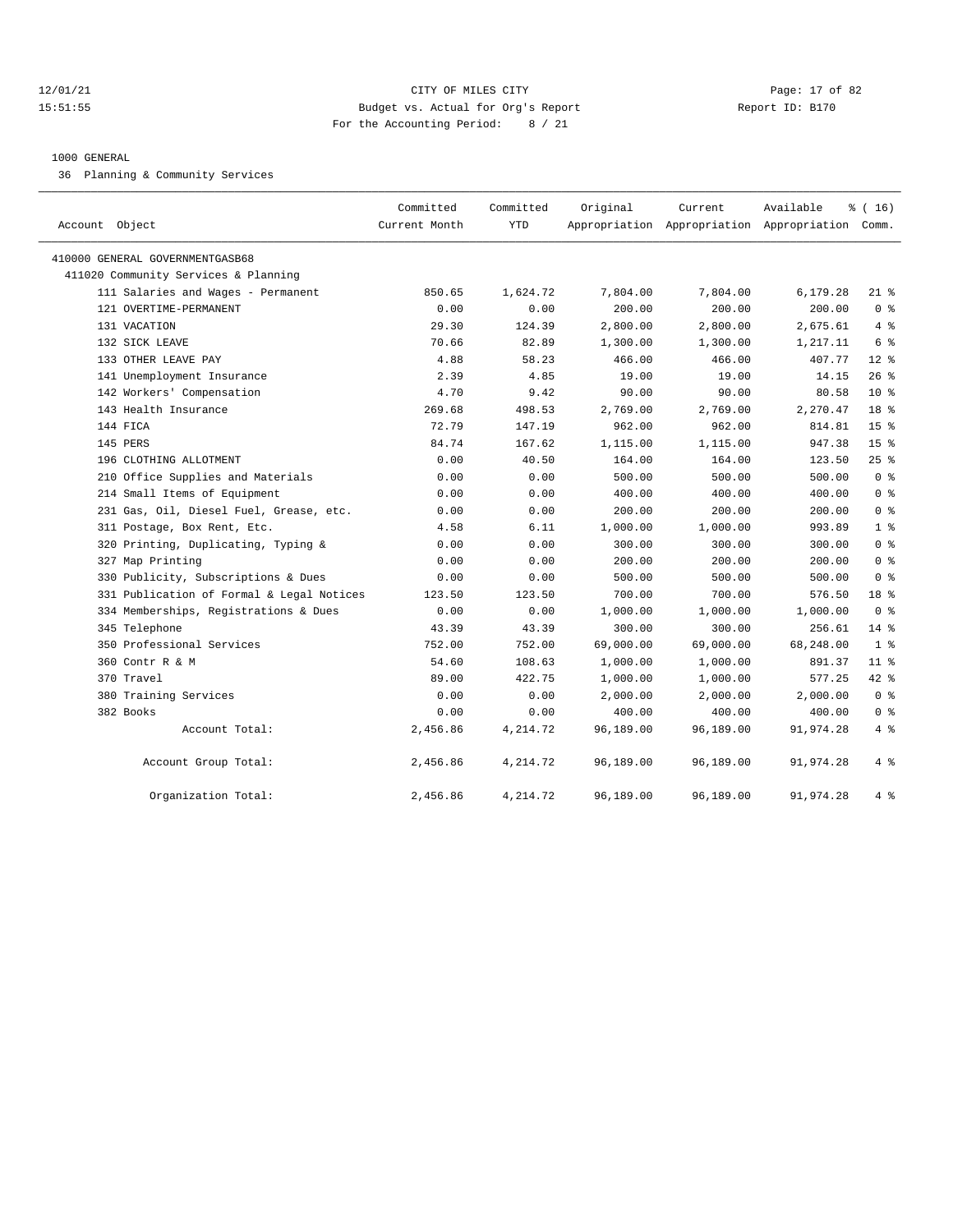#### 12/01/21 Page: 18 of 82 15:51:55 Budget vs. Actual for Org's Report Report ID: B170 For the Accounting Period: 8 / 21

# 1000 GENERAL

37 CITY HEALTH

| Object<br>Account                                                       | Committed<br>Current Month | Committed<br>YTD | Original<br>Appropriation | Current<br>Appropriation | Available<br>Appropriation | $\frac{1}{6}$ (16)<br>Comm. |
|-------------------------------------------------------------------------|----------------------------|------------------|---------------------------|--------------------------|----------------------------|-----------------------------|
| 520000 OTHER FINANCING USES<br>521000 Interfund Operating Transfers Out |                            |                  |                           |                          |                            |                             |
| 820 Transfers to Other Funds                                            | 0.00                       | 0.00             | 13,000.00                 | 13,000.00                | 13,000.00                  | 0 %                         |
| Account Total:                                                          | 0.00                       | 0.00             | 13,000.00                 | 13,000.00                | 13,000.00                  | 0 %                         |
| Account Group Total:                                                    | 0.00                       | 0.00             | 13,000.00                 | 13,000.00                | 13,000.00                  | 0 <sup>8</sup>              |
| Organization Total:                                                     | 0.00                       | 0.00             | 13,000.00                 | 13,000.00                | 13,000.00                  | 0 %                         |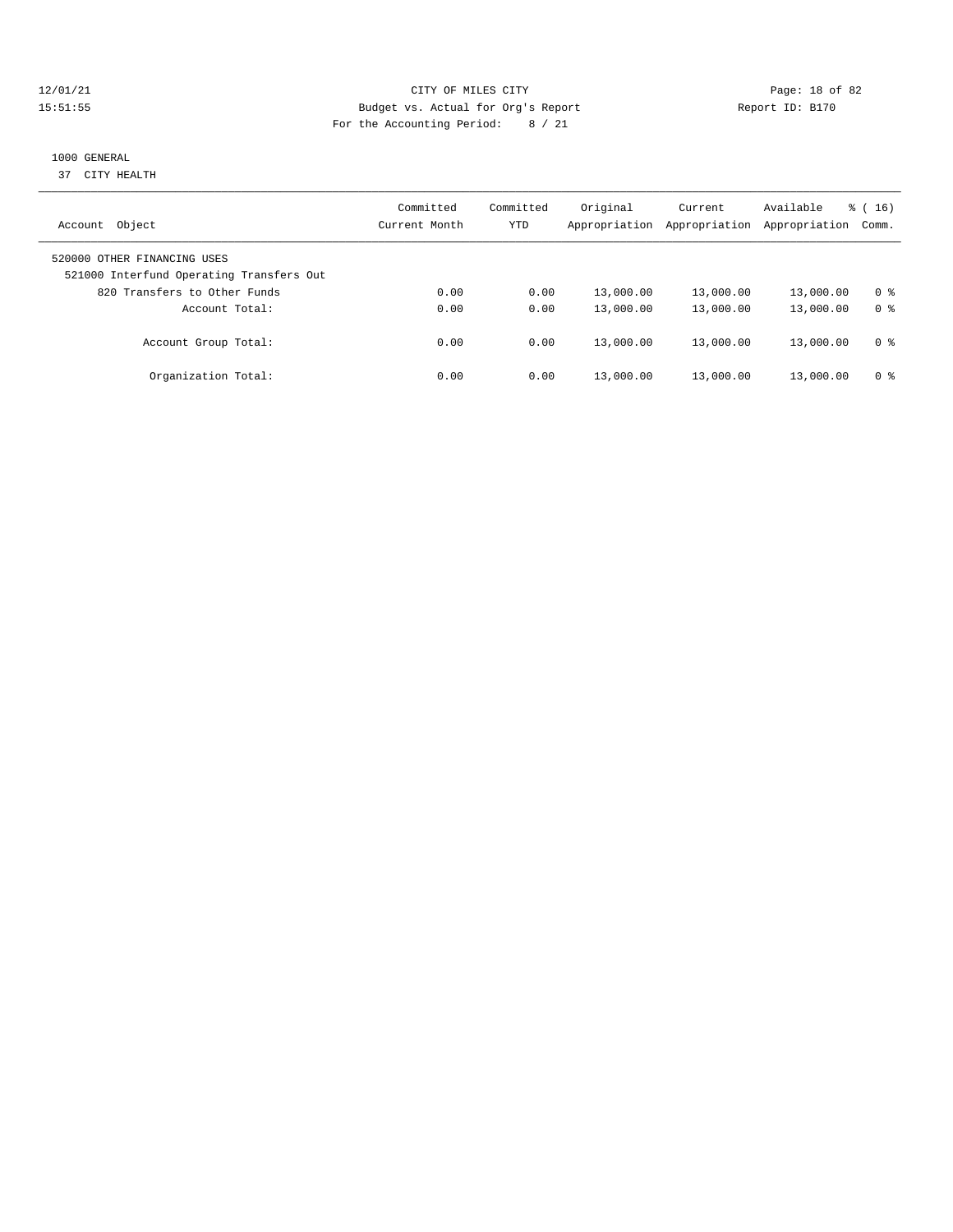#### 12/01/21 Page: 19 of 82 15:51:55 Budget vs. Actual for Org's Report Report ID: B170 For the Accounting Period: 8 / 21

#### 1000 GENERAL

201 Flood Prevention

| Account Object                            | Committed<br>Current Month | Committed<br><b>YTD</b> | Original   | Current<br>Appropriation Appropriation Appropriation Comm. | Available   | $*(16)$         |
|-------------------------------------------|----------------------------|-------------------------|------------|------------------------------------------------------------|-------------|-----------------|
| 430000 Public Works-GASB68                |                            |                         |            |                                                            |             |                 |
| 431200 Flood Control                      |                            |                         |            |                                                            |             |                 |
| 111 Salaries and Wages - Permanent        | 1,352.47                   | 2,537.59                | 16,692.00  | 16,692.00                                                  | 14, 154. 41 | 15 <sup>8</sup> |
| 131 VACATION                              | 77.49                      | 90.27                   | 1,000.00   | 1,000.00                                                   | 909.73      | 9 <sup>8</sup>  |
| 132 SICK LEAVE                            | 100.57                     | 155.97                  | 500.00     | 500.00                                                     | 344.03      | $31*$           |
| 133 OTHER LEAVE PAY                       | 0.00                       | 247.26                  | 1,049.00   | 1,049.00                                                   | 801.74      | 24%             |
| 141 Unemployment Insurance                | 3.85                       | 7.77                    | 29.00      | 29.00                                                      | 21.23       | 27%             |
| 142 Workers' Compensation                 | 9.01                       | 18.23                   | 389.00     | 389.00                                                     | 370.77      | 5 <sup>8</sup>  |
| 143 Health Insurance                      | 374.64                     | 708.31                  | 4,102.00   | 4,102.00                                                   | 3,393.69    | $17*$           |
| 144 FICA                                  | 114.88                     | 232.09                  | 1,472.00   | 1,472.00                                                   | 1,239.91    | 16 <sup>8</sup> |
| 145 PERS                                  | 135.77                     | 268.90                  | 1,707.00   | 1,707.00                                                   | 1,438.10    | 16 <sup>8</sup> |
| 196 CLOTHING ALLOTMENT                    | 0.00                       | 60.00                   | 60.00      | 60.00                                                      | 0.00        | 100 %           |
| 210 Office Supplies and Materials         | 4.59                       | 8.08                    | 500.00     | 500.00                                                     | 491.92      | 2 <sup>8</sup>  |
| 214 Small Items of Equipment              | 0.00                       | 0.00                    | 400.00     | 400.00                                                     | 400.00      | 0 <sup>8</sup>  |
| 220 Operating Expenses                    | 0.00                       | 0.00                    | 300.00     | 300.00                                                     | 300.00      | 0 <sup>8</sup>  |
| 311 Postage, Box Rent, Etc.               | 14.65                      | 28.42                   | 2,000.00   | 2,000.00                                                   | 1,971.58    | 1 <sup>8</sup>  |
| 330 Publicity, Subscriptions & Dues       | 0.00                       | 0.00                    | 50.00      | 50.00                                                      | 50.00       | 0 <sup>8</sup>  |
| 331 Publication of Formal & Legal Notices | 689.00                     | 689.00                  | 2,000.00   | 2,000.00                                                   | 1,311.00    | 34%             |
| 334 Memberships, Registrations & Dues     | 0.00                       | 0.00                    | 250.00     | 250.00                                                     | 250.00      | 0 <sup>8</sup>  |
| 345 Telephone                             | 54.56                      | 54.56                   | 350.00     | 350.00                                                     | 295.44      | 16 <sup>8</sup> |
| 350 Professional Services                 | 1,888.60                   | 1,888.60                | 200,000.00 | 200,000.00                                                 | 198,111.40  | 1 <sup>8</sup>  |
| 370 Travel                                | 0.00                       | 0.00                    | 1,000.00   | 1,000.00                                                   | 1,000.00    | 0 <sup>8</sup>  |
| 380 Training Services                     | 0.00                       | 0.00                    | 250.00     | 250.00                                                     | 250.00      | 0 <sup>8</sup>  |
| 540 Special Assessments                   | 0.00                       | 0.00                    | 300.00     | 300.00                                                     | 300.00      | 0 <sup>8</sup>  |
| Account Total:                            | 4,820.08                   | 6,995.05                | 234,400.00 | 234,400.00                                                 | 227, 404.95 | 3 <sup>8</sup>  |
| Account Group Total:                      | 4,820.08                   | 6,995.05                | 234,400.00 | 234,400.00                                                 | 227,404.95  | 3%              |
| 490000 DEBT SERVICE                       |                            |                         |            |                                                            |             |                 |
| 490500 Other Debt Service Payments        |                            |                         |            |                                                            |             |                 |
| 652 Principle- Flood Study Loan           | 0.00                       | 15,044.16               | 30,266.00  | 30,266.00                                                  | 15,221.84   | $50*$           |
| 653 Interest- Flood Study Loan            | 0.00                       | 495.69                  | 875.00     | 875.00                                                     | 379.31      | 57%             |
| Account Total:                            | 0.00                       | 15,539.85               | 31,141.00  | 31,141.00                                                  | 15,601.15   | $50*$           |
| Account Group Total:                      | 0.00                       | 15,539.85               | 31,141.00  | 31,141.00                                                  | 15,601.15   | 50%             |
| Organization Total:                       | 4,820.08                   | 22,534.90               | 265,541.00 | 265,541.00                                                 | 243,006.10  | 8 %             |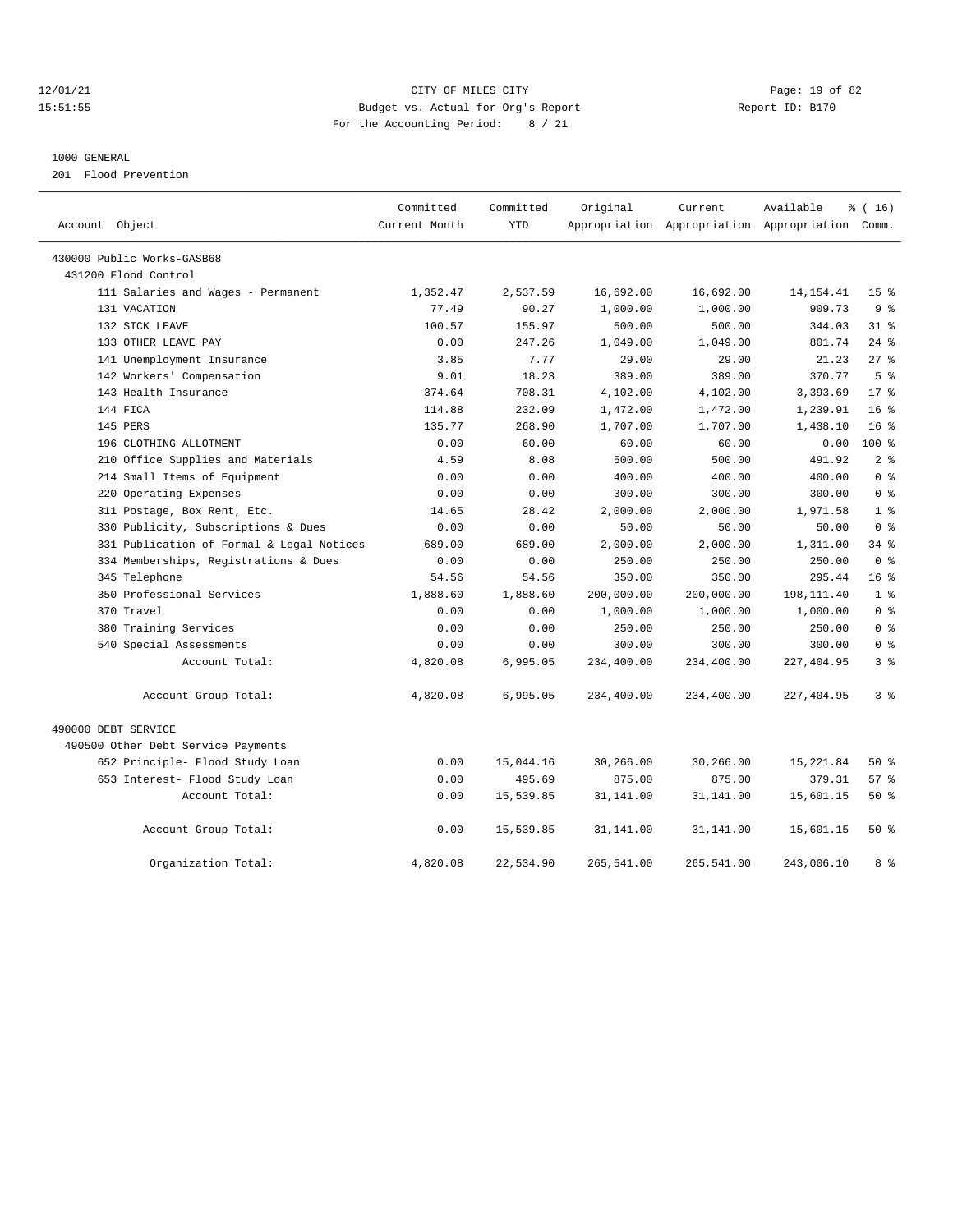#### 12/01/21 Page: 20 of 82 15:51:55 Budget vs. Actual for Org's Report Report ID: B170 For the Accounting Period: 8 / 21

# 1000 GENERAL

301 Elections

| Object<br>Account                                   | Committed<br>Current Month | Committed<br>YTD | Original<br>Appropriation | Current<br>Appropriation | Available<br>Appropriation | $\frac{3}{2}$ ( 16 )<br>Comm. |
|-----------------------------------------------------|----------------------------|------------------|---------------------------|--------------------------|----------------------------|-------------------------------|
| 410000 GENERAL GOVERNMENTGASB68<br>410600 Elections |                            |                  |                           |                          |                            |                               |
| PURCHASED SERVICES<br>300                           | 0.00                       | 0.00             | 10,000.00                 | 10,000.00                | 10,000.00                  | 0 %                           |
| Account Total:                                      | 0.00                       | 0.00             | 10,000.00                 | 10,000.00                | 10,000.00                  | 0 <sup>8</sup>                |
| Account Group Total:                                | 0.00                       | 0.00             | 10,000.00                 | 10,000.00                | 10,000.00                  | 0 <sup>8</sup>                |
| Organization Total:                                 | 0.00                       | 0.00             | 10,000.00                 | 10,000.00                | 10,000.00                  | 0 %                           |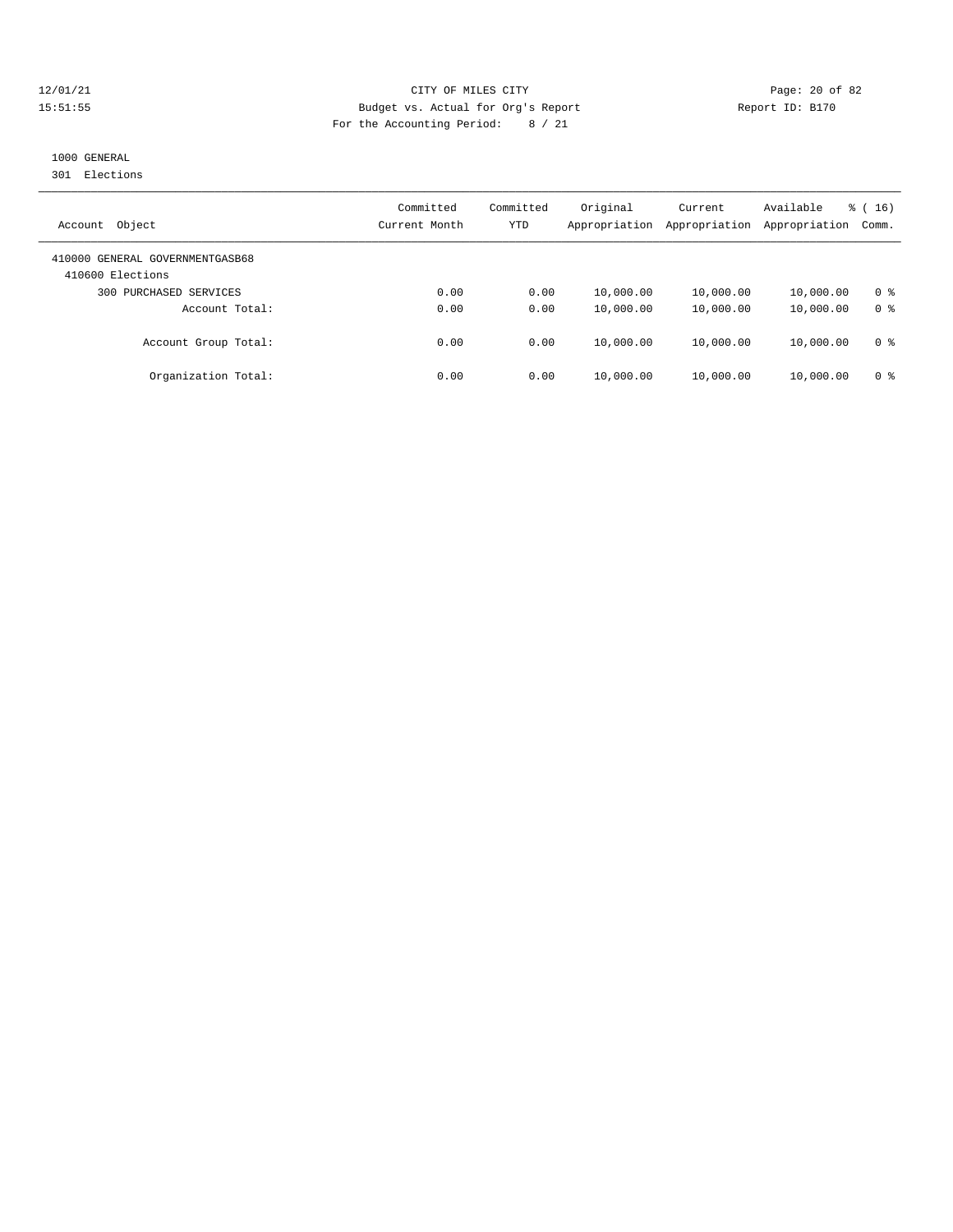#### 12/01/21 Page: 21 of 82 15:51:55 Budget vs. Actual for Org's Report Report ID: B170 For the Accounting Period: 8 / 21

#### 1000 GENERAL

402 Public Nuisance

| Object<br>Account              | Committed<br>Current Month | Committed<br><b>YTD</b> | Original<br>Appropriation | Current<br>Appropriation | Available<br>Appropriation | % (16)<br>Comm. |
|--------------------------------|----------------------------|-------------------------|---------------------------|--------------------------|----------------------------|-----------------|
| 420000 PUBLIC SAFETY-GASB68    |                            |                         |                           |                          |                            |                 |
| 420532 Public Nuisance Cleanup |                            |                         |                           |                          |                            |                 |
| 350 Professional Services      | 0.00                       | 0.00                    | 2,000.00                  | 2,000.00                 | 2,000.00                   | 0 <sup>8</sup>  |
| 360 Contr R & M                | 0.00                       | 0.00                    | 2,000.00                  | 2,000.00                 | 2,000.00                   | 0 <sup>8</sup>  |
| Account Total:                 | 0.00                       | 0.00                    | 4,000.00                  | 4,000.00                 | 4,000.00                   | 0 <sup>8</sup>  |
| Account Group Total:           | 0.00                       | 0.00                    | 4,000.00                  | 4,000.00                 | 4,000.00                   | 0 <sup>8</sup>  |
| Organization Total:            | 0.00                       | 0.00                    | 4,000.00                  | 4,000.00                 | 4,000.00                   | 0 <sup>8</sup>  |
|                                |                            |                         |                           |                          |                            |                 |
| Fund Total:                    | 458,176.78                 | 903,692.79              | 6,606,006.00              | 6,606,006.00             | 5,702,313.21 14 %          |                 |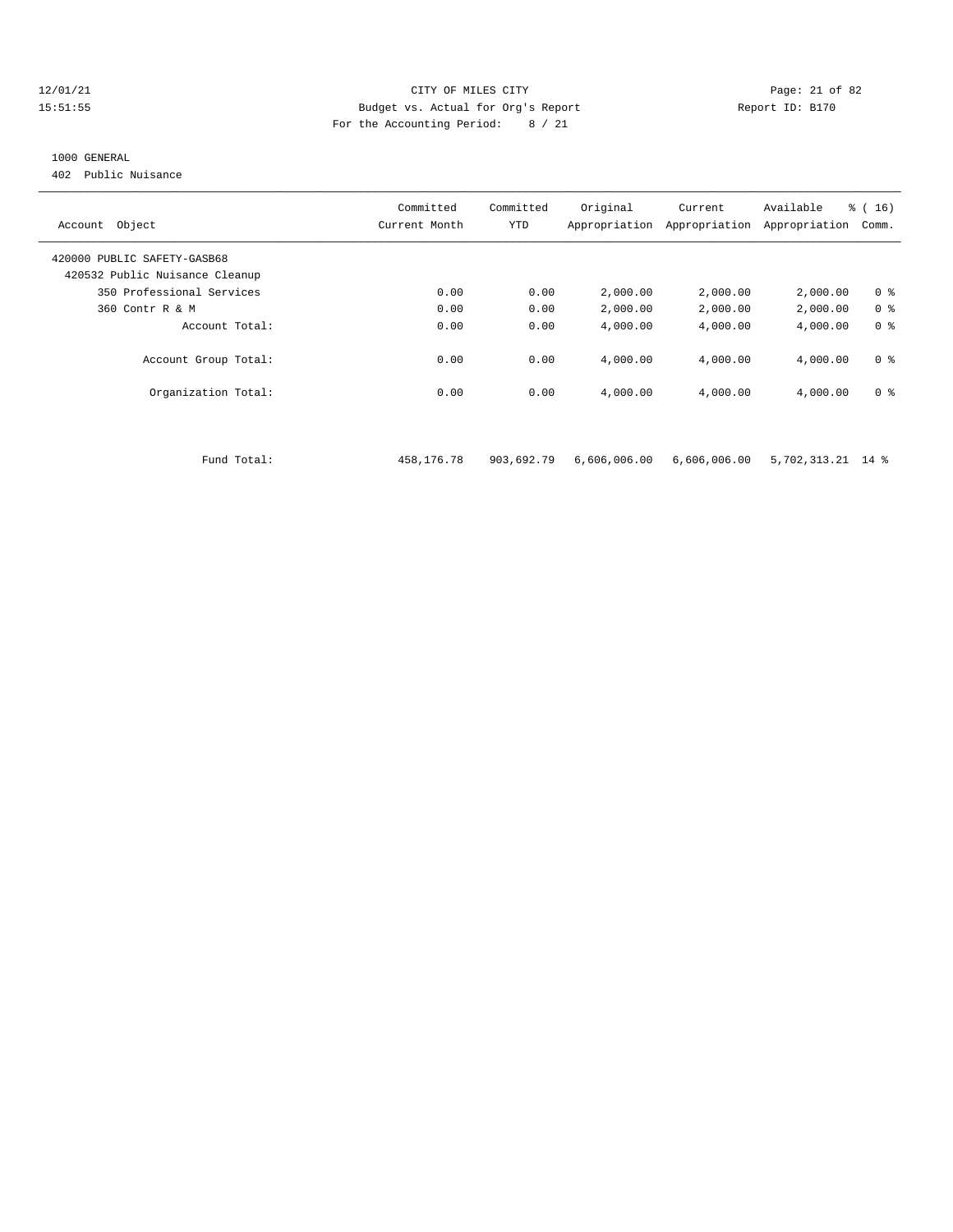#### 12/01/21 Page: 22 of 82<br>
12/01/21 Page: 22 of 82<br>
Budget vs. Actual for Org's Report Physics Report Report ID: B170 15:51:55 Budget vs. Actual for Org's Report For the Accounting Period: 8 / 21

————————————————————————————————————————————————————————————————————————————————————————————————————————————————————————————————————

# 2220 LIBRARY

16 Library

|                                          | Committed     | Committed  | Original   | Current    | Available                                       | % (16)          |
|------------------------------------------|---------------|------------|------------|------------|-------------------------------------------------|-----------------|
| Account Object                           | Current Month | <b>YTD</b> |            |            | Appropriation Appropriation Appropriation Comm. |                 |
| 460000 CULTURE AND RECREATION-GASB68     |               |            |            |            |                                                 |                 |
| 460100 Library Services(16)              |               |            |            |            |                                                 |                 |
| 111 Salaries and Wages - Permanent       | 11,883.53     | 22, 282.56 | 158,500.00 | 158,500.00 | 136, 217.44                                     | $14*$           |
| 121 OVERTIME-PERMANENT                   | 0.00          | 0.00       | 600.00     | 600.00     | 600.00                                          | 0 <sup>8</sup>  |
| 131 VACATION                             | 1,370.53      | 1,734.10   | 16,000.00  | 16,000.00  | 14,265.90                                       | $11$ %          |
| 132 SICK LEAVE                           | 156.60        | 701.96     | 7,300.00   | 7,300.00   | 6,598.04                                        | $10*$           |
| 133 OTHER LEAVE PAY                      | 0.00          | 0.00       | 4,163.00   | 4,163.00   | 4,163.00                                        | 0 <sup>8</sup>  |
| 141 Unemployment Insurance               | 33.54         | 62.97      | 280.00     | 280.00     | 217.03                                          | $22$ %          |
| 142 Workers' Compensation                | 79.01         | 148.28     | 1,394.00   | 1,394.00   | 1,245.72                                        | $11$ %          |
| 143 Health Insurance                     | 1,707.31      | 4,275.60   | 51,270.00  | 51,270.00  | 46,994.40                                       | 8 %             |
| 144 FICA                                 | 1,022.92      | 1,919.42   | 14,272.00  | 14,272.00  | 12,352.58                                       | $13*$           |
| 145 PERS                                 | 1,189.53      | 2,192.54   | 16,548.00  | 16,548.00  | 14, 355.46                                      | $13*$           |
| 196 CLOTHING ALLOTMENT                   | 0.00          | 450.00     | 750.00     | 750.00     | 300.00                                          | 60 %            |
| 210 Office Supplies and Materials        | 16.79         | 16.79      | 600.00     | 600.00     | 583.21                                          | 3%              |
| 214 Small Items of Equipment             | 2,033.16      | 2,033.16   | 8,500.00   | 8,500.00   | 6,466.84                                        | $24$ %          |
| 220 Operating Expenses                   | 0.00          | 0.00       | 500.00     | 500.00     | 500.00                                          | 0 <sup>8</sup>  |
| 224 Janitorial Supplies                  | 0.00          | 35.93      | 1,200.00   | 1,200.00   | 1,164.07                                        | 3%              |
| 311 Postage, Box Rent, Etc.              | 75.88         | 253.80     | 1,500.00   | 1,500.00   | 1,246.20                                        | $17*$           |
| 320 Printing, Duplicating, Typing &      | 0.00          | 0.00       | 2,000.00   | 2,000.00   | 2,000.00                                        | 0 <sup>8</sup>  |
| 334 Memberships, Registrations & Dues    | 0.00          | 0.00       | 500.00     | 500.00     | 500.00                                          | 0 <sup>8</sup>  |
| 341 Electric Utility Services            | 1,349.94      | 2,516.45   | 10,000.00  | 10,000.00  | 7,483.55                                        | 25%             |
| 342 Water Utility Services               | 23.90         | 47.80      | 750.00     | 750.00     | 702.20                                          | 6 %             |
| 343 Sewer Utility Services               | 28.16         | 56.32      | 500.00     | 500.00     | 443.68                                          | $11$ %          |
| 344 Gas Utility Service                  | 71.00         | 142.01     | 6,500.00   | 6,500.00   | 6,357.99                                        | 2 <sup>8</sup>  |
| 345 Telephone                            | 99.70         | 99.70      | 1,750.00   | 1,750.00   | 1,650.30                                        | 6 %             |
| 346 Garbage Service                      | 0.00          | 0.00       | 400.00     | 400.00     | 400.00                                          | 0 <sup>8</sup>  |
| 347 Internet                             | 113.55        | 113.55     | 3,500.00   | 3,500.00   | 3,386.45                                        | 3%              |
| 350 Professional Services                | 400.00        | 481.25     | 15,000.00  | 15,000.00  | 14,518.75                                       | 3%              |
| 360 Contr R & M                          | 325.00        | 325.00     | 15,000.00  | 15,000.00  | 14,675.00                                       | 2 <sup>8</sup>  |
| 370 Travel                               | 0.00          | 0.00       | 2,500.00   | 2,500.00   | 2,500.00                                        | 0 <sup>8</sup>  |
| 380 Training Services                    | 0.00          | 0.00       | 2,000.00   | 2,000.00   | 2,000.00                                        | 0 <sup>8</sup>  |
| 382 Books                                | 475.93        | 2,467.40   | 16,000.00  | 16,000.00  | 13,532.60                                       | 15 <sup>°</sup> |
| 511 Insurance on Buildings               | 0.00          | 3,513.44   | 3,514.00   | 3,514.00   | 0.56                                            | $100$ %         |
| 513 Liability                            | 3,566.27      | 3,566.27   | 3,200.00   | 3,200.00   | $-366.27$                                       | 111 %           |
| 920 Buildings                            | 0.00          | 0.00       | 20,000.00  | 20,000.00  | 20,000.00                                       | 0 <sup>8</sup>  |
| Account Total:                           | 26,022.25     | 49,436.30  | 386,491.00 | 386,491.00 | 337,054.70                                      | $13*$           |
| Account Group Total:                     | 26,022.25     | 49,436.30  | 386,491.00 | 386,491.00 | 337,054.70                                      | $13*$           |
| 520000 OTHER FINANCING USES              |               |            |            |            |                                                 |                 |
| 521000 Interfund Operating Transfers Out |               |            |            |            |                                                 |                 |
| 820 Transfers to Other Funds             | 1,589.24      | 3,178.48   | 19,071.00  | 19,071.00  | 15,892.52                                       | $17*$           |
| Account Total:                           | 1,589.24      | 3,178.48   | 19,071.00  | 19,071.00  | 15,892.52                                       | $17$ %          |
|                                          |               |            |            |            |                                                 |                 |
| Account Group Total:                     | 1,589.24      | 3,178.48   | 19,071.00  | 19,071.00  | 15,892.52                                       | $17*$           |
| Organization Total:                      | 27,611.49     | 52,614.78  | 405,562.00 | 405,562.00 | 352,947.22                                      | $13*$           |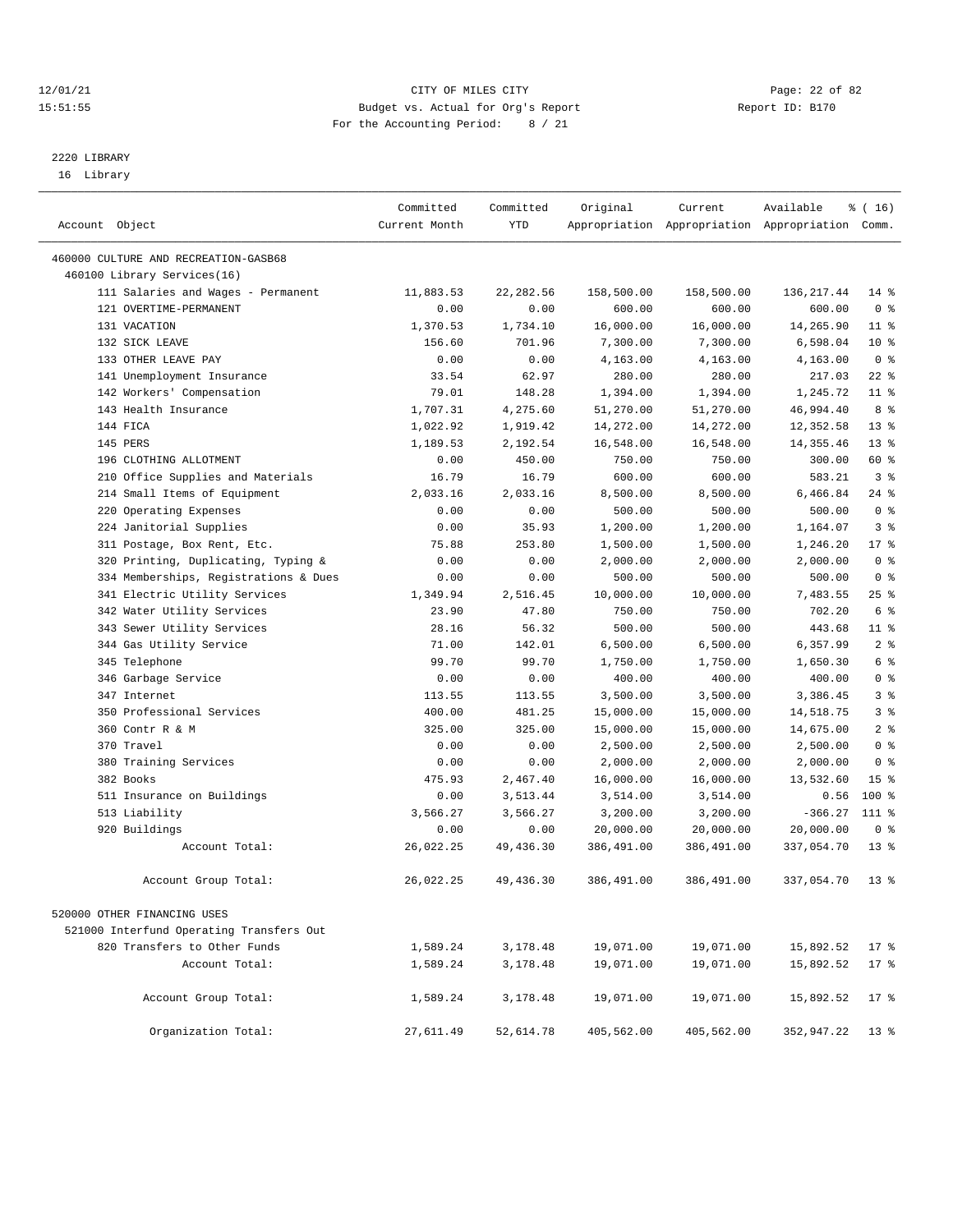#### 12/01/21 Page: 23 of 82<br>
12/01/21 Page: 23 of 82<br>
Budget vs. Actual for Org's Report Physics (Report ID: B170 15:51:55 Budget vs. Actual for Org's Report For the Accounting Period: 8 / 21

### 2220 LIBRARY 16 Library

| Account Object |             | Committed<br>Current Month | Committed<br><b>YTD</b> | Original   | Current    | Available<br>Appropriation Appropriation Appropriation Comm. | 8 (16) |
|----------------|-------------|----------------------------|-------------------------|------------|------------|--------------------------------------------------------------|--------|
|                | Fund Total: | 27,611.49                  | 52,614.78               | 405,562.00 | 405,562.00 | 352,947.22 13 %                                              |        |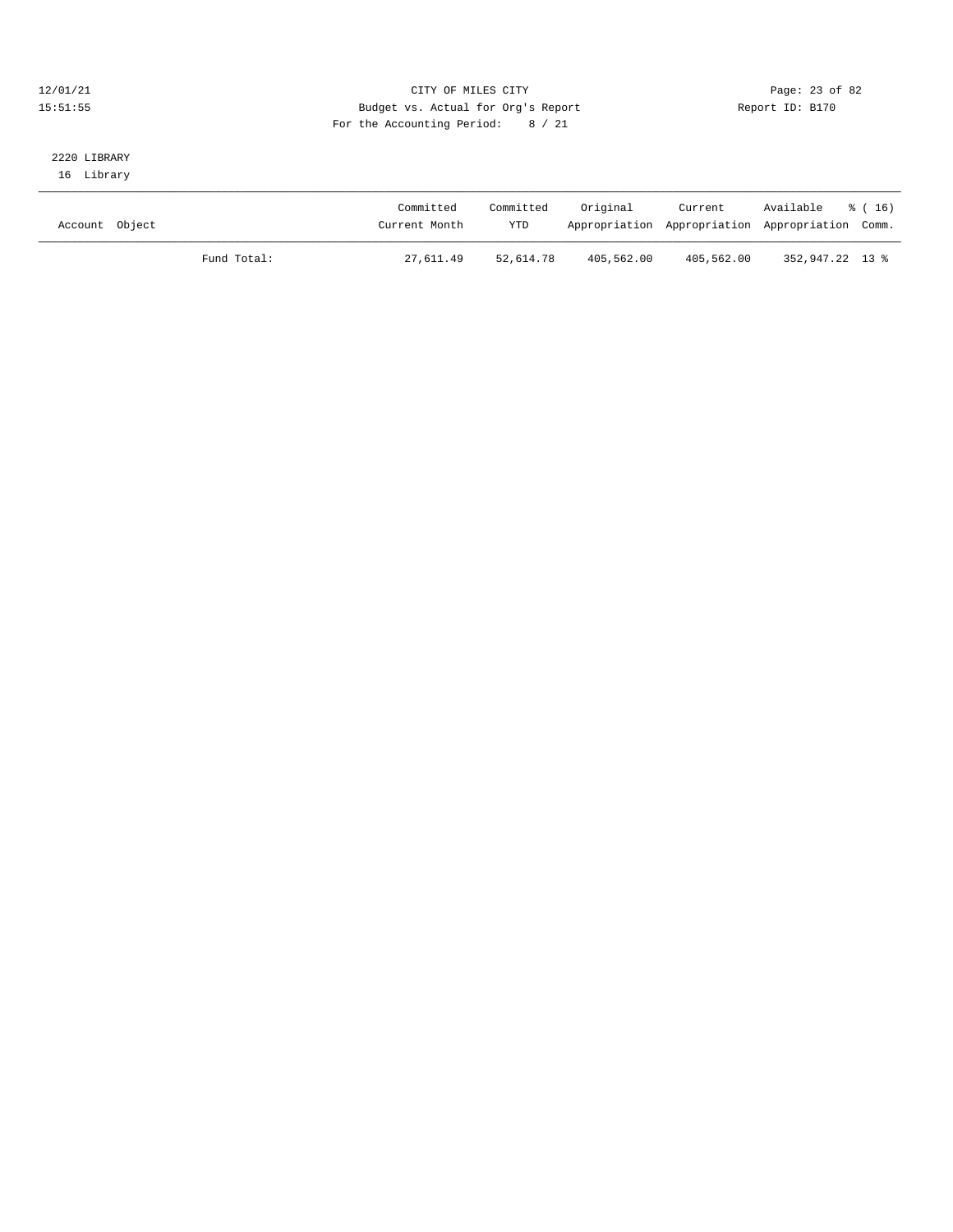#### 12/01/21 Page: 24 of 82 15:51:55 Budget vs. Actual for Org's Report Report ID: B170 For the Accounting Period: 8 / 21

#### 2270 Health 37 CITY HEALTH

| Account Object                                                    | Committed<br>Current Month | Committed<br><b>YTD</b> | Original | Current<br>Appropriation Appropriation | Available<br>Appropriation | $\frac{3}{6}$ ( 16 )<br>Comm. |
|-------------------------------------------------------------------|----------------------------|-------------------------|----------|----------------------------------------|----------------------------|-------------------------------|
| 440000 PUBLIC HEALTH-GASB68<br>440140 Registration and Inspection |                            |                         |          |                                        |                            |                               |
| 350 Professional Services                                         | 13,976.16                  | 13,976.16               | 0.00     | 0.00                                   | $-13,976.16$               | $***$ %                       |
| Account Total:                                                    | 13,976.16                  | 13,976.16               | 0.00     | 0.00                                   | $-13,976.16$               | $***$ 2                       |
| Account Group Total:                                              | 13,976.16                  | 13,976.16               | 0.00     | 0.00                                   | $-13,976,16$               | $***$ 8                       |
| Organization Total:                                               | 13,976.16                  | 13,976.16               | 0.00     | 0.00                                   | $-13,976.16$               | $***$ 2                       |
|                                                                   |                            |                         |          |                                        |                            |                               |
| Fund Total:                                                       | 13,976.16                  | 13,976.16               | 0.00     | 0.00                                   | $-13,976.16$ *** \         |                               |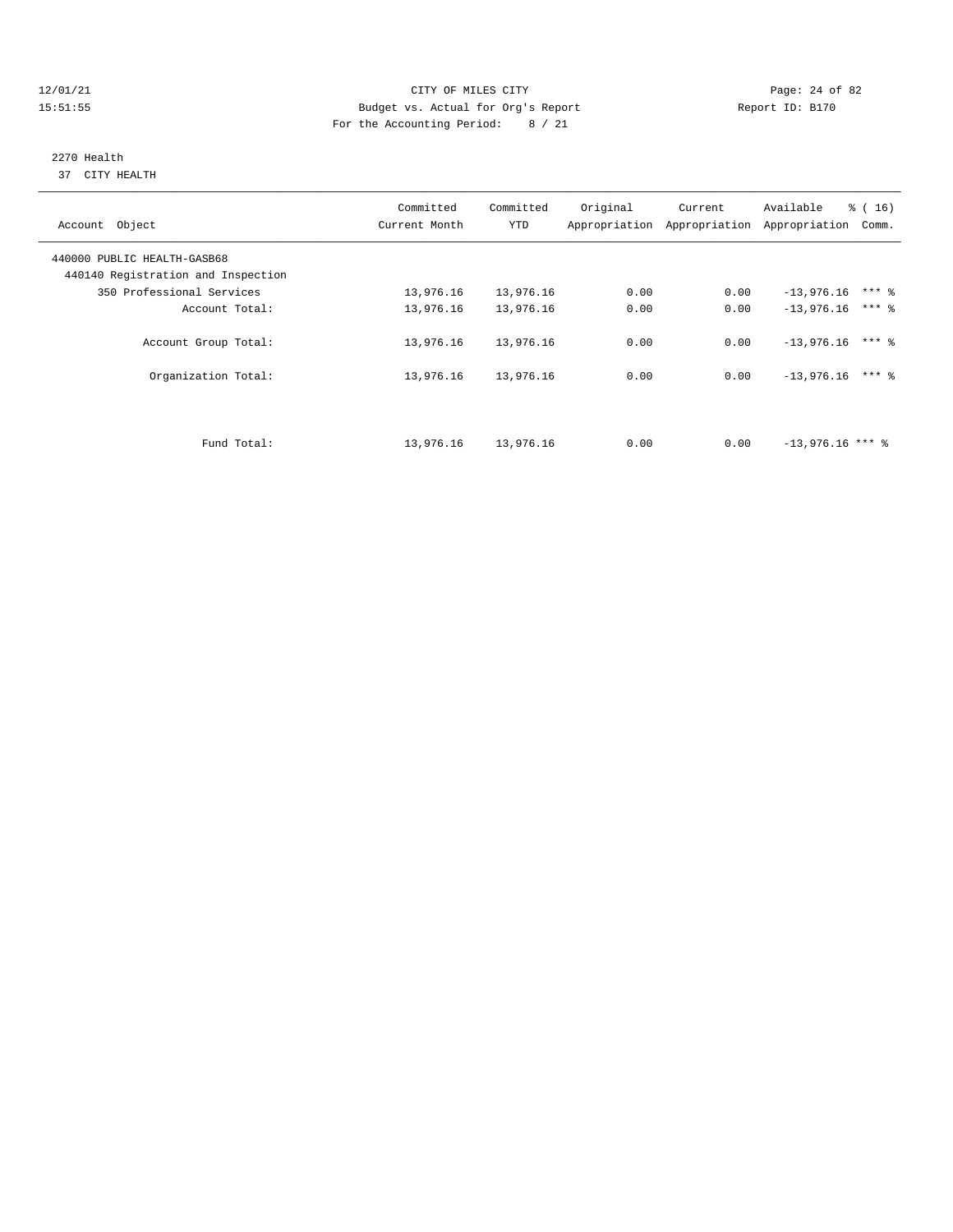#### 12/01/21 Page: 25 of 82 15:51:55 Budget vs. Actual for Org's Report Report ID: B170 For the Accounting Period: 8 / 21

#### 2310 TIFD-Downtown

11 Historic Preservation

| Account Object                                | Committed<br>Current Month | Committed<br>YTD | Original  | Current   | Available<br>Appropriation Appropriation Appropriation Comm. | ៖ ( 16)            |
|-----------------------------------------------|----------------------------|------------------|-----------|-----------|--------------------------------------------------------------|--------------------|
| 460000 CULTURE AND RECREATION-GASB68          |                            |                  |           |           |                                                              |                    |
| 460462 Urban Renewal District                 |                            |                  |           |           |                                                              |                    |
| 111 Salaries and Wages - Permanent            | 165.74                     | 298.17           | 1,992.00  | 1,992.00  | 1,693.83                                                     | 15 <sub>8</sub>    |
| 131 VACATION                                  | 0.00                       | 22.06            | 60.00     | 60.00     | 37.94                                                        | 37%                |
| 132 SICK LEAVE                                | 13.03                      | 13.99            | 60.00     | 60.00     | 46.01                                                        | $23$ $%$           |
| 133 OTHER LEAVE PAY                           | 1.45                       | 16.37            | 122.00    | 122.00    | 105.63                                                       | $13*$              |
| 141 Unemployment Insurance                    | 0.44                       | 0.90             | 3.00      | 3.00      | 2.10                                                         | $30*$              |
| 142 Workers' Compensation                     | 1.06                       | 2.11             | 17.00     | 17.00     | 14.89                                                        | $12*$              |
| 143 Health Insurance                          | 42.75                      | 85.52            | 513.00    | 513.00    | 427.48                                                       | $17*$              |
| 144 FICA                                      | 13.80                      | 27.43            | 171.00    | 171.00    | 143.57                                                       | 16 <sup>8</sup>    |
| 145 PERS                                      | 15.98                      | 31.10            | 198.00    | 198.00    | 166.90                                                       | 16 <sup>8</sup>    |
| 196 CLOTHING ALLOTMENT                        | 0.00                       | 7.50             | 0.00      | 0.00      | $-7.50$                                                      | $***$ 8            |
| 210 Office Supplies and Materials             | 0.00                       | 0.00             | 200.00    | 200.00    | 200.00                                                       | 0 <sup>8</sup>     |
| 220 Operating Expenses                        | 0.00                       | 0.00             | 500.00    | 500.00    | 500.00                                                       | 0 <sup>8</sup>     |
| 231 Gas, Oil, Diesel Fuel, Grease, etc.       | 0.00                       | 0.00             | 200.00    | 200.00    | 200.00                                                       | 0 <sup>8</sup>     |
| 311 Postage, Box Rent, Etc.                   | 0.00                       | 0.00             | 100.00    | 100.00    | 100.00                                                       | 0 <sup>8</sup>     |
| 320 Printing, Duplicating, Typing &           | 0.00                       | 0.00             | 200.00    | 200.00    | 200.00                                                       | 0 <sup>8</sup>     |
| 330 Publicity, Subscriptions & Dues           | 0.00                       | 0.00             | 100.00    | 100.00    | 100.00                                                       | 0 <sup>8</sup>     |
| 331 Publication of Formal & Legal Notices     | 0.00                       | 0.00             | 200.00    | 200.00    | 200.00                                                       | 0 <sup>8</sup>     |
| 345 Telephone                                 | 21.18                      | 21.18            | 175.00    | 175.00    | 153.82                                                       | $12*$              |
| 347 Internet                                  | 0.49                       | 0.49             | 300.00    | 300.00    | 299.51                                                       | 0 <sup>8</sup>     |
| 350 Professional Services                     | 0.00                       | 0.00             | 400.00    | 400.00    | 400.00                                                       | 0 <sup>8</sup>     |
| 360 Contr R & M                               | 54.58                      | 108.61           | 1,000.00  | 1,000.00  | 891.39                                                       | $11$ %             |
| 370 Travel                                    | 0.00                       | 0.00             | 200.00    | 200.00    | 200.00                                                       | 0 <sup>8</sup>     |
| 380 Training Services                         |                            | 0.00             | 200.00    | 200.00    | 200.00                                                       | 0 <sup>8</sup>     |
|                                               | 0.00<br>42.30              | 42.30            | 46.00     | 46.00     | 3.70                                                         | $92$ $%$           |
| 513 Liability                                 | 0.00                       | 0.00             |           |           |                                                              | 0 <sup>8</sup>     |
| 721 Redevelopment                             |                            |                  | 25,000.00 | 25,000.00 | 25,000.00                                                    | 2 <sup>8</sup>     |
| Account Total:                                | 372.80                     | 677.73           | 31,957.00 | 31,957.00 | 31,279.27                                                    |                    |
| 460466 Historic Preservation- Montana Main St |                            |                  |           |           |                                                              |                    |
| 730 Grants & Donations to Other               | 3,600.00                   | 3,600.00         | 8,075.00  | 8,075.00  | 4,475.00                                                     | $45$ $\frac{6}{3}$ |
| Account Total:                                | 3,600.00                   | 3,600.00         | 8,075.00  | 8,075.00  | 4,475.00                                                     | $45$ %             |
|                                               |                            |                  |           |           |                                                              |                    |
| Account Group Total:                          | 3,972.80                   | 4,277.73         | 40,032.00 | 40,032.00 | 35,754.27                                                    | $11$ %             |
| 520000 OTHER FINANCING USES                   |                            |                  |           |           |                                                              |                    |
| 521000 Interfund Operating Transfers Out      |                            |                  |           |           |                                                              |                    |
| 820 Transfers to Other Funds                  | 0.00                       | 0.00             | 38,000.00 | 38,000.00 | 38,000.00                                                    | 0 %                |
| Account Total:                                | 0.00                       | 0.00             | 38,000.00 | 38,000.00 | 38,000.00                                                    | 0 <sup>8</sup>     |
|                                               |                            |                  |           |           |                                                              |                    |
| Account Group Total:                          | 0.00                       | 0.00             | 38,000.00 | 38,000.00 | 38,000.00                                                    | 0 <sup>8</sup>     |
| Organization Total:                           | 3,972.80                   | 4,277.73         | 78,032.00 | 78,032.00 | 73,754.27                                                    | 5 <sup>8</sup>     |
| Fund Total:                                   | 3,972.80                   | 4,277.73         | 78,032.00 | 78,032.00 | 73,754.27 5 %                                                |                    |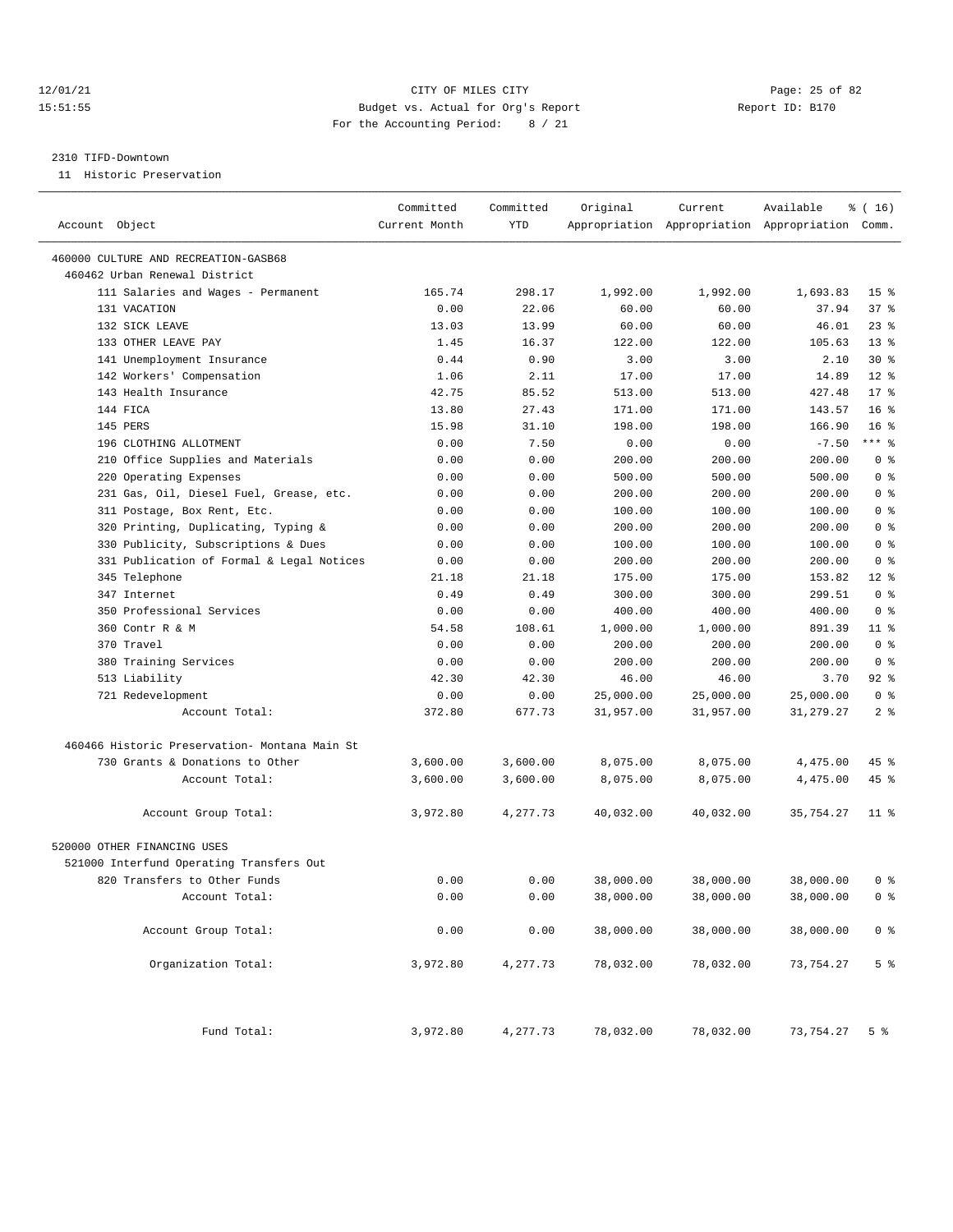#### 12/01/21 Page: 26 of 82 15:51:55 Budget vs. Actual for Org's Report Report ID: B170 For the Accounting Period: 8 / 21

# 2372 Permissive Medical Levy

20 Permissive Medical Levy

| Account Object                                                          | Committed<br>Current Month | Committed<br>YTD | Original   | Current<br>Appropriation Appropriation | Available<br>Appropriation | $\frac{3}{6}$ ( 16 )<br>Comm. |
|-------------------------------------------------------------------------|----------------------------|------------------|------------|----------------------------------------|----------------------------|-------------------------------|
| 520000 OTHER FINANCING USES<br>521000 Interfund Operating Transfers Out |                            |                  |            |                                        |                            |                               |
| 820 Transfers to Other Funds                                            | 0.00                       | 0.00             | 288,446.00 | 288,446.00                             | 288,446.00                 | 0 <sup>8</sup>                |
| Account Total:                                                          | 0.00                       | 0.00             | 288,446.00 | 288,446.00                             | 288,446.00                 | 0 <sup>8</sup>                |
| Account Group Total:                                                    | 0.00                       | 0.00             | 288,446.00 | 288,446.00                             | 288,446.00                 | 0 <sup>8</sup>                |
| Organization Total:                                                     | 0.00                       | 0.00             | 288,446.00 | 288,446.00                             | 288,446.00                 | 0 <sup>8</sup>                |
| Fund Total:                                                             | 0.00                       | 0.00             | 288,446.00 | 288,446.00                             | 288,446.00                 | 0 <sup>8</sup>                |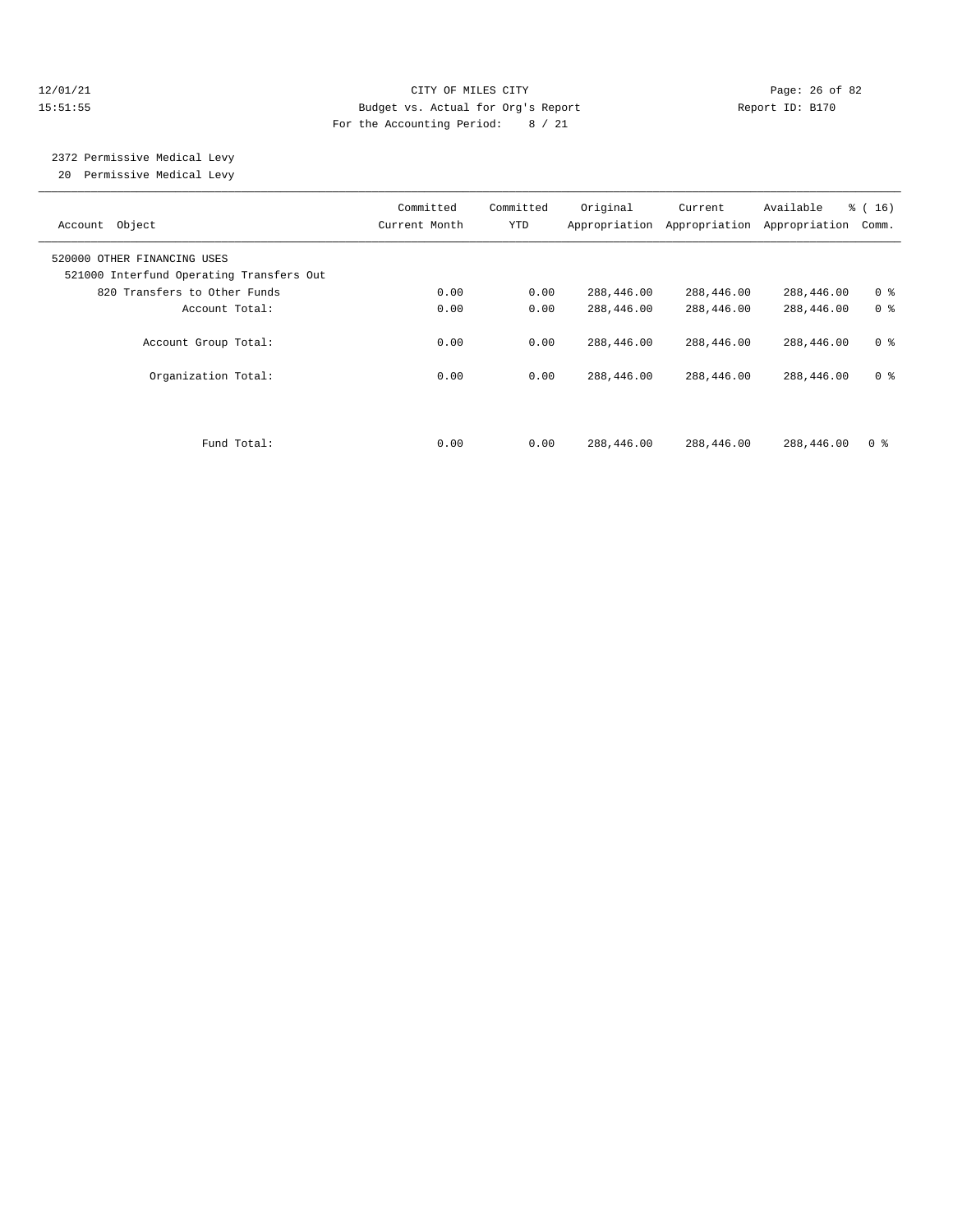#### 12/01/21 Page: 27 of 82 15:51:55 Budget vs. Actual for Org's Report Report ID: B170 For the Accounting Period: 8 / 21

————————————————————————————————————————————————————————————————————————————————————————————————————————————————————————————————————

# 2394 BUILDING CODE ENFORCEMENT

18 BUILDING INSPECTION

|                                                           | Committed     | Committed  | Original   | Current                                         | Available       | ៖ ( 16)         |
|-----------------------------------------------------------|---------------|------------|------------|-------------------------------------------------|-----------------|-----------------|
| Account Object                                            | Current Month | <b>YTD</b> |            | Appropriation Appropriation Appropriation Comm. |                 |                 |
|                                                           |               |            |            |                                                 |                 |                 |
| 420000 PUBLIC SAFETY-GASB68<br>420531 Building Inspection |               |            |            |                                                 |                 |                 |
| 111 Salaries and Wages - Permanent                        | 903.58        |            |            |                                                 | 9,618.46        | 16 <sup>8</sup> |
|                                                           |               | 1,861.54   | 11,480.00  | 11,480.00                                       |                 |                 |
| 121 OVERTIME-PERMANENT                                    | 0.00          | 0.00       | 240.00     | 240.00                                          | 240.00          | 0 <sup>8</sup>  |
| 131 VACATION                                              | 84.46         | 122.43     | 1,000.00   | 1,000.00                                        | 877.57          | $12*$           |
| 132 SICK LEAVE                                            | 78.02         | 111.39     | 600.00     | 600.00                                          | 488.61          | 19 <sup>°</sup> |
| 133 OTHER LEAVE PAY                                       | 0.00          | 61.81      | 264.00     | 264.00                                          | 202.19          | $23$ %          |
| 141 Unemployment Insurance                                | 2.65          | 5.48       | 20.00      | 20.00                                           | 14.52           | 27%             |
| 142 Workers' Compensation                                 | 4.20          | 8.62       | 150.00     | 150.00                                          | 141.38          | 6 <sup>°</sup>  |
| 143 Health Insurance                                      | 250.20        | 500.41     | 3,076.00   | 3,076.00                                        | 2,575.59        | 16 <sup>8</sup> |
| 144 FICA                                                  | 80.55         | 166.46     | 1,039.00   | 1,039.00                                        | 872.54          | 16 <sup>8</sup> |
| 145 PERS                                                  | 94.56         | 191.34     | 1,205.00   | 1,205.00                                        | 1,013.66        | 16 <sup>8</sup> |
| 196 CLOTHING ALLOTMENT                                    | 0.00          | 45.00      | 45.00      | 45.00                                           | 0.00            | $100$ %         |
| 210 Office Supplies and Materials                         | 4.58          | 4.58       | 3,000.00   | 3,000.00                                        | 2,995.42        | 0 <sup>8</sup>  |
| 214 Small Items of Equipment                              | 0.00          | 0.00       | 4,000.00   | 4,000.00                                        | 4,000.00        | 0 <sup>8</sup>  |
| 220 Operating Expenses                                    | 0.00          | 0.00       | 3,000.00   | 3,000.00                                        | 3,000.00        | 0 <sup>8</sup>  |
| 311 Postage, Box Rent, Etc.                               | 8.05          | 255.32     | 600.00     | 600.00                                          | 344.68          | $43$ %          |
| 320 Printing, Duplicating, Typing &                       | 0.00          | 0.00       | 500.00     | 500.00                                          | 500.00          | 0 <sup>8</sup>  |
| 330 Publicity, Subscriptions & Dues                       | 0.00          | 0.00       | 500.00     | 500.00                                          | 500.00          | 0 <sup>8</sup>  |
| 331 Publication of Formal & Legal Notices                 | 110.50        | 110.50     | 1,000.00   | 1,000.00                                        | 889.50          | $11$ %          |
| 334 Memberships, Registrations & Dues                     | 0.00          | 0.00       | 400.00     | 400.00                                          | 400.00          | 0 <sup>8</sup>  |
| 345 Telephone                                             | 80.61         | 80.61      | 650.00     | 650.00                                          | 569.39          | $12*$           |
| 350 Professional Services                                 | 18,100.00     | 18,100.00  | 100,000.00 | 100,000.00                                      | 81,900.00       | 18 %            |
| 360 Contr R & M                                           | 117.92        | 1,407.63   | 4,000.00   | 4,000.00                                        | 2,592.37        | 35%             |
| 363 R&M Vehicles/Equip/Labor-PW                           | 0.00          | 0.00       | 3,000.00   | 3,000.00                                        | 3,000.00        | 0 <sup>8</sup>  |
| 513 Liability                                             | 0.00          | 0.00       | 250.00     | 250.00                                          | 250.00          | 0 <sup>8</sup>  |
| 531 Building & Office Rental                              | 200.00        | 400.00     | 2,500.00   | 2,500.00                                        | 2,100.00        | 16 <sup>8</sup> |
| 540 Special Assessments                                   | 496.14        | 496.14     | 0.00       | 0.00                                            | $-496.14$       | $***$ $-$       |
| Account Total:                                            | 20,616.02     | 23,929.26  | 142,519.00 | 142,519.00                                      | 118,589.74      | $17*$           |
| Account Group Total:                                      | 20,616.02     | 23,929.26  | 142,519.00 | 142,519.00                                      | 118,589.74      | $17*$           |
| 510000 MISCELLANEOUS                                      |               |            |            |                                                 |                 |                 |
| 510330 Comprehensive Liability Insurance                  |               |            |            |                                                 |                 |                 |
| 513 Liability                                             | 242.03        | 242.03     | 0.00       | 0.00                                            | $-242.03$       |                 |
| Account Total:                                            | 242.03        | 242.03     | 0.00       | 0.00                                            | $-242.03$       | $***$ %         |
| Account Group Total:                                      | 242.03        | 242.03     | 0.00       | 0.00                                            | $-242.03$ *** % |                 |
| 520000 OTHER FINANCING USES                               |               |            |            |                                                 |                 |                 |
| 521000 Interfund Operating Transfers Out                  |               |            |            |                                                 |                 |                 |
| 820 Transfers to Other Funds                              | 457.56        | 915.12     | 5,491.00   | 5,491.00                                        | 4,575.88        | $17*$           |
| Account Total:                                            | 457.56        | 915.12     | 5,491.00   | 5,491.00                                        | 4,575.88        | $17*$           |
|                                                           |               |            |            |                                                 |                 |                 |
| Account Group Total:                                      | 457.56        | 915.12     | 5,491.00   | 5,491.00                                        | 4,575.88        | $17*$           |
| Organization Total:                                       | 21, 315.61    | 25,086.41  | 148,010.00 | 148,010.00                                      | 122,923.59      | $17$ %          |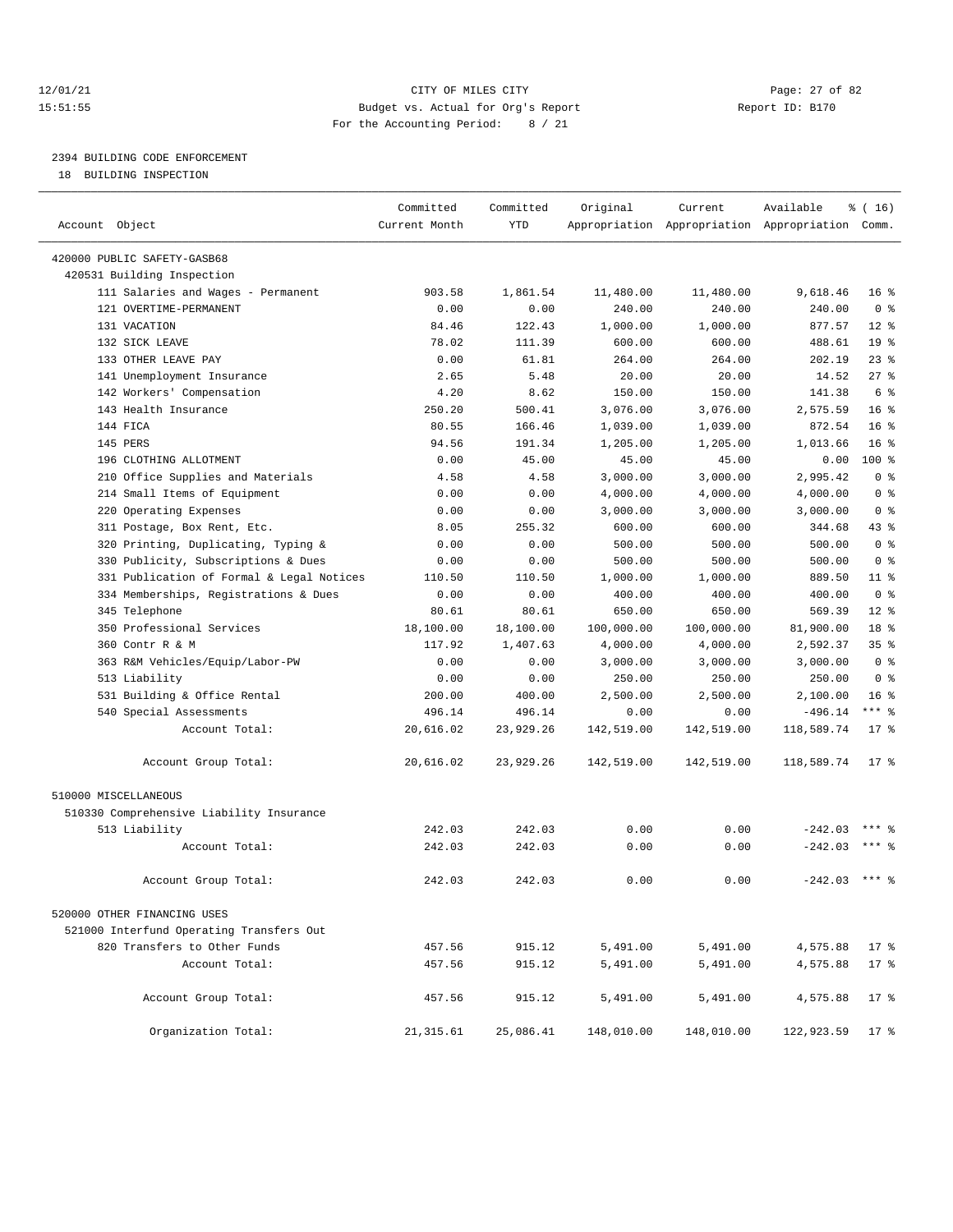#### 12/01/21 Page: 28 of 82 15:51:55 Budget vs. Actual for Org's Report Report ID: B170 For the Accounting Period: 8 / 21

## 2394 BUILDING CODE ENFORCEMENT

18 BUILDING INSPECTION

| Account Object |             | Committed<br>Current Month | Committed<br>YTD | Original   | Current<br>Appropriation Appropriation Appropriation Comm. | Available       | 8 (16) |
|----------------|-------------|----------------------------|------------------|------------|------------------------------------------------------------|-----------------|--------|
|                | Fund Total: | 21,315.61                  | 25,086.41        | 148,010.00 | 148,010.00                                                 | 122,923.59 17 % |        |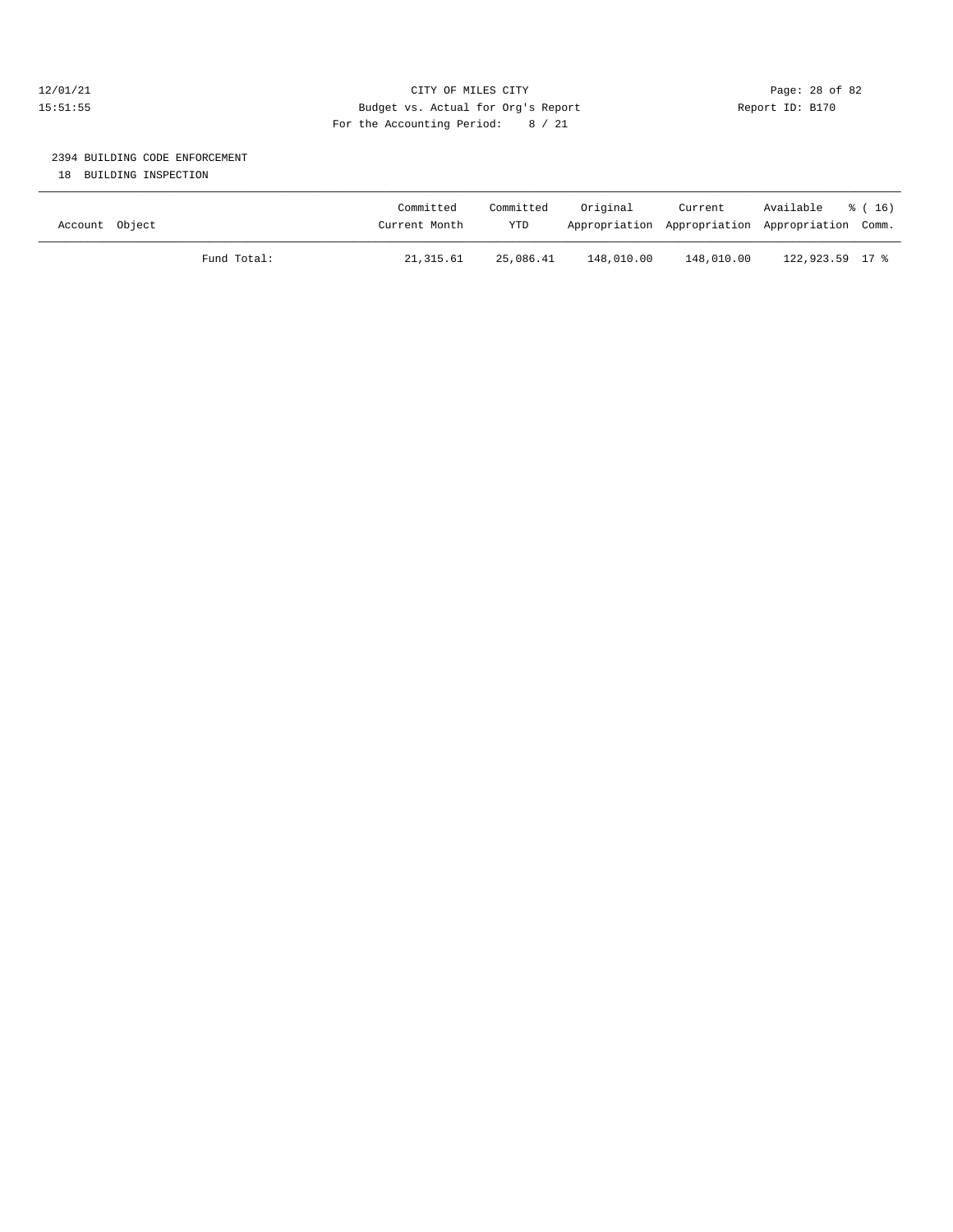#### 12/01/21 Page: 29 of 82<br>
12/01/21 Page: 29 of 82<br>
Budget vs. Actual for Org's Report Physics (Report ID: B170 15:51:55 Budget vs. Actual for Org's Report For the Accounting Period: 8 / 21

### 2400 LTG M D#165-(Gen City) 46 SID #165

| Account Object                                       | Committed<br>Current Month | Committed<br><b>YTD</b> | Original   | Current<br>Appropriation Appropriation | Available<br>Appropriation | % (16)<br>Comm. |  |
|------------------------------------------------------|----------------------------|-------------------------|------------|----------------------------------------|----------------------------|-----------------|--|
| 430000 Public Works-GASB68<br>430263 STREET LIGHTING |                            |                         |            |                                        |                            |                 |  |
| 341 Electric Utility Services                        | 8,836.60                   | 12,840.77               | 50,000.00  | 50,000.00                              | 37, 159. 23                | 26%             |  |
| 533 Machinery and Equipment Rental                   | 4,174.18                   | 13,010.78               | 120,000.00 | 120,000.00                             | 106,989.22                 | $11$ %          |  |
| Account Total:                                       | 13,010.78                  | 25,851.55               | 170,000.00 | 170,000.00                             | 144, 148. 45               | 15 <sup>°</sup> |  |
| Account Group Total:                                 | 13,010.78                  | 25,851.55               | 170,000.00 | 170,000.00                             | 144, 148. 45               | 15 <sup>8</sup> |  |
| 520000 OTHER FINANCING USES                          |                            |                         |            |                                        |                            |                 |  |
| 521000 Interfund Operating Transfers Out             |                            |                         |            |                                        |                            |                 |  |
| 820 Transfers to Other Funds                         | 0.00                       | 1,000.00                | 1,000.00   | 1,000.00                               | 0.00                       | $100*$          |  |
| Account Total:                                       | 0.00                       | 1,000.00                | 1,000.00   | 1,000.00                               | 0.00                       | $100$ %         |  |
| Account Group Total:                                 | 0.00                       | 1,000.00                | 1,000.00   | 1,000.00                               |                            | $0.00 100$ %    |  |
| Organization Total:                                  | 13,010.78                  | 26,851.55               | 171,000.00 | 171,000.00                             | 144, 148. 45               | 16 <sup>°</sup> |  |
|                                                      |                            |                         |            |                                        |                            |                 |  |
| Fund Total:                                          | 13,010.78                  | 26,851.55               | 171,000.00 | 171,000.00                             | 144, 148. 45 16 %          |                 |  |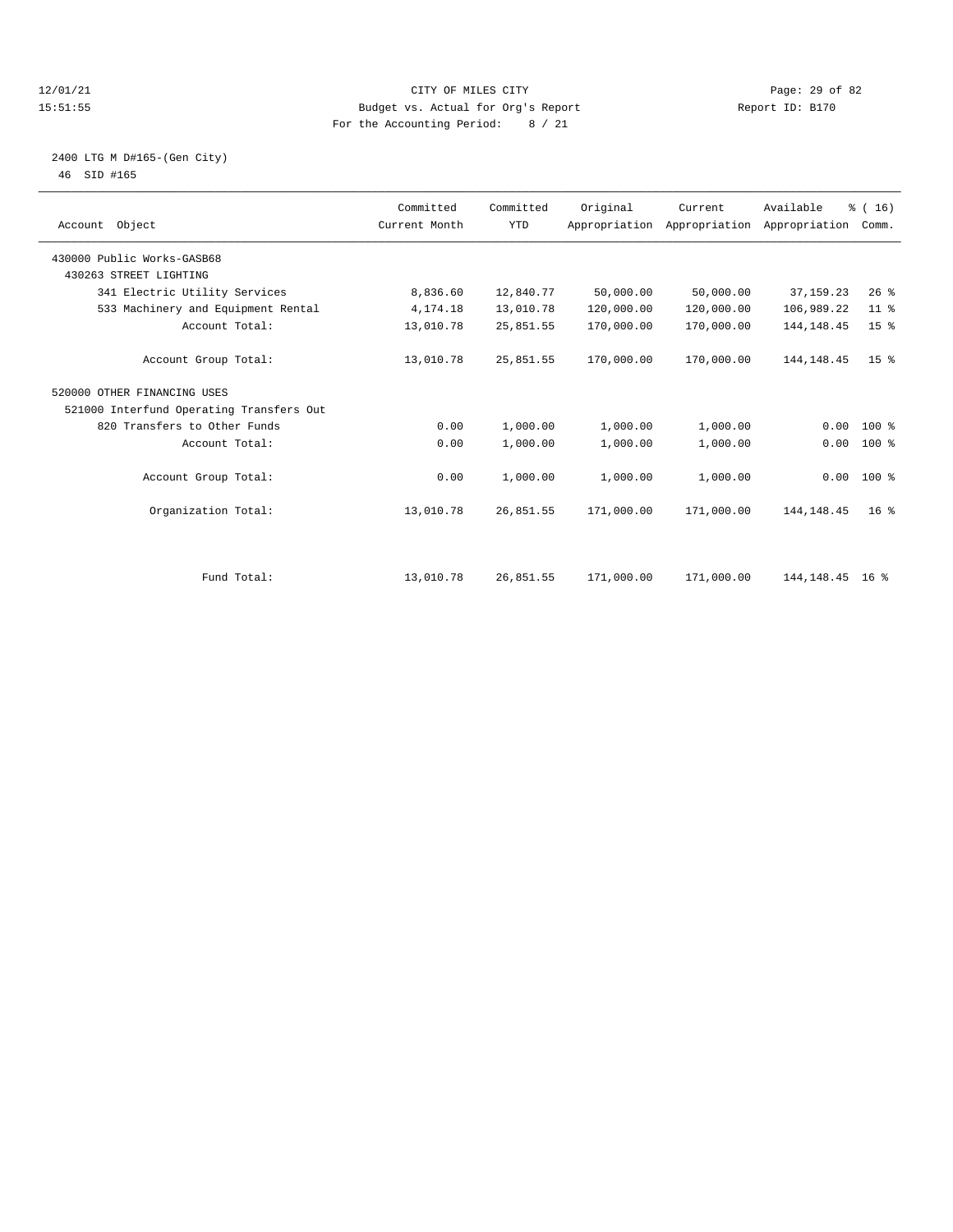#### 12/01/21 Page: 30 of 82<br>
12/01/21 Page: 30 of 82<br>
Budget vs. Actual for Org's Report Physics (Report ID: B170 15:51:55 Budget vs. Actual for Org's Report For the Accounting Period: 8 / 21

# 2420 LTG M D#167-(MilesAddn Etc)

48 SID #167

| Account Object                           | Committed<br>Current Month | Committed<br><b>YTD</b> | Original  | Current<br>Appropriation Appropriation Appropriation | Available      | % (16)<br>Comm. |  |
|------------------------------------------|----------------------------|-------------------------|-----------|------------------------------------------------------|----------------|-----------------|--|
| 430000 Public Works-GASB68               |                            |                         |           |                                                      |                |                 |  |
| 430263 STREET LIGHTING                   |                            |                         |           |                                                      |                |                 |  |
| 341 Electric Utility Services            | 589.00                     | 1,154.06                | 8,000.00  | 8,000.00                                             | 6,845.94       | $14*$           |  |
| 533 Machinery and Equipment Rental       | 1,054.80                   | 2,109.60                | 16,000.00 | 16,000.00                                            | 13,890.40      | $13*$           |  |
| Account Total:                           | 1,643.80                   | 3,263.66                | 24,000.00 | 24,000.00                                            | 20,736.34      | $14*$           |  |
| Account Group Total:                     | 1,643.80                   | 3,263.66                | 24,000.00 | 24,000.00                                            | 20,736.34      | $14*$           |  |
| 520000 OTHER FINANCING USES              |                            |                         |           |                                                      |                |                 |  |
| 521000 Interfund Operating Transfers Out |                            |                         |           |                                                      |                |                 |  |
| 820 Transfers to Other Funds             | 0.00                       | 1,000.00                | 1,000.00  | 1,000.00                                             | 0.00           | $100*$          |  |
| Account Total:                           | 0.00                       | 1,000.00                | 1,000.00  | 1,000.00                                             | 0.00           | 100 %           |  |
| Account Group Total:                     | 0.00                       | 1,000.00                | 1,000.00  | 1,000.00                                             |                | $0.00 100$ %    |  |
| Organization Total:                      | 1,643.80                   | 4,263.66                | 25,000.00 | 25,000.00                                            | 20,736.34      | $17*$           |  |
|                                          |                            |                         |           |                                                      |                |                 |  |
| Fund Total:                              | 1,643.80                   | 4,263.66                | 25,000.00 | 25,000.00                                            | 20,736.34 17 % |                 |  |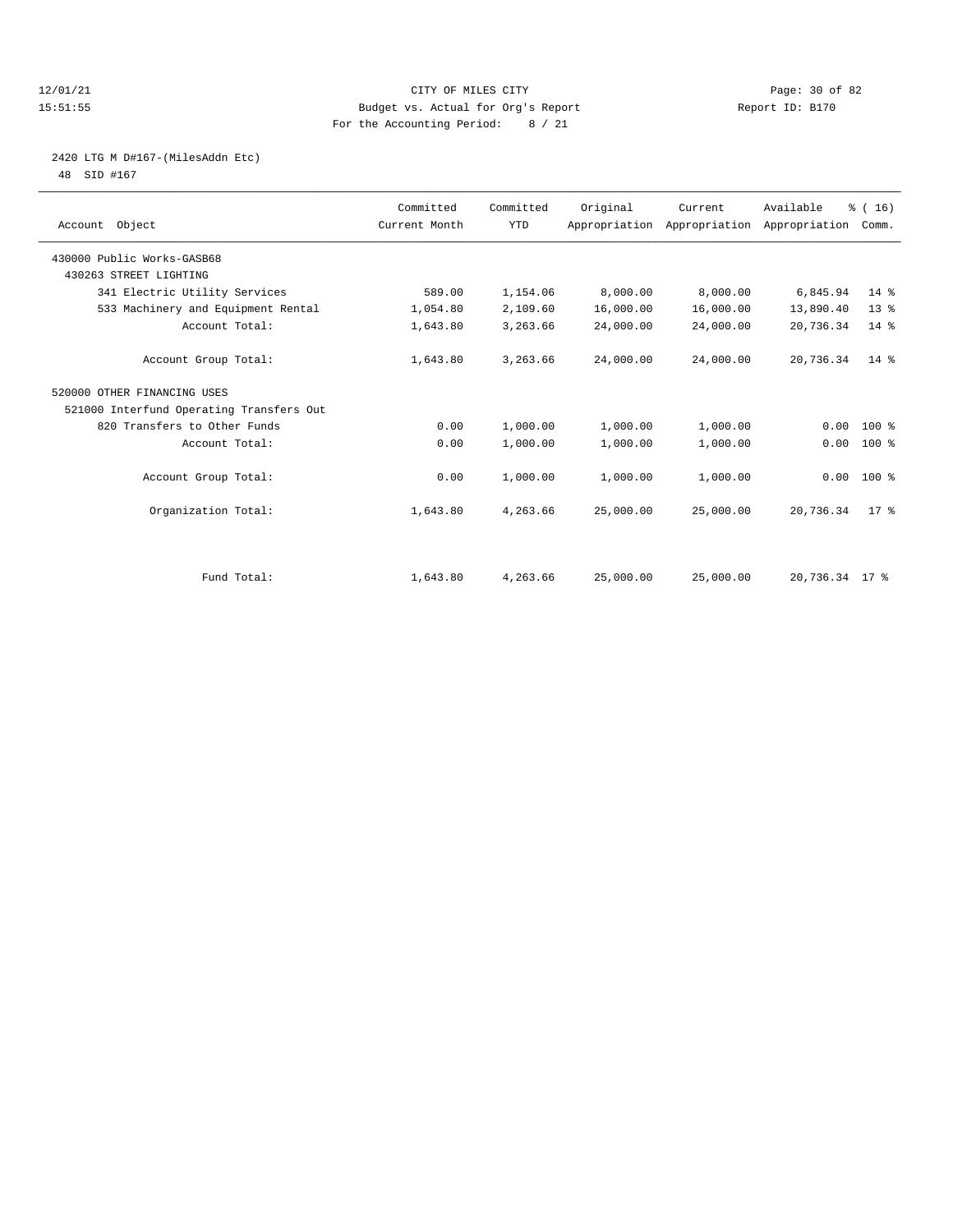#### 12/01/21 Page: 31 of 82<br>15:51:55 Pudget vs. Actual for Org's Report Report Report ID: B170 15:51:55 Budget vs. Actual for Org's Report For the Accounting Period: 8 / 21

#### 2430 LTG M D#171-(Balsam Est) 49 SID #171

| Account Object                           | Committed<br>Current Month | Committed<br><b>YTD</b> | Original | Current<br>Appropriation Appropriation Appropriation Comm. | Available     | % (16)          |
|------------------------------------------|----------------------------|-------------------------|----------|------------------------------------------------------------|---------------|-----------------|
|                                          |                            |                         |          |                                                            |               |                 |
| 430000 Public Works-GASB68               |                            |                         |          |                                                            |               |                 |
| 430263 STREET LIGHTING                   |                            |                         |          |                                                            |               |                 |
| 230 Repair and Maintenance Supplies      | 0.00                       | 0.00                    | 2,500.00 | 2,500.00                                                   | 2,500.00      | 0 <sup>8</sup>  |
| 341 Electric Utility Services            | 172.91                     | 338.99                  | 2,500.00 | 2,500.00                                                   | 2,161.01      | $14*$           |
| 360 Contr R & M                          | 0.00                       | 0.00                    | 2,500.00 | 2,500.00                                                   | 2,500.00      | 0 <sup>8</sup>  |
| Account Total:                           | 172.91                     | 338.99                  | 7,500.00 | 7,500.00                                                   | 7,161.01      | 5 <sup>°</sup>  |
| Account Group Total:                     | 172.91                     | 338.99                  | 7,500.00 | 7,500.00                                                   | 7,161.01      | 5 <sup>8</sup>  |
| 520000 OTHER FINANCING USES              |                            |                         |          |                                                            |               |                 |
| 521000 Interfund Operating Transfers Out |                            |                         |          |                                                            |               |                 |
| 820 Transfers to Other Funds             | 0.00                       | 1,000.00                | 1,000.00 | 1,000.00                                                   | 0.00          | $100*$          |
| Account Total:                           | 0.00                       | 1,000.00                | 1,000.00 | 1,000.00                                                   | 0.00          | 100 %           |
| Account Group Total:                     | 0.00                       | 1,000.00                | 1,000.00 | 1,000.00                                                   | 0.00          | $100*$          |
| Organization Total:                      | 172.91                     | 1,338.99                | 8,500.00 | 8,500.00                                                   | 7,161.01      | 16 <sup>8</sup> |
|                                          |                            |                         |          |                                                            |               |                 |
| Fund Total:                              | 172.91                     | 1,338.99                | 8,500.00 | 8,500.00                                                   | 7,161.01 16 % |                 |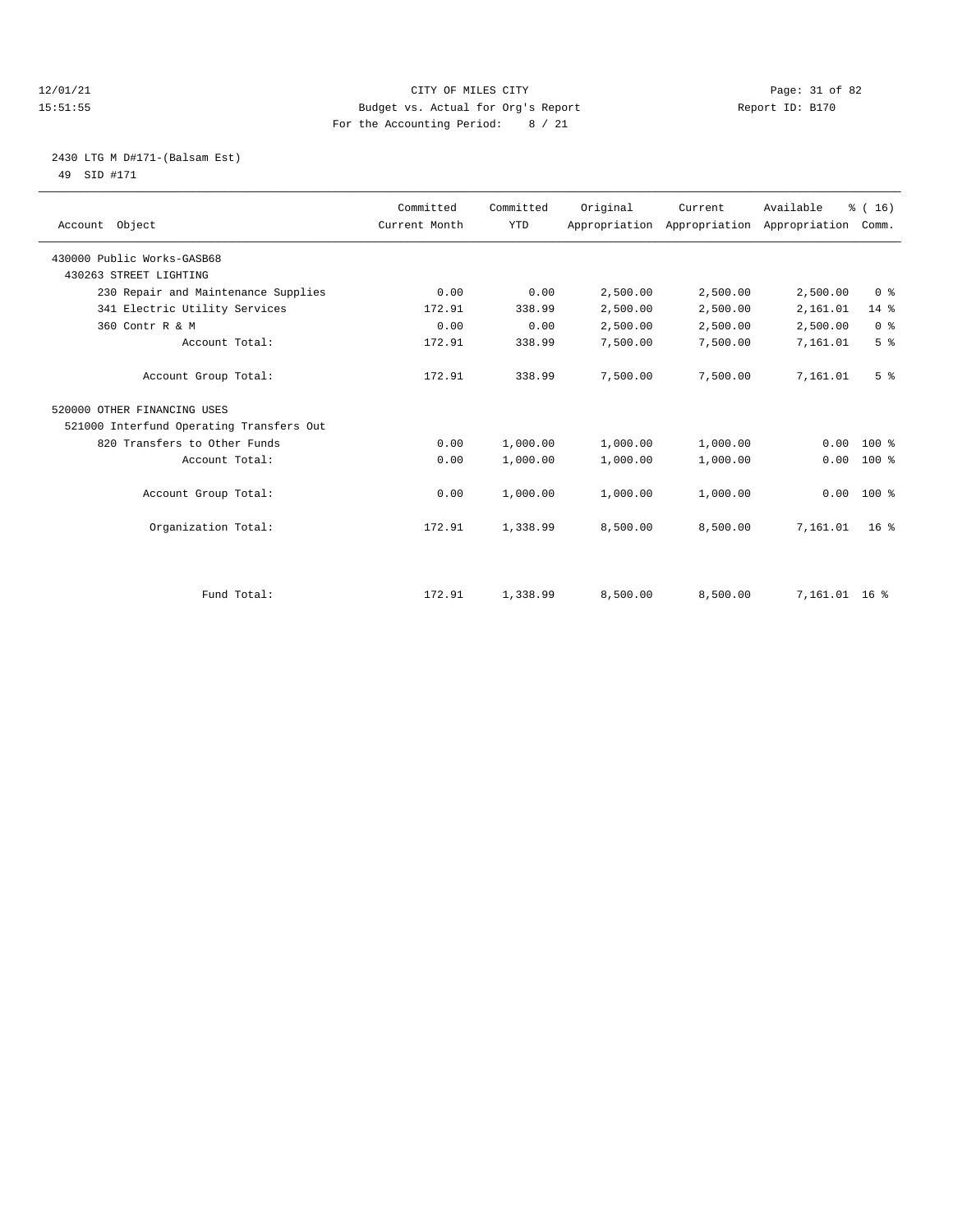#### 12/01/21 Page: 32 of 82<br>
12/01/21 Page: 32 of 82<br>
Budget vs. Actual for Org's Report Physics (Report ID: B170 15:51:55 Budget vs. Actual for Org's Report For the Accounting Period: 8 / 21

#### 2440 LTG M D#172-(Main Str) 50 SID #172

| Account Object                           | Committed<br>Current Month | Committed<br><b>YTD</b> | Original  | Current<br>Appropriation Appropriation Appropriation Comm. | Available      | % (16)          |
|------------------------------------------|----------------------------|-------------------------|-----------|------------------------------------------------------------|----------------|-----------------|
| 430000 Public Works-GASB68               |                            |                         |           |                                                            |                |                 |
| 430263 STREET LIGHTING                   |                            |                         |           |                                                            |                |                 |
| 230 Repair and Maintenance Supplies      | 62.63                      | 62.63                   | 8,500.00  | 8,500.00                                                   | 8,437.37       | 1 <sup>8</sup>  |
| 341 Electric Utility Services            | 1,418.53                   | 2,781.88                | 20,000.00 | 20,000.00                                                  | 17, 218.12     | $14*$           |
| 360 Contr R & M                          | 0.00                       | 0.00                    | 4,000.00  | 4,000.00                                                   | 4,000.00       | 0 <sup>8</sup>  |
| Account Total:                           | 1,481.16                   | 2,844.51                | 32,500.00 | 32,500.00                                                  | 29,655.49      | 9 <sup>°</sup>  |
| Account Group Total:                     | 1,481.16                   | 2,844.51                | 32,500.00 | 32,500.00                                                  | 29,655.49      | 9 <sup>8</sup>  |
| 520000 OTHER FINANCING USES              |                            |                         |           |                                                            |                |                 |
| 521000 Interfund Operating Transfers Out |                            |                         |           |                                                            |                |                 |
| 820 Transfers to Other Funds             | 0.00                       | 1,000.00                | 1,000.00  | 1,000.00                                                   | 0.00           | $100*$          |
| Account Total:                           | 0.00                       | 1,000.00                | 1,000.00  | 1,000.00                                                   | 0.00           | $100*$          |
| Account Group Total:                     | 0.00                       | 1,000.00                | 1,000.00  | 1,000.00                                                   | 0.00           | $100*$          |
| Organization Total:                      | 1,481.16                   | 3,844.51                | 33,500.00 | 33,500.00                                                  | 29,655.49      | 11 <sup>8</sup> |
|                                          |                            |                         |           |                                                            |                |                 |
| Fund Total:                              | 1,481.16                   | 3,844.51                | 33,500.00 | 33,500.00                                                  | 29,655.49 11 % |                 |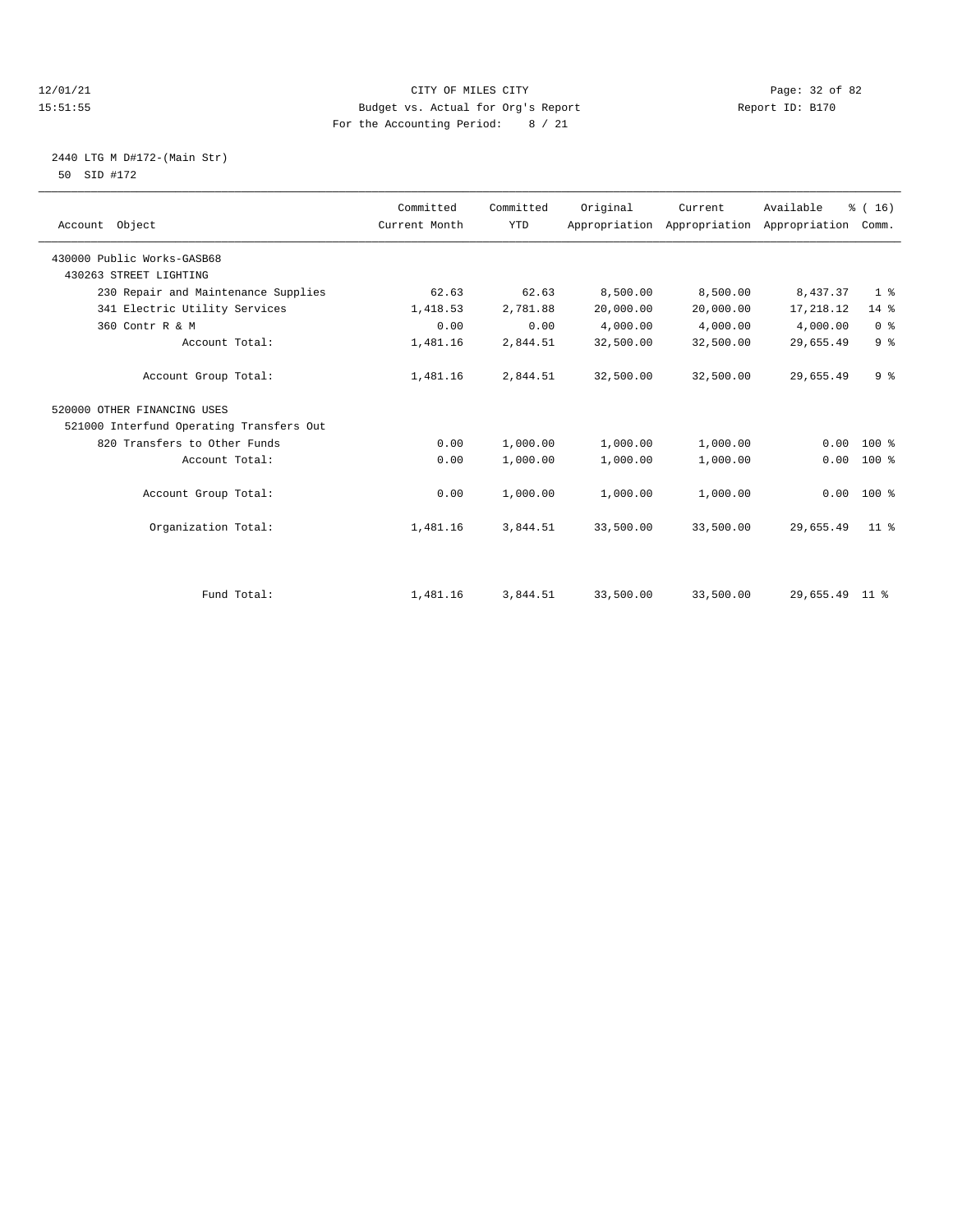#### 12/01/21 Page: 33 of 82<br>
12/01/21 Page: 33 of 82<br>
Budget vs. Actual for Org's Report Physics (Report ID: B170 15:51:55 Budget vs. Actual for Org's Report For the Accounting Period: 8 / 21

### 2450 LTG M D#195-(SG-Trico) 51 SID #195

| Account Object                           | Committed<br>Current Month | Committed<br><b>YTD</b> | Original | Current<br>Appropriation Appropriation Appropriation Comm. | Available | % (16)          |  |
|------------------------------------------|----------------------------|-------------------------|----------|------------------------------------------------------------|-----------|-----------------|--|
| 430000 Public Works-GASB68               |                            |                         |          |                                                            |           |                 |  |
| 430263 STREET LIGHTING                   |                            |                         |          |                                                            |           |                 |  |
| 341 Electric Utility Services            | 525.00                     | 1,050.00                | 6,500.00 | 6,500.00                                                   | 5,450.00  | 16 <sup>8</sup> |  |
| Account Total:                           | 525.00                     | 1,050.00                | 6,500.00 | 6,500.00                                                   | 5,450.00  | 16 <sup>8</sup> |  |
| Account Group Total:                     | 525.00                     | 1,050.00                | 6,500.00 | 6,500.00                                                   | 5,450.00  | $16*$           |  |
| 520000 OTHER FINANCING USES              |                            |                         |          |                                                            |           |                 |  |
| 521000 Interfund Operating Transfers Out |                            |                         |          |                                                            |           |                 |  |
| 820 Transfers to Other Funds             | 0.00                       | 1,000.00                | 1,000.00 | 1,000.00                                                   | 0.00      | $100*$          |  |
| Account Total:                           | 0.00                       | 1,000.00                | 1,000.00 | 1,000.00                                                   | 0.00      | $100*$          |  |
| Account Group Total:                     | 0.00                       | 1,000.00                | 1,000.00 | 1,000.00                                                   |           | $0.00$ 100 %    |  |
| Organization Total:                      | 525.00                     | 2,050.00                | 7,500.00 | 7,500.00                                                   | 5,450.00  | $27$ $%$        |  |
|                                          |                            |                         |          |                                                            |           |                 |  |
| Fund Total:                              | 525.00                     | 2,050.00                | 7,500.00 | 7,500.00                                                   | 5,450.00  | $27*$           |  |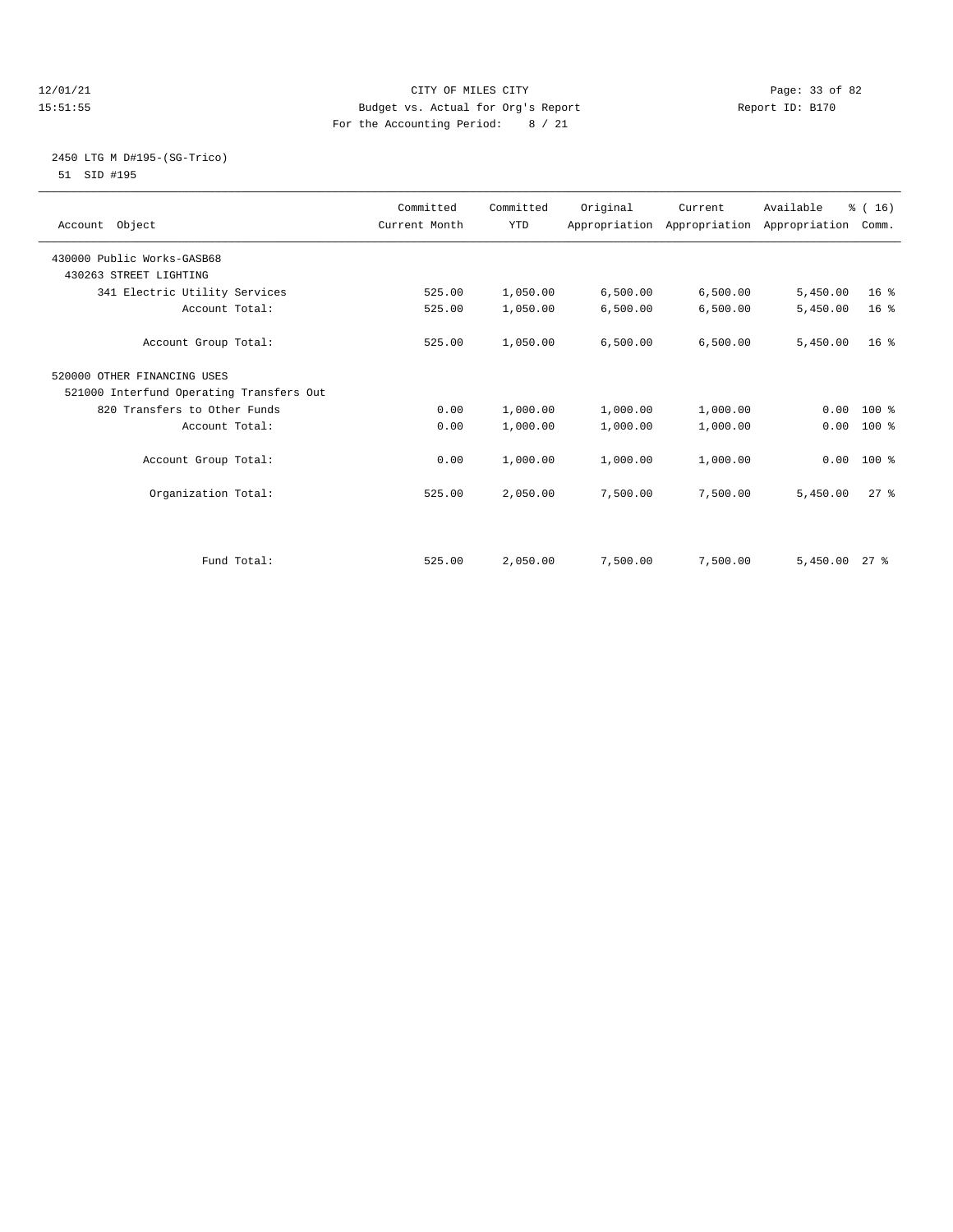#### 12/01/21 Page: 34 of 82<br>15:51:55 Pudget vs. Actual for Org's Report Report Report ID: B170 15:51:55 Budget vs. Actual for Org's Report For the Accounting Period: 8 / 21

#### 2470 LTG M D#202-(SG-MDU&NV) 72 SID #202

| Account Object                           | Committed<br>Current Month | Committed<br><b>YTD</b> | Original | Current<br>Appropriation Appropriation Appropriation | Available       | % (16)<br>Comm. |  |
|------------------------------------------|----------------------------|-------------------------|----------|------------------------------------------------------|-----------------|-----------------|--|
| 430000 Public Works-GASB68               |                            |                         |          |                                                      |                 |                 |  |
| 430263 STREET LIGHTING                   |                            |                         |          |                                                      |                 |                 |  |
| 341 Electric Utility Services            | 122.18                     | 239.39                  | 2,000.00 | 2,000.00                                             | 1,760.61        | $12*$           |  |
| 533 Machinery and Equipment Rental       | 325.90                     | 651.80                  | 4,500.00 | 4,500.00                                             | 3,848.20        | $14*$           |  |
| Account Total:                           | 448.08                     | 891.19                  | 6,500.00 | 6,500.00                                             | 5,608.81        | $14*$           |  |
| Account Group Total:                     | 448.08                     | 891.19                  | 6,500.00 | 6,500.00                                             | 5,608.81        | $14*$           |  |
| 520000 OTHER FINANCING USES              |                            |                         |          |                                                      |                 |                 |  |
| 521000 Interfund Operating Transfers Out |                            |                         |          |                                                      |                 |                 |  |
| 820 Transfers to Other Funds             | 0.00                       | 1,000.00                | 1,000.00 | 1,000.00                                             | 0.00            | $100*$          |  |
| Account Total:                           | 0.00                       | 1,000.00                | 1,000.00 | 1,000.00                                             | 0.00            | 100 %           |  |
| Account Group Total:                     | 0.00                       | 1,000.00                | 1,000.00 | 1,000.00                                             |                 | $0.00$ 100 %    |  |
| Organization Total:                      | 448.08                     | 1,891.19                | 7,500.00 | 7,500.00                                             | 5,608.81        | $25$ $%$        |  |
|                                          |                            |                         |          |                                                      |                 |                 |  |
| Fund Total:                              | 448.08                     | 1,891.19                | 7,500.00 | 7,500.00                                             | $5,608.81$ 25 % |                 |  |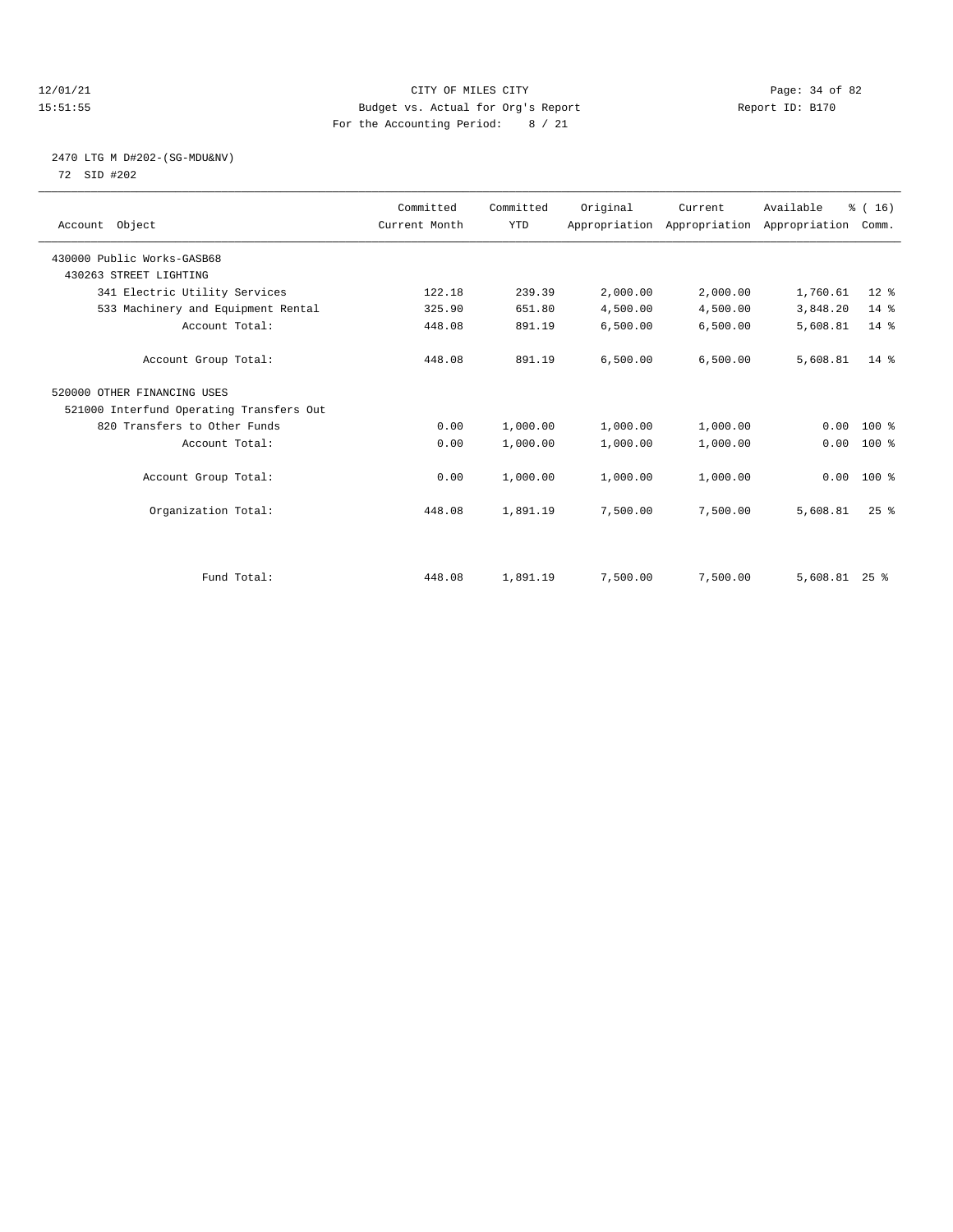#### 12/01/21 Page: 35 of 82 15:51:55 Budget vs. Actual for Org's Report Report ID: B170 For the Accounting Period: 8 / 21

### 2480 LTG M M#173-(Milestown Estates)

47 SID #173(Ltg-Milestown)

| Account Object                                       | Committed<br>Current Month | Committed<br><b>YTD</b> | Original | Current<br>Appropriation Appropriation Appropriation Comm. | Available | % (16)         |
|------------------------------------------------------|----------------------------|-------------------------|----------|------------------------------------------------------------|-----------|----------------|
| 430000 Public Works-GASB68<br>430263 STREET LIGHTING |                            |                         |          |                                                            |           |                |
| 230 Repair and Maintenance Supplies                  | 0.00                       | 0.00                    | 1,500.00 | 1,500.00                                                   | 1,500.00  | 0 <sup>8</sup> |
| 341 Electric Utility Services                        | 31.55                      | 65.70                   | 1,600.00 | 1,600.00                                                   | 1,534.30  | 4%             |
| 360 Contr R & M                                      | 0.00                       | 0.00                    | 300.00   | 300.00                                                     | 300.00    | 0 <sup>8</sup> |
| Account Total:                                       | 31.55                      | 65.70                   | 3,400.00 | 3,400.00                                                   | 3,334.30  | 2 <sup>8</sup> |
| Account Group Total:                                 | 31.55                      | 65.70                   | 3,400.00 | 3,400.00                                                   | 3,334.30  | 2 <sup>8</sup> |
| 520000 OTHER FINANCING USES                          |                            |                         |          |                                                            |           |                |
| 521000 Interfund Operating Transfers Out             |                            |                         |          |                                                            |           |                |
| 820 Transfers to Other Funds                         | 0.00                       | 250.00                  | 250.00   | 250.00                                                     | 0.00      | $100*$         |
| Account Total:                                       | 0.00                       | 250.00                  | 250.00   | 250.00                                                     | 0.00      | $100*$         |
| Account Group Total:                                 | 0.00                       | 250.00                  | 250.00   | 250.00                                                     | 0.00      | $100*$         |
| Organization Total:                                  | 31.55                      | 315.70                  | 3,650.00 | 3,650.00                                                   | 3,334.30  | 9 <sup>8</sup> |
|                                                      |                            |                         |          |                                                            |           |                |
| Fund Total:                                          | 31.55                      | 315.70                  | 3,650.00 | 3,650.00                                                   | 3,334.30  | 9 <sub>8</sub> |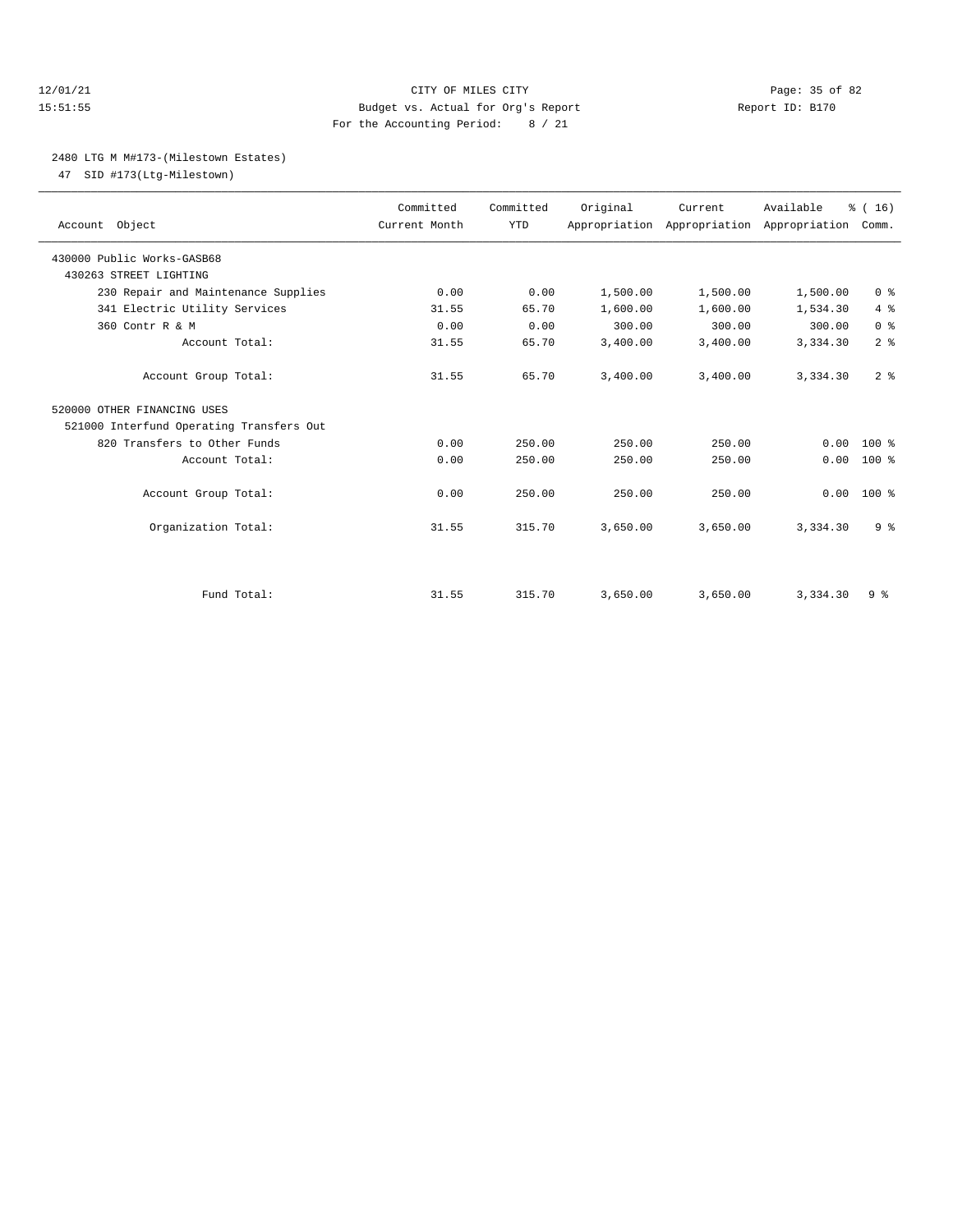#### 12/01/21 Page: 36 of 82<br>15:51:55 Pudget vs. Actual for Org's Report Report Report ID: B170 15:51:55 Budget vs. Actual for Org's Report For the Accounting Period: 8 / 21

————————————————————————————————————————————————————————————————————————————————————————————————————————————————————————————————————

2510 STR MAINT DIST #204

107 Paved St. Maint. Dist.#204

|                                           | Committed     | Committed           | Original   | Current    | Available                                       | \$(16)          |
|-------------------------------------------|---------------|---------------------|------------|------------|-------------------------------------------------|-----------------|
| Account Object                            | Current Month | YTD                 |            |            | Appropriation Appropriation Appropriation Comm. |                 |
|                                           |               |                     |            |            |                                                 |                 |
| 430000 Public Works-GASB68                |               |                     |            |            |                                                 |                 |
| 430220 Operations                         |               |                     |            |            |                                                 |                 |
| 111 Salaries and Wages - Permanent        | 19,007.77     | 37,651.66           | 266,512.00 | 266,512.00 | 228,860.34                                      | $14$ %          |
| 121 OVERTIME-PERMANENT                    | 59.37         | 176.83              | 9,100.00   | 9,100.00   | 8,923.17                                        | 2 <sup>8</sup>  |
| 131 VACATION                              | 263.40        | 2,687.85            | 19,600.00  | 19,600.00  | 16,912.15                                       | $14$ %          |
| 132 SICK LEAVE                            | 1,623.79      | 1,832.84            | 13,000.00  | 13,000.00  | 11,167.16                                       | $14$ %          |
| 133 OTHER LEAVE PAY                       | 7.94          | 242.33              | 2,838.00   | 2,838.00   | 2,595.67                                        | 9 <sup>8</sup>  |
| 134 HOLIDAY PAY                           | 0.00          | 0.00                | 3,000.00   | 3,000.00   | 3,000.00                                        | 0 <sup>8</sup>  |
| 141 Unemployment Insurance                | 52.43         | 108.78              | 471.00     | 471.00     | 362.22                                          | $23$ $%$        |
| 142 Workers' Compensation                 | 658.85        | 1,366.13            | 10,979.00  | 10,979.00  | 9,612.87                                        | $12*$           |
| 143 Health Insurance                      | 4,514.33      | 9,029.94            | 69,932.00  | 69,932.00  | 60,902.06                                       | $13*$           |
| 144 FICA                                  | 1,538.73      | 3,197.82            | 24,025.00  | 24,025.00  | 20,827.18                                       | $13*$           |
| 145 PERS                                  | 1,859.33      | 3,777.87            | 27,856.00  | 27,856.00  | 24,078.13                                       | $14$ %          |
| 196 CLOTHING ALLOTMENT                    | 0.00          | 906.00              | 1,200.00   | 1,200.00   | 294.00                                          | 76 %            |
| 210 Office Supplies and Materials         | 11.45         | 11.45               | 3,000.00   | 3,000.00   | 2,988.55                                        | 0 <sup>8</sup>  |
| 214 Small Items of Equipment              | 0.00          | 0.00                | 10,000.00  | 10,000.00  | 10,000.00                                       | 0 <sup>8</sup>  |
| 220 Operating Expenses                    | 176.78        | 176.78              | 20,000.00  | 20,000.00  | 19,823.22                                       | 1 <sup>8</sup>  |
| 222 Chemicals, Lab & Med Supplies         | 0.00          | 0.00                | 1,500.00   | 1,500.00   | 1,500.00                                        | 0 <sup>8</sup>  |
| 226 Clothing and Uniforms                 | 0.00          | 0.00                | 1,200.00   | 1,200.00   | 1,200.00                                        | 0 <sup>8</sup>  |
| 230 Repair and Maintenance Supplies       | 0.00          | 0.00                | 10,000.00  | 10,000.00  | 10,000.00                                       | 0 <sup>8</sup>  |
| 231 Gas, Oil, Diesel Fuel, Grease, etc.   | 2,224.60      | 4,487.59            | 40,000.00  | 40,000.00  | 35,512.41                                       | 11 %            |
| 242 Sign Parts and Supplies               | 0.00          | 11.98               | 8,000.00   | 8,000.00   | 7,988.02                                        | 0 <sup>8</sup>  |
| 311 Postage, Box Rent, Etc.               | 0.51          | 7.93                | 100.00     | 100.00     | 92.07                                           | 8 %             |
| 320 Printing, Duplicating, Typing &       | 0.00          | 0.00                | 100.00     | 100.00     | 100.00                                          | 0 <sup>8</sup>  |
| 330 Publicity, Subscriptions & Dues       | 0.00          | 0.00                | 200.00     | 200.00     | 200.00                                          | 0 <sup>8</sup>  |
| 331 Publication of Formal & Legal Notices | 268.80        | 268.80              | 500.00     | 500.00     | 231.20                                          | $54$ %          |
| 334 Memberships, Registrations & Dues     | 0.00          | 72.00               | 500.00     | 500.00     | 428.00                                          | $14$ %          |
| 341 Electric Utility Services             | 129.90        | 343.30              | 1,700.00   | 1,700.00   | 1,356.70                                        | $20*$           |
| 344 Gas Utility Service                   | 12.44         | 28.50               | 700.00     | 700.00     | 671.50                                          | 4%              |
| 345 Telephone                             | 137.53        | 137.53              | 1,000.00   | 1,000.00   | 862.47                                          | 14 %            |
| 346 Garbage Service                       | 0.00          | 0.00                | 175.00     | 175.00     | 175.00                                          | 0 <sup>8</sup>  |
| 347 Internet                              | 0.00          | 0.00                | 200.00     | 200.00     | 200.00                                          | 0 <sup>8</sup>  |
| 350 Professional Services                 | 0.00          | 179.87              | 50,000.00  | 50,000.00  | 49,820.13                                       | 0 <sup>8</sup>  |
| 360 Contr R & M                           | 316.84        | 393.56              | 20,000.00  | 20,000.00  | 19,606.44                                       | 2 <sup>8</sup>  |
| 363 R&M Vehicles/Equip/Labor-PW           | 7,033.46      | 20, 427.46          | 100,000.00 | 100,000.00 | 79,572.54                                       | $20*$           |
| 370 Travel                                | 0.00          | 267.00              | 1,000.00   | 1,000.00   | 733.00                                          | $27$ %          |
| 380 Training Services                     | 0.00          | 144.00              | 1,000.00   | 1,000.00   | 856.00                                          | $14$ %          |
| 382 Books                                 | 0.00          | 0.00                | 100.00     | 100.00     | 100.00                                          | 0 <sup>8</sup>  |
| 511 Insurance on Buildings                | 0.00          | 824.75              | 825.00     | 825.00     |                                                 | $0.25$ 100 %    |
| 512 Insurance on Vehicles & Equipment     |               |                     | 3,708.00   |            |                                                 | $0.79$ 100 %    |
| 513 Liability                             | 0.00          | 3,707.21            |            | 3,708.00   |                                                 |                 |
|                                           | 11,499.82     | 11,499.82<br>700.00 | 16,800.00  | 16,800.00  | 5,300.18                                        | 68 %            |
| 531 Building & Office Rental              | 350.00        |                     | 4,200.00   | 4,200.00   | 3,500.00                                        | $17*$           |
| Account Total:                            | 51,748.07     | 104,667.58          | 745,021.00 | 745,021.00 | 640, 353.42                                     | $14$ %          |
| 430233 Roadway/Re-surfacing               |               |                     |            |            |                                                 |                 |
| 230 Repair and Maintenance Supplies       | 14,016.79     | 15,849.05           | 80,000.00  | 80,000.00  | 64,150.95                                       | 20 %            |
| 350 Professional Services                 | 0.00          | 0.00                | 50,000.00  | 50,000.00  | 50,000.00                                       | 0 <sup>8</sup>  |
| Account Total:                            | 14,016.79     | 15,849.05           | 130,000.00 | 130,000.00 | 114,150.95                                      | 12 <sub>8</sub> |

430234 CURB AND GUTTER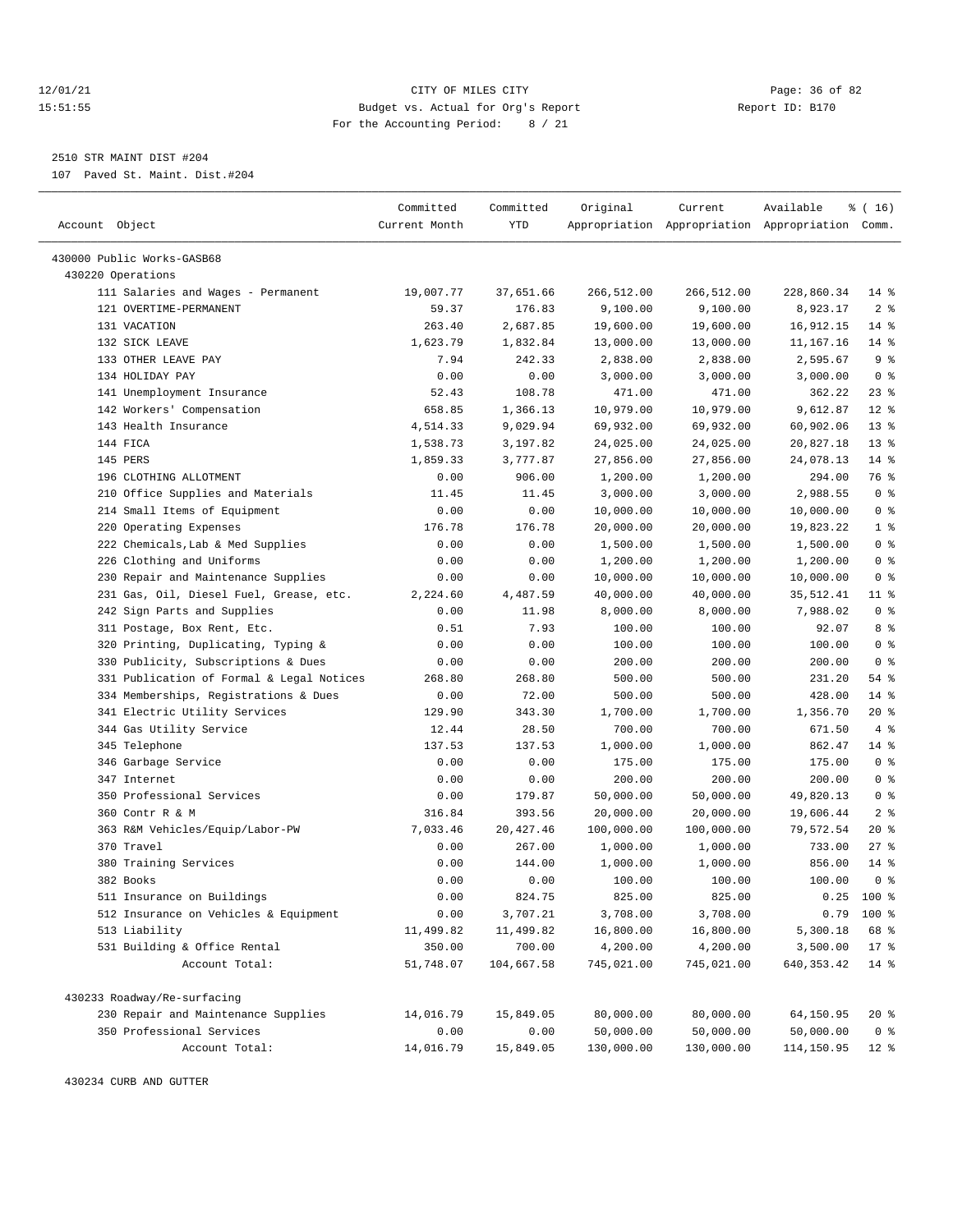#### 12/01/21 Page: 37 of 82<br>15:51:55 Pudget vs. Actual for Org's Report Report Report ID: B170 15:51:55 Budget vs. Actual for Org's Report For the Accounting Period: 8 / 21

### 2510 STR MAINT DIST #204

107 Paved St. Maint. Dist.#204

| Account Object                                  | Committed<br>Current Month | Committed<br><b>YTD</b> | Original     | Current      | Available<br>Appropriation Appropriation Appropriation Comm. | % (16)         |
|-------------------------------------------------|----------------------------|-------------------------|--------------|--------------|--------------------------------------------------------------|----------------|
|                                                 |                            |                         |              |              |                                                              |                |
| 350 Professional Services                       | 9,270.83                   | 15,103.31               | 30,000.00    | 30,000.00    | 14,896.69                                                    | 50%            |
| Account Total:                                  | 9,270.83                   | 15, 103. 31             | 30,000.00    | 30,000.00    | 14,896.69                                                    | 50%            |
| 430235 Storm Drain & Culvert Maintenance        |                            |                         |              |              |                                                              |                |
| 230 Repair and Maintenance Supplies             | 17,207.15                  | 23, 258.90              | 35,000.00    | 35,000.00    | 11,741.10                                                    | 66 %           |
| Account Total:                                  | 17,207.15                  | 23, 258.90              | 35,000.00    | 35,000.00    | 11,741.10                                                    | 66 %           |
| 430236 Darling Addition Project                 |                            |                         |              |              |                                                              |                |
| 220 Operating Expenses                          | 184.15                     | 184.15                  | 0.00         | 0.00         | $-184.15$                                                    | $***$ 8        |
| 350 Professional Services                       | 1,016.18                   | 1,362.18                | 5,000.00     | 5,000.00     | 3,637.82                                                     | 27%            |
| Account Total:                                  | 1,200.33                   | 1,546.33                | 5,000.00     | 5,000.00     | 3,453.67                                                     | 31.8           |
| 430237 North 7th St Project                     |                            |                         |              |              |                                                              |                |
| 230 Repair and Maintenance Supplies             | 0.00                       | 0.00                    | 145,000.00   | 145,000.00   | 145,000.00                                                   | 0 <sup>8</sup> |
| 350 Professional Services                       | 11,603.56                  | 11,603.56               | 55,000.00    | 55,000.00    | 43,396.44                                                    | $21$ %         |
| Account Total:                                  | 11,603.56                  | 11,603.56               | 200,000.00   | 200,000.00   | 188,396.44                                                   | 6 %            |
| 430239 Sidewalks ~ Hwy 59 S & Southgate Meadows |                            |                         |              |              |                                                              |                |
| 230 Repair and Maintenance Supplies             | 0.00                       | 0.00                    | 100,000.00   | 100,000.00   | 100,000.00                                                   | 0 <sup>8</sup> |
| 350 Professional Services                       | 0.00                       | 0.00                    | 50,000.00    | 50,000.00    | 50,000.00                                                    | 0 <sup>8</sup> |
| Account Total:                                  | 0.00                       | 0.00                    | 150,000.00   | 150,000.00   | 150,000.00                                                   | 0 <sup>8</sup> |
| Account Group Total:                            | 105,046.73                 | 172,028.73              | 1,295,021.00 | 1,295,021.00 | 1,122,992.27                                                 | $13*$          |
| 520000 OTHER FINANCING USES                     |                            |                         |              |              |                                                              |                |
| 521000 Interfund Operating Transfers Out        |                            |                         |              |              |                                                              |                |
| 820 Transfers to Other Funds                    | 5,350.25                   | 10,700.50               | 818,791.00   | 818,791.00   | 808,090.50                                                   | 1 <sup>8</sup> |
| Account Total:                                  | 5,350.25                   | 10,700.50               | 818,791.00   | 818,791.00   | 808,090.50                                                   | 1 <sup>8</sup> |
| Account Group Total:                            | 5,350.25                   | 10,700.50               | 818,791.00   | 818,791.00   | 808,090.50                                                   | 1 <sup>8</sup> |
| Organization Total:                             | 110,396.98                 | 182,729.23              | 2,113,812.00 | 2,113,812.00 | 1,931,082.77                                                 | 9 %            |
| Fund Total:                                     | 110,396.98                 | 182,729.23              | 2,113,812.00 | 2,113,812.00 | 1,931,082.77                                                 | 9%             |
|                                                 |                            |                         |              |              |                                                              |                |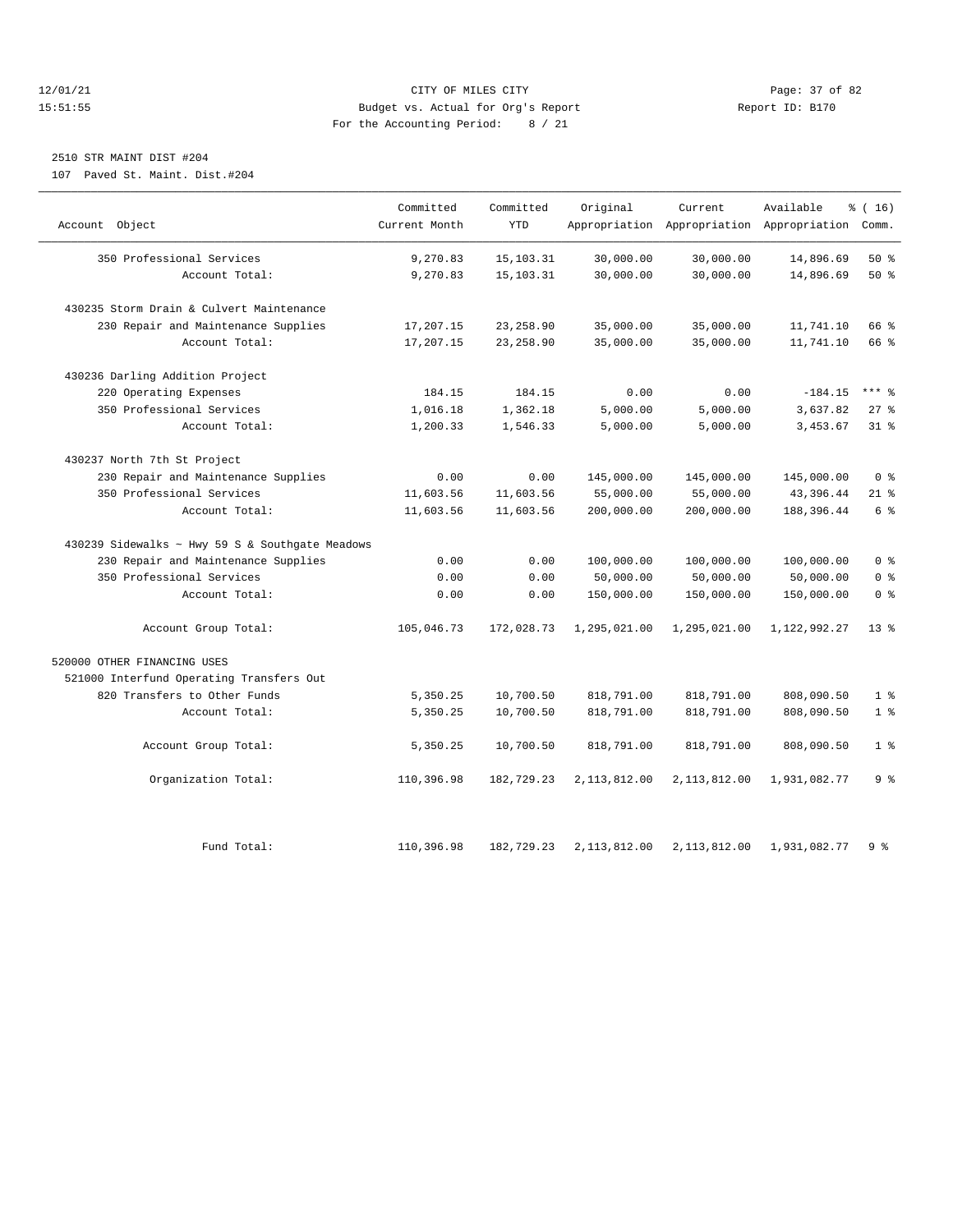#### 12/01/21 Page: 38 of 82 15:51:55 Budget vs. Actual for Org's Report Report ID: B170 For the Accounting Period: 8 / 21

————————————————————————————————————————————————————————————————————————————————————————————————————————————————————————————————————

#### 2520 STR MAINT DIST #205

108 Street Maintenance (North Side)

|                                           | Committed     | Committed | Original   | Current          | Available                                       | ៖ ( 16)         |
|-------------------------------------------|---------------|-----------|------------|------------------|-------------------------------------------------|-----------------|
| Account Object                            | Current Month | YTD       |            |                  | Appropriation Appropriation Appropriation Comm. |                 |
| 430000 Public Works-GASB68                |               |           |            |                  |                                                 |                 |
| 430220 Operations                         |               |           |            |                  |                                                 |                 |
| 111 Salaries and Wages - Permanent        | 5,371.16      | 10,744.81 | 79,696.00  | 79,696.00        | 68,951.19                                       | $13*$           |
| 121 OVERTIME-PERMANENT                    | 15.03         | 44.45     | 2,500.00   | 2,500.00         | 2,455.55                                        | 2 <sup>8</sup>  |
| 131 VACATION                              | 107.03        | 855.60    | 6,000.00   | 6,000.00         | 5,144.40                                        | $14*$           |
| 132 SICK LEAVE                            | 620.87        | 705.04    | 3,800.00   | 3,800.00         | 3,094.96                                        | 19 <sup>°</sup> |
| 133 OTHER LEAVE PAY                       | 1.98          | 59.90     | 706.00     | 706.00           | 646.10                                          | 8 %             |
| 134 HOLIDAY PAY                           | 0.00          | 0.00      | 800.00     | 800.00           | 800.00                                          | 0 <sup>8</sup>  |
| 141 Unemployment Insurance                | 15.28         | 31.65     | 140.00     | 140.00           | 108.35                                          | $23$ %          |
| 142 Workers' Compensation                 | 170.05        | 352.41    | 3,423.00   | 3,423.00         | 3,070.59                                        | $10*$           |
| 143 Health Insurance                      | 1,294.92      | 2,588.63  | 19,688.00  | 19,688.00        | 17,099.37                                       | $13*$           |
| 144 FICA                                  | 450.03        | 933.28    | 7,153.00   | 7,153.00         | 6,219.72                                        | $13*$           |
| 145 PERS                                  | 542.52        | 1,100.77  | 8,293.00   | 8,293.00         | 7,192.23                                        | $13*$           |
| 196 CLOTHING ALLOTMENT                    | 0.00          | 256.50    | 400.00     | 400.00           | 143.50                                          | 64 %            |
| 210 Office Supplies and Materials         | 2.86          | 2.86      | 1,000.00   | 1,000.00         | 997.14                                          | 0 <sup>8</sup>  |
| 214 Small Items of Equipment              | 0.00          | 0.00      | 2,500.00   | 2,500.00         | 2,500.00                                        | 0 <sup>8</sup>  |
| 220 Operating Expenses                    | 44.20         | 44.20     | 5,000.00   | 5,000.00         | 4,955.80                                        | 1 <sup>8</sup>  |
| 222 Chemicals, Lab & Med Supplies         | 0.00          | 0.00      | 500.00     | 500.00           | 500.00                                          | 0 <sup>8</sup>  |
| 226 Clothing and Uniforms                 | 0.00          | 0.00      | 300.00     | 300.00           | 300.00                                          | 0 <sup>8</sup>  |
| 230 Repair and Maintenance Supplies       | 0.00          | 0.00      | 5,000.00   | 5,000.00         | 5,000.00                                        | 0 <sup>8</sup>  |
| 231 Gas, Oil, Diesel Fuel, Grease, etc.   | 556.15        | 1,121.90  | 10,000.00  | 10,000.00        | 8,878.10                                        | $11$ %          |
| 242 Sign Parts and Supplies               | 0.00          | 2.99      | 2,500.00   | 2,500.00         | 2,497.01                                        | 0 <sup>8</sup>  |
| 311 Postage, Box Rent, Etc.               | 0.51          | 7.92      | 60.00      | 60.00            | 52.08                                           | $13*$           |
| 330 Publicity, Subscriptions & Dues       | 0.00          | 0.00      | 100.00     | 100.00           | 100.00                                          | 0 <sup>8</sup>  |
| 331 Publication of Formal & Legal Notices |               |           | 0.00       |                  | $-31.20$                                        | $***$ $-$       |
|                                           | 31.20         | 31.20     |            | 0.00             |                                                 | 18 %            |
| 334 Memberships, Registrations & Dues     | 0.00          | 18.00     | 100.00     | 100.00<br>150.00 | 82.00<br>137.94                                 | 8 %             |
| 341 Electric Utility Services             | 5.73          | 12.06     | 150.00     |                  |                                                 | 2 <sup>8</sup>  |
| 344 Gas Utility Service                   | 3.11          | 7.12      | 300.00     | 300.00           | 292.88                                          |                 |
| 345 Telephone                             | 79.65         | 79.65     | 500.00     | 500.00           | 420.35                                          | 16 <sup>°</sup> |
| 350 Professional Services                 | 0.00          | 45.19     | 20,000.00  | 20,000.00        | 19,954.81                                       | 0 <sup>8</sup>  |
| 360 Contr R & M                           | 101.32        | 142.38    | 4,000.00   | 4,000.00         | 3,857.62                                        | 4%              |
| 363 R&M Vehicles/Equip/Labor-PW           | 1,758.37      | 4,161.88  | 35,000.00  | 35,000.00        | 30,838.12                                       | $12*$           |
| 370 Travel                                | 0.00          | 66.75     | 250.00     | 250.00           | 183.25                                          | $27$ %          |
| 380 Training Services                     | 0.00          | 36.00     | 200.00     | 200.00           | 164.00                                          | 18 <sup>8</sup> |
| 382 Books                                 | 0.00          | 0.00      | 100.00     | 100.00           | 100.00                                          | 0 <sup>8</sup>  |
| 511 Insurance on Buildings                | 0.00          | 206.19    | 207.00     | 207.00           | 0.81                                            | $100*$          |
| 512 Insurance on Vehicles & Equipment     | 0.00          | 926.80    | 927.00     | 927.00           | 0.20                                            | $100*$          |
| 513 Liability                             | 3,067.18      | 3,067.18  | 4,322.00   | 4,322.00         | 1,254.82                                        | 71 %            |
| 531 Building & Office Rental              | 166.66        | 333.32    | 2,000.00   | 2,000.00         | 1,666.68 17 %                                   |                 |
| Account Total:                            | 14,405.81     | 27,986.63 | 227,615.00 | 227,615.00       | 199,628.37 12 %                                 |                 |
| 430233 Roadway/Re-surfacing               |               |           |            |                  |                                                 |                 |
| 230 Repair and Maintenance Supplies       | 0.00          | 0.00      | 50,000.00  | 50,000.00        | 50,000.00                                       | 0 <sup>8</sup>  |
| 350 Professional Services                 | 2,570.09      | 2,570.09  | 0.00       | 0.00             | $-2,570.09$                                     | *** 응           |
| Account Total:                            | 2,570.09      | 2,570.09  | 50,000.00  | 50,000.00        | 47, 429.91                                      | 5 <sup>8</sup>  |
| 430235 Storm Drain & Culvert Maintenance  |               |           |            |                  |                                                 |                 |
| 230 Repair and Maintenance Supplies       | 1,478.00      | 1,478.00  | 5,000.00   | 5,000.00         | 3,522.00                                        | $30*$           |
| 350 Professional Services                 | 0.00          | 0.00      | 5,000.00   | 5,000.00         | 5,000.00                                        | 0 <sup>8</sup>  |
|                                           |               |           |            |                  |                                                 |                 |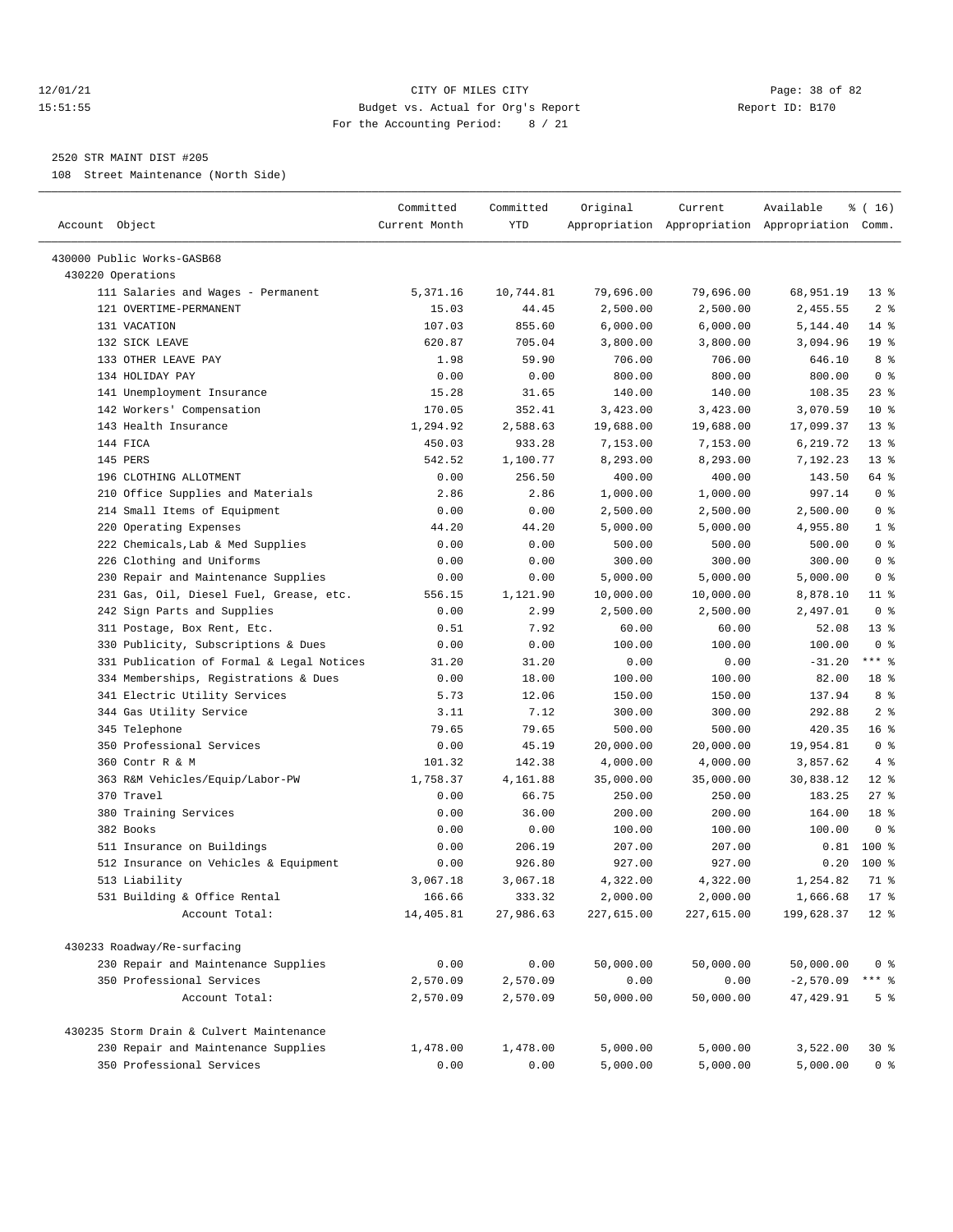#### 12/01/21 Page: 39 of 82 15:51:55 Budget vs. Actual for Org's Report Report ID: B170 For the Accounting Period: 8 / 21

#### 2520 STR MAINT DIST #205

108 Street Maintenance (North Side)

| Account Object                           | Committed<br>Current Month | Committed<br><b>YTD</b> | Original   | Current<br>Appropriation Appropriation | Available<br>Appropriation | % (16)<br>Comm. |
|------------------------------------------|----------------------------|-------------------------|------------|----------------------------------------|----------------------------|-----------------|
|                                          |                            |                         |            |                                        |                            |                 |
| Account Total:                           | 1,478.00                   | 1,478.00                | 10,000.00  | 10,000.00                              | 8,522.00                   | 15 <sup>°</sup> |
| Account Group Total:                     | 18,453.90                  | 32,034.72               | 287,615.00 | 287,615.00                             | 255,580.28                 | $11$ %          |
| 520000 OTHER FINANCING USES              |                            |                         |            |                                        |                            |                 |
| 521000 Interfund Operating Transfers Out |                            |                         |            |                                        |                            |                 |
| 820 Transfers to Other Funds             | 1,799.41                   | 3,598.82                | 157,739.00 | 157,739.00                             | 154,140.18                 | 2 <sup>8</sup>  |
| Account Total:                           | 1,799.41                   | 3,598.82                | 157,739.00 | 157,739.00                             | 154,140.18                 | 2 <sup>8</sup>  |
| Account Group Total:                     | 1,799.41                   | 3,598.82                | 157,739.00 | 157,739.00                             | 154,140.18                 | 2 <sup>8</sup>  |
| Organization Total:                      | 20, 253.31                 | 35,633.54               | 445,354.00 | 445, 354.00                            | 409,720.46                 | 8 %             |
|                                          |                            |                         |            |                                        |                            |                 |
|                                          |                            |                         |            |                                        |                            |                 |
| Fund Total:                              | 20, 253.31                 | 35,633.54               | 445,354.00 | 445, 354.00                            | 409,720.46                 | 8 %             |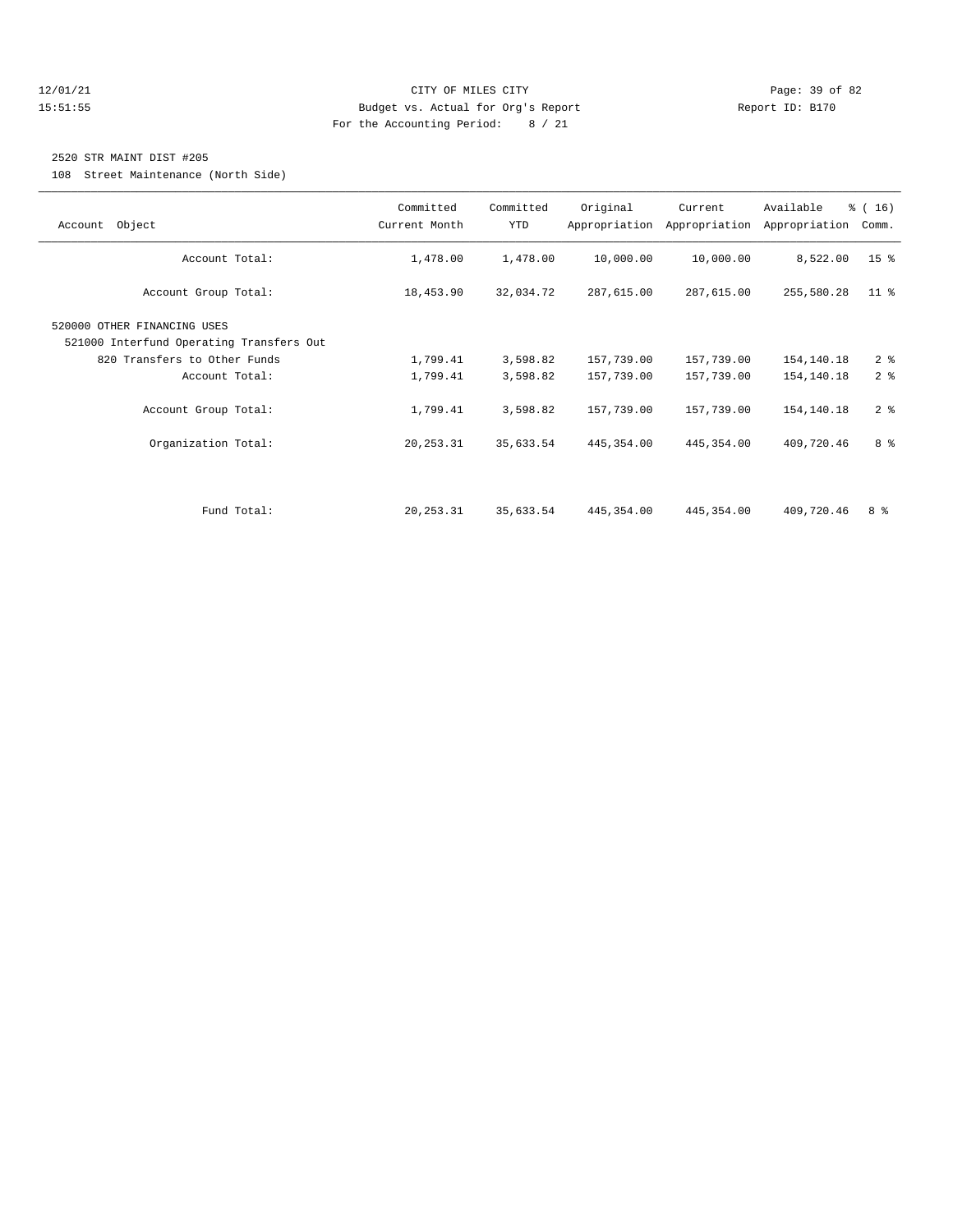#### $\verb|12/01/21| \quad \verb|2F MLES CITY| \quad \verb|Page: 40 of 82| \quad \verb|15:51:55| \quad \verb|15:51:55| \quad \verb|15:51:55| \quad \verb|15:51:55| \quad \verb|15:51:55| \quad \verb|15:51:55| \quad \verb|15:51:55| \quad \verb|15:51:55| \quad \verb|15:51:55| \quad \verb|15:51:55| \quad \verb|15:51:55| \quad \verb|15:51:55| \quad \verb|15:51:5$ 15:51:55 Budget vs. Actual for Org's Report Report ID: B170 For the Accounting Period: 8 / 21

#### 2540 STR MAINT DIST#207-(MILESTOWN ESTATES)

109 Milestown Estates Maintenance Dist.

| Account Object                           | Committed<br>Current Month | Committed<br><b>YTD</b> | Original | Current  | Available<br>Appropriation Appropriation Appropriation Comm. | % (16)                  |
|------------------------------------------|----------------------------|-------------------------|----------|----------|--------------------------------------------------------------|-------------------------|
| 430000 Public Works-GASB68               |                            |                         |          |          |                                                              |                         |
| 430220 Operations                        |                            |                         |          |          |                                                              |                         |
| 111 Salaries and Wages - Permanent       | 248.95                     | 501.84                  | 3,436.00 | 3,436.00 | 2,934.16                                                     | 15 <sup>8</sup>         |
| 121 OVERTIME-PERMANENT                   | 0.75                       | 2.24                    | 100.00   | 100.00   | 97.76                                                        | 2 <sup>°</sup>          |
| 131 VACATION                             | 5.25                       | 39.81                   | 300.00   | 300.00   | 260.19                                                       | 13 <sup>8</sup>         |
| 132 SICK LEAVE                           | 27.39                      | 30.98                   | 200.00   | 200.00   | 169.02                                                       | 15 <sup>8</sup>         |
| 133 OTHER LEAVE PAY                      | 0.00                       | 0.00                    | 40.00    | 40.00    | 40.00                                                        | 0 <sup>8</sup>          |
| 134 HOLIDAY PAY                          | 0.00                       | 0.00                    | 40.00    | 40.00    | 40.00                                                        | $0 \text{ }$ $\text{ }$ |
| 141 Unemployment Insurance               | 0.70                       | 1.43                    | 6.00     | 6.00     | 4.57                                                         | $24$ %                  |
| 142 Workers' Compensation                | 8.38                       | 17.37                   | 125.00   | 125.00   | 107.63                                                       | 14.8                    |
| 143 Health Insurance                     | 60.04                      | 120.01                  | 923.00   | 923.00   | 802.99                                                       | 13 <sup>8</sup>         |
| 144 FICA                                 | 20.71                      | 43.09                   | 315.00   | 315.00   | 271.91                                                       | $14*$                   |
| 145 PERS                                 | 25.04                      | 50.97                   | 365.00   | 365.00   | 314.03                                                       | $14*$                   |
| 196 CLOTHING ALLOTMENT                   | 0.00                       | 12.00                   | 20.00    | 20.00    | 8.00                                                         | 60 %                    |
| 350 Professional Services                | 0.00                       | 0.88                    | 1,000.00 | 1,000.00 | 999.12                                                       | 0 <sup>8</sup>          |
| Account Total:                           | 397.21                     | 820.62                  | 6,870.00 | 6,870.00 | 6,049.38                                                     | $12*$                   |
| Account Group Total:                     | 397.21                     | 820.62                  | 6,870.00 | 6,870.00 | 6,049.38                                                     | $12*$                   |
| 510000 MISCELLANEOUS                     |                            |                         |          |          |                                                              |                         |
| 510330 Comprehensive Liability Insurance |                            |                         |          |          |                                                              |                         |
| 513 Liability                            | 79.10                      | 79.10                   | 65.00    | 65.00    | $-14.10$                                                     | $122$ %                 |
| Account Total:                           | 79.10                      | 79.10                   | 65.00    | 65.00    | $-14.10$ 122 %                                               |                         |
| Account Group Total:                     | 79.10                      | 79.10                   | 65.00    | 65.00    | $-14.10$ 122 %                                               |                         |
| Organization Total:                      | 476.31                     | 899.72                  | 6,935.00 | 6,935.00 | 6,035.28                                                     | $13*$                   |
|                                          |                            |                         |          |          |                                                              |                         |
| Fund Total:                              | 476.31                     | 899.72                  | 6,935.00 | 6,935.00 | $6,035.28$ 13 %                                              |                         |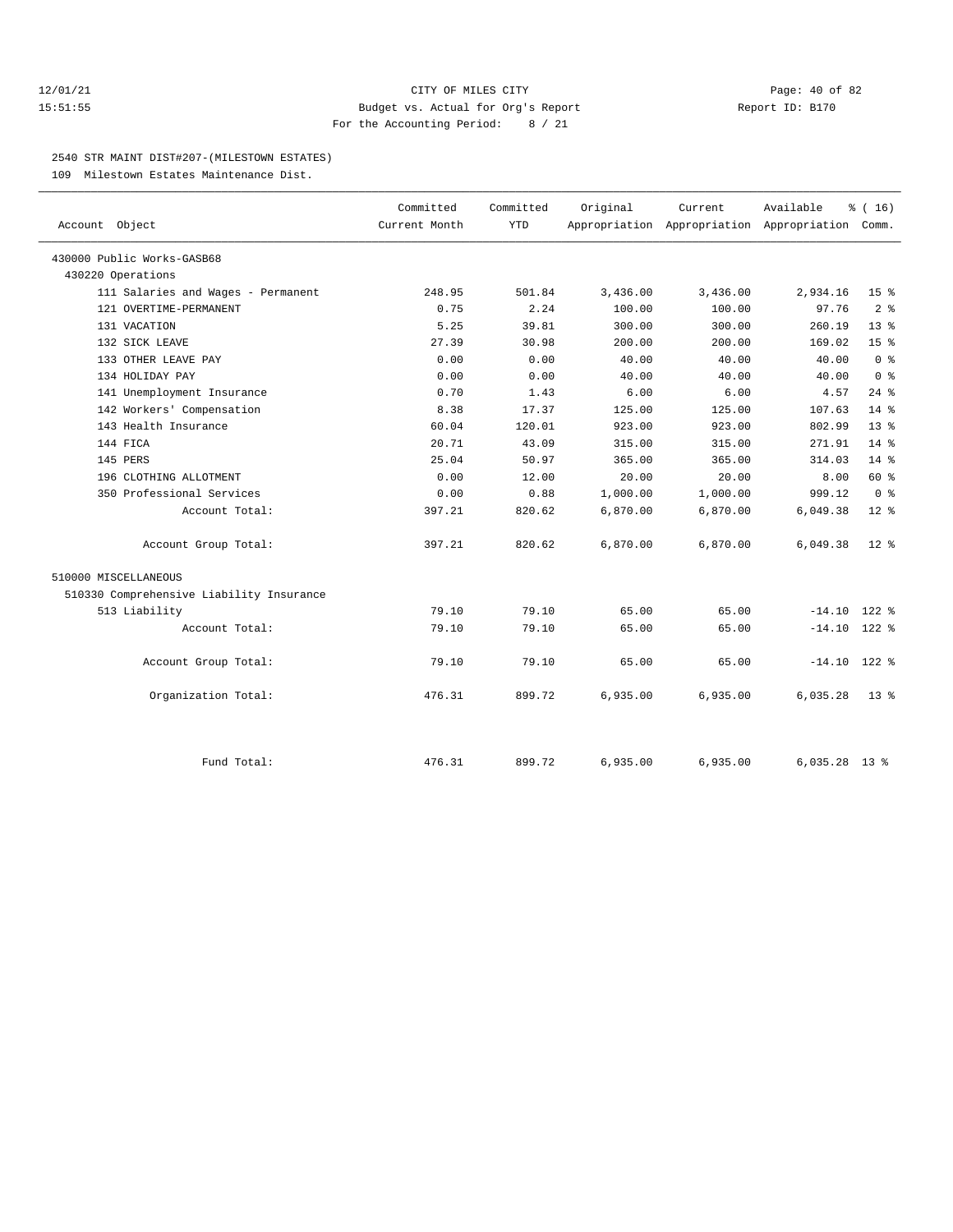#### 12/01/21 Page: 41 of 82 15:51:55 Budget vs. Actual for Org's Report Report ID: B170 For the Accounting Period: 8 / 21

#### 2701 Fire Grants

7 Fire

| Object<br>Account                                                            | Committed<br>Current Month | Committed<br>YTD | Original   | Current<br>Appropriation Appropriation | Available<br>Appropriation | % (16)<br>Comm. |
|------------------------------------------------------------------------------|----------------------------|------------------|------------|----------------------------------------|----------------------------|-----------------|
| 420000 PUBLIC SAFETY-GASB68<br>420464 Fire-Turnouts/Accountability Sys Grant |                            |                  |            |                                        |                            |                 |
| 226 Clothing and Uniforms                                                    | 0.00                       | 0.00             | 326,350.00 | 326,350.00                             | 326,350.00                 | 0 <sup>8</sup>  |
| Account Total:                                                               | 0.00                       | 0.00             | 326,350.00 | 326,350.00                             | 326,350.00                 | 0 <sup>8</sup>  |
| Account Group Total:                                                         | 0.00                       | 0.00             | 326,350.00 | 326,350.00                             | 326,350.00                 | 0 <sup>8</sup>  |
| Organization Total:                                                          | 0.00                       | 0.00             | 326,350.00 | 326,350.00                             | 326,350.00                 | 0 <sup>8</sup>  |
| Fund Total:                                                                  | 0.00                       | 0.00             | 326,350.00 | 326,350.00                             | 326,350.00                 | 0 <sup>8</sup>  |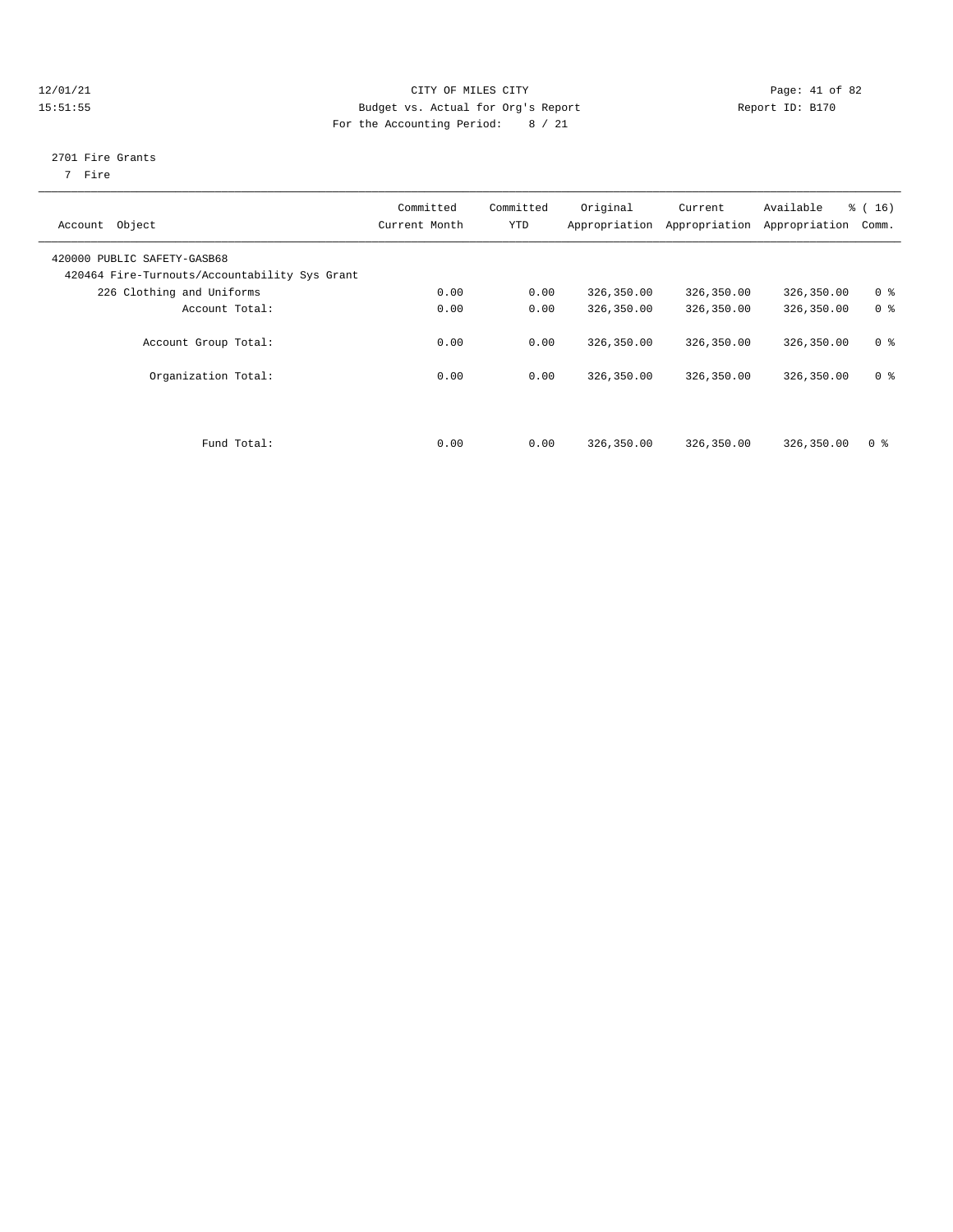#### 12/01/21 Page: 42 of 82<br>
12/01/21 Page: 42 of 82<br>
Budget vs. Actual for Org's Report Physics Report Report ID: B170 15:51:55 Budget vs. Actual for Org's Report For the Accounting Period: 8 / 21

#### 2820 GAS TAX 34 Gas Tax

| Account Object                           | Committed<br>Current Month | Committed<br><b>YTD</b> | Original   | Current    | Available<br>Appropriation Appropriation Appropriation | % (16)<br>Comm. |  |
|------------------------------------------|----------------------------|-------------------------|------------|------------|--------------------------------------------------------|-----------------|--|
| 520000 OTHER FINANCING USES              |                            |                         |            |            |                                                        |                 |  |
| 521000 Interfund Operating Transfers Out |                            |                         |            |            |                                                        |                 |  |
| 820 Transfers to Other Funds             | 207.20                     | 414.40                  | 2,487.00   | 2,487.00   | 2,072.60                                               | $17*$           |  |
| Account Total:                           | 207.20                     | 414.40                  | 2,487.00   | 2,487.00   | 2,072.60                                               | $17*$           |  |
| 521204 TRANSFER:<br>SID 204              |                            |                         |            |            |                                                        |                 |  |
| 820 Transfers to Other Funds             | 0.00                       | 0.00                    | 132,524.00 | 132,524.00 | 132,524.00                                             | 0 <sup>8</sup>  |  |
| Account Total:                           | 0.00                       | 0.00                    | 132,524.00 | 132,524.00 | 132,524.00                                             | 0 <sup>8</sup>  |  |
| 521205 TRANSFER:<br>SID 205              |                            |                         |            |            |                                                        |                 |  |
| 820 Transfers to Other Funds             | 0.00                       | 0.00                    | 33,131.00  | 33,131.00  | 33,131.00                                              | 0 <sup>8</sup>  |  |
| Account Total:                           | 0.00                       | 0.00                    | 33,131.00  | 33,131.00  | 33,131.00                                              | 0 <sup>8</sup>  |  |
| Account Group Total:                     | 207.20                     | 414.40                  | 168,142.00 | 168,142.00 | 167,727.60                                             | 0 <sup>8</sup>  |  |
| Organization Total:                      | 207.20                     | 414.40                  | 168,142.00 | 168,142.00 | 167,727.60                                             | 0 <sup>8</sup>  |  |
|                                          |                            |                         |            |            |                                                        |                 |  |
| Fund Total:                              | 207.20                     | 414.40                  | 168,142.00 | 168,142.00 | 167,727.60                                             | 0 <sup>8</sup>  |  |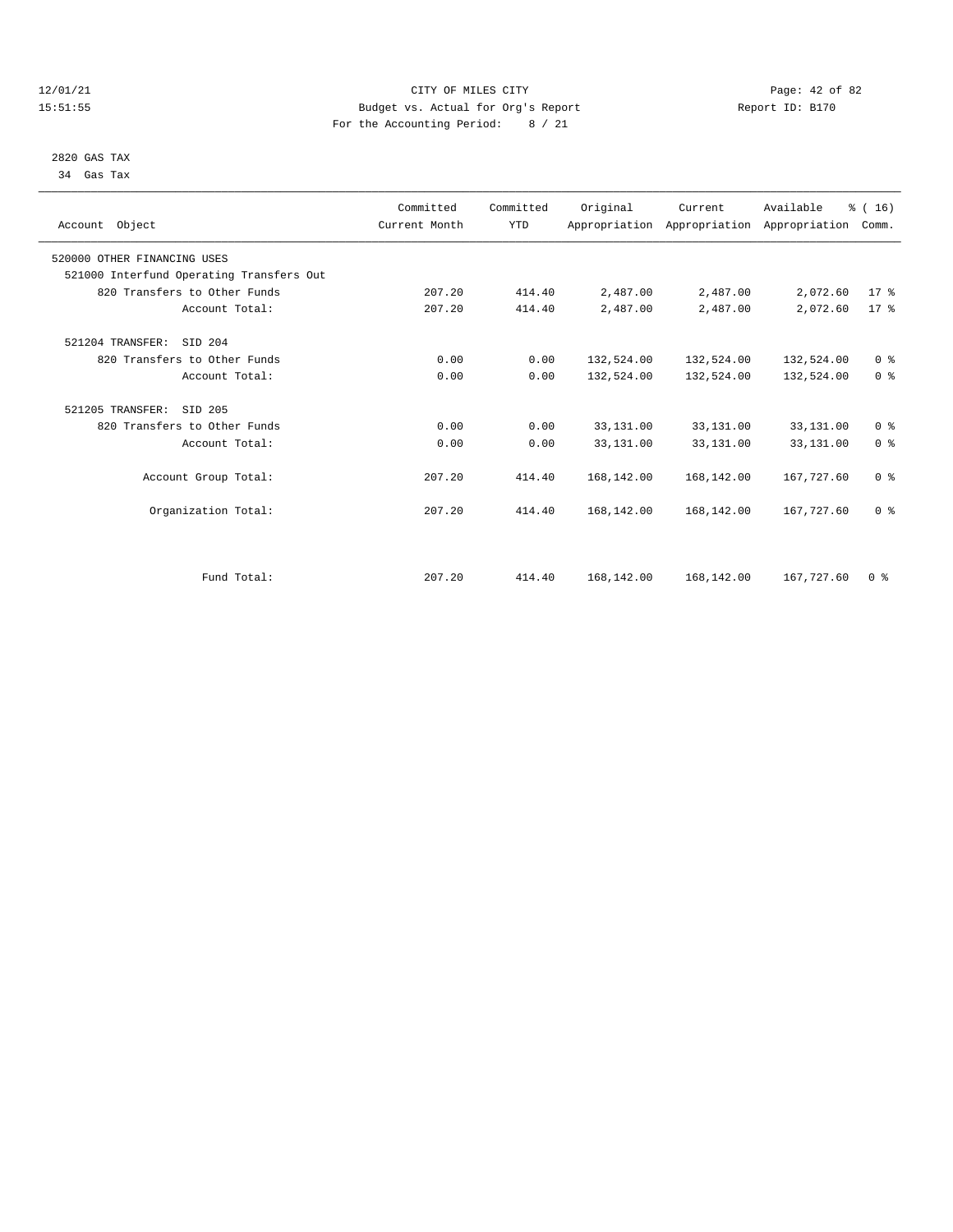#### 12/01/21 Page: 43 of 82<br>15:51:55 Pudget vs. Actual for Org's Report Report Report ID: B170 15:51:55 Budget vs. Actual for Org's Report For the Accounting Period: 8 / 21

#### 2821 HB473- Fuel Tax 95 HB473

| Object<br>Account                                         | Committed<br>Current Month | Committed<br><b>YTD</b> | Original<br>Appropriation | Current<br>Appropriation | Available<br>Appropriation | % (16)<br>Comm.                  |
|-----------------------------------------------------------|----------------------------|-------------------------|---------------------------|--------------------------|----------------------------|----------------------------------|
| 430000 Public Works-GASB68<br>430233 Roadway/Re-surfacing |                            |                         |                           |                          |                            |                                  |
| 935 HB473 Tax Match Program                               | 0.00                       | 0.00                    | 210,000.00                | 210,000.00               | 210,000.00                 | 0 <sup>8</sup>                   |
| Account Total:                                            | 0.00                       | 0.00                    | 210,000.00                | 210,000.00               | 210,000.00                 | 0 <sup>8</sup>                   |
| Account Group Total:<br>Organization Total:               | 0.00<br>0.00               | 0.00<br>0.00            | 210,000.00<br>210,000.00  | 210,000.00<br>210,000.00 | 210,000.00<br>210,000.00   | 0 <sup>8</sup><br>0 <sup>8</sup> |
|                                                           |                            |                         |                           |                          |                            |                                  |
| Fund Total:                                               | 0.00                       | 0.00                    | 210,000.00                | 210,000.00               | 210,000.00                 | 0 <sup>8</sup>                   |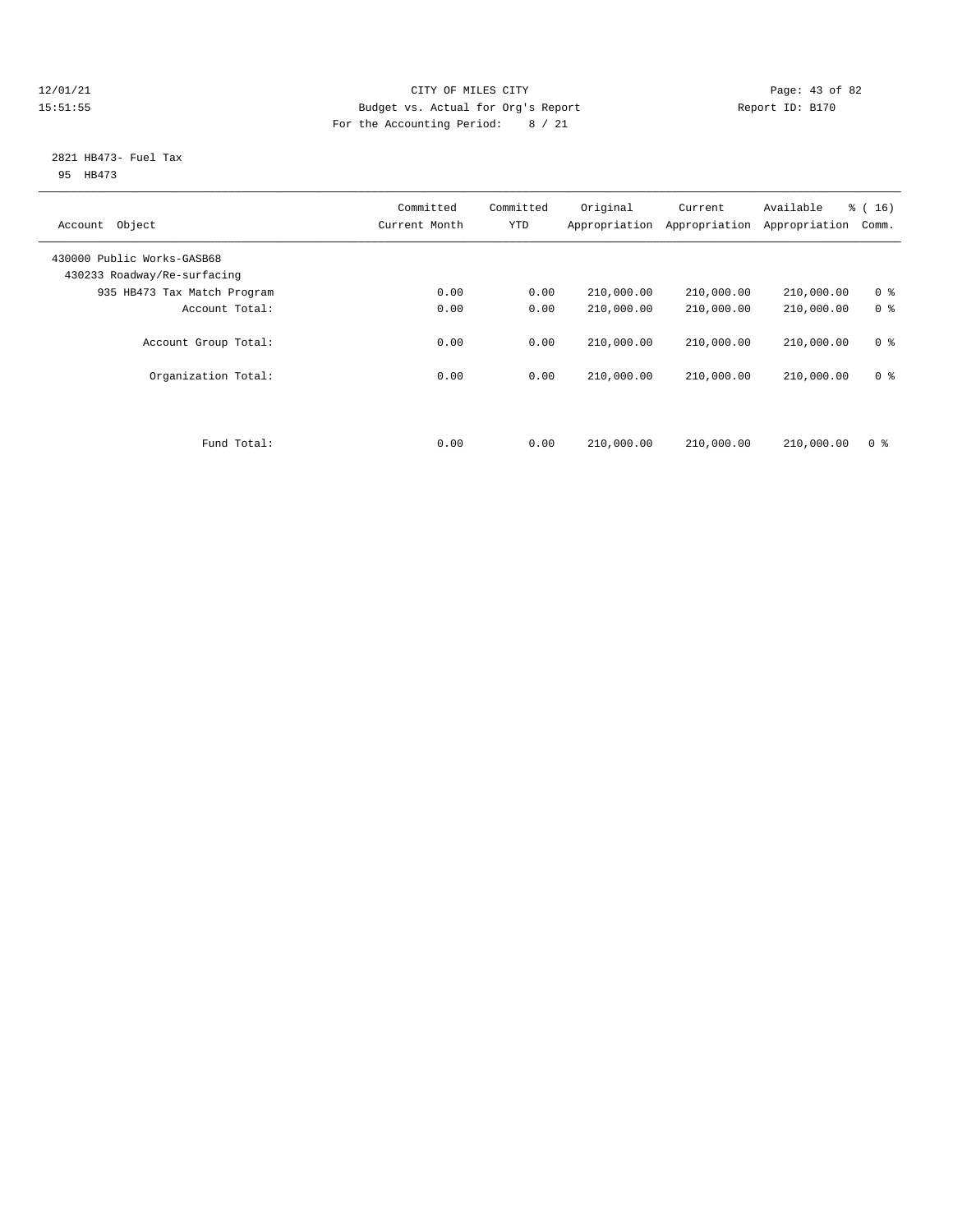#### 12/01/21 Page: 44 of 82 15:51:55 Budget vs. Actual for Org's Report Report ID: B170 For the Accounting Period: 8 / 21

2850 Southeastern Montana Dispatch-911

105 Enhanced 911

| Account Object                             | Committed<br>Current Month | Committed<br><b>YTD</b> | Original   | Current    | Available<br>Appropriation Appropriation Appropriation Comm. | $*(16)$         |
|--------------------------------------------|----------------------------|-------------------------|------------|------------|--------------------------------------------------------------|-----------------|
| 420000 PUBLIC SAFETY-GASB68                |                            |                         |            |            |                                                              |                 |
| 420140 Crime Control and Investigation(05) |                            |                         |            |            |                                                              |                 |
| 210 Office Supplies and Materials          | 0.00                       | 0.00                    | 1,500.00   | 1,500.00   | 1,500.00                                                     | 0 <sup>8</sup>  |
| 214 Small Items of Equipment               | 0.00                       | 1,926.00                | 2,000.00   | 2,000.00   | 74.00                                                        | 96%             |
| 220 Operating Expenses                     | 0.00                       | 0.00                    | 3,500.00   | 3,500.00   | 3,500.00                                                     | 0 <sup>8</sup>  |
| 311 Postage, Box Rent, Etc.                | 0.00                       | 55.00                   | 150.00     | 150.00     | 95.00                                                        | 37%             |
| 320 Printing, Duplicating, Typing &        | 0.00                       | 0.00                    | 100.00     | 100.00     | 100.00                                                       | 0 <sup>8</sup>  |
| 334 Memberships, Registrations & Dues      | 0.00                       | 0.00                    | 100.00     | 100.00     | 100.00                                                       | 0 <sup>8</sup>  |
| 341 Electric Utility Services              | 875.33                     | 923.34                  | 6,000.00   | 6,000.00   | 5,076.66                                                     | 15 <sup>8</sup> |
| 345 Telephone                              | 491.86                     | 2,433.70                | 45,000.00  | 45,000.00  | 42,566.30                                                    | 5 <sup>8</sup>  |
| 350 Professional Services                  | 6,573.00                   | 42,003.42               | 100,000.00 | 100,000.00 | 57,996.58                                                    | $42$ $%$        |
| 370 Travel                                 | 0.00                       | 0.00                    | 3,000.00   | 3,000.00   | 3,000.00                                                     | 0 <sup>8</sup>  |
| 380 Training Services                      | 0.00                       | 0.00                    | 1,500.00   | 1,500.00   | 1,500.00                                                     | 0 <sup>8</sup>  |
| 512 Insurance on Vehicles & Equipment      | 0.00                       | 316.25                  | 317.00     | 317.00     | 0.75                                                         | $100*$          |
| 940 Machinery & Equipment                  | 0.00                       | 0.00                    | 30,000.00  | 30,000.00  | 30,000.00                                                    | 0 <sup>8</sup>  |
| 941 911 Eq & Software (2/01)               | 0.00                       | 0.00                    | 30,000.00  | 30,000.00  | 30,000.00                                                    | 0 <sup>8</sup>  |
| Account Total:                             | 7,940.19                   | 47,657.71               | 223,167.00 | 223,167.00 | 175,509.29                                                   | $21$ %          |
| Account Group Total:                       | 7,940.19                   | 47,657.71               | 223,167.00 | 223,167.00 | 175,509.29                                                   | $21*$           |
| 520000 OTHER FINANCING USES                |                            |                         |            |            |                                                              |                 |
| 521000 Interfund Operating Transfers Out   |                            |                         |            |            |                                                              |                 |
| 820 Transfers to Other Funds               | 0.00                       | 0.00                    | 59,693.00  | 59,693.00  | 59,693.00                                                    | 0 <sup>8</sup>  |
| Account Total:                             | 0.00                       | 0.00                    | 59,693.00  | 59,693.00  | 59,693.00                                                    | 0 <sup>8</sup>  |
| Account Group Total:                       | 0.00                       | 0.00                    | 59,693.00  | 59,693.00  | 59,693.00                                                    | 0 <sup>8</sup>  |
| Organization Total:                        | 7,940.19                   | 47,657.71               | 282,860.00 | 282,860.00 | 235, 202.29                                                  | $17*$           |
| Fund Total:                                | 7,940.19                   | 47,657.71               | 282,860.00 | 282,860.00 | 235, 202. 29 17 %                                            |                 |
|                                            |                            |                         |            |            |                                                              |                 |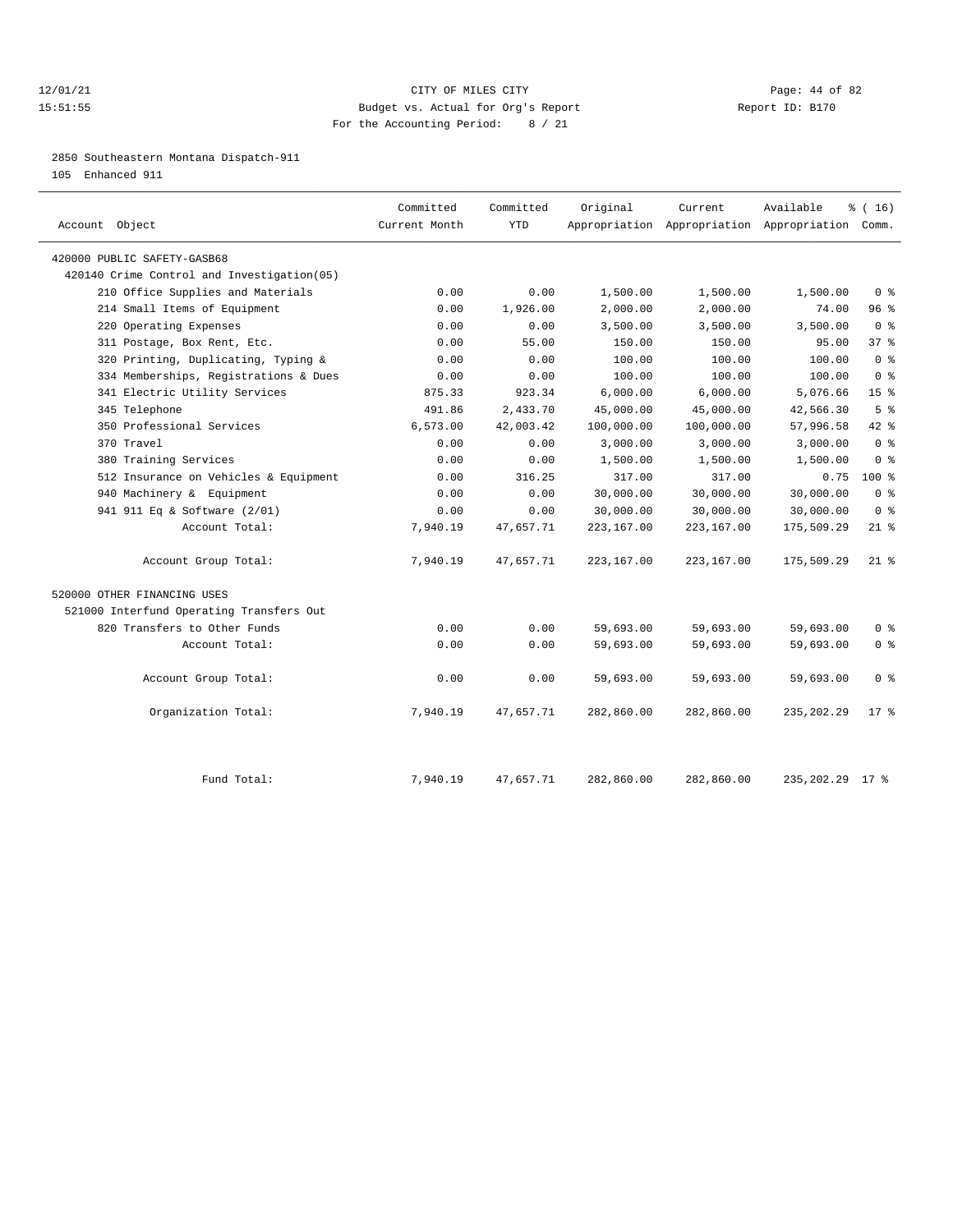#### 12/01/21 Page: 45 of 82 15:51:55 Budget vs. Actual for Org's Report Report ID: B170 For the Accounting Period: 8 / 21

## 2880 LIBRARY GRANTS

39 Partners Program

| Account Object                                                      | Committed<br>Current Month | Committed<br>YTD | Original<br>Appropriation | Current<br>Appropriation | Available<br>Appropriation | $\frac{16}{3}$ ( 16 )<br>Comm. |
|---------------------------------------------------------------------|----------------------------|------------------|---------------------------|--------------------------|----------------------------|--------------------------------|
| 460000 CULTURE AND RECREATION-GASB68<br>460100 Library Services(16) |                            |                  |                           |                          |                            |                                |
| 311 Postage, Box Rent, Etc.                                         | 450.45                     | 450.45           | 4,900.00                  | 4,900.00                 | 4,449.55                   | 9 %                            |
| 382 Books                                                           | 0.00                       | 0.00             | 100.00                    | 100.00                   | 100.00                     | 0 <sup>8</sup>                 |
| Account Total:                                                      | 450.45                     | 450.45           | 5,000.00                  | 5.000.00                 | 4,549.55                   | 9 %                            |
| Account Group Total:                                                | 450.45                     | 450.45           | 5,000.00                  | 5,000.00                 | 4,549.55                   | 9 %                            |
| Organization Total:                                                 | 450.45                     | 450.45           | 5,000.00                  | 5.000.00                 | 4,549.55                   | 9 %                            |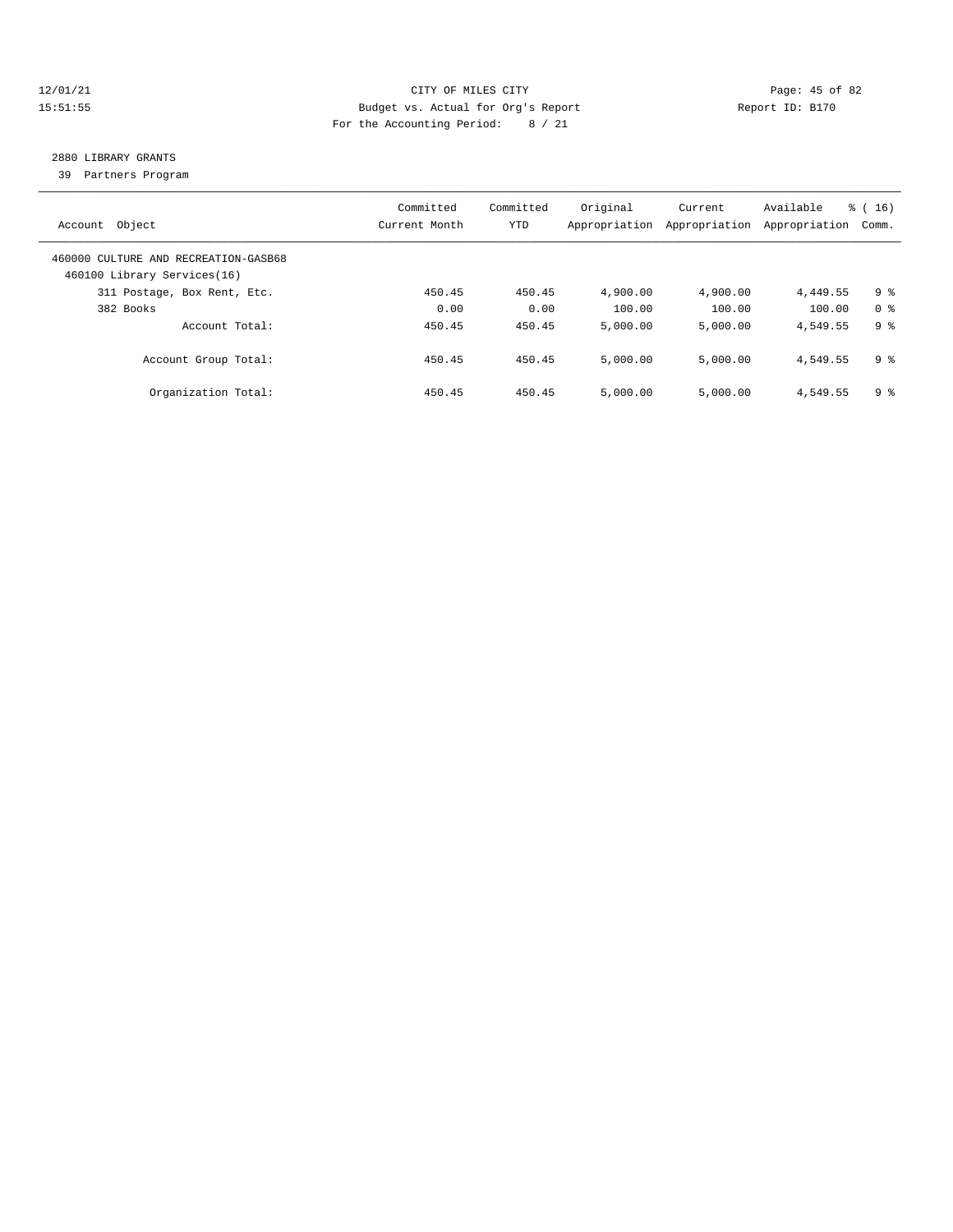#### 12/01/21 Page: 46 of 82 15:51:55 Budget vs. Actual for Org's Report Report ID: B170 For the Accounting Period: 8 / 21

#### 2880 LIBRARY GRANTS

41 Sagebrush Fed/Coal Sev Tax

| Object<br>Account                                                   | Committed<br>Current Month | Committed<br>YTD | Original<br>Appropriation | Current<br>Appropriation | Available<br>Appropriation | $\frac{3}{6}$ ( 16 )<br>Comm. |
|---------------------------------------------------------------------|----------------------------|------------------|---------------------------|--------------------------|----------------------------|-------------------------------|
| 460000 CULTURE AND RECREATION-GASB68<br>460100 Library Services(16) |                            |                  |                           |                          |                            |                               |
| 210 Office Supplies and Materials                                   | 0.00                       | 0.00             | 500.00                    | 500.00                   | 500.00                     | 0 <sup>8</sup>                |
| 214 Small Items of Equipment                                        | 0.00                       | 0.00             | 500.00                    | 500.00                   | 500.00                     | 0 <sup>8</sup>                |
| 350 Professional Services                                           | 0.00                       | 0.00             | 20,019.00                 | 20,019.00                | 20,019.00                  | 0 <sup>8</sup>                |
| 370 Travel                                                          | 0.00                       | 0.00             | 2,000.00                  | 2,000.00                 | 2,000.00                   | 0 <sup>8</sup>                |
| 380 Training Services                                               | 0.00                       | 0.00             | 2,000.00                  | 2,000.00                 | 2,000.00                   | 0 <sup>8</sup>                |
| Account Total:                                                      | 0.00                       | 0.00             | 25,019.00                 | 25,019.00                | 25,019.00                  | 0 <sup>8</sup>                |
| Account Group Total:                                                | 0.00                       | 0.00             | 25,019.00                 | 25,019.00                | 25,019.00                  | 0 <sup>8</sup>                |
| Organization Total:                                                 | 0.00                       | 0.00             | 25,019.00                 | 25,019.00                | 25,019.00                  | 0 <sup>8</sup>                |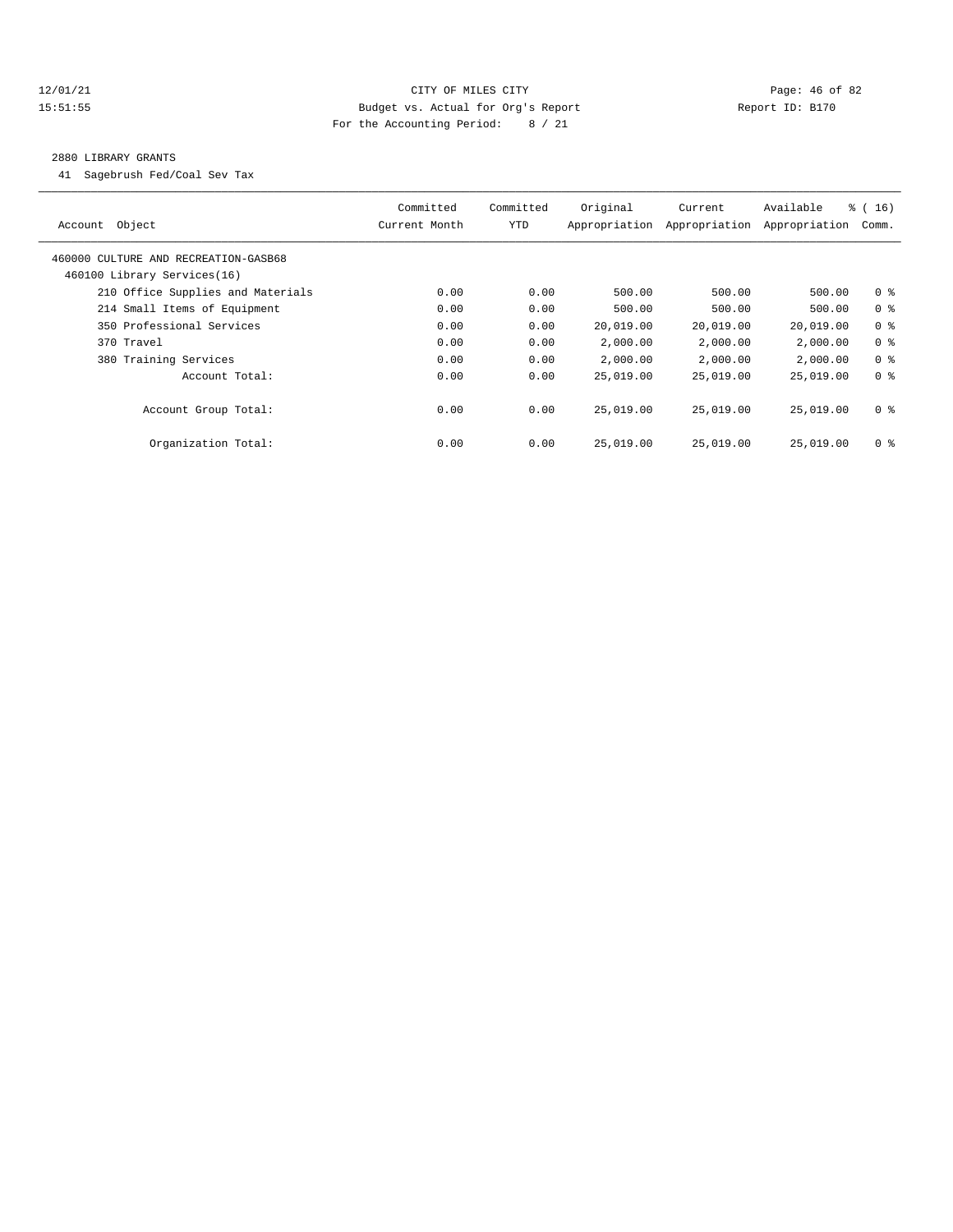#### 12/01/21 Page: 47 of 82 15:51:55 Budget vs. Actual for Org's Report Report ID: B170 For the Accounting Period: 8 / 21

#### 2880 LIBRARY GRANTS

43 State Aid Per Capita-Tech Serv

| Account Object                                                      | Committed<br>Current Month | Committed<br><b>YTD</b> | Original<br>Appropriation | Current<br>Appropriation | Available<br>Appropriation | % (16)<br>Comm. |
|---------------------------------------------------------------------|----------------------------|-------------------------|---------------------------|--------------------------|----------------------------|-----------------|
| 460000 CULTURE AND RECREATION-GASB68<br>460100 Library Services(16) |                            |                         |                           |                          |                            |                 |
| 210 Office Supplies and Materials                                   | 0.00                       | 0.00                    | 1,000.00                  | 1,000.00                 | 1,000.00                   | 0 <sup>8</sup>  |
| 214 Small Items of Equipment                                        | 0.00                       | 0.00                    | 5.000.00                  | 5,000.00                 | 5.000.00                   | 0 <sup>8</sup>  |
| 350 Professional Services                                           | 0.00                       | 0.00                    | 20,928.00                 | 20,928.00                | 20,928.00                  | 0 <sup>8</sup>  |
| 370 Travel                                                          | 0.00                       | 0.00                    | 1,000.00                  | 1,000.00                 | 1,000.00                   | 0 <sup>8</sup>  |
| Account Total:                                                      | 0.00                       | 0.00                    | 27,928.00                 | 27,928.00                | 27,928.00                  | 0 <sup>8</sup>  |
| Account Group Total:                                                | 0.00                       | 0.00                    | 27,928.00                 | 27,928,00                | 27,928,00                  | 0 <sup>8</sup>  |
| Organization Total:                                                 | 0.00                       | 0.00                    | 27,928.00                 | 27,928.00                | 27,928.00                  | 0 <sup>8</sup>  |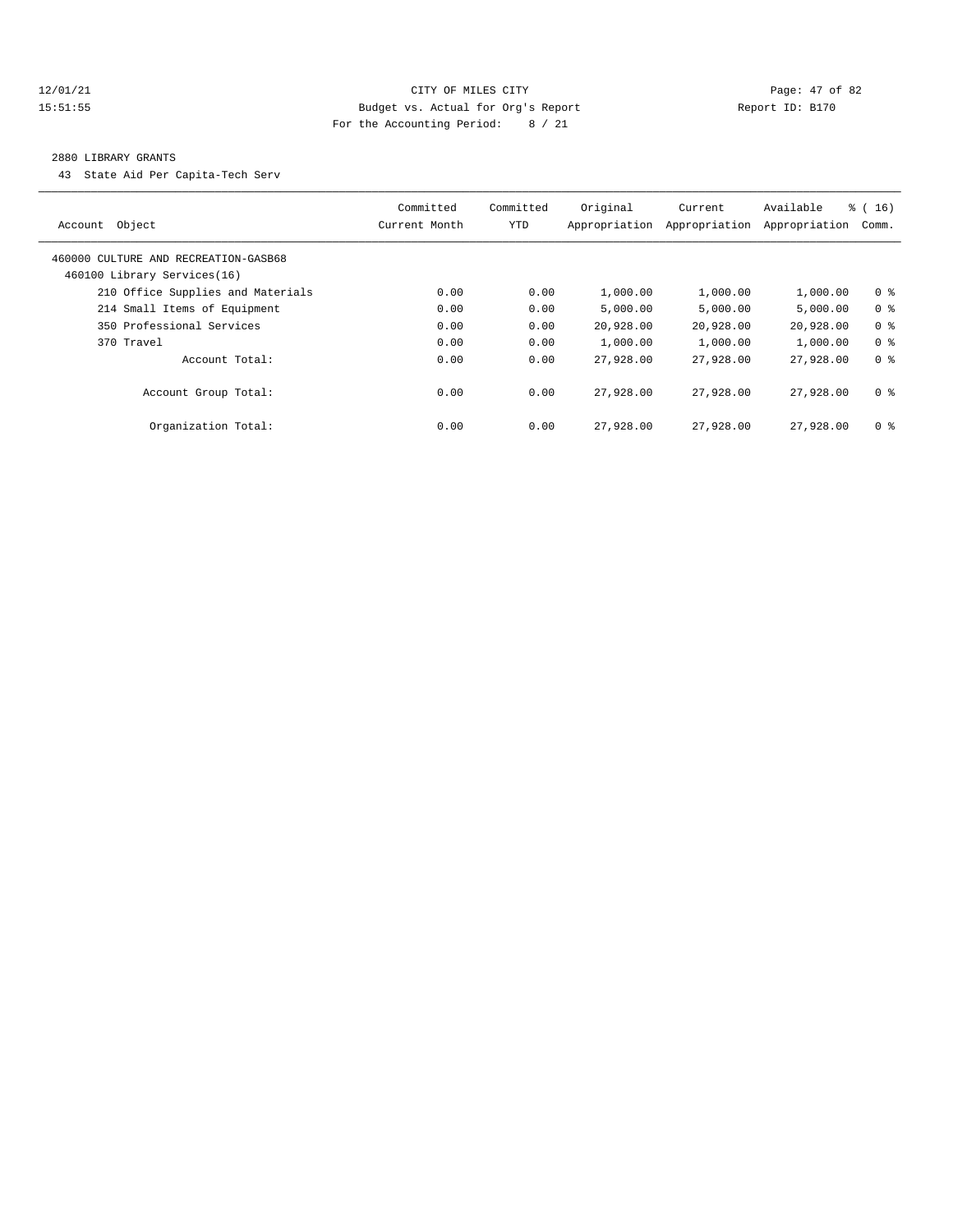#### 12/01/21 Page: 48 of 82 15:51:55 Budget vs. Actual for Org's Report Report ID: B170 For the Accounting Period: 8 / 21

#### 2880 LIBRARY GRANTS

111 One Time Endowments-Library

| Account Object                                                      | Committed<br>Current Month | Committed<br><b>YTD</b> | Original<br>Appropriation | Current<br>Appropriation | Available<br>Appropriation | $\frac{16}{3}$ (16)<br>Comm. |
|---------------------------------------------------------------------|----------------------------|-------------------------|---------------------------|--------------------------|----------------------------|------------------------------|
| 460000 CULTURE AND RECREATION-GASB68<br>460100 Library Services(16) |                            |                         |                           |                          |                            |                              |
| 360 Contr R & M                                                     | 0.00                       | 0.00                    | 2,785.00                  | 2,785.00                 | 2,785.00                   | 0 <sup>8</sup>               |
| Account Total:                                                      | 0.00                       | 0.00                    | 2,785.00                  | 2,785.00                 | 2,785.00                   | 0 %                          |
| Account Group Total:                                                | 0.00                       | 0.00                    | 2,785.00                  | 2,785.00                 | 2,785.00                   | 0 %                          |
| Organization Total:                                                 | 0.00                       | 0.00                    | 2,785.00                  | 2,785.00                 | 2,785.00                   | 0 %                          |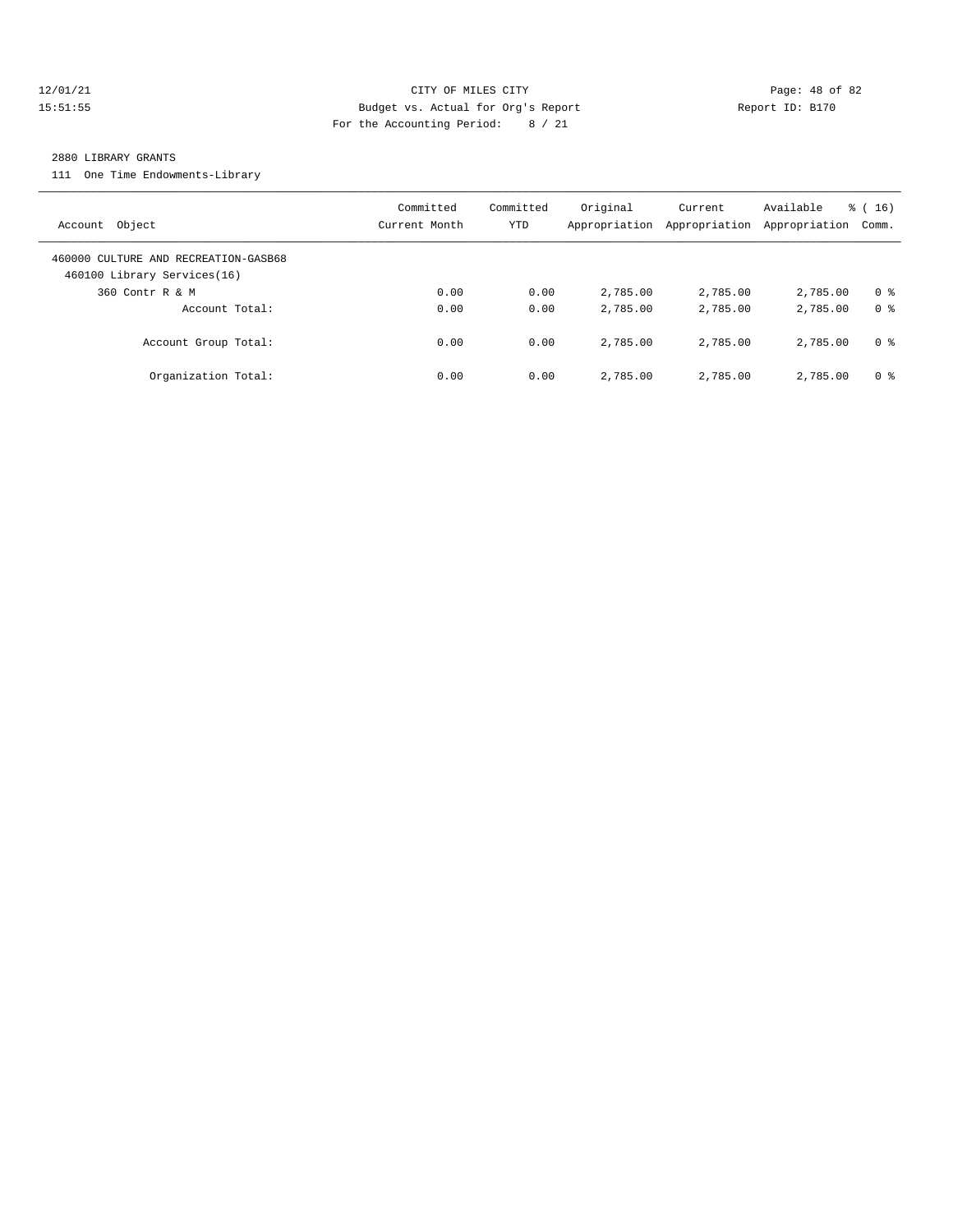#### 12/01/21 Page: 49 of 82 15:51:55 Budget vs. Actual for Org's Report Report ID: B170 For the Accounting Period: 8 / 21

#### 2880 LIBRARY GRANTS

112 Library Board of Trustees-Library

| Object<br>Account                                                   | Committed<br>Current Month | Committed<br>YTD | Original<br>Appropriation | Current<br>Appropriation | Available<br>Appropriation | $\frac{1}{6}$ ( 16 )<br>Comm. |
|---------------------------------------------------------------------|----------------------------|------------------|---------------------------|--------------------------|----------------------------|-------------------------------|
| 460000 CULTURE AND RECREATION-GASB68<br>460100 Library Services(16) |                            |                  |                           |                          |                            |                               |
| 350 Professional Services                                           | 0.00                       | 0.00             | 10,000.00                 | 10,000.00                | 10,000.00                  | 0 <sup>8</sup>                |
| 360 Contr R & M                                                     | 0.00                       | 0.00             | 40,000.00                 | 40,000.00                | 40,000.00                  | 0 <sup>8</sup>                |
| 382 Books                                                           | 0.00                       | 0.00             | 10,000.00                 | 10,000.00                | 10,000.00                  | 0 <sup>8</sup>                |
| Account Total:                                                      | 0.00                       | 0.00             | 60,000.00                 | 60,000.00                | 60,000.00                  | 0 <sup>8</sup>                |
| Account Group Total:                                                | 0.00                       | 0.00             | 60,000.00                 | 60,000.00                | 60,000.00                  | 0 <sup>8</sup>                |
| Organization Total:                                                 | 0.00                       | 0.00             | 60,000.00                 | 60,000.00                | 60,000.00                  | 0 <sup>8</sup>                |
|                                                                     |                            |                  |                           |                          |                            |                               |
| Fund Total:                                                         | 450.45                     | 450.45           | 120,732.00                | 120,732.00               | 120,281.55                 | $0 \text{ }$ $\text{*}$       |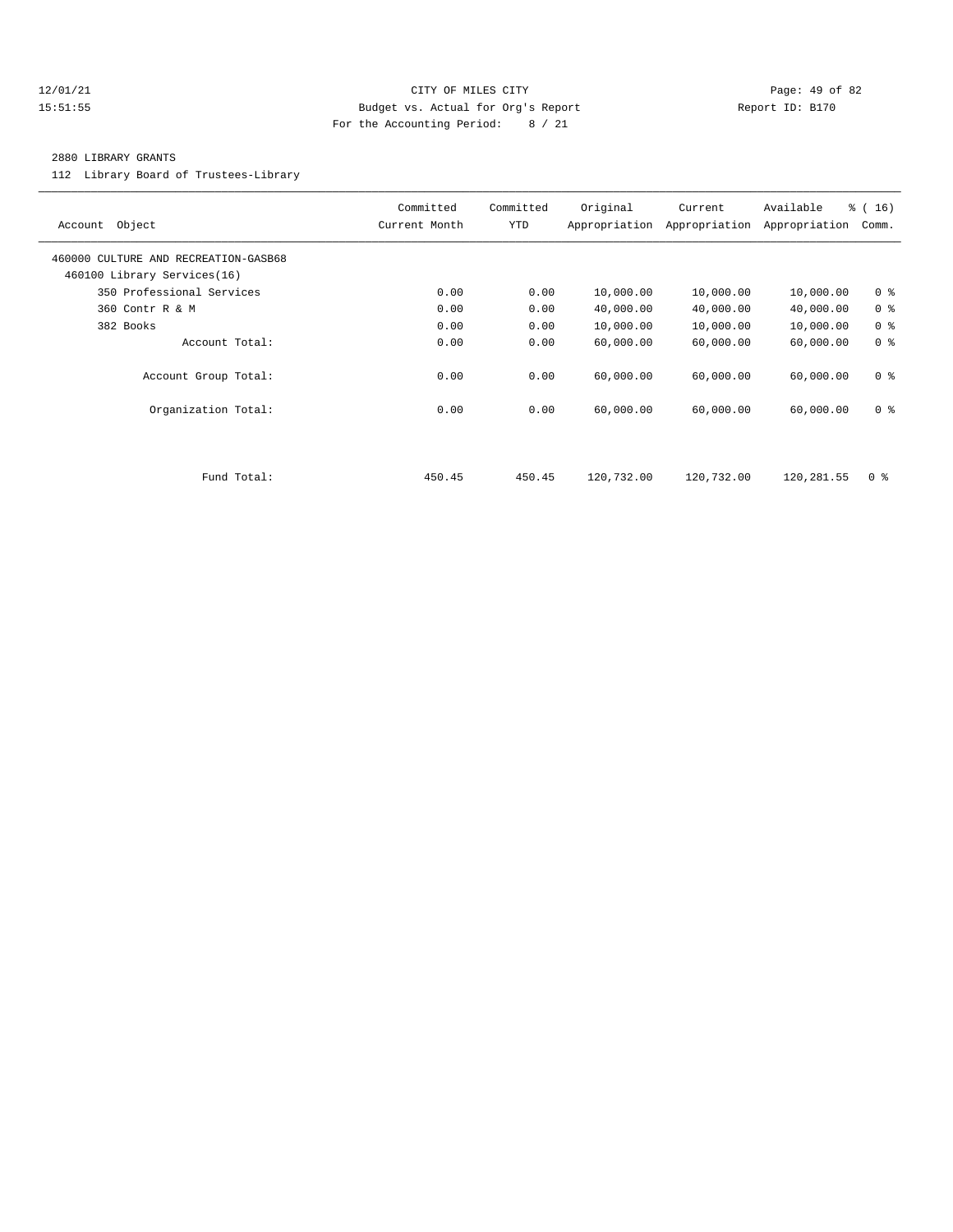#### 12/01/21 Page: 50 of 82 15:51:55 Budget vs. Actual for Org's Report Report ID: B170 For the Accounting Period: 8 / 21

## 2935 Historic Preservation

11 Historic Preservation

| Account Object                              | Committed<br>Current Month | Committed<br><b>YTD</b> | Original  | Current   | Available<br>Appropriation Appropriation Appropriation Comm. | % (16)          |
|---------------------------------------------|----------------------------|-------------------------|-----------|-----------|--------------------------------------------------------------|-----------------|
|                                             |                            |                         |           |           |                                                              |                 |
| 460000 CULTURE AND RECREATION-GASB68        |                            |                         |           |           |                                                              |                 |
| 460461 Historic Preservation-Administration |                            |                         |           |           |                                                              |                 |
| 111 Salaries and Wages - Permanent          | 165.75                     | 298.18                  | 1,980.00  | 1,980.00  | 1,681.82                                                     | 15 <sup>8</sup> |
| 131 VACATION                                | 0.00                       | 22.06                   | 60.00     | 60.00     | 37.94                                                        | 37%             |
| 132 SICK LEAVE                              | 13.02                      | 13.98                   | 60.00     | 60.00     | 46.02                                                        | $23$ $%$        |
| 133 OTHER LEAVE PAY                         | 1.44                       | 16.35                   | 121.00    | 121.00    | 104.65                                                       | 14 %            |
| 141 Unemployment Insurance                  | 0.44                       | 0.90                    | 3.00      | 3.00      | 2.10                                                         | $30*$           |
| 142 Workers' Compensation                   | 1.06                       | 2.11                    | 17.00     | 17.00     | 14.89                                                        | $12*$           |
| 143 Health Insurance                        | 42.75                      | 85.52                   | 513.00    | 513.00    | 427.48                                                       | $17*$           |
| 144 FICA                                    | 13.80                      | 27.42                   | 170.00    | 170.00    | 142.58                                                       | 16 <sup>8</sup> |
| 145 PERS                                    | 15.98                      | 31.10                   | 197.00    | 197.00    | 165.90                                                       | 16 <sup>8</sup> |
| 196 CLOTHING ALLOTMENT                      | 0.00                       | 7.50                    | 0.00      | 0.00      | $-7.50$                                                      | $***$ $%$       |
| 210 Office Supplies and Materials           | 0.00                       | 0.00                    | 500.00    | 500.00    | 500.00                                                       | 0 <sup>8</sup>  |
| 220 Operating Expenses                      | 0.00                       | 0.00                    | 500.00    | 500.00    | 500.00                                                       | 0 <sup>8</sup>  |
| 231 Gas, Oil, Diesel Fuel, Grease, etc.     | 0.00                       | 0.00                    | 200.00    | 200.00    | 200.00                                                       | 0 <sup>8</sup>  |
| 311 Postage, Box Rent, Etc.                 | 0.00                       | 0.00                    | 100.00    | 100.00    | 100.00                                                       | 0 <sup>8</sup>  |
| 320 Printing, Duplicating, Typing &         | 235.97                     | 235.97                  | 1,000.00  | 1,000.00  | 764.03                                                       | $24$ %          |
| 330 Publicity, Subscriptions & Dues         | 0.00                       | 0.00                    | 100.00    | 100.00    | 100.00                                                       | 0 <sup>8</sup>  |
| 331 Publication of Formal & Legal Notices   | 0.00                       | 0.00                    | 100.00    | 100.00    | 100.00                                                       | 0 <sup>8</sup>  |
| 334 Memberships, Registrations & Dues       | 0.00                       | 0.00                    | 100.00    | 100.00    | 100.00                                                       | 0 <sup>8</sup>  |
| 345 Telephone                               | 21.18                      | 21.18                   | 50.00     | 50.00     | 28.82                                                        | 42 %            |
| 347 Internet                                | 0.55                       | 0.55                    | 50.00     | 50.00     | 49.45                                                        | 1 <sup>8</sup>  |
| 350 Professional Services                   | 0.00                       | 0.00                    | 79,480.00 | 79,480.00 | 79,480.00                                                    | 0 <sup>8</sup>  |
| 370 Travel                                  | 99.00                      | 99.00                   | 300.00    | 300.00    | 201.00                                                       | 33%             |
| 380 Training Services                       | 0.00                       | 0.00                    | 300.00    | 300.00    | 300.00                                                       | 0 <sup>8</sup>  |
| 513 Liability                               | 42.30                      | 42.30                   | 46.00     | 46.00     | 3.70                                                         | 92.8            |
| Account Total:                              | 653.24                     | 904.12                  | 85,947.00 | 85,947.00 | 85,042.88                                                    | 1 <sup>8</sup>  |
| Account Group Total:                        | 653.24                     | 904.12                  | 85,947.00 | 85,947.00 | 85,042.88                                                    | 1 <sup>8</sup>  |
| 520000 OTHER FINANCING USES                 |                            |                         |           |           |                                                              |                 |
| 521000 Interfund Operating Transfers Out    |                            |                         |           |           |                                                              |                 |
| 820 Transfers to Other Funds                | 0.00                       | 0.00                    | 2,000.00  | 2,000.00  | 2,000.00                                                     | 0 <sup>8</sup>  |
| Account Total:                              | 0.00                       | 0.00                    | 2,000.00  | 2,000.00  | 2,000.00                                                     | 0 <sup>8</sup>  |
| Account Group Total:                        | 0.00                       | 0.00                    | 2,000.00  | 2,000.00  | 2,000.00                                                     | 0 <sup>8</sup>  |
| Organization Total:                         | 653.24                     | 904.12                  | 87,947.00 | 87,947.00 | 87,042.88                                                    | 1 <sup>8</sup>  |
| Fund Total:                                 | 653.24                     | 904.12                  | 87,947.00 | 87,947.00 | 87,042.88                                                    | 1 <sup>8</sup>  |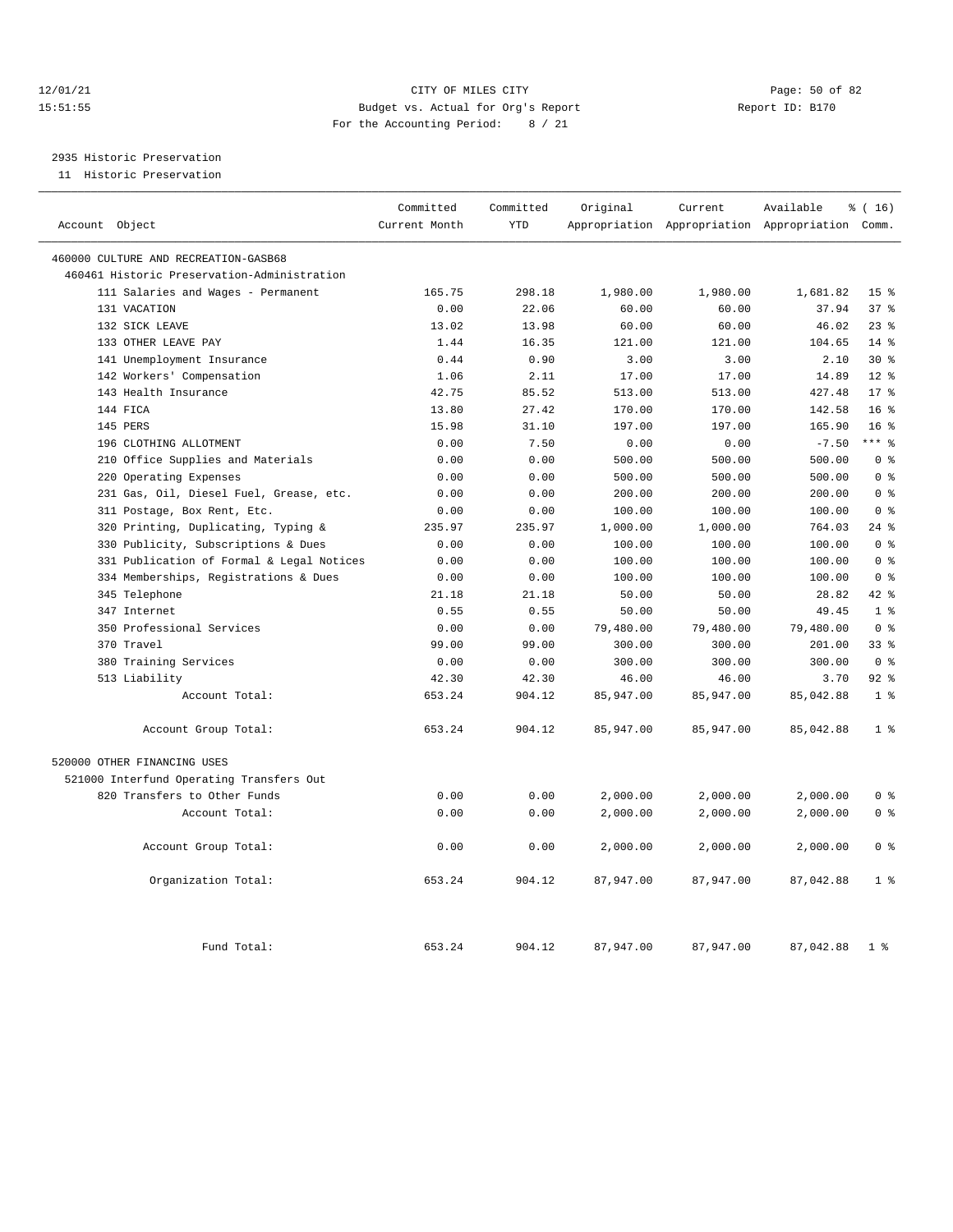#### 12/01/21 Page: 51 of 82 15:51:55 Budget vs. Actual for Org's Report Report ID: B170 For the Accounting Period: 8 / 21

————————————————————————————————————————————————————————————————————————————————————————————————————————————————————————————————————

#### 2985 RETIRED SENIOR VOLUNTEER PROG (RSVP)

15 Retired Senior Volunteer Program

|                                            | Committed     | Committed  | Original   | Current    | Available                                       | ៖ ( 16)                      |
|--------------------------------------------|---------------|------------|------------|------------|-------------------------------------------------|------------------------------|
| Account Object                             | Current Month | <b>YTD</b> |            |            | Appropriation Appropriation Appropriation Comm. |                              |
| 450000 Social and Economic Services-GASB68 |               |            |            |            |                                                 |                              |
| 450330 RSVP Non-Federal                    |               |            |            |            |                                                 |                              |
|                                            |               |            |            |            |                                                 |                              |
| 111 Salaries and Wages - Permanent         | 183.43        | 385.31     | 4,000.00   | 4,000.00   | 3,614.69                                        | 10 <sub>8</sub><br>$***$ $-$ |
| 131 VACATION                               | 23.38         | 35.69      | 0.00       | 0.00       | $-35.69$                                        | $***$ $-$                    |
| 132 SICK LEAVE                             | 9.84          | 12.30      | 0.00       | 0.00       | $-12.30$                                        |                              |
| 141 Unemployment Insurance                 | 0.54          | 1.08       | 60.00      | 60.00      | 58.92                                           | 2 <sup>8</sup>               |
| 142 Workers' Compensation                  | 1.29          | 2.57       | 27.00      | 27.00      | 24.43                                           | $10*$                        |
| 143 Health Insurance                       | 0.00          | 0.00       | 1,153.00   | 1,153.00   | 1,153.00                                        | 0 <sup>8</sup>               |
| 144 FTCA                                   | 16.59         | 33.17      | 306.00     | 306.00     | 272.83                                          | $11$ %                       |
| 145 PERS                                   | 19.21         | 38.42      | 351.00     | 351.00     | 312.58                                          | 11 %                         |
| 210 Office Supplies and Materials          | 0.00          | 0.00       | 1,675.00   | 1,675.00   | 1,675.00                                        | 0 <sup>8</sup>               |
| 220 Operating Expenses                     | 0.00          | 0.00       | 3,464.00   | 3,464.00   | 3,464.00                                        | 0 <sup>8</sup>               |
| 311 Postage, Box Rent, Etc.                | 0.00          | 0.00       | 681.00     | 681.00     | 681.00                                          | 0 <sup>8</sup>               |
| 330 Publicity, Subscriptions & Dues        | 0.00          | 0.00       | 160.00     | 160.00     | 160.00                                          | 0 <sup>8</sup>               |
| 334 Memberships, Registrations & Dues      | 0.00          | 0.00       | 190.00     | 190.00     | 190.00                                          | 0 <sup>8</sup>               |
| 345 Telephone                              | 127.67        | 127.67     | 1,637.00   | 1,637.00   | 1,509.33                                        | 8 %                          |
| 370 Travel                                 | 98.10         | 259.10     | 5,356.00   | 5,356.00   | 5,096.90                                        | 5 <sup>8</sup>               |
| 379 Other Travel                           | 62.35         | 89.35      | 2,360.00   | 2,360.00   | 2,270.65                                        | 4%                           |
| 512 Insurance on Vehicles & Equipment      | 0.00          | 0.00       | 500.00     | 500.00     | 500.00                                          | 0 <sup>8</sup>               |
| 513 Liability                              | 0.00          | 17.25      | 562.00     | 562.00     | 544.75                                          | 3%                           |
| Account Total:                             | 542.40        | 1,001.91   | 22,482.00  | 22,482.00  | 21,480.09                                       | 4%                           |
|                                            |               |            |            |            |                                                 |                              |
| 450340 RSVP FEDERAL GRANT- FALLON/CUSTER   |               |            |            |            |                                                 |                              |
| 111 Salaries and Wages - Permanent         | 3,977.82      | 8,154.79   | 54, 417.00 | 54, 417.00 | 46, 262. 21                                     | 15 <sup>8</sup>              |
| 131 VACATION                               | 444.38        | 728.82     | 0.00       | 0.00       | $-728.82$                                       | $***$ $-$                    |
| 132 SICK LEAVE                             | 187.11        | 246.53     | 0.00       | 0.00       | $-246.53$                                       | $***$ $\frac{6}{6}$          |
| 141 Unemployment Insurance                 | 11.53         | 22.84      | 816.00     | 816.00     | 793.16                                          | 3%                           |
| 142 Workers' Compensation                  | 25.65         | 51.06      | 398.00     | 398.00     | 346.94                                          | 13 <sup>8</sup>              |
| 143 Health Insurance                       | 852.26        | 1,704.52   | 9,647.00   | 9,647.00   | 7,942.48                                        | 18 <sup>8</sup>              |
| 144 FICA                                   | 352.58        | 698.40     | 4,163.00   | 4,163.00   | 3,464.60                                        | $17*$                        |
| 145 PERS                                   | 365.13        | 730.26     | 325.00     | 325.00     | $-405.26$                                       | $225$ %                      |
| 210 Office Supplies and Materials          | 17.02         | 17.02      | 1,554.00   | 1,554.00   | 1,536.98                                        | 1 <sup>8</sup>               |
| 220 Operating Expenses                     | 0.00          | 0.00       | 750.00     | 750.00     | 750.00                                          | 0 <sup>8</sup>               |
| 311 Postage, Box Rent, Etc.                | 3.45          | 118.75     | 0.00       | 0.00       | $-118.75$                                       | $***$ $-$                    |
| 334 Memberships, Registrations & Dues      | 0.00          | 75.00      | 260.00     | 260.00     | 185.00                                          | 29%                          |
| 345 Telephone                              | 0.00          | 0.00       | 1,509.00   | 1,509.00   | 1,509.00                                        | 0 <sup>8</sup>               |
| 530 Rent                                   | 0.00          | 1,950.00   | 7,800.00   | 7,800.00   | 5,850.00                                        | 25%                          |
| Account Total:                             | 6,236.93      | 14,497.99  | 81,639.00  | 81,639.00  | 67,141.01                                       | 18 <sup>8</sup>              |
|                                            |               |            |            |            |                                                 |                              |
| 450351 RSVP-Excess                         |               |            |            |            |                                                 |                              |
| 111 Salaries and Wages - Permanent         | 0.00          | 0.00       | 2,040.00   | 2,040.00   | 2,040.00                                        | 0 <sup>8</sup>               |
| 133 OTHER LEAVE PAY                        | 0.00          | 0.00       | 10,000.00  | 10,000.00  | 10,000.00                                       | 0 <sup>8</sup>               |
| 141 Unemployment Insurance                 | 0.00          | 0.00       | 181.00     | 181.00     | 181.00                                          | 0 <sup>8</sup>               |
| 142 Workers' Compensation                  | 0.00          | 0.00       | 81.00      | 81.00      | 81.00                                           | 0 <sup>8</sup>               |
| 144 FICA                                   | 0.00          | 0.00       | 921.00     | 921.00     | 921.00                                          | 0 <sup>8</sup>               |
| 145 PERS                                   | 0.00          | 0.00       | 1,068.00   | 1,068.00   | 1,068.00                                        | 0 <sup>8</sup>               |
| 220 Operating Expenses                     | 1,103.67      | 1,453.67   | 2,000.00   | 2,000.00   | 546.33                                          | 73 %                         |
| Account Total:                             | 1,103.67      | 1,453.67   | 16,291.00  | 16,291.00  | 14,837.33                                       | 9%                           |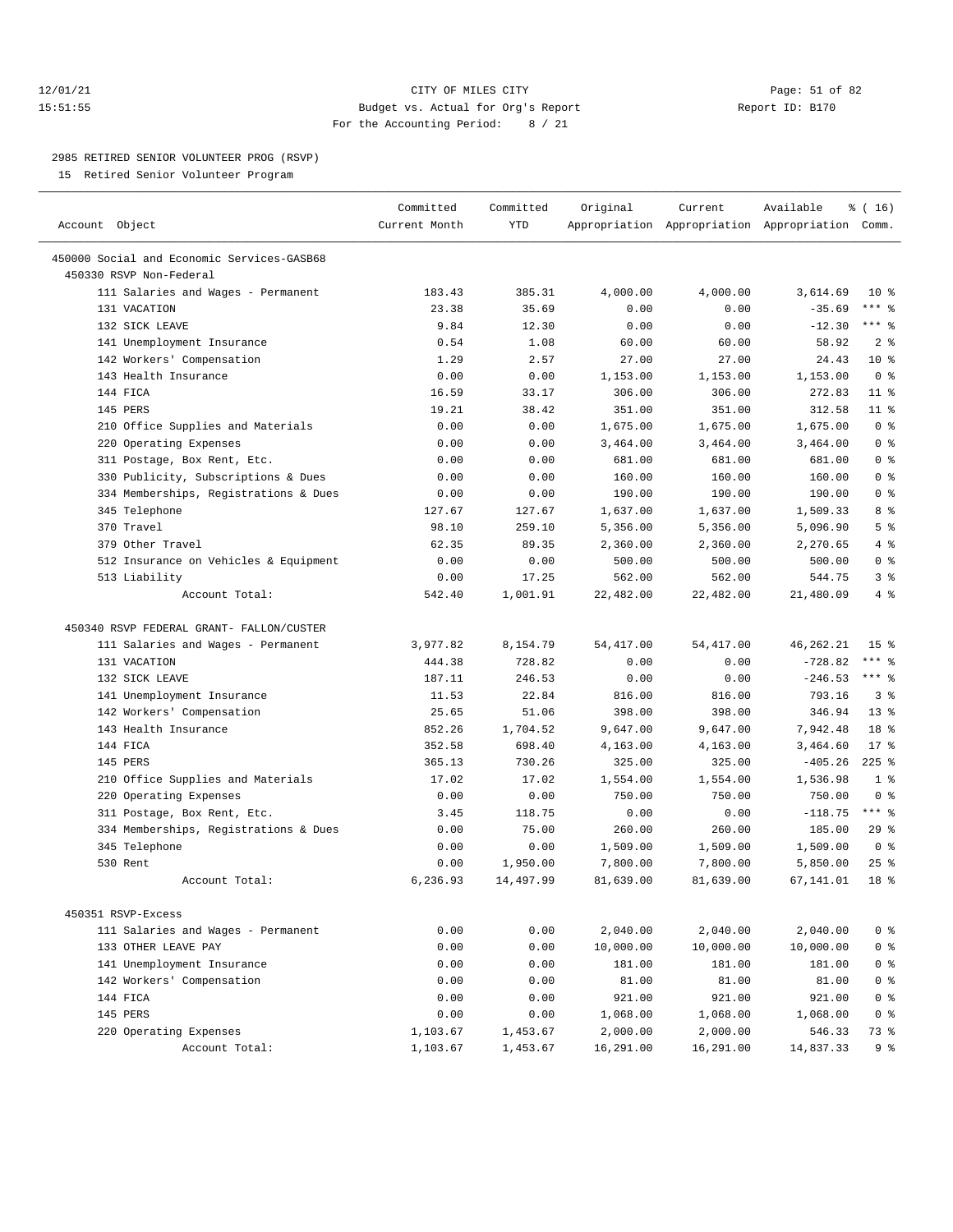#### 12/01/21 Page: 52 of 82 15:51:55 Budget vs. Actual for Org's Report Report ID: B170 For the Accounting Period: 8 / 21

# 2985 RETIRED SENIOR VOLUNTEER PROG (RSVP)

15 Retired Senior Volunteer Program

| Object<br>Account    | Committed<br>Current Month | Committed<br><b>YTD</b> | Original<br>Appropriation | Current<br>Appropriation | Available<br>Appropriation | $\frac{16}{3}$ (16)<br>Comm. |
|----------------------|----------------------------|-------------------------|---------------------------|--------------------------|----------------------------|------------------------------|
| Account Group Total: | 7,883.00                   | 16,953.57               | 120,412.00                | 120,412.00               | 103,458.43                 | $14*$                        |
| Organization Total:  | 7,883,00                   | 16,953.57               | 120,412.00                | 120,412.00               | 103,458.43                 | $14*$                        |
| Fund Total:          | 7,883.00                   | 16,953.57               | 120,412.00                | 120,412.00               | $103,458.43$ 14 %          |                              |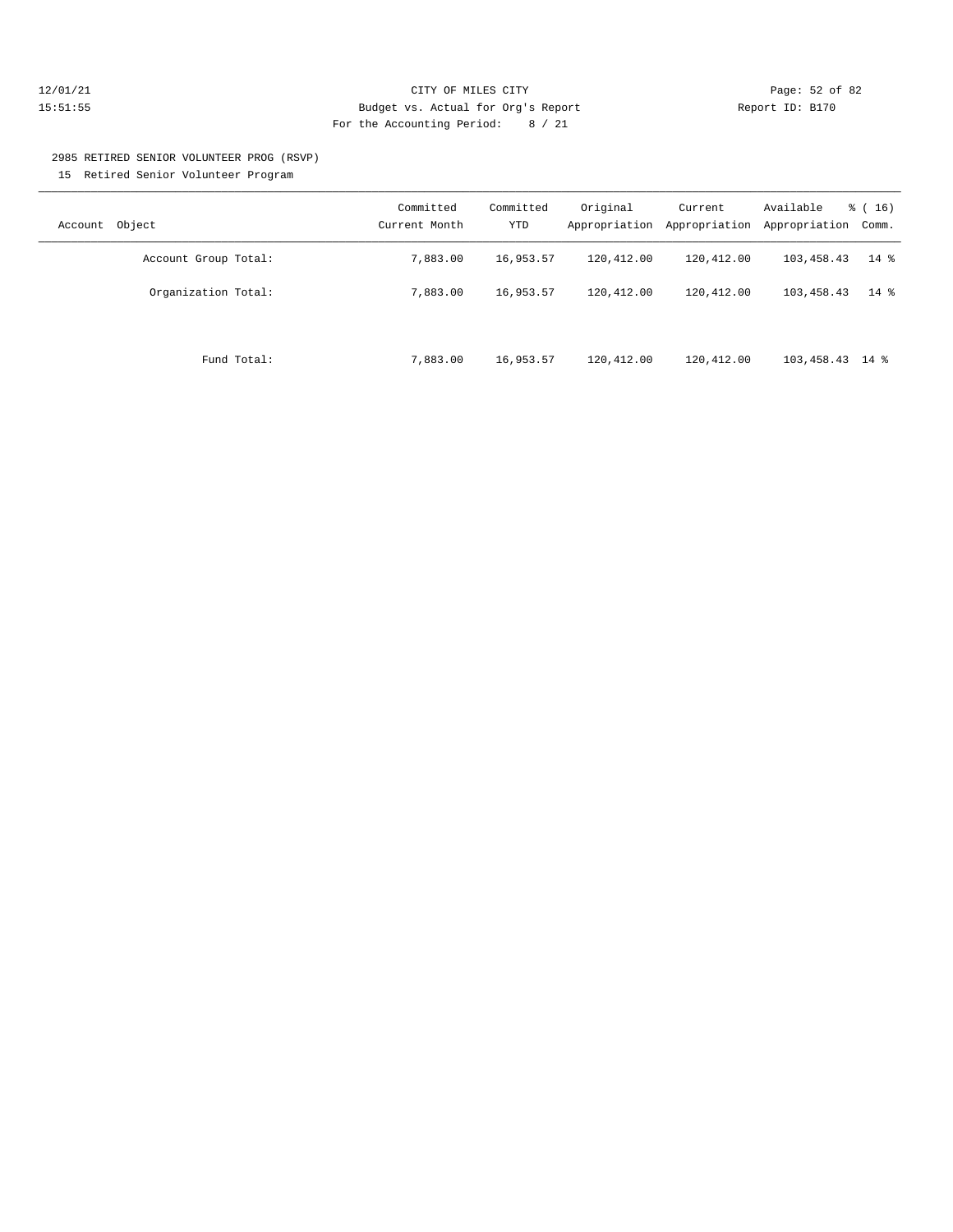#### 12/01/21 Page: 53 of 82 15:51:55 Budget vs. Actual for Org's Report Report ID: B170 For the Accounting Period: 8 / 21

#### 2991 Federal Recovery Funds

22 Water Plant

| Account Object                                                              | Committed<br>Current Month | Committed<br>YTD | Original<br>Appropriation | Current<br>Appropriation | Available<br>Appropriation | $\frac{1}{6}$ ( 16 )<br>Comm. |
|-----------------------------------------------------------------------------|----------------------------|------------------|---------------------------|--------------------------|----------------------------|-------------------------------|
| 430000 Public Works-GASB68<br>430530 Water Source of Supply and Pumping(22) |                            |                  |                           |                          |                            |                               |
| 940 Machinery &<br>Equipment                                                | 0.00                       | 0.00             | 5,289,250.00              | 5,289,250.00             | 5,289,250.00               | 0 %                           |
| Account Total:                                                              | 0.00                       | 0.00             | 5,289,250.00              | 5,289,250.00             | 5,289,250.00               | 0 <sup>8</sup>                |
| Account Group Total:                                                        | 0.00                       | 0.00             | 5,289,250.00              | 5,289,250.00             | 5,289,250.00               | 0 <sup>8</sup>                |
| Organization Total:                                                         | 0.00                       | 0.00             | 5,289,250.00              | 5,289,250.00             | 5,289,250.00               | 0 %                           |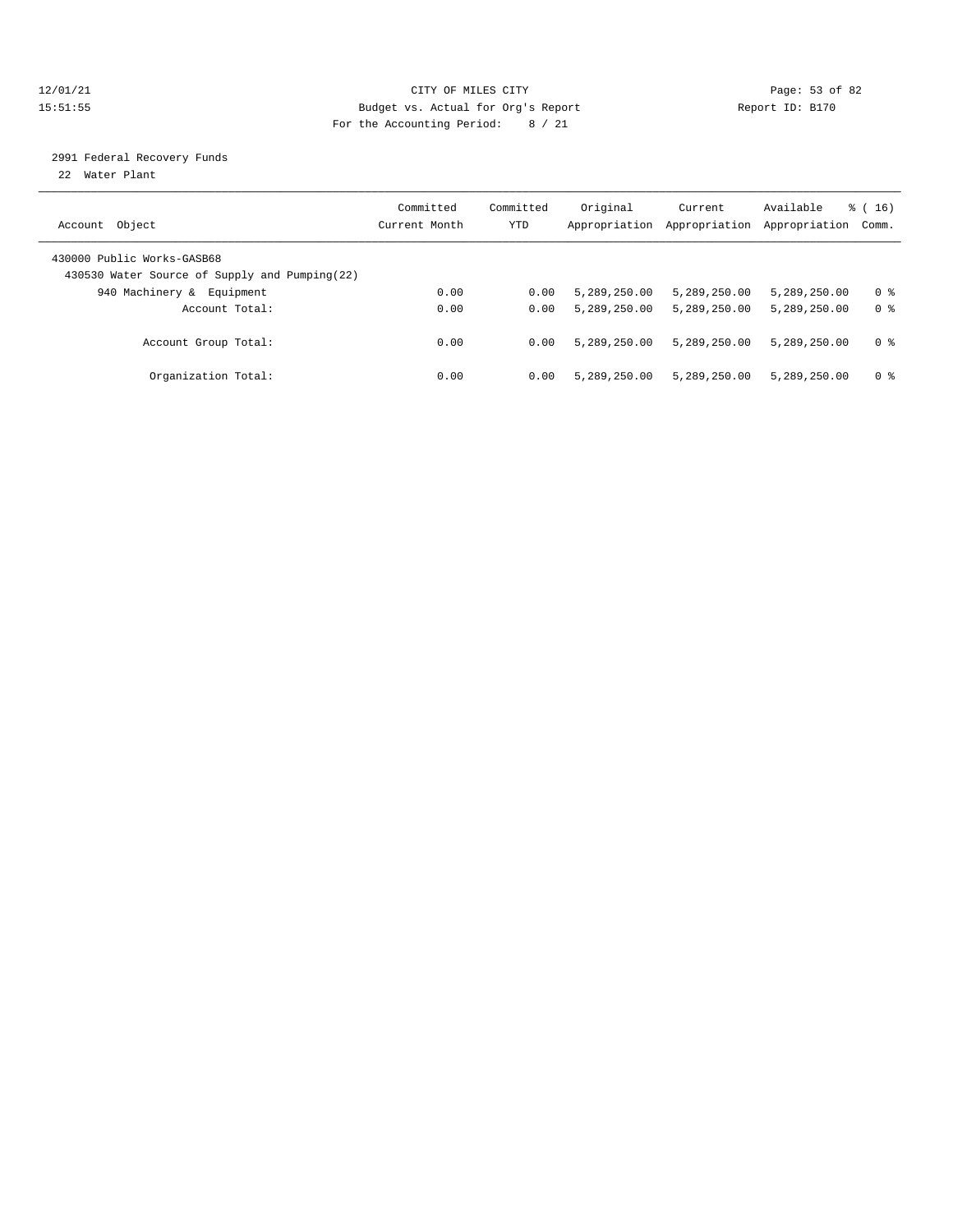#### 12/01/21 Page: 54 of 82 15:51:55 Budget vs. Actual for Org's Report Report ID: B170 For the Accounting Period: 8 / 21

#### 2991 Federal Recovery Funds

23 Water Lines

| Account Object                                                          | Committed<br>Current Month | Committed<br>YTD | Original<br>Appropriation | Current<br>Appropriation | Available<br>Appropriation | $\frac{1}{6}$ ( 16 )<br>Comm. |
|-------------------------------------------------------------------------|----------------------------|------------------|---------------------------|--------------------------|----------------------------|-------------------------------|
| 430000 Public Works-GASB68<br>430550 Transmission and Distribution (23) |                            |                  |                           |                          |                            |                               |
| 940 Machinery &<br>Equipment                                            | 0.00                       | 0.00             | 3,974,968.00              | 3,974,968.00             | 3,974,968.00               | 0 %                           |
| Account Total:                                                          | 0.00                       | 0.00             | 3,974,968.00              | 3,974,968.00             | 3,974,968.00               | 0 <sup>8</sup>                |
| Account Group Total:                                                    | 0.00                       | 0.00             | 3,974,968.00              | 3,974,968.00             | 3,974,968.00               | 0 <sup>8</sup>                |
| Organization Total:                                                     | 0.00                       | 0.00             | 3,974,968.00              | 3,974,968.00             | 3,974,968.00               | 0 %                           |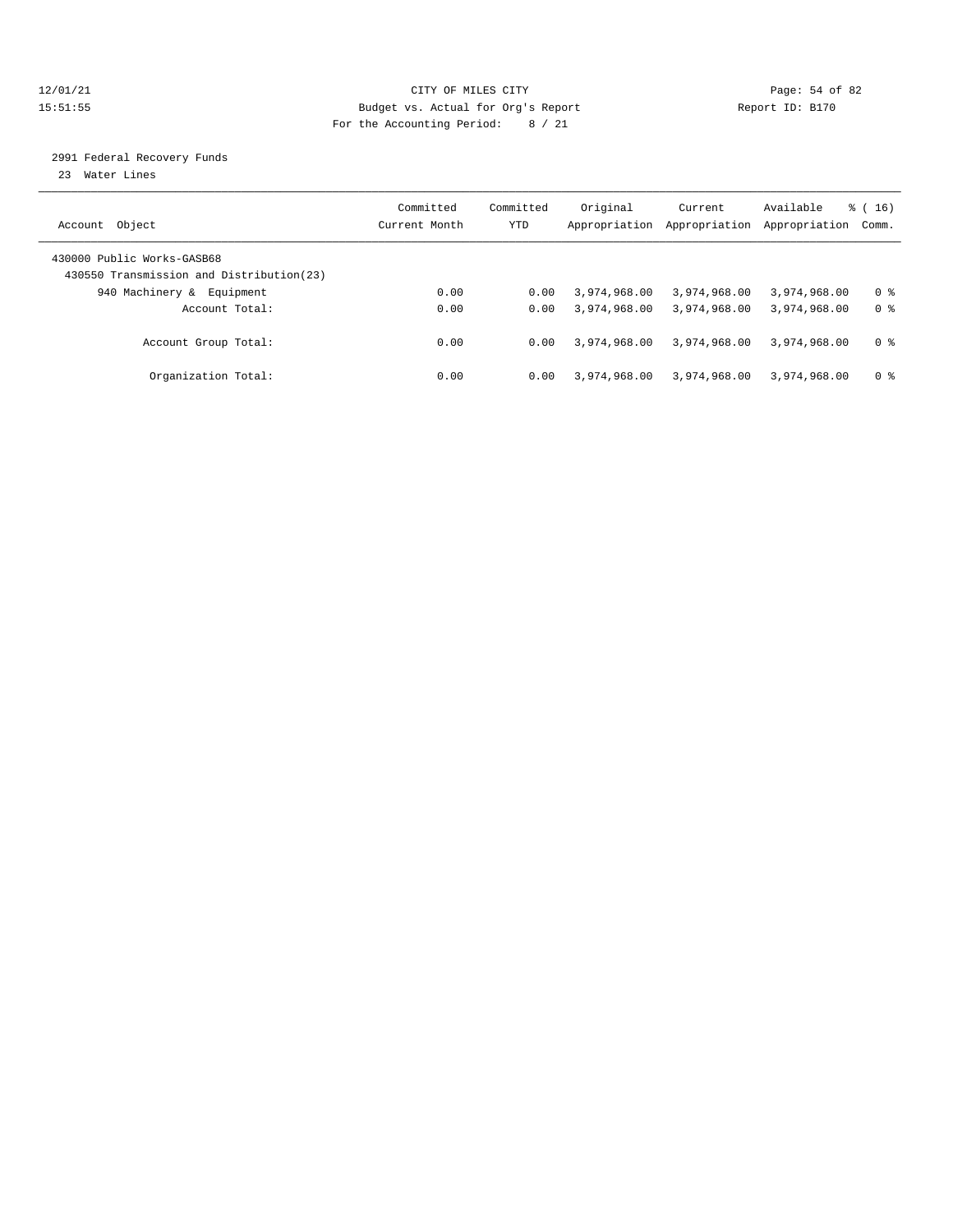#### 12/01/21 Page: 55 of 82 15:51:55 Budget vs. Actual for Org's Report Report ID: B170 For the Accounting Period: 8 / 21

#### 2991 Federal Recovery Funds

31 Sewer Lines

| Account Object                                                              | Committed<br>Current Month | Committed<br>YTD | Original<br>Appropriation | Current<br>Appropriation | Available<br>Appropriation | $\frac{1}{6}$ ( 16 )<br>Comm. |
|-----------------------------------------------------------------------------|----------------------------|------------------|---------------------------|--------------------------|----------------------------|-------------------------------|
| 430000 Public Works-GASB68<br>430630 Sewer Collection and Transmission (31) |                            |                  |                           |                          |                            |                               |
| 940 Machinery &<br>Equipment                                                | 0.00                       | 0.00             | 493,683.00                | 493,683.00               | 493,683.00                 | 0 %                           |
| Account Total:                                                              | 0.00                       | 0.00             | 493,683.00                | 493,683.00               | 493,683.00                 | 0 <sup>8</sup>                |
| Account Group Total:                                                        | 0.00                       | 0.00             | 493,683.00                | 493,683.00               | 493,683.00                 | 0 <sup>8</sup>                |
| Organization Total:                                                         | 0.00                       | 0.00             | 493,683.00                | 493,683.00               | 493,683.00                 | 0 %                           |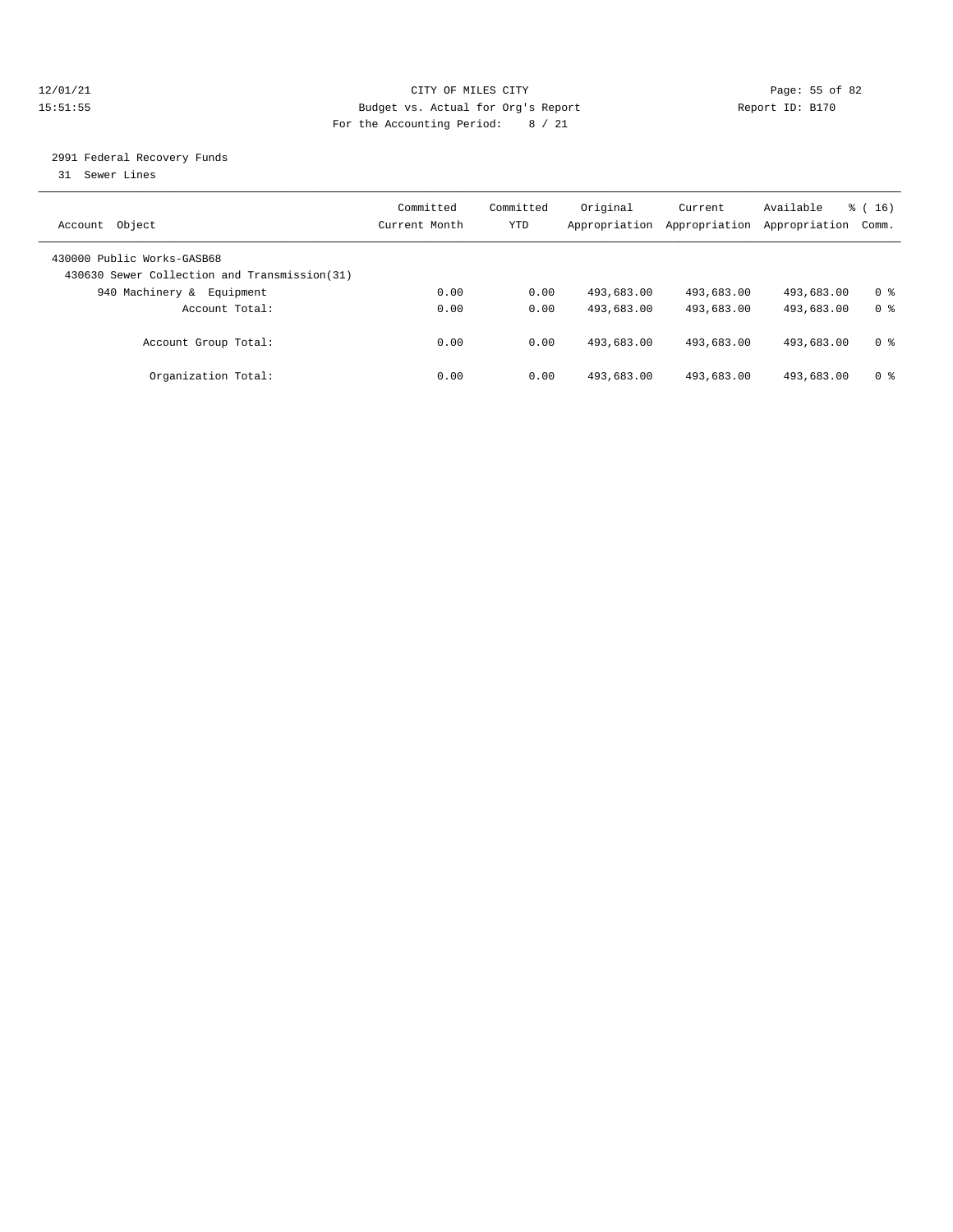#### 12/01/21 Page: 56 of 82 15:51:55 Budget vs. Actual for Org's Report Report ID: B170 For the Accounting Period: 8 / 21

## 2991 Federal Recovery Funds

107 Paved St. Maint. Dist.#204

| Account Object                                                         | Committed<br>Current Month | Committed<br>YTD | Original<br>Appropriation | Current<br>Appropriation | Available<br>Appropriation | $\frac{1}{6}$ ( 16 )<br>Comm. |
|------------------------------------------------------------------------|----------------------------|------------------|---------------------------|--------------------------|----------------------------|-------------------------------|
| 430000 Public Works-GASB68<br>430235 Storm Drain & Culvert Maintenance |                            |                  |                           |                          |                            |                               |
| 350 Professional Services                                              | 0.00                       | 0.00             | 499,785.00                | 499,785.00               | 499,785.00                 | 0 <sup>8</sup>                |
| Account Total:                                                         | 0.00                       | 0.00             | 499,785.00                | 499,785.00               | 499,785.00                 | 0 <sup>8</sup>                |
| Account Group Total:                                                   | 0.00                       | 0.00             | 499,785.00                | 499,785.00               | 499,785.00                 | 0 %                           |
| Organization Total:                                                    | 0.00                       | 0.00             | 499,785.00                | 499,785.00               | 499,785.00                 | 0 %                           |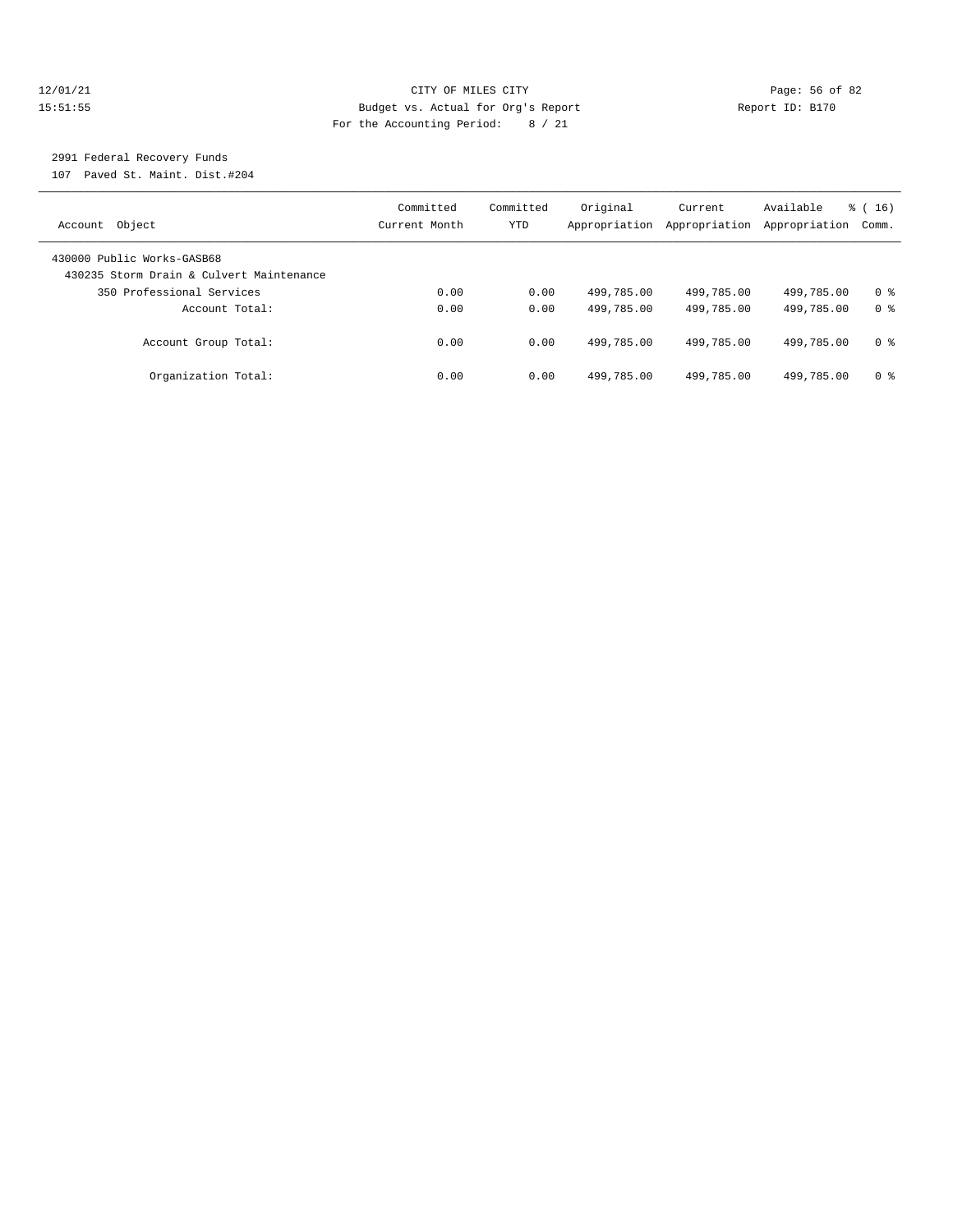#### 12/01/21 Page: 57 of 82 15:51:55 Budget vs. Actual for Org's Report Report ID: B170 For the Accounting Period: 8 / 21

#### 2991 Federal Recovery Funds

108 Street Maintenance (North Side)

| Account Object                                                         | Committed<br>Current Month | Committed<br><b>YTD</b> | Original<br>Appropriation | Current<br>Appropriation | Available<br>Appropriation | $\frac{1}{6}$ ( 16 )<br>Comm. |
|------------------------------------------------------------------------|----------------------------|-------------------------|---------------------------|--------------------------|----------------------------|-------------------------------|
| 430000 Public Works-GASB68<br>430235 Storm Drain & Culvert Maintenance |                            |                         |                           |                          |                            |                               |
| 350 Professional Services                                              | 0.00                       | 0.00                    | 124,947.00                | 124,947.00               | 124,947.00                 | 0 <sup>8</sup>                |
| Account Total:                                                         | 0.00                       | 0.00                    | 124,947.00                | 124,947.00               | 124,947.00                 | 0 <sup>8</sup>                |
| Account Group Total:                                                   | 0.00                       | 0.00                    | 124,947.00                | 124,947.00               | 124,947.00                 | 0 %                           |
| Organization Total:                                                    | 0.00                       | 0.00                    | 124,947.00                | 124,947.00               | 124,947.00                 | 0 <sup>8</sup>                |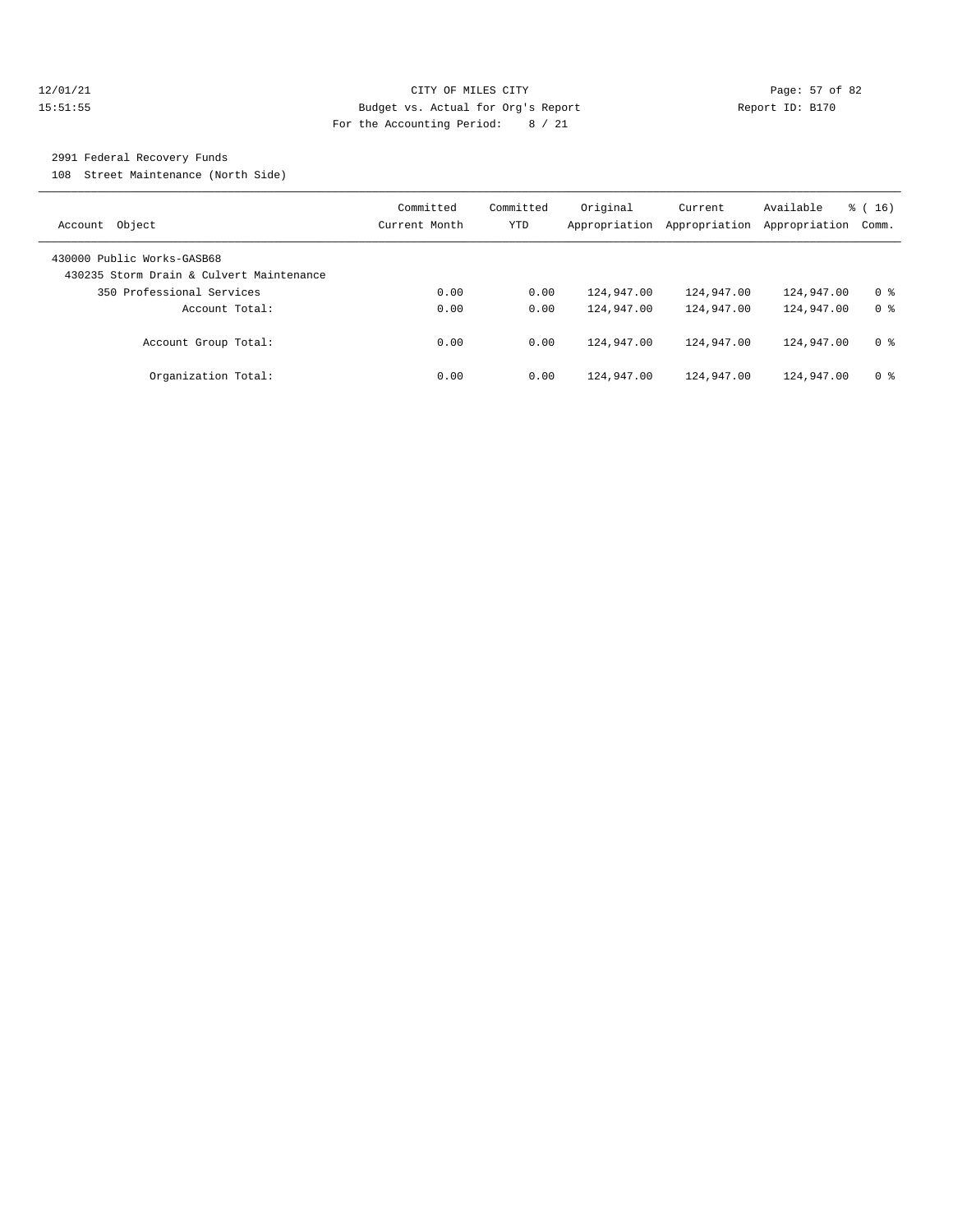#### 12/01/21 Page: 58 of 82 15:51:55 Budget vs. Actual for Org's Report Report ID: B170 For the Accounting Period: 8 / 21

## 2991 Federal Recovery Funds

201 Flood Prevention

| Account Object                                     | Committed<br>Current Month | Committed<br><b>YTD</b> | Original                                                           | Current<br>Appropriation Appropriation | Available<br>Appropriation | % (16)<br>Comm. |
|----------------------------------------------------|----------------------------|-------------------------|--------------------------------------------------------------------|----------------------------------------|----------------------------|-----------------|
| 430000 Public Works-GASB68<br>431200 Flood Control |                            |                         |                                                                    |                                        |                            |                 |
| 350 Professional Services                          | 0.00                       | 0.00                    | 5,560,000.00                                                       | 5,560,000.00                           | 5,560,000.00               | 0 <sup>8</sup>  |
| Account Total:                                     | 0.00                       | 0.00                    | 5,560,000.00                                                       | 5,560,000.00                           | 5,560,000.00               | 0 <sup>8</sup>  |
| Account Group Total:                               | 0.00                       | 0.00                    | 5,560,000.00                                                       | 5,560,000.00                           | 5,560,000.00               | 0 <sup>8</sup>  |
| Organization Total:                                | 0.00                       | 0.00                    | 5,560,000.00                                                       | 5,560,000.00                           | 5,560,000.00               | 0 <sup>8</sup>  |
|                                                    |                            |                         |                                                                    |                                        |                            |                 |
| Fund Total:                                        | 0.00                       |                         | $0.00 \quad 15,942,633.00 \quad 15,942,633.00 \quad 15,942,633.00$ |                                        |                            | 0 <sup>8</sup>  |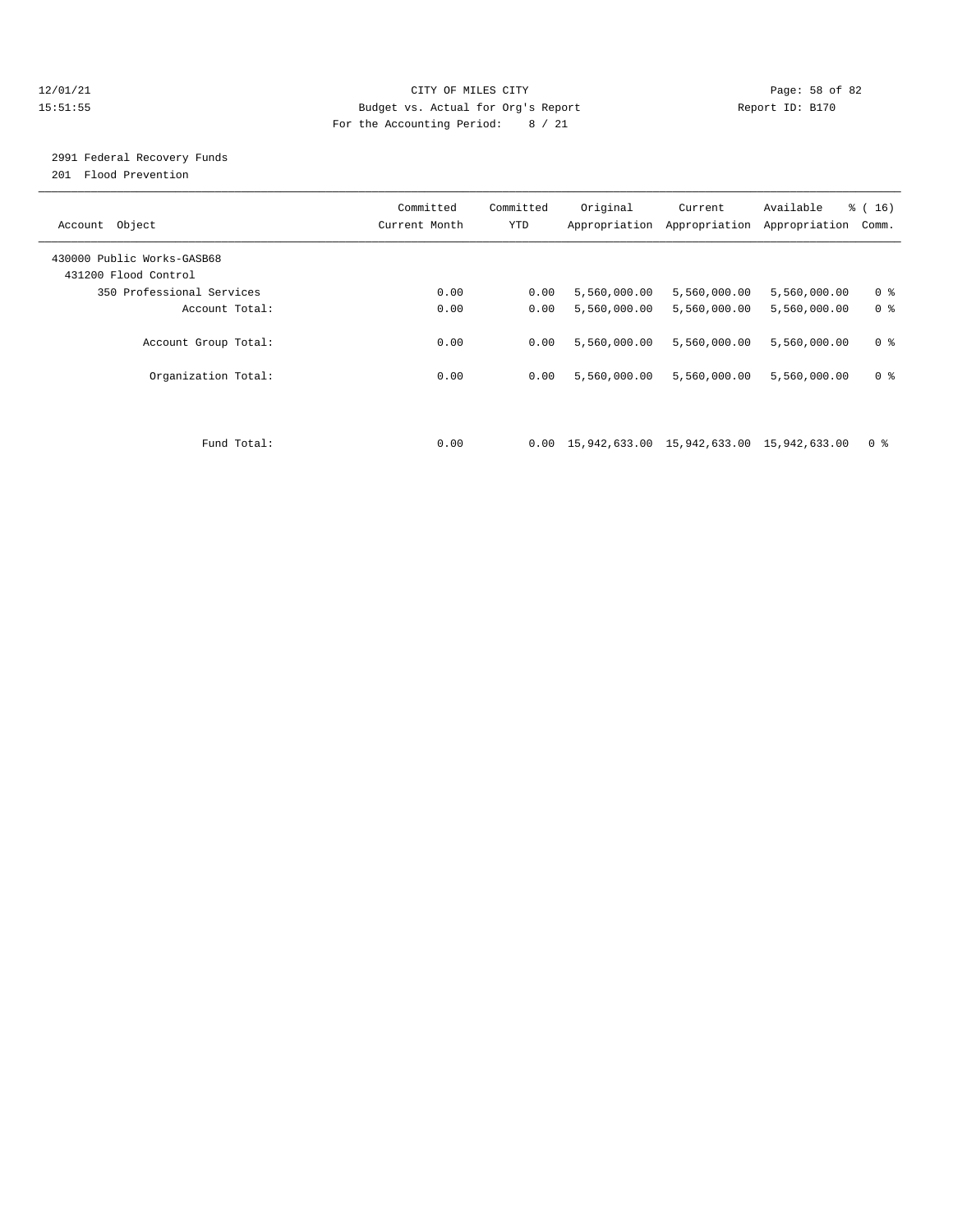#### 12/01/21 Page: 59 of 82 15:51:55 Budget vs. Actual for Org's Report Report ID: B170 For the Accounting Period: 8 / 21

#### 3670 SID 211 110 SID # 211

| Account Object                     | Committed<br>Current Month | Committed<br><b>YTD</b> | Original | Current<br>Appropriation Appropriation | Available<br>Appropriation | $\frac{1}{6}$ ( 16 )<br>Comm. |
|------------------------------------|----------------------------|-------------------------|----------|----------------------------------------|----------------------------|-------------------------------|
| 490000 DEBT SERVICE                |                            |                         |          |                                        |                            |                               |
| 490500 Other Debt Service Payments |                            |                         |          |                                        |                            |                               |
| 643 Principal- SID 211             | 0.00                       | 1,946.79                | 3,902.00 | 3,902.00                               | 1,955.21                   | 50%                           |
| 644 Interest- SID 211              | 0.00                       | 319.31                  | 628.00   | 628.00                                 | 308.69                     | $51$ $\overline{\phantom{0}}$ |
| Account Total:                     | 0.00                       | 2,266.10                | 4,530.00 | 4,530.00                               | 2,263.90                   | 50%                           |
| Account Group Total:               | 0.00                       | 2,266.10                | 4,530.00 | 4,530.00                               | 2,263.90                   | $50*$                         |
| Organization Total:                | 0.00                       | 2,266.10                | 4,530.00 | 4,530.00                               | 2,263.90                   | $50*$                         |
|                                    |                            |                         |          |                                        |                            |                               |
| Fund Total:                        | 0.00                       | 2,266.10                | 4,530.00 | 4,530.00                               | 2,263.90                   | 50 %                          |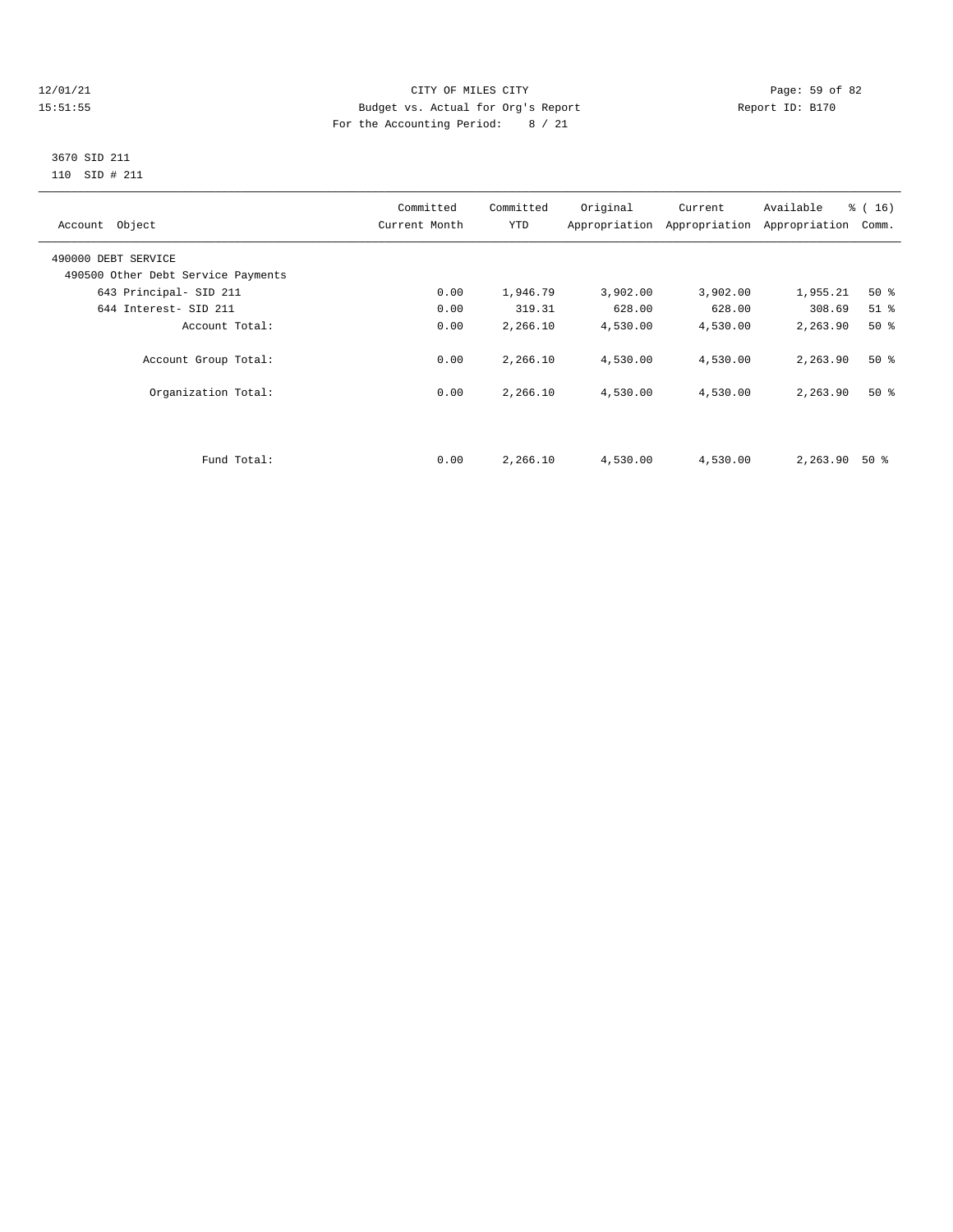#### 12/01/21 Page: 60 of 82 15:51:55 Budget vs. Actual for Org's Report Report ID: B170 For the Accounting Period: 8 / 21

4000 General Fund Capitol Improvement Fund

501 Capital Purchases

| Object<br>Account                                                  | Committed<br>Current Month | Committed<br><b>YTD</b> | Original<br>Appropriation | Current<br>Appropriation | Available<br>Appropriation | % (16)<br>Comm. |
|--------------------------------------------------------------------|----------------------------|-------------------------|---------------------------|--------------------------|----------------------------|-----------------|
| 460000 CULTURE AND RECREATION-GASB68<br>460433 Park Operations(13) |                            |                         |                           |                          |                            |                 |
| 350 Professional Services                                          | 62,386.00                  | 62,386.00               | 80,000.00                 | 80,000.00                | 17,614.00                  | 78 %            |
| Account Total:                                                     | 62,386.00                  | 62,386.00               | 80,000.00                 | 80,000.00                | 17,614.00                  | 78 %            |
| Account Group Total:                                               | 62,386.00                  | 62,386.00               | 80,000.00                 | 80,000.00                | 17,614.00                  | 78 %            |
| Organization Total:                                                | 62,386.00                  | 62,386.00               | 80,000.00                 | 80,000.00                | 17,614.00                  | 78 %            |
| Fund Total:                                                        | 62,386.00                  | 62,386.00               | 80,000.00                 | 80,000.00                | 17,614.00                  | 78 %            |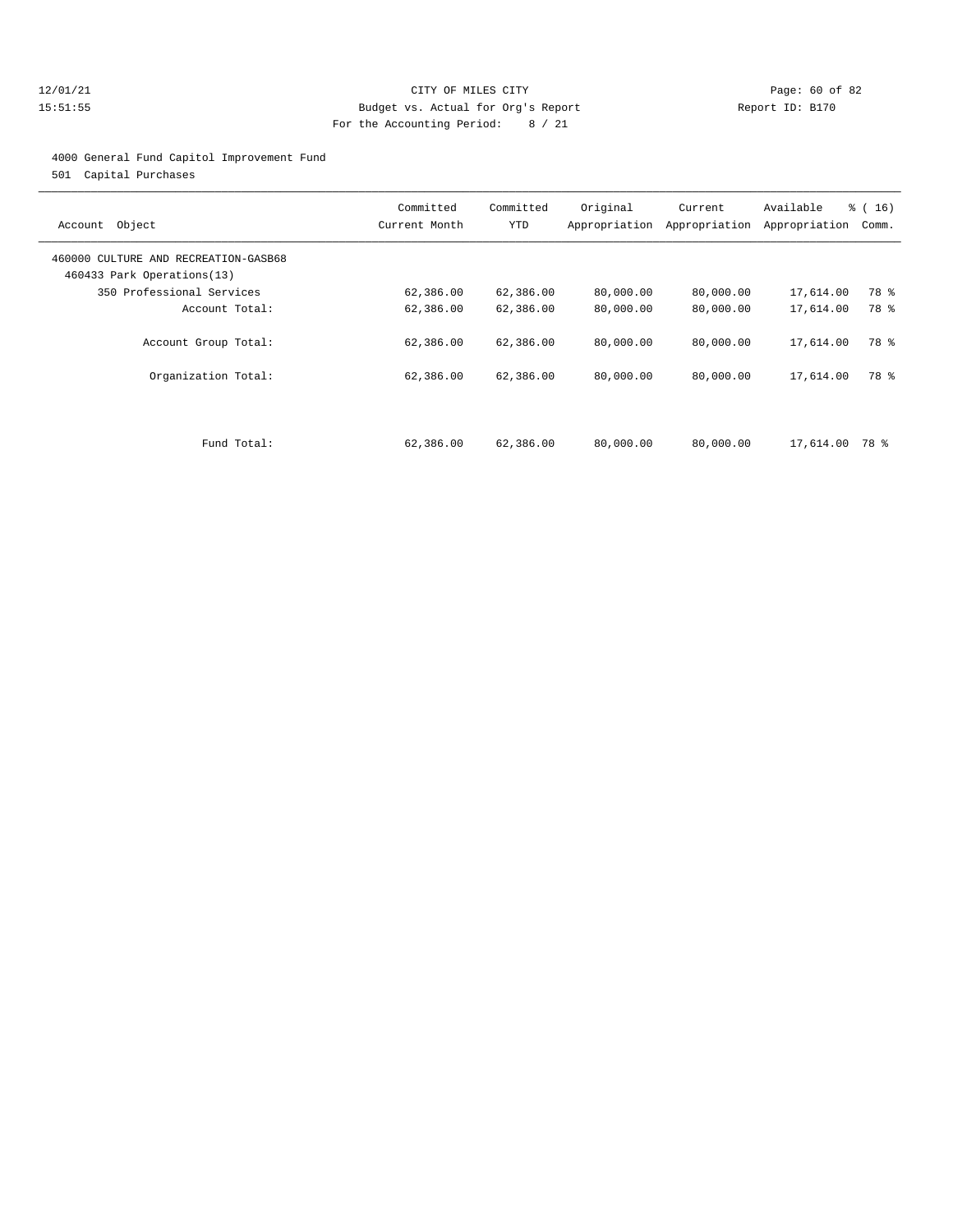#### 12/01/21 Page: 61 of 82 15:51:55 Budget vs. Actual for Org's Report Report ID: B170 For the Accounting Period: 8 / 21

4010 Fire Dept Captial Imprvmt Fund

501 Capital Purchases

| Account Object                                             | Committed<br>Current Month | Committed<br><b>YTD</b> | Original | Current<br>Appropriation Appropriation | Available<br>Appropriation | $\frac{1}{6}$ ( 16 )<br>Comm. |
|------------------------------------------------------------|----------------------------|-------------------------|----------|----------------------------------------|----------------------------|-------------------------------|
| 420000 PUBLIC SAFETY-GASB68<br>420460 Fire Suppression(07) |                            |                         |          |                                        |                            |                               |
| 940 Machinery & Equipment                                  | 0.00                       | 0.00                    | 1,000.00 | 1,000.00                               | 1,000.00                   | 0 <sup>8</sup>                |
| Account Total:                                             | 0.00                       | 0.00                    | 1,000.00 | 1,000.00                               | 1,000.00                   | 0 <sup>8</sup>                |
| Account Group Total:                                       | 0.00                       | 0.00                    | 1,000.00 | 1,000.00                               | 1,000.00                   | 0 <sup>8</sup>                |
| Organization Total:                                        | 0.00                       | 0.00                    | 1,000.00 | 1,000.00                               | 1,000.00                   | 0 <sup>8</sup>                |
|                                                            |                            |                         |          |                                        |                            |                               |
| Fund Total:                                                | 0.00                       | 0.00                    | 1,000.00 | 1,000.00                               | 1,000.00                   | 0 ક                           |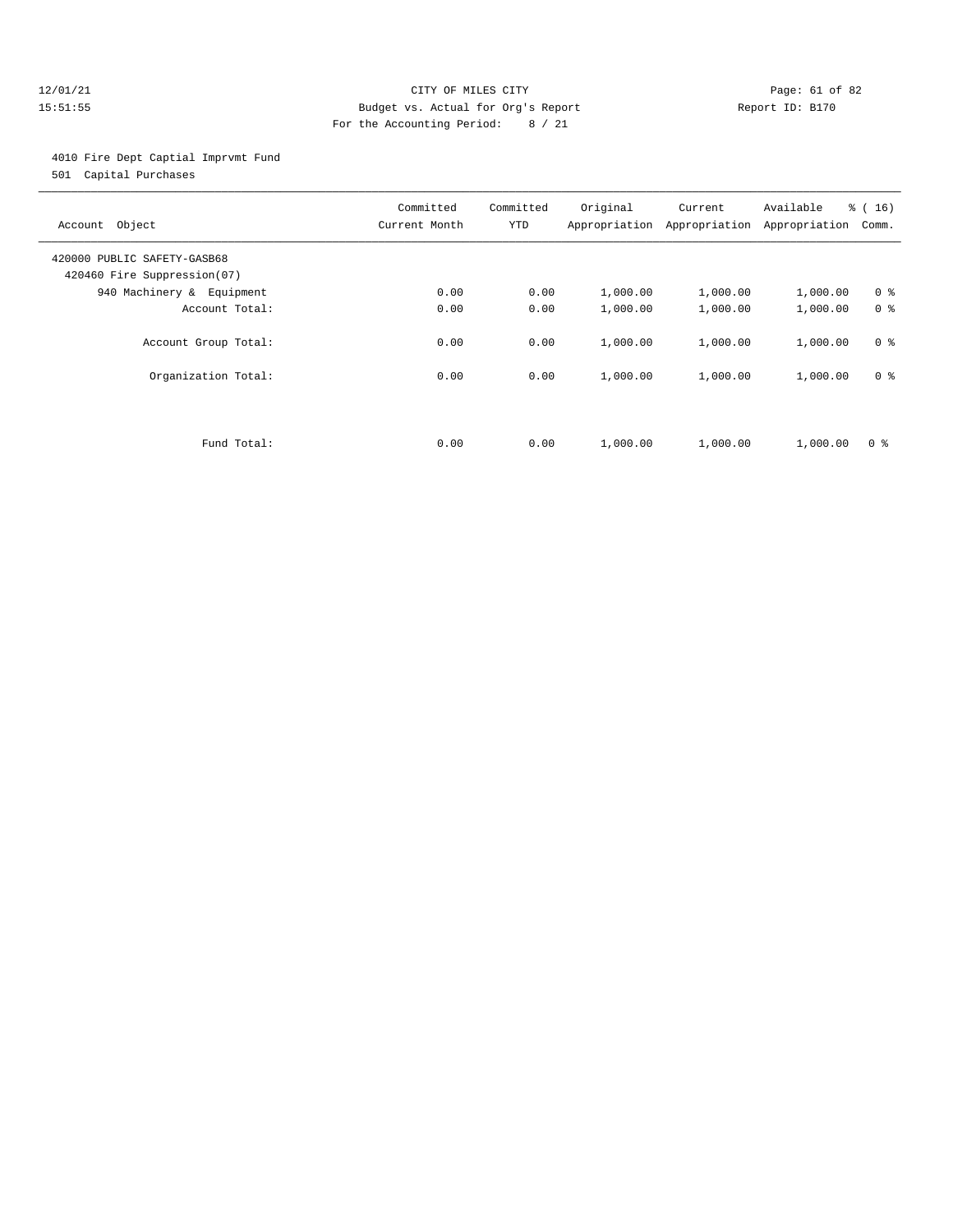#### 12/01/21 Page: 62 of 82 15:51:55 Budget vs. Actual for Org's Report Report ID: B170 For the Accounting Period: 8 / 21

### 4060 CAPITAL IMPROV-PUBLIC WORKS

911 Public Works Operations

| Account Object                                            | Committed<br>Current Month | Committed<br><b>YTD</b> | Original<br>Appropriation | Current<br>Appropriation | Available<br>Appropriation | % (16)<br>Comm. |
|-----------------------------------------------------------|----------------------------|-------------------------|---------------------------|--------------------------|----------------------------|-----------------|
| 430000 Public Works-GASB68<br>430233 Roadway/Re-surfacing |                            |                         |                           |                          |                            |                 |
| 940 Machinery & Equipment                                 | 0.00                       | 0.00                    | 270,500.00                | 270,500.00               | 270,500.00                 | 0 <sup>8</sup>  |
| Account Total:                                            | 0.00                       | 0.00                    | 270,500.00                | 270,500.00               | 270,500.00                 | 0 <sup>8</sup>  |
| Account Group Total:                                      | 0.00                       | 0.00                    | 270,500.00                | 270,500.00               | 270,500.00                 | 0 <sup>8</sup>  |
| Organization Total:                                       | 0.00                       | 0.00                    | 270,500.00                | 270,500.00               | 270,500.00                 | 0 <sup>8</sup>  |
|                                                           |                            |                         |                           |                          |                            |                 |
| Fund Total:                                               | 0.00                       | 0.00                    | 270,500.00                | 270,500.00               | 270,500.00                 | 0 ક             |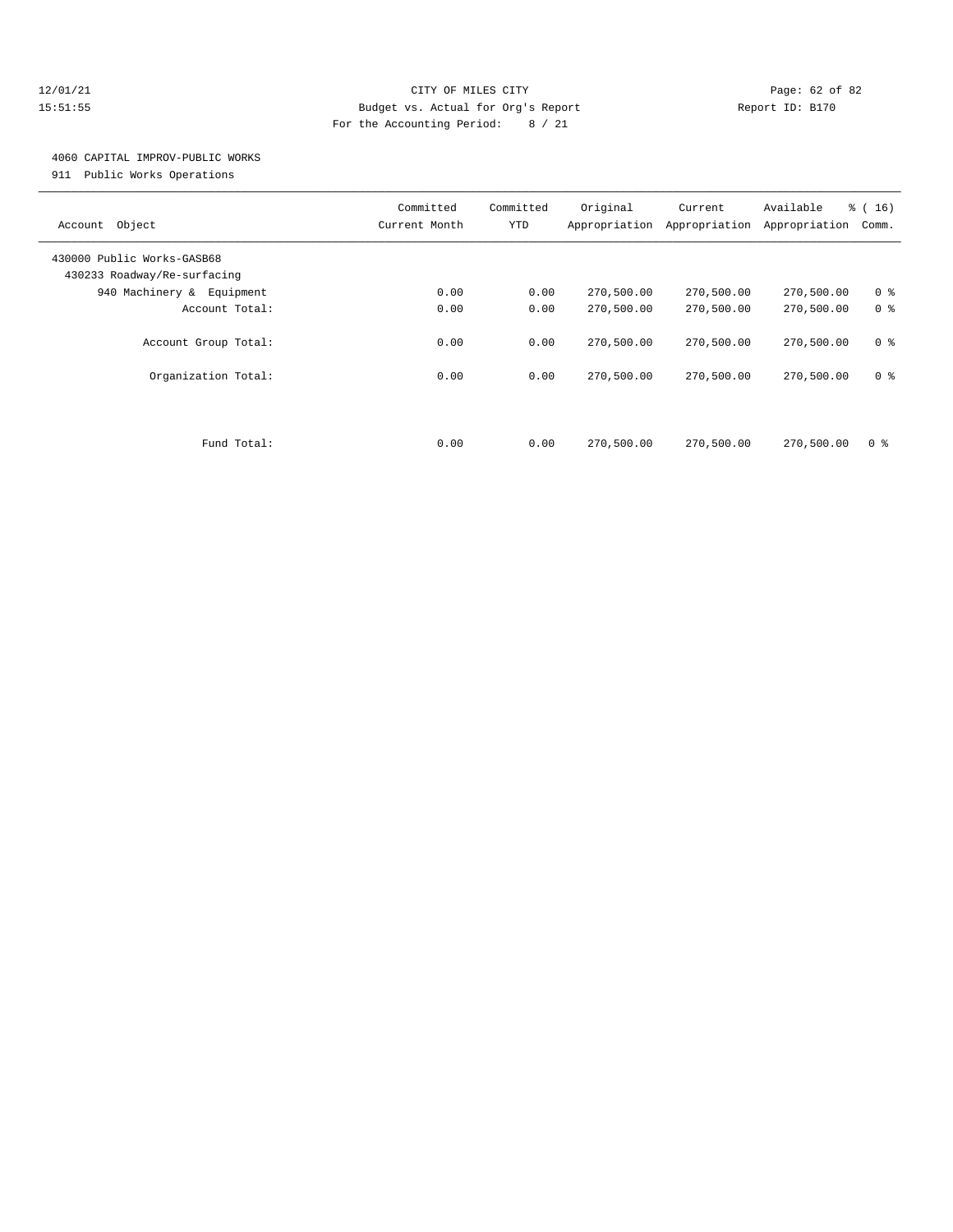#### 12/01/21 Page: 63 of 82<br>
12/01/21 Page: 63 of 82<br>
Budget vs. Actual for Org's Report Physics (Report ID: B170 15:51:55 Budget vs. Actual for Org's Report For the Accounting Period: 8 / 21

#### 5210 WATER UTILITY

22 Water Plant

| Account Object                                                  | Committed<br>Current Month | Committed<br>YTD | Original   | Current    | Available<br>Appropriation Appropriation Appropriation Comm. | ៖ ( 16)                 |
|-----------------------------------------------------------------|----------------------------|------------------|------------|------------|--------------------------------------------------------------|-------------------------|
| 430000 Public Works-GASB68                                      |                            |                  |            |            |                                                              |                         |
| 430530 Water Source of Supply and Pumping(22)                   |                            |                  |            |            |                                                              |                         |
| 111 Salaries and Wages - Permanent                              | 20,860.40                  | 42,918.38        | 197,216.00 | 197,216.00 | 154,297.62                                                   | $22$ %                  |
| 121 OVERTIME-PERMANENT                                          | 1,610.32                   | 3,642.74         | 10,300.00  | 10,300.00  | 6,657.26                                                     | 35%                     |
| 131 VACATION                                                    | 1,799.70                   | 2,733.13         | 19,500.00  | 19,500.00  | 16,766.87                                                    | $14*$                   |
| 132 SICK LEAVE                                                  | 943.37                     | 2,008.47         | 5,500.00   | 5,500.00   | 3,491.53                                                     | 37%                     |
| 133 OTHER LEAVE PAY                                             | 385.64                     | 533.24           | 1,456.00   | 1,456.00   | 922.76                                                       | 37%                     |
| 134 HOLIDAY PAY                                                 | 0.00                       | 763.23           | 5,400.00   | 5,400.00   | 4,636.77                                                     | $14$ %                  |
| 141 Unemployment Insurance                                      | 64.07                      | 134.05           | 359.00     | 359.00     | 224.95                                                       | 37%                     |
| 142 Workers' Compensation                                       | 356.98                     | 732.88           | 4,835.00   | 4,835.00   | 4,102.12                                                     | 15 <sup>8</sup>         |
| 143 Health Insurance                                            | 4,785.95                   | 9,571.92         | 57,422.00  | 57,422.00  | 47,850.08                                                    | $17*$                   |
| 144 FICA                                                        | 1,866.70                   | 3,911.81         | 18,312.00  | 18,312.00  | 14,400.19                                                    | $21$ %                  |
| 145 PERS                                                        | 2,174.28                   | 4,463.17         | 21,232.00  | 21,232.00  | 16,768.83                                                    | $21$ %                  |
| 196 CLOTHING ALLOTMENT                                          | 0.00                       | 930.00           | 1,000.00   | 1,000.00   | 70.00                                                        | 93%                     |
| 210 Office Supplies and Materials                               | 53.45                      | 53.45            | 250.00     | 250.00     | 196.55                                                       | $21$ %                  |
| 214 Small Items of Equipment                                    | 0.00                       | 0.00             | 12,000.00  | 12,000.00  | 12,000.00                                                    | 0 <sup>8</sup>          |
| 220 Operating Expenses                                          | 252.87                     | 439.71           | 4,000.00   | 4,000.00   | 3,560.29                                                     | $11$ %                  |
| 222 Chemicals, Lab & Med Supplies                               | 0.00                       | 0.00             | 250.00     | 250.00     | 250.00                                                       | 0 <sup>8</sup>          |
| 226 Clothing and Uniforms                                       |                            |                  | 600.00     | 600.00     | 548.19                                                       | 9%                      |
|                                                                 | 51.81                      | 51.81            |            |            |                                                              | 6 %                     |
| 230 Repair and Maintenance Supplies                             | 1,341.88                   | 1,852.37         | 30,000.00  | 30,000.00  | 28, 147.63<br>1,747.17                                       |                         |
| 231 Gas, Oil, Diesel Fuel, Grease, etc.<br>241 Consumable Tools | 137.92                     | 252.83           | 2,000.00   | 2,000.00   |                                                              | $13*$<br>0 <sup>8</sup> |
|                                                                 | 0.00                       | 0.00             | 200.00     | 200.00     | 200.00                                                       |                         |
| 311 Postage, Box Rent, Etc.                                     | 0.00                       | 0.00             | 50.00      | 50.00      | 50.00                                                        | 0 <sup>8</sup>          |
| 330 Publicity, Subscriptions & Dues                             | 0.00                       | 0.00             | 750.00     | 750.00     | 750.00                                                       | 0 <sup>8</sup>          |
| 334 Memberships, Registrations & Dues                           | 0.00                       | 0.00             | 200.00     | 200.00     | 200.00                                                       | 0 <sup>8</sup>          |
| 341 Electric Utility Services                                   | 8,949.69                   | 11,128.64        | 77,000.00  | 77,000.00  | 65,871.36                                                    | $14$ %                  |
| 344 Gas Utility Service                                         | 77.90                      | 7,301.66         | 12,400.00  | 12,400.00  | 5,098.34                                                     | 59 %                    |
| 345 Telephone                                                   | 87.89                      | 87.89            | 1,000.00   | 1,000.00   | 912.11                                                       | 9 <sub>8</sub>          |
| 346 Garbage Service                                             | 231.00                     | 231.00           | 750.00     | 750.00     | 519.00                                                       | $31$ %                  |
| 347 Internet                                                    | 22.82                      | 22.82            | 500.00     | 500.00     | 477.18                                                       | 5 <sup>8</sup>          |
| 350 Professional Services                                       | 22.80                      | 21,033.83        | 1,000.00   | 1,000.00   | $-20,033.83$                                                 | $***$ $-$               |
| 352 Wtr/Swr Lab Testing                                         | 0.00                       | 0.00             | 1,000.00   | 1,000.00   | 1,000.00                                                     | 0 <sup>8</sup>          |
| 357 Architectual, Engineering Serv Etc.                         | 5,570.00                   | 5,570.00         | 8,000.00   | 8,000.00   | 2,430.00                                                     | 70 %                    |
| 360 Contr R & M                                                 | 141.00                     | 141.00           | 150,000.00 | 150,000.00 | 149,859.00                                                   | 0 <sup>8</sup>          |
| 363 R&M Vehicles/Equip/Labor-PW                                 | 228.40                     | 733.66           | 4,500.00   | 4,500.00   | 3,766.34                                                     | 16 <sup>8</sup>         |
| 369 Other Repair and Maintenance                                | 0.00                       | 0.00             | 2,000.00   | 2,000.00   | 2,000.00                                                     | 0 <sup>8</sup>          |
| 370 Travel                                                      | 35.00                      | 116.40           | 1,000.00   | 1,000.00   | 883.60                                                       | $12*$                   |
| 380 Training Services                                           | 0.00                       | 0.00             | 1,500.00   | 1,500.00   | 1,500.00                                                     | 0 <sup>8</sup>          |
| 382 Books                                                       | 0.00                       | 0.00             | 200.00     | 200.00     | 200.00                                                       | 0 <sup>8</sup>          |
| 400 BUILDING MATERIALS                                          | 0.00                       | 0.00             | 500.00     | 500.00     | 500.00                                                       | 0 <sup>8</sup>          |
| 511 Insurance on Buildings                                      | 0.00                       | 10,794.85        | 11,173.00  | 11,173.00  | 378.15                                                       | 97%                     |
| 512 Insurance on Vehicles & Equipment                           | 0.00                       | 186.91           | 187.00     | 187.00     | 0.09                                                         | 100 %                   |
| 940 Machinery & Equipment                                       | 0.00                       | 0.00             | 125,000.00 | 125,000.00 | 125,000.00                                                   | 0 <sup>8</sup>          |
| Account Total:                                                  | 52,051.84                  | 132,341.85       | 790,542.00 | 790,542.00 | 658,200.15                                                   | $17*$                   |
| Account Group Total:                                            | 52,051.84                  | 132,341.85       | 790,542.00 | 790,542.00 | 658,200.15                                                   | $17$ %                  |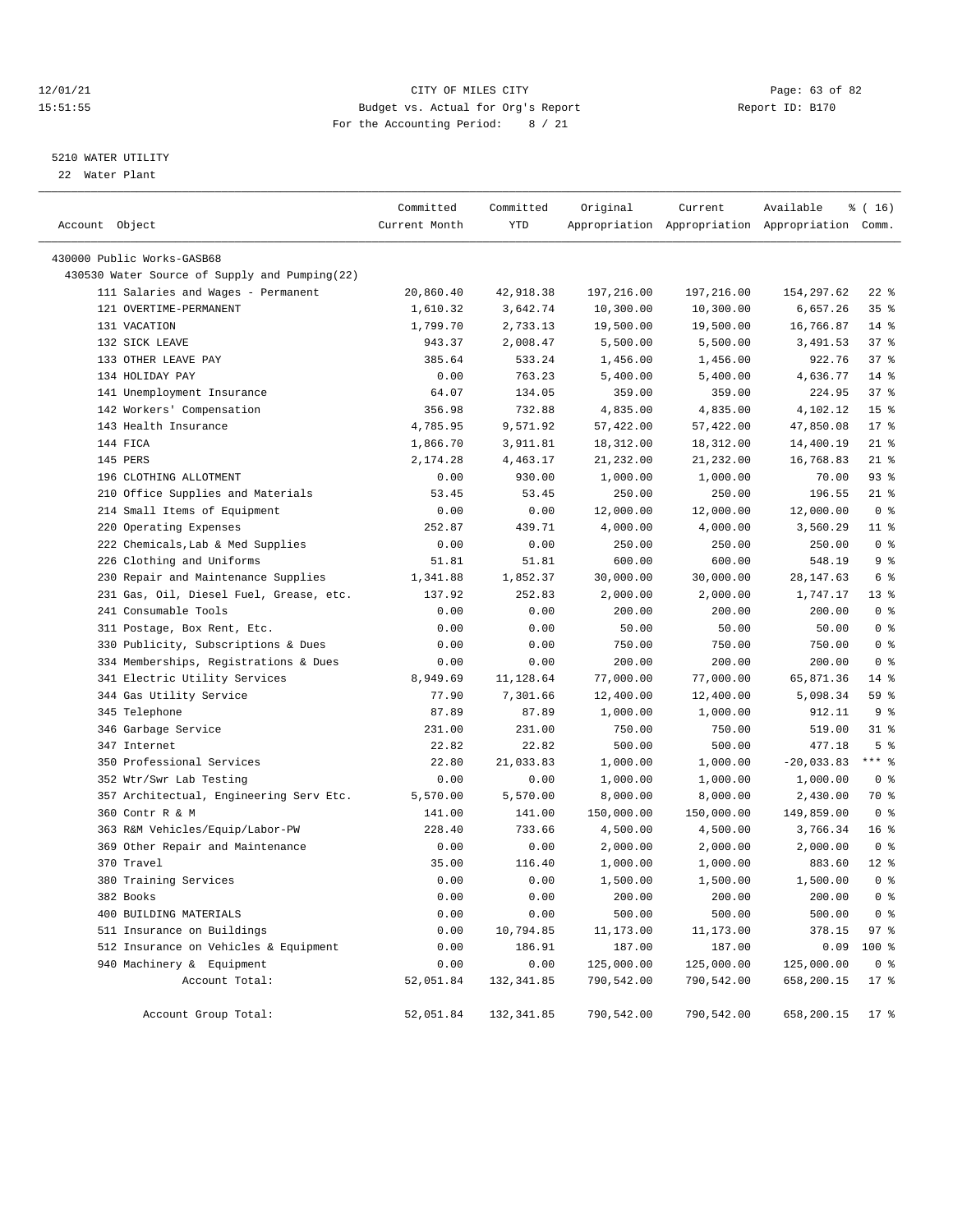#### $12/01/21$  Page: 64 of 82<br>15:51:55 Budget vs. Actual for Org's Report  $\blacksquare$  Page: 64 of 82 15:51:55 Budget vs. Actual for Org's Report For the Accounting Period: 8 / 21

## 5210 WATER UTILITY

22 Water Plant

| Account Object                                                          | Committed<br>Current Month | Committed<br>YTD | Original<br>Appropriation | Current<br>Appropriation | Available<br>Appropriation | $\frac{1}{6}$ ( 16 )<br>Comm. |
|-------------------------------------------------------------------------|----------------------------|------------------|---------------------------|--------------------------|----------------------------|-------------------------------|
| 520000 OTHER FINANCING USES<br>521000 Interfund Operating Transfers Out |                            |                  |                           |                          |                            |                               |
| 820 Transfers to Other Funds                                            | 0.00                       | 0.00             | 1,776,363.00              | 1,776,363.00             | 1,776,363.00               | 0 %                           |
| Account Total:                                                          | 0.00                       | 0.00             | 1,776,363.00              | 1,776,363.00             | 1,776,363.00               | 0 <sup>8</sup>                |
| Account Group Total:                                                    | 0.00                       | 0.00             | 1,776,363.00              | 1,776,363.00             | 1,776,363.00               | 0 <sup>8</sup>                |
| Organization Total:                                                     | 52,051.84                  | 132,341.85       | 2,566,905.00              | 2,566,905.00             | 2,434,563.15               | 5 <sup>8</sup>                |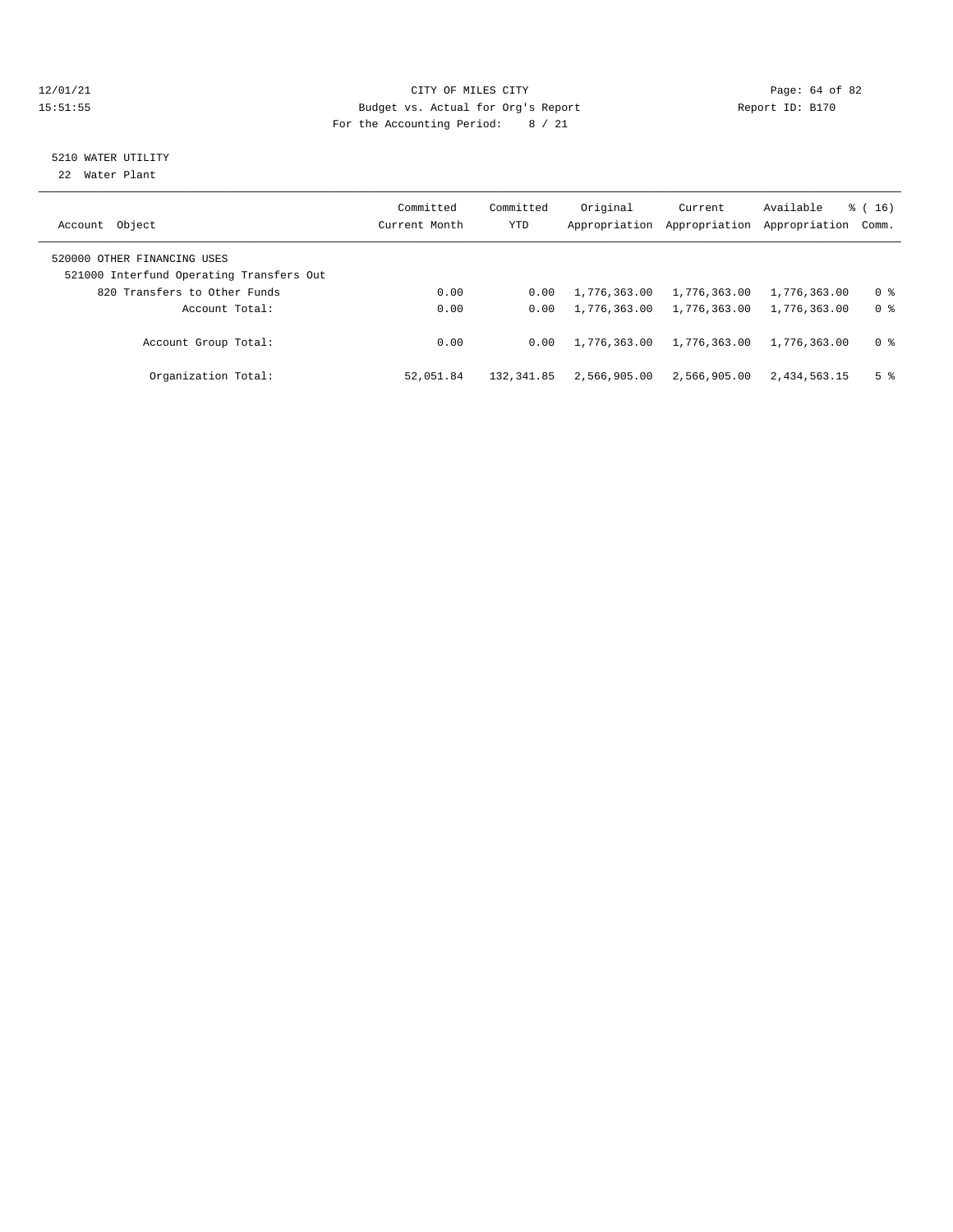#### 12/01/21 Page: 65 of 82<br>15:51:55 Page: 65 of 82<br>15:51:55 Budget vs. Actual for Org's Report Page: 15:51:55 15:51:55 Budget vs. Actual for Org's Report For the Accounting Period: 8 / 21

————————————————————————————————————————————————————————————————————————————————————————————————————————————————————————————————————

#### 5210 WATER UTILITY

23 Water Lines

|                                           | Committed     | Committed  | Original     | Current      | Available                                       | $*(16)$         |
|-------------------------------------------|---------------|------------|--------------|--------------|-------------------------------------------------|-----------------|
| Account Object                            | Current Month | YTD        |              |              | Appropriation Appropriation Appropriation Comm. |                 |
|                                           |               |            |              |              |                                                 |                 |
| 430000 Public Works-GASB68                |               |            |              |              |                                                 |                 |
| 430550 Transmission and Distribution(23)  |               |            |              |              |                                                 |                 |
| 111 Salaries and Wages - Permanent        | 12,186.30     | 23,949.48  | 155,904.00   | 155,904.00   | 131,954.52                                      | 15 <sup>8</sup> |
| 121 OVERTIME-PERMANENT                    | 483.12        | 530.60     | 10,200.00    | 10,200.00    | 9,669.40                                        | 5 <sup>8</sup>  |
| 131 VACATION                              | 747.28        | 2,011.98   | 7,600.00     | 7,600.00     | 5,588.02                                        | $26$ %          |
| 132 SICK LEAVE                            | 622.78        | 1,408.45   | 5,000.00     | 5,000.00     | 3,591.55                                        | $28$ %          |
| 133 OTHER LEAVE PAY                       | 4.87          | 120.02     | 1,891.00     | 1,891.00     | 1,770.98                                        | 6 %             |
| 134 HOLIDAY PAY                           | 0.00          | 691.14     | 2,100.00     | 2,100.00     | 1,408.86                                        | 338             |
| 141 Unemployment Insurance                | 35.10         | 73.16      | 274.00       | 274.00       | 200.84                                          | $27$ %          |
| 142 Workers' Compensation                 | 437.46        | 907.94     | 3,148.00     | 3,148.00     | 2,240.06                                        | 29%             |
| 143 Health Insurance                      | 3,207.07      | 6,414.12   | 36,709.00    | 36,709.00    | 30,294.88                                       | $17*$           |
| 144 FICA                                  | 1,031.05      | 2,152.91   | 13,976.00    | 13,976.00    | 11,823.09                                       | 15 <sub>8</sub> |
| 145 PERS                                  | 1,245.71      | 2,546.70   | 16,205.00    | 16,205.00    | 13,658.30                                       | 16 <sup>°</sup> |
| 196 CLOTHING ALLOTMENT                    | 0.00          | 564.00     | 800.00       | 800.00       | 236.00                                          | 71 %            |
| 210 Office Supplies and Materials         | 37.28         | 37.28      | 750.00       | 750.00       | 712.72                                          | 5 <sup>8</sup>  |
| 214 Small Items of Equipment              | 5,706.42      | 7,014.16   | 65,000.00    | 65,000.00    | 57,985.84                                       | $11$ %          |
| 220 Operating Expenses                    | 12,250.62     | 14,966.31  | 38,835.00    | 38,835.00    | 23,868.69                                       | 39 %            |
| 222 Chemicals, Lab & Med Supplies         | 0.00          | 0.00       | 200.00       | 200.00       | 200.00                                          | 0 <sup>8</sup>  |
| 226 Clothing and Uniforms                 | 0.00          | 77.00      | 700.00       | 700.00       | 623.00                                          | $11$ %          |
| 230 Repair and Maintenance Supplies       | 377.66        | 2,084.59   | 50,000.00    | 50,000.00    | 47,915.41                                       | 4%              |
| 231 Gas, Oil, Diesel Fuel, Grease, etc.   | 690.99        | 1,462.19   | 15,000.00    | 15,000.00    | 13,537.81                                       | $10*$           |
| 233 Water/Sewer Main Replacement and      | 0.00          | 0.00       | 10,000.00    | 10,000.00    | 10,000.00                                       | 0 <sup>8</sup>  |
| 234 Hydrant/Manhole Replacement, Valves   | 812.51        | 1,546.43   | 15,000.00    | 15,000.00    | 13, 453.57                                      | $10*$           |
| 235 Curb Stop Replacement                 | 613.95        | 2,443.25   | 22,000.00    | 22,000.00    | 19,556.75                                       | $11$ %          |
| 241 Consumable Tools                      | 0.00          | 0.00       | 1,000.00     | 1,000.00     | 1,000.00                                        | 0 <sup>8</sup>  |
| 320 Printing, Duplicating, Typing &       | 0.00          | 0.00       | 150.00       | 150.00       | 150.00                                          | 0 <sup>8</sup>  |
| 330 Publicity, Subscriptions & Dues       | 0.00          | 0.00       | 2,000.00     | 2,000.00     | 2,000.00                                        | 0 <sup>8</sup>  |
| 331 Publication of Formal & Legal Notices | 0.00          | 0.00       | 250.00       | 250.00       | 250.00                                          | 0 <sup>8</sup>  |
| 334 Memberships, Registrations & Dues     | 0.00          | 0.00       | 500.00       | 500.00       | 500.00                                          | 0 <sup>8</sup>  |
| 341 Electric Utility Services             | 14.36         | 30.19      | 500.00       | 500.00       | 469.81                                          | 6 %             |
| 344 Gas Utility Service                   | 7.78          | 17.82      | 750.00       | 750.00       | 732.18                                          | 2 <sup>8</sup>  |
| 345 Telephone                             | 151.85        | 167.84     | 1,500.00     | 1,500.00     | 1,332.16                                        | 11 %            |
| 347 Internet                              | 11.83         | 11.83      | 200.00       | 200.00       | 188.17                                          | 6 %             |
| 350 Professional Services                 | 74.75         | 401.46     | 40,000.00    | 40,000.00    | 39,598.54                                       | 1 <sup>8</sup>  |
| 357 Architectual, Engineering Serv Etc.   | 47,486.77     | 47,486.77  | 80,000.00    | 80,000.00    | 32,513.23                                       | 59 %            |
| 360 Contr R & M                           | 117.92        | 234.63     | 40,000.00    | 40,000.00    | 39,765.37                                       | 1 <sup>8</sup>  |
| 363 R&M Vehicles/Equip/Labor-PW           | 0.00          | 0.00       | 50,000.00    | 50,000.00    | 50,000.00                                       | 0 <sup>8</sup>  |
| 369 Other Repair and Maintenance          | 0.00          | 0.00       | 1,000.00     | 1,000.00     | 1,000.00                                        | 0 <sup>8</sup>  |
| 370 Travel                                | 0.00          | 166.88     | 1,200.00     | 1,200.00     | 1,033.12 14 %                                   |                 |
| 380 Training Services                     | 0.00          | 60.00      | 500.00       | 500.00       | 440.00                                          | $12*$           |
| 382 Books                                 | 0.00          | 0.00       | 150.00       | 150.00       | 150.00                                          | 0 <sup>8</sup>  |
| 400 BUILDING MATERIALS                    | 0.00          | 0.00       | 4,000.00     | 4,000.00     | 4,000.00                                        | 0 <sup>8</sup>  |
| 511 Insurance on Buildings                | 0.00          | 4,330.17   | 4,331.00     | 4,331.00     | 0.83                                            | 100 %           |
| 512 Insurance on Vehicles & Equipment     | 0.00          | 797.42     | 798.00       | 798.00       | 0.58                                            | $100$ %         |
| 531 Building & Office Rental              | 0.00          | 284.85     | 0.00         | 0.00         | $-284.85$                                       | $***$ $_{8}$    |
| 532 Land Rental                           | 0.00          | 0.00       | 2,000.00     | 2,000.00     | 2,000.00                                        | 0 <sup>8</sup>  |
| 940 Machinery & Equipment                 | 0.00          | 0.00       | 350,000.00   | 350,000.00   | 350,000.00                                      | 0 <sup>8</sup>  |
| Account Total:                            | 88, 355.43    | 124,991.57 | 1,052,121.00 | 1,052,121.00 | 927, 129.43                                     | $12$ %          |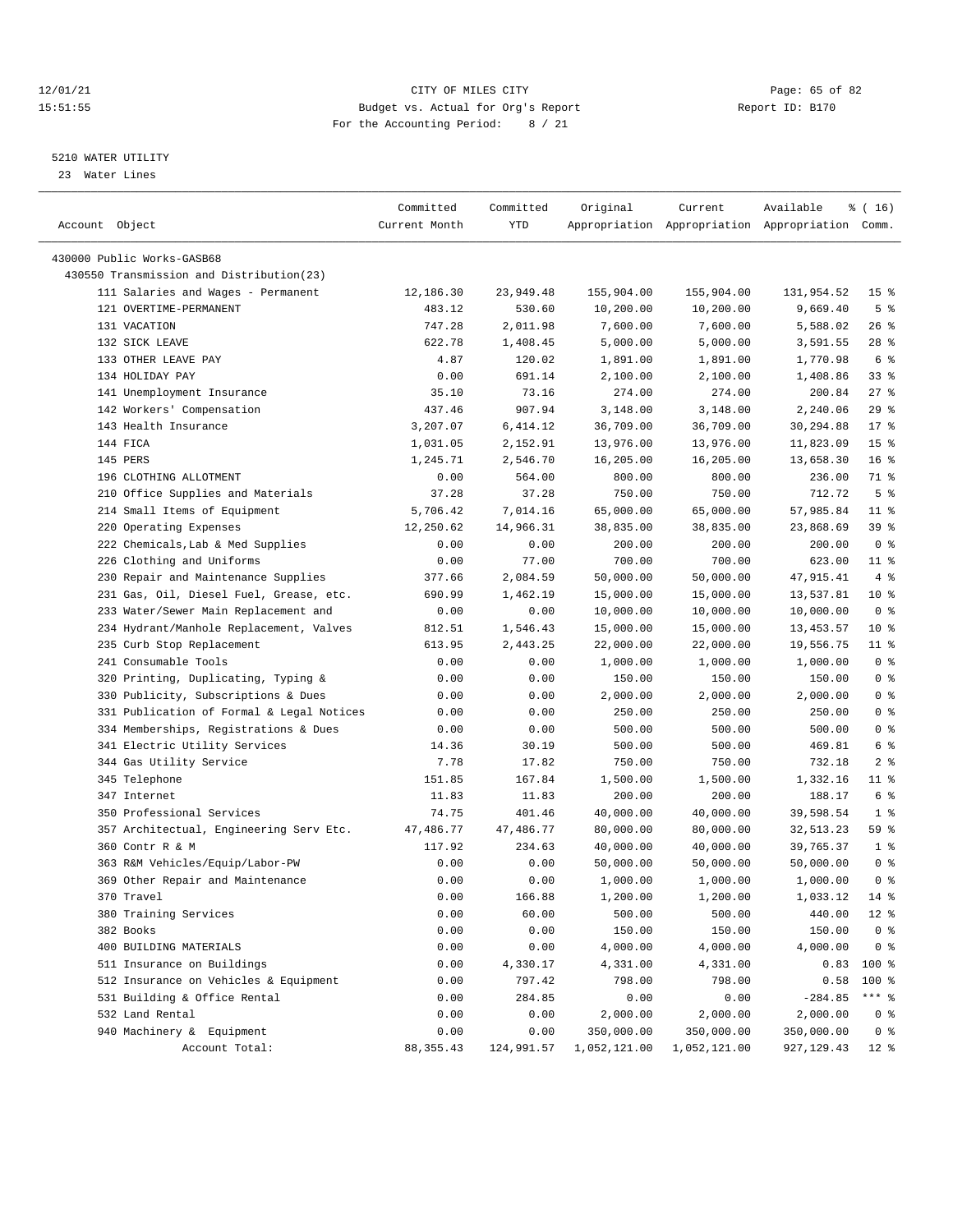#### 12/01/21 CITY OF MILES CITY CHES CONTROL CITY CONSUMING THE PAGE: 66 OF 82<br>15171 English and Budget vs. Actual for Org's Report Controller Report ID: B170 15:51:55 Budget vs. Actual for Org's Report For the Accounting Period: 8 / 21

### 5210 WATER UTILITY

23 Water Lines

| Account Object                             | Committed<br>Current Month | Committed<br><b>YTD</b> | Original       | Current      | Available<br>Appropriation Appropriation Appropriation | % (16)<br>Comm. |  |
|--------------------------------------------|----------------------------|-------------------------|----------------|--------------|--------------------------------------------------------|-----------------|--|
| Account Group Total:                       | 88, 355.43                 | 124,991.57              | 1,052,121.00   | 1,052,121.00 | 927, 129.43                                            | $12*$           |  |
| 490000 DEBT SERVICE                        |                            |                         |                |              |                                                        |                 |  |
| 490200 Revenue Bonds                       |                            |                         |                |              |                                                        |                 |  |
| 611 Principal-NE Wtr Line Phase II         | 0.00                       | 0.00                    | 18,000.00      | 18,000.00    | 18,000.00                                              | 0 <sup>8</sup>  |  |
| 615 Principal-Northeast Water Ln \$2.2     | 0.00                       | 0.00                    | 72,000.00      | 72,000.00    | 72,000.00                                              | 0 <sup>8</sup>  |  |
| 616 Principal-Carbon Hill Water Tank \$2.2 | 0.00                       | 0.00                    | 70,000.00      | 70,000.00    | 70,000.00                                              | 0 <sup>8</sup>  |  |
| 617 Principal - NE Wtr Line \$500k         | 0.00                       | 0.00                    | 16,000.00      | 16,000.00    | 16,000.00                                              | 0 <sup>8</sup>  |  |
| 618 Principal-Carbon Hill \$500k           | 0.00                       | 0.00                    | 16,000.00      | 16,000.00    | 16,000.00                                              | 0 <sup>8</sup>  |  |
| 622 Interest-NE Wtr Line Phase II          | 0.00                       | 0.00                    | 1,054.00       | 1,054.00     | 1,054.00                                               | 0 <sup>8</sup>  |  |
| 631 Interest - NE Wtr Line \$500k          | 0.00                       | 0.00                    | 9,130.00       | 9,130.00     | 9,130.00                                               | 0 <sup>8</sup>  |  |
| 632 Interest - Carbon Hill Wtr Tank \$500k | 0.00                       | 0.00                    | 9,130.00       | 9,130.00     | 9,130.00                                               | 0 <sup>8</sup>  |  |
| 634 Interest-Northeast Wtr Ln \$2.2        | 0.00                       | 0.00                    | 44,580.00      | 44,580.00    | 44,580.00                                              | 0 <sup>8</sup>  |  |
| 638 Interest-Carbon Hill Tank \$2.2        | 0.00                       | 0.00                    | 43,365.00      | 43,365.00    | 43,365.00                                              | 0 <sup>8</sup>  |  |
| Account Total:                             | 0.00                       | 0.00                    | 299,259.00     | 299,259.00   | 299,259.00                                             | 0 <sup>8</sup>  |  |
| Account Group Total:                       | 0.00                       | 0.00                    | 299,259.00     | 299,259.00   | 299,259.00                                             | 0 <sup>8</sup>  |  |
| 520000 OTHER FINANCING USES                |                            |                         |                |              |                                                        |                 |  |
| 521000 Interfund Operating Transfers Out   |                            |                         |                |              |                                                        |                 |  |
| 820 Transfers to Other Funds               | 1,000.00                   | 2.000.00                | 1,871,836.00   | 1,871,836.00 | 1,869,836.00                                           | 0 <sup>8</sup>  |  |
| Account Total:                             | 1,000.00                   | 2,000.00                | 1,871,836.00   | 1,871,836.00 | 1,869,836.00                                           | 0 <sup>8</sup>  |  |
| Account Group Total:                       | 1,000.00                   | 2,000.00                | 1,871,836.00   | 1,871,836.00 | 1,869,836.00                                           | 0 <sup>8</sup>  |  |
| Organization Total:                        | 89, 355.43                 | 126,991.57              | 3, 223, 216.00 | 3,223,216.00 | 3,096,224.43                                           | 4%              |  |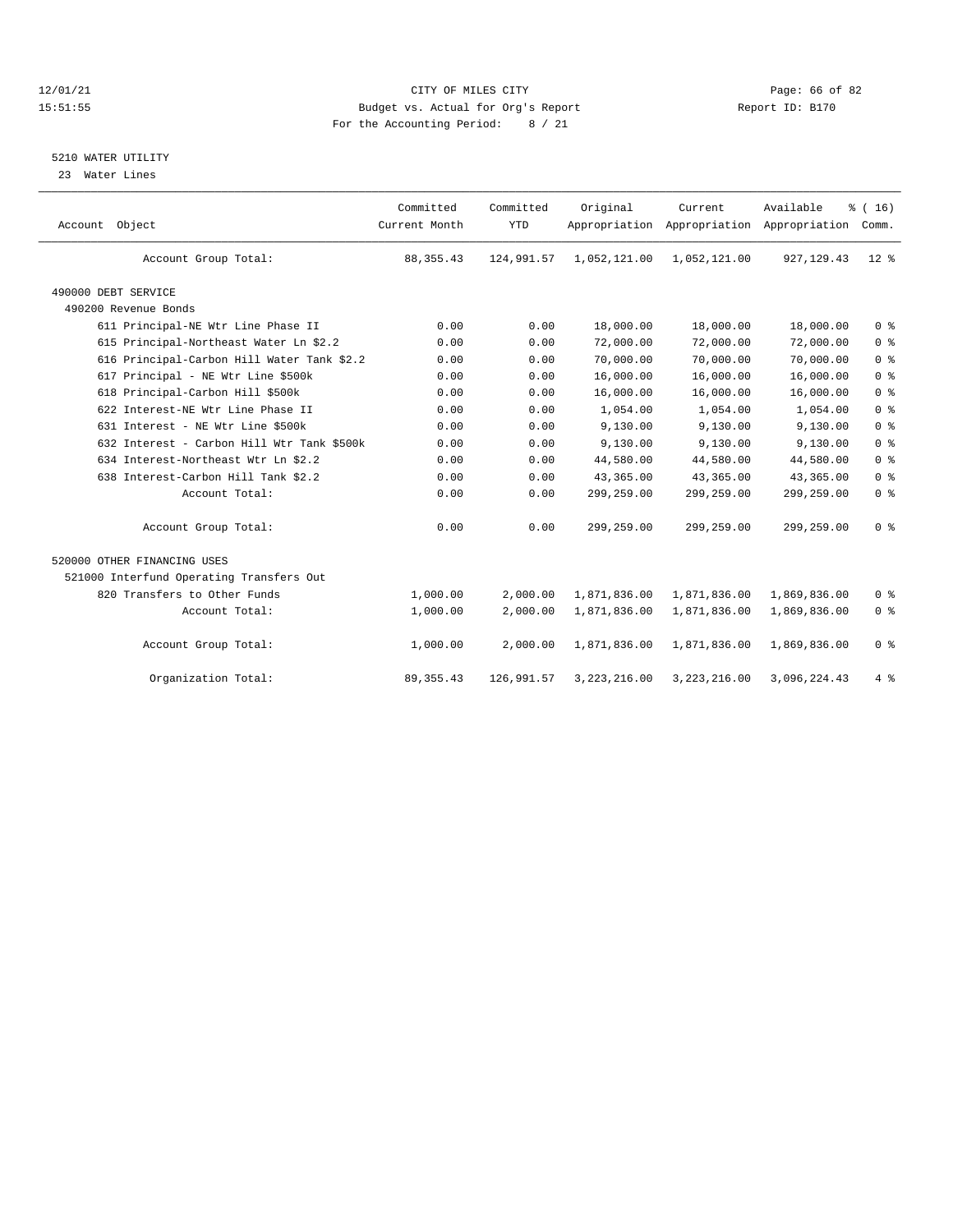#### 12/01/21 Page: 67 of 82<br>15:51:55 Pudget vs. Actual for Org's Report Report Report ID: B170 15:51:55 Budget vs. Actual for Org's Report For the Accounting Period: 8 / 21

#### 5210 WATER UTILITY

25 Water Administration

| Account Object                            | Committed<br>Current Month | Committed<br>YTD | Original  | Current   | Available<br>Appropriation Appropriation Appropriation Comm. | ៖ ( 16)         |
|-------------------------------------------|----------------------------|------------------|-----------|-----------|--------------------------------------------------------------|-----------------|
| 430000 Public Works-GASB68                |                            |                  |           |           |                                                              |                 |
| 430510 Water Administration (25)          |                            |                  |           |           |                                                              |                 |
| 111 Salaries and Wages - Permanent        | 1,593.72                   | 3,668.26         | 23,828.00 | 23,828.00 | 20,159.74                                                    | 15 <sub>8</sub> |
| 121 OVERTIME-PERMANENT                    | 101.74                     | 117.80           | 156.00    | 156.00    | 38.20                                                        | 76 %            |
| 131 VACATION                              | 346.20                     | 346.20           | 1,700.00  | 1,700.00  | 1,353.80                                                     | $20*$           |
| 132 SICK LEAVE                            | 0.00                       | 0.00             | 1,100.00  | 1,100.00  | 1,100.00                                                     | 0 <sup>8</sup>  |
| 141 Unemployment Insurance                | 5.11                       | 10.61            | 40.00     | 40.00     | 29.39                                                        | $27$ %          |
| 142 Workers' Compensation                 | 5.73                       | 12.00            | 180.00    | 180.00    | 168.00                                                       | 7 %             |
| 143 Health Insurance                      | 427.17                     | 854.34           | 5,640.00  | 5,640.00  | 4,785.66                                                     | 15 <sup>8</sup> |
| 144 FICA                                  | 156.19                     | 324.71           | 2,049.00  | 2,049.00  | 1,724.29                                                     | 16 <sup>8</sup> |
| 145 PERS                                  | 181.08                     | 366.50           | 2,376.00  | 2,376.00  | 2,009.50                                                     | 15 <sup>8</sup> |
| 196 CLOTHING ALLOTMENT                    | 0.00                       | 112.50           | 150.00    | 150.00    | 37.50                                                        | 75 %            |
| 210 Office Supplies and Materials         | 0.00                       | 0.00             | 3,200.00  | 3,200.00  | 3,200.00                                                     | 0 <sup>8</sup>  |
| 214 Small Items of Equipment              | 0.00                       | 0.00             | 2,000.00  | 2,000.00  | 2,000.00                                                     | 0 <sup>8</sup>  |
| 220 Operating Expenses                    | 79.65                      | 176.04           | 3,500.00  | 3,500.00  | 3,323.96                                                     | 5 <sup>8</sup>  |
| 230 Repair and Maintenance Supplies       | 0.00                       | 0.00             | 1,000.00  | 1,000.00  | 1,000.00                                                     | 0 <sup>8</sup>  |
| 311 Postage, Box Rent, Etc.               | 1,136.34                   | 2,281.78         | 8,000.00  | 8,000.00  | 5,718.22                                                     | 29%             |
| 320 Printing, Duplicating, Typing &       | 0.00                       | 0.00             | 1,600.00  | 1,600.00  | 1,600.00                                                     | 0 <sup>8</sup>  |
| 330 Publicity, Subscriptions & Dues       | 0.00                       | 0.00             | 1,300.00  | 1,300.00  | 1,300.00                                                     | 0 <sup>8</sup>  |
| 345 Telephone                             | 62.94                      | 62.94            | 600.00    | 600.00    | 537.06                                                       | $10*$           |
| 347 Internet                              | 1.04                       | 1.04             | 250.00    | 250.00    | 248.96                                                       | 0 <sup>8</sup>  |
| 350 Professional Services                 | 0.00                       | 0.00             | 6,000.00  | 6,000.00  | 6,000.00                                                     | 0 <sup>8</sup>  |
| 360 Contr R & M                           | 102.50                     | 7,216.27         | 10,600.00 | 10,600.00 | 3,383.73                                                     | 68 %            |
| 370 Travel                                | 0.00                       | 0.00             | 250.00    | 250.00    | 250.00                                                       | 0 <sup>8</sup>  |
| 380 Training Services                     | 0.00                       | 0.00             | 250.00    | 250.00    | 250.00                                                       | 0 <sup>8</sup>  |
| 382 Books                                 | 0.00                       | 0.00             | 125.00    | 125.00    | 125.00                                                       | 0 <sup>8</sup>  |
| 531 Building & Office Rental              | 500.00                     | 1,000.00         | 11,200.00 | 11,200.00 | 10,200.00                                                    | 9%              |
| 555 Bank Service Charges                  | 16.67                      | 33.34            | 450.00    | 450.00    | 416.66                                                       | 7 %             |
| 810 Losses (Bad debt expense - Enterprise | 0.00                       | 0.00             | 500.00    | 500.00    | 500.00                                                       | 0 <sup>8</sup>  |
| 920 Buildings                             | 0.00                       | 0.00             | 2,000.00  | 2,000.00  | 2,000.00                                                     | 0 <sup>8</sup>  |
| Account Total:                            | 4,716.08                   | 16,584.33        | 90,044.00 | 90,044.00 | 73,459.67                                                    | 18 <sup>8</sup> |
| Account Group Total:                      | 4,716.08                   | 16,584.33        | 90,044.00 | 90,044.00 | 73,459.67                                                    | 18 <sup>8</sup> |
| 510000 MISCELLANEOUS                      |                            |                  |           |           |                                                              |                 |
| 510330 Comprehensive Liability Insurance  |                            |                  |           |           |                                                              |                 |
| 513 Liability                             | 16,444.22                  | 16,444.22        | 12,500.00 | 12,500.00 | $-3,944.22$                                                  | 132 %           |
| Account Total:                            | 16,444.22                  | 16, 444.22       | 12,500.00 | 12,500.00 | $-3,944.22$ 132 %                                            |                 |
| Account Group Total:                      | 16, 444.22                 | 16, 444.22       | 12,500.00 | 12,500.00 | $-3,944.22$ 132 %                                            |                 |
| 520000 OTHER FINANCING USES               |                            |                  |           |           |                                                              |                 |
| 521000 Interfund Operating Transfers Out  |                            |                  |           |           |                                                              |                 |
| 820 Transfers to Other Funds              | 5,120.89                   | 10,241.78        | 61,451.00 | 61,451.00 | 51,209.22                                                    | $17$ %          |
| Account Total:                            | 5,120.89                   | 10,241.78        | 61,451.00 | 61,451.00 | 51,209.22                                                    | $17*$           |
| Account Group Total:                      | 5,120.89                   | 10,241.78        | 61,451.00 | 61,451.00 | 51,209.22                                                    | $17$ %          |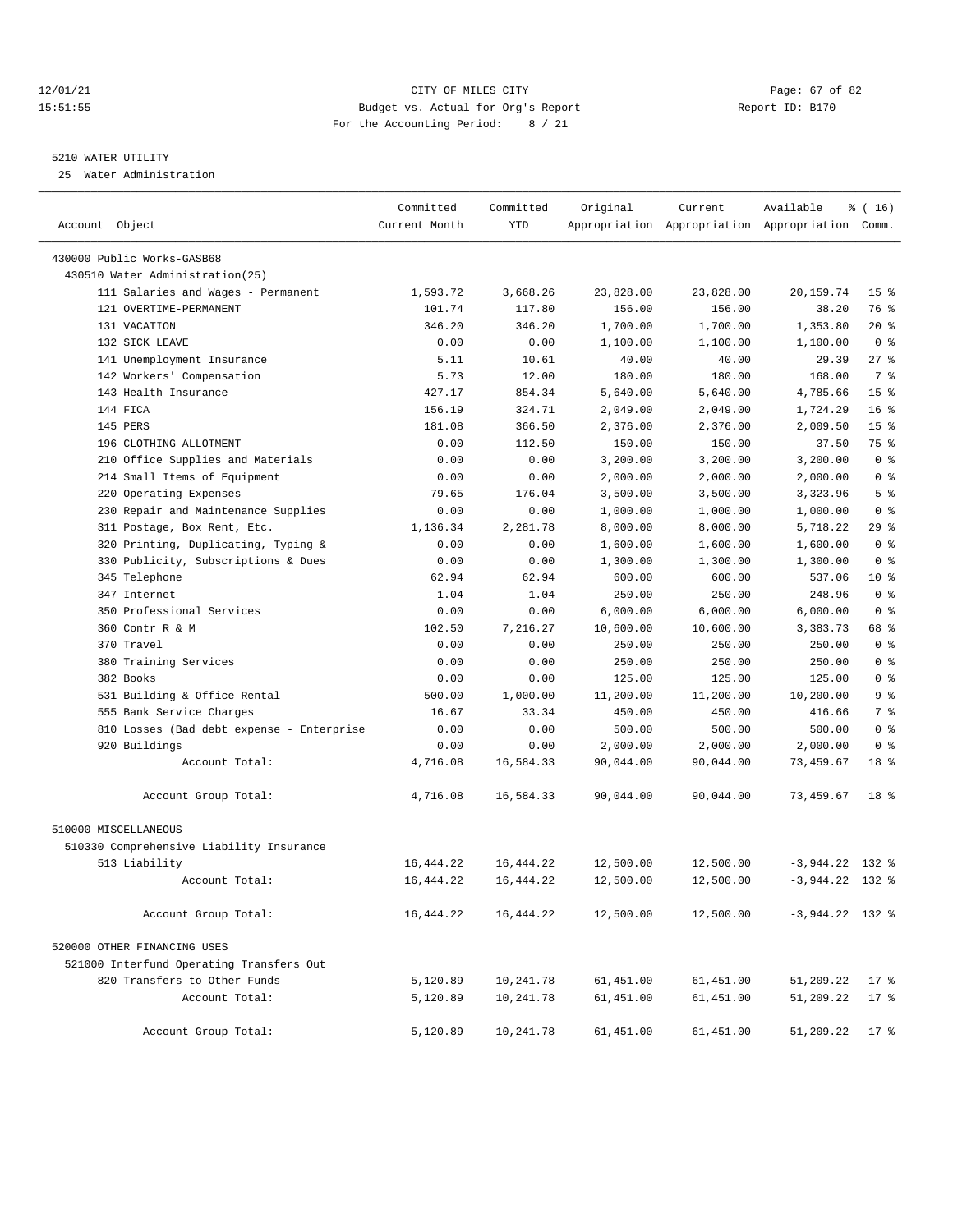#### 12/01/21 Page: 68 of 82<br>15:51:55 Pudget vs. Actual for Org's Report Report Report ID: B170 15:51:55 Budget vs. Actual for Org's Report For the Accounting Period: 8 / 21

### 5210 WATER UTILITY

25 Water Administration

| Account Object |                     | Committed<br>Current Month | Committed<br>YTD | Original   | Current    | Available<br>Appropriation Appropriation Appropriation Comm. | % ( 16) |
|----------------|---------------------|----------------------------|------------------|------------|------------|--------------------------------------------------------------|---------|
|                | Organization Total: | 26,281.19                  | 43,270.33        | 163,995.00 | 163,995.00 | 120,724.67                                                   | 26 %    |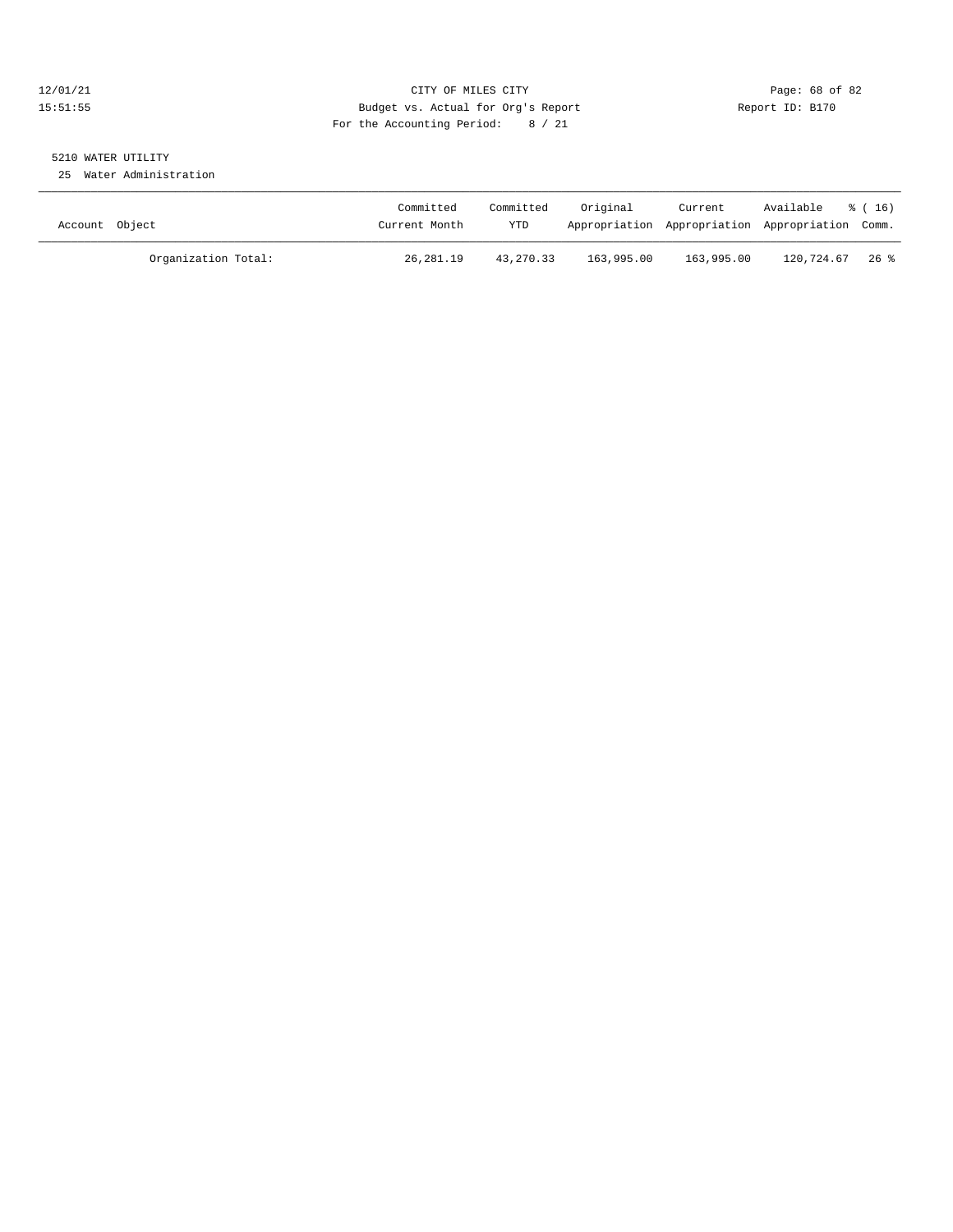#### $12/01/21$  Page: 69 of 82<br>15:51:55 Budget vs. Actual for Org's Report  $\frac{P}{Q}$  Report ID: B170 15:51:55 Budget vs. Actual for Org's Report For the Accounting Period: 8 / 21

### 5210 WATER UTILITY

80 Water Purification

| Account Object                          | Committed<br>Current Month | Committed<br><b>YTD</b> | Original   | Current    | Available<br>Appropriation Appropriation Appropriation Comm. | % (16)          |
|-----------------------------------------|----------------------------|-------------------------|------------|------------|--------------------------------------------------------------|-----------------|
| 430000 Public Works-GASB68              |                            |                         |            |            |                                                              |                 |
| 430540 Water Purification and Treatment |                            |                         |            |            |                                                              |                 |
| 210 Office Supplies and Materials       | 53.46                      | 53.46                   | 400.00     | 400.00     | 346.54                                                       | $13*$           |
| 214 Small Items of Equipment            | 0.00                       | 0.00                    | 8,000.00   | 8,000.00   | 8,000.00                                                     | 0 <sup>8</sup>  |
| 220 Operating Expenses                  | 36.50                      | 230.65                  | 3,000.00   | 3,000.00   | 2,769.35                                                     | 8 %             |
| 222 Chemicals, Lab & Med Supplies       | 11,500.68                  | 14,259.18               | 60,000.00  | 60,000.00  | 45,740.82                                                    | $24$ $%$        |
| 226 Clothing and Uniforms               | 43.18                      | 43.18                   | 500.00     | 500.00     | 456.82                                                       | 9 <sup>8</sup>  |
| 230 Repair and Maintenance Supplies     | 5,414.65                   | 5,858.12                | 15,000.00  | 15,000.00  | 9,141.88                                                     | 39 %            |
| 231 Gas, Oil, Diesel Fuel, Grease, etc. | 137.92                     | 252.83                  | 2,000.00   | 2,000.00   | 1,747.17                                                     | 13 <sup>8</sup> |
| 311 Postage, Box Rent, Etc.             | 0.00                       | 9.50                    | 100.00     | 100.00     | 90.50                                                        | $10*$           |
| 320 Printing, Duplicating, Typing &     | 0.00                       | 0.00                    | 100.00     | 100.00     | 100.00                                                       | 0 <sup>8</sup>  |
| 330 Publicity, Subscriptions & Dues     | 0.00                       | 0.00                    | 750.00     | 750.00     | 750.00                                                       | 0 <sup>8</sup>  |
| 334 Memberships, Registrations & Dues   | 0.00                       | 0.00                    | 300.00     | 300.00     | 300.00                                                       | 0 <sup>8</sup>  |
| 352 Wtr/Swr Lab Testing                 | 470.00                     | 975.64                  | 10,000.00  | 10,000.00  | 9,024.36                                                     | $10*$           |
| 357 Architectual, Engineering Serv Etc. | 0.00                       | 0.00                    | 8,000.00   | 8,000.00   | 8,000.00                                                     | 0 <sup>8</sup>  |
| 360 Contr R & M                         | 160.50                     | 160.50                  | 4,300.00   | 4,300.00   | 4,139.50                                                     | 4%              |
| 369 Other Repair and Maintenance        | 0.00                       | 0.00                    | 1,500.00   | 1,500.00   | 1,500.00                                                     | 0 <sup>8</sup>  |
| 370 Travel                              | 35.00                      | 157.10                  | 1,500.00   | 1,500.00   | 1,342.90                                                     | $10*$           |
| 380 Training Services                   | 0.00                       | 0.00                    | 1,500.00   | 1,500.00   | 1,500.00                                                     | 0 <sup>8</sup>  |
| 382 Books                               | 0.00                       | 0.00                    | 200.00     | 200.00     | 200.00                                                       | 0 <sup>8</sup>  |
| 533 Machinery and Equipment Rental      | 0.00                       | 0.00                    | 500.00     | 500.00     | 500.00                                                       | 0 <sup>8</sup>  |
| Account Total:                          | 17,851.89                  | 22,000.16               | 117,650.00 | 117,650.00 | 95,649.84                                                    | 19 <sup>°</sup> |
| Account Group Total:                    | 17,851.89                  | 22,000.16               | 117,650.00 | 117,650.00 | 95,649.84                                                    | 19 <sup>8</sup> |
| Organization Total:                     | 17,851.89                  | 22,000.16               | 117,650.00 | 117,650.00 | 95,649.84                                                    | 19 <sup>8</sup> |
|                                         |                            |                         |            |            |                                                              |                 |

Fund Total: 185,540.35 324,603.91 6,071,766.00 6,071,766.00 5,747,162.09 5 %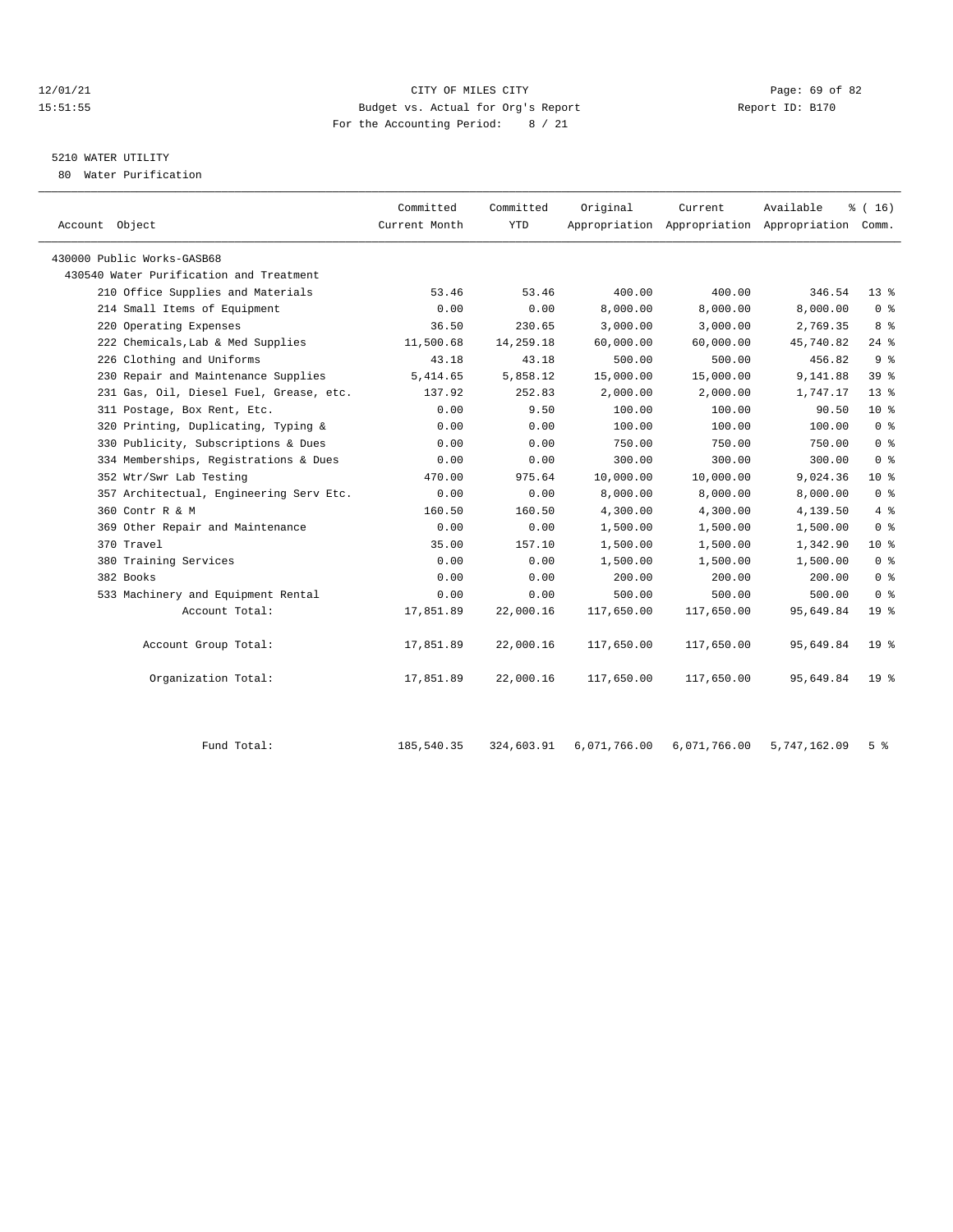#### 12/01/21 Page: 70 of 82 15:51:55 Budget vs. Actual for Org's Report Report ID: B170 For the Accounting Period: 8 / 21

————————————————————————————————————————————————————————————————————————————————————————————————————————————————————————————————————

#### 5310 SEWER UTILITY

29 Sewer Administration

|                                           | Committed     | Committed  | Original    | Current     | Available                                       | ៖ ( 16)         |
|-------------------------------------------|---------------|------------|-------------|-------------|-------------------------------------------------|-----------------|
| Account Object                            | Current Month | <b>YTD</b> |             |             | Appropriation Appropriation Appropriation Comm. |                 |
| 430000 Public Works-GASB68                |               |            |             |             |                                                 |                 |
| 430610 Sewer Administration(29)           |               |            |             |             |                                                 |                 |
| 111 Salaries and Wages - Permanent        | 1,593.74      | 3,668.28   | 23,828.00   | 23,828.00   | 20,159.72                                       | 15 <sup>8</sup> |
| 121 OVERTIME-PERMANENT                    | 101.75        | 117.82     | 156.00      | 156.00      | 38.18                                           | 76 %            |
| 131 VACATION                              | 346.20        | 346.20     | 1,700.00    | 1,700.00    | 1,353.80                                        | 20 %            |
| 132 SICK LEAVE                            | 0.00          | 0.00       | 1,100.00    | 1,100.00    | 1,100.00                                        | 0 <sup>8</sup>  |
| 141 Unemployment Insurance                | 5.10          | 10.62      | 40.00       | 40.00       | 29.38                                           | $27$ %          |
| 142 Workers' Compensation                 | 5.71          | 11.97      | 180.00      | 180.00      | 168.03                                          | 7 %             |
| 143 Health Insurance                      | 427.18        | 854.36     | 5,640.00    | 5,640.00    | 4,785.64                                        | 15 <sup>8</sup> |
| 144 FICA                                  | 156.19        | 324.75     | 2,049.00    | 2,049.00    | 1,724.25                                        | 16 <sup>8</sup> |
| 145 PERS                                  | 181.11        | 366.56     | 2,376.00    | 2,376.00    | 2,009.44                                        | 15 <sup>8</sup> |
| 196 CLOTHING ALLOTMENT                    | 0.00          | 112.50     | 150.00      | 150.00      | 37.50                                           | 75 %            |
| 210 Office Supplies and Materials         | 74.65         | 74.65      | 3,200.00    | 3,200.00    | 3,125.35                                        | 2 <sup>8</sup>  |
| 214 Small Items of Equipment              | 0.00          | 0.00       | 2,000.00    | 2,000.00    | 2,000.00                                        | 0 <sup>8</sup>  |
| 220 Operating Expenses                    | 4.99          | 101.37     | 3,500.00    | 3,500.00    | 3,398.63                                        | 3%              |
| 230 Repair and Maintenance Supplies       | 0.00          | 0.00       | 1,000.00    | 1,000.00    | 1,000.00                                        | 0 <sup>8</sup>  |
| 311 Postage, Box Rent, Etc.               | 1,136.33      | 2,281.78   | 8,000.00    | 8,000.00    | 5,718.22                                        | 29 %            |
| 320 Printing, Duplicating, Typing &       | 0.00          | 0.00       | 1,600.00    | 1,600.00    | 1,600.00                                        | 0 <sup>8</sup>  |
| 330 Publicity, Subscriptions & Dues       | 0.00          | 0.00       | 1,300.00    | 1,300.00    | 1,300.00                                        | 0 <sup>8</sup>  |
| 345 Telephone                             | 62.93         | 62.93      | 600.00      | 600.00      | 537.07                                          | $10*$           |
| 347 Internet                              | 1.04          | 1.04       | 250.00      | 250.00      | 248.96                                          | 0 <sup>8</sup>  |
| 350 Professional Services                 | 0.00          | 0.00       | 6,000.00    | 6,000.00    | 6,000.00                                        | 0 <sup>8</sup>  |
| 360 Contr R & M                           | 102.50        | 7,216.27   | 10,600.00   | 10,600.00   | 3,383.73                                        | 68 %            |
| 370 Travel                                | 0.00          | 0.00       | 250.00      | 250.00      | 250.00                                          | 0 <sup>8</sup>  |
| 380 Training Services                     | 0.00          | 0.00       | 250.00      | 250.00      | 250.00                                          | 0 <sup>8</sup>  |
| 382 Books                                 | 0.00          | 0.00       | 125.00      | 125.00      | 125.00                                          | 0 <sup>8</sup>  |
| 531 Building & Office Rental              | 500.00        | 1,000.00   | 11,200.00   | 11,200.00   | 10,200.00                                       | 9%              |
| 555 Bank Service Charges                  | 16.67         | 33.34      | 450.00      | 450.00      | 416.66                                          | 7 %             |
| 810 Losses (Bad debt expense - Enterprise | 0.00          | 0.00       | 500.00      | 500.00      | 500.00                                          | 0 <sup>8</sup>  |
| 920 Buildings                             | 0.00          | 0.00       | 2,000.00    | 2,000.00    | 2,000.00                                        | 0 <sup>8</sup>  |
| Account Total:                            | 4,716.09      | 16,584.44  | 90,044.00   | 90,044.00   | 73,459.56                                       | 18 %            |
|                                           |               |            |             |             |                                                 |                 |
| Account Group Total:                      | 4,716.09      | 16,584.44  | 90,044.00   | 90,044.00   | 73,459.56                                       | 18 %            |
| 490000 DEBT SERVICE                       |               |            |             |             |                                                 |                 |
| 490200 Revenue Bonds                      |               |            |             |             |                                                 |                 |
| 608 Prpl-Wastewater Project Phase I       | 0.00          | 0.00       | 73,000.00   | 73,000.00   | 73,000.00                                       | 0 %             |
| 619 Principal-WWTP Phase II               | 0.00          | 0.00       | 271,000.00  | 271,000.00  | 271,000.00                                      | 0 <sup>8</sup>  |
| 626 Interest-Wastewater Project Phase I   | 0.00          | 0.00       | 27,660.00   | 27,660.00   | 27,660.00                                       | 0 <sup>8</sup>  |
| 639 Interest-WWTP Phase II                | 0.00          | 0.00       | 124,713.00  | 124,713.00  | 124,713.00                                      | 0 <sup>8</sup>  |
| Account Total:                            | 0.00          | 0.00       | 496, 373.00 | 496, 373.00 | 496, 373.00                                     | 0 <sup>8</sup>  |
| Account Group Total:                      | 0.00          | 0.00       | 496, 373.00 | 496, 373.00 | 496, 373.00                                     | 0 <sup>8</sup>  |
| 510000 MISCELLANEOUS                      |               |            |             |             |                                                 |                 |
| 510330 Comprehensive Liability Insurance  |               |            |             |             |                                                 |                 |
| 513 Liability                             | 54, 255.84    | 54, 255.84 | 13,000.00   | 13,000.00   | $-41, 255.84$ 417 %                             |                 |
| Account Total:                            | 54, 255.84    | 54, 255.84 | 13,000.00   | 13,000.00   | $-41, 255.84$ 417 %                             |                 |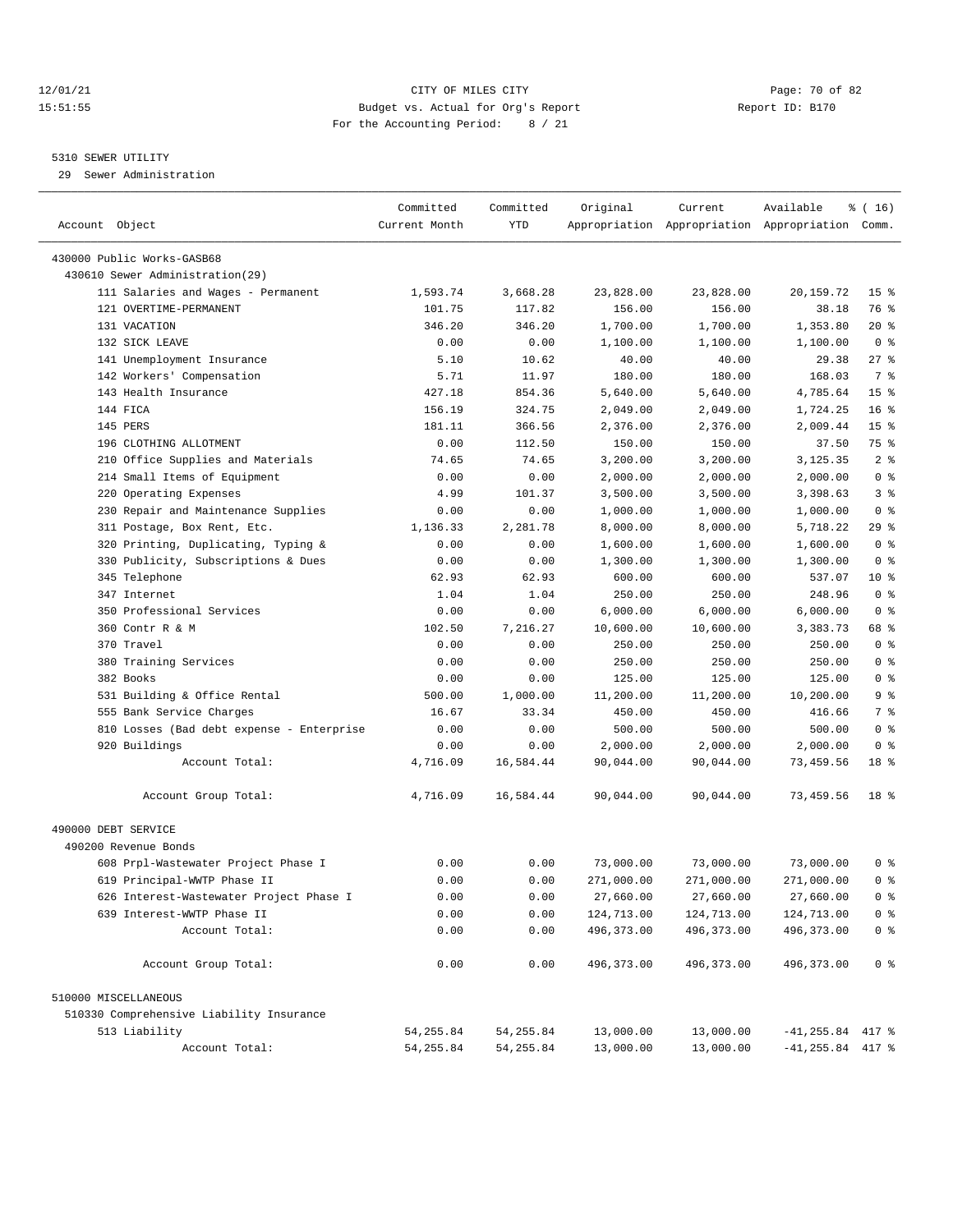#### 12/01/21 Page: 71 of 82 15:51:55 Budget vs. Actual for Org's Report Report ID: B170 For the Accounting Period: 8 / 21

#### 5310 SEWER UTILITY

29 Sewer Administration

| Account Object                                                          | Committed<br>Current Month | Committed<br>YTD | Original<br>Appropriation | Current<br>Appropriation | Available<br>Appropriation | $\frac{16}{3}$ (16)<br>Comm. |
|-------------------------------------------------------------------------|----------------------------|------------------|---------------------------|--------------------------|----------------------------|------------------------------|
| Account Group Total:                                                    | 54,255.84                  | 54, 255.84       | 13,000.00                 | 13,000.00                | $-41, 255.84$ 417 %        |                              |
| 520000 OTHER FINANCING USES<br>521000 Interfund Operating Transfers Out |                            |                  |                           |                          |                            |                              |
| 820 Transfers to Other Funds                                            | 3,972.70                   | 7,945.40         | 47,673.00                 | 47,673.00                | 39,727.60                  | $17*$                        |
| Account Total:                                                          | 3,972.70                   | 7,945.40         | 47,673.00                 | 47,673.00                | 39,727.60                  | $17*$                        |
| Account Group Total:                                                    | 3,972.70                   | 7.945.40         | 47,673.00                 | 47,673.00                | 39,727.60                  | $17*$                        |
| Organization Total:                                                     | 62,944.63                  | 78,785.68        | 647,090.00                | 647,090.00               | 568,304.32                 | $12*$                        |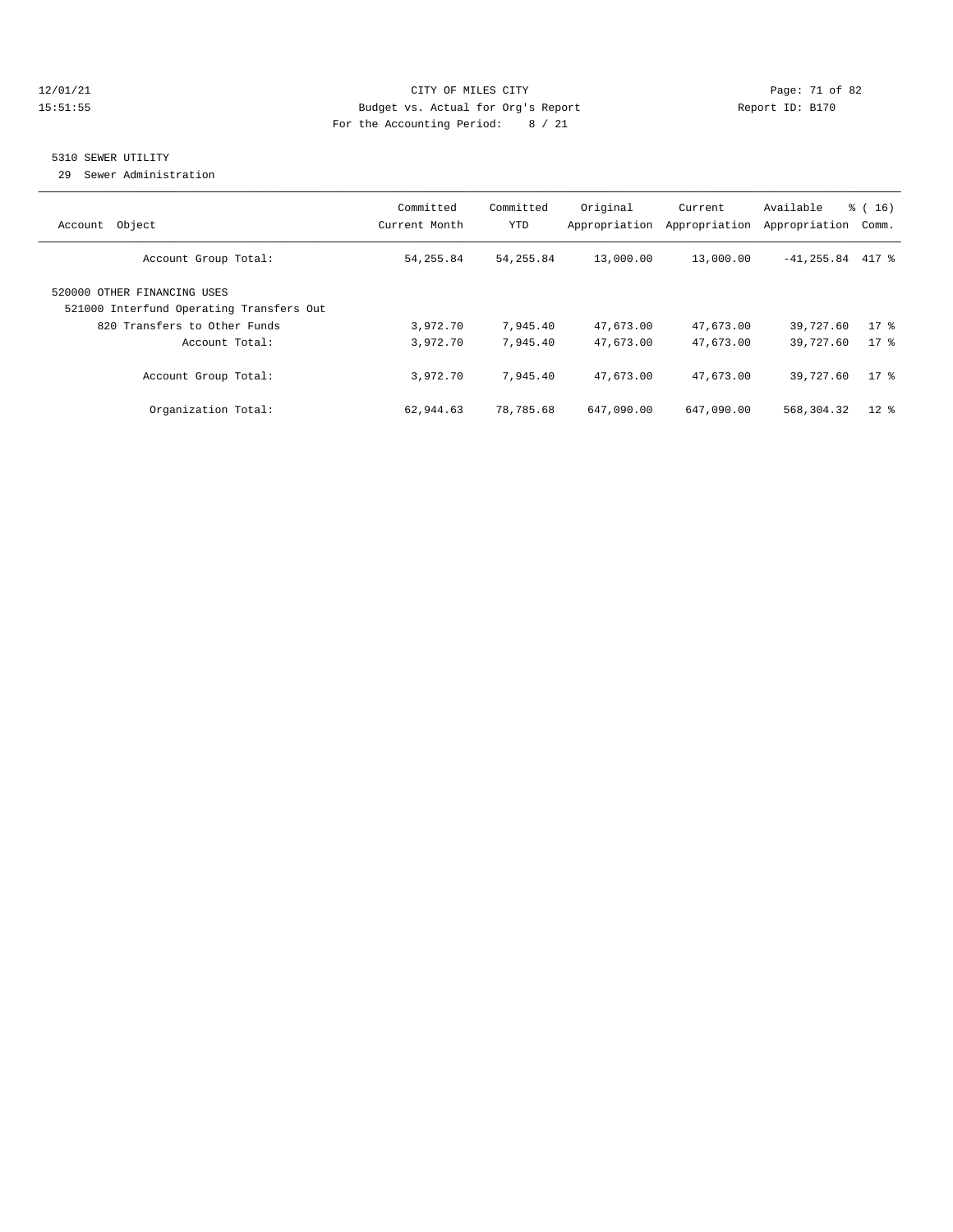#### 12/01/21 Page: 72 of 82<br>
12/01/21 Page: 72 of 82<br>
Budget vs. Actual for Org's Report Physics (Report ID: B170 15:51:55 Budget vs. Actual for Org's Report For the Accounting Period: 8 / 21

————————————————————————————————————————————————————————————————————————————————————————————————————————————————————————————————————

#### 5310 SEWER UTILITY

31 Sewer Lines

|                                                                                 | Committed         | Committed         | Original               | Current             | Available                                       | % (16)          |
|---------------------------------------------------------------------------------|-------------------|-------------------|------------------------|---------------------|-------------------------------------------------|-----------------|
| Account Object                                                                  | Current Month     | YTD               |                        |                     | Appropriation Appropriation Appropriation Comm. |                 |
| 430000 Public Works-GASB68                                                      |                   |                   |                        |                     |                                                 |                 |
| 430630 Sewer Collection and Transmission(31)                                    |                   |                   |                        |                     |                                                 |                 |
| 111 Salaries and Wages - Permanent                                              | 11,867.33         | 23, 344.04        | 150,260.00             | 150,260.00          | 126,915.96                                      | 16 <sup>8</sup> |
| 121 OVERTIME-PERMANENT                                                          | 483.13            | 530.61            | 10,200.00              | 10,200.00           | 9,669.39                                        | 5 <sup>8</sup>  |
| 131 VACATION                                                                    | 744.02            | 1,981.21          | 7,300.00               | 7,300.00            | 5,318.79                                        | 27 %            |
| 132 SICK LEAVE                                                                  | 620.12            | 1,400.00          | 4,800.00               | 4,800.00            | 3,400.00                                        | 29%             |
| 133 OTHER LEAVE PAY                                                             | 4.51              | 119.27            | 1,692.00               | 1,692.00            | 1,572.73                                        | 7 %             |
| 134 HOLIDAY PAY                                                                 | 0.00              | 691.15            | 2,100.00               | 2,100.00            | 1,408.85                                        | 33%             |
| 141 Unemployment Insurance                                                      | 34.30             | 71.55             | 265.00                 | 265.00              | 193.45                                          | $27$ %          |
| 142 Workers' Compensation                                                       | 435.65            | 904.27            | 3,019.00               | 3,019.00            | 2,114.73                                        | $30*$           |
| 143 Health Insurance                                                            | 3,155.94          | 6,311.80          | 36,094.00              | 36,094.00           | 29,782.20                                       | $17*$           |
| 144 FICA                                                                        | 1,008.78          | 2,107.99          | 13,491.00              | 13,491.00           | 11,383.01                                       | $16*$           |
| 145 PERS                                                                        | 1,216.90          | 2,489.48          | 15,642.00              | 15,642.00           | 13, 152.52                                      | 16 <sup>8</sup> |
| 196 CLOTHING ALLOTMENT                                                          | 0.00              | 555.00            | 700.00                 | 700.00              | 145.00                                          | 79 %            |
| 210 Office Supplies and Materials                                               |                   | 37.28             | 600.00                 | 600.00              | 562.72                                          | 6 %             |
| 214 Small Items of Equipment                                                    | 37.28             |                   |                        | 25,000.00           | 24,828.72                                       | 1 <sup>8</sup>  |
| 220 Operating Expenses                                                          | 87.54             | 171.28            | 25,000.00              |                     |                                                 | 54 %            |
| 222 Chemicals, Lab & Med Supplies                                               | 13,341.97<br>0.00 | 15,655.62<br>0.00 | 28,835.00<br>500.00    | 28,835.00<br>500.00 | 13,179.38<br>500.00                             | 0 <sup>8</sup>  |
| 226 Clothing and Uniforms                                                       |                   |                   | 750.00                 |                     |                                                 | $10*$           |
| 230 Repair and Maintenance Supplies                                             | 0.00              | 77.00             | 15,000.00              | 750.00<br>15,000.00 | 673.00<br>14,970.53                             | 0 <sup>8</sup>  |
|                                                                                 | 0.00              | 29.47             |                        | 15,000.00           | 13,537.83                                       | $10*$           |
| 231 Gas, Oil, Diesel Fuel, Grease, etc.<br>233 Water/Sewer Main Replacement and | 690.98<br>0.00    | 1,462.17<br>0.00  | 15,000.00<br>10,000.00 | 10,000.00           | 10,000.00                                       | 0 <sup>8</sup>  |
| 234 Hydrant/Manhole Replacement, Valves                                         | 0.00              | 5,720.00          |                        | 10,000.00           | 4,280.00                                        | 57%             |
| 241 Consumable Tools                                                            |                   |                   | 10,000.00              |                     | 1,000.00                                        | 0 <sup>8</sup>  |
|                                                                                 | 0.00              | 0.00              | 1,000.00               | 1,000.00<br>100.00  | 100.00                                          | 0 <sup>8</sup>  |
| 311 Postage, Box Rent, Etc.                                                     | 0.00              | 0.00              | 100.00                 |                     |                                                 | 0 <sup>8</sup>  |
| 320 Printing, Duplicating, Typing &<br>330 Publicity, Subscriptions & Dues      | 0.00              | 0.00              | 100.00                 | 100.00              | 100.00                                          | 0 <sup>8</sup>  |
| 331 Publication of Formal & Legal Notices                                       | 0.00<br>0.00      | 0.00<br>0.00      | 1,500.00<br>250.00     | 1,500.00<br>250.00  | 1,500.00<br>250.00                              | 0 <sup>8</sup>  |
|                                                                                 |                   |                   |                        |                     | 750.00                                          | 0 <sup>8</sup>  |
| 334 Memberships, Registrations & Dues                                           | 0.00              | 0.00<br>30.19     | 750.00                 | 750.00              | 969.81                                          | 3%              |
| 341 Electric Utility Services                                                   | 14.36             |                   | 1,000.00               | 1,000.00            |                                                 |                 |
| 344 Gas Utility Service                                                         | 7.78              | 17.82<br>167.86   | 500.00                 | 500.00              | 482.18                                          | 4%<br>11 %      |
| 345 Telephone<br>347 Internet                                                   | 151.86<br>11.83   | 11.83             | 1,500.00<br>170.00     | 1,500.00<br>170.00  | 1,332.14<br>158.17                              | 7 %             |
| 350 Professional Services                                                       | 4,854.75          | 5,181.47          | 40,000.00              | 40,000.00           | 34,818.53                                       | $13*$           |
| 357 Architectual, Engineering Serv Etc.                                         | 8,551.49          | 8,551.49          | 225,000.00             | 225,000.00          | 216, 448.51                                     | 4%              |
| 360 Contr R & M                                                                 | 1,591.55          | 1,708.26          | 5,000.00               | 5,000.00            | 3,291.74                                        | 34 %            |
| 363 R&M Vehicles/Equip/Labor-PW                                                 | 0.00              | 0.00              | 50,000.00              | 50,000.00           | 50,000.00                                       | 0 <sup>8</sup>  |
| 369 Other Repair and Maintenance                                                | 0.00              | 0.00              | 1,000.00               | 1,000.00            | 1,000.00                                        | 0 <sup>8</sup>  |
| 370 Travel                                                                      | 0.00              | 166.87            | 1,200.00               | 1,200.00            | $1,033.13$ 14 %                                 |                 |
| 380 Training Services                                                           | 0.00              | 60.00             | 750.00                 | 750.00              | 690.00                                          | 8 %             |
| 382 Books                                                                       | 0.00              | 0.00              | 150.00                 | 150.00              | 150.00                                          | 0 <sup>8</sup>  |
| 400 BUILDING MATERIALS                                                          | 0.00              | 0.00              | 4,000.00               | 4,000.00            | 4,000.00                                        | 0 <sup>8</sup>  |
| 512 Insurance on Vehicles & Equipment                                           | 0.00              | 2,302.11          | 2,303.00               | 2,303.00            | 0.89                                            | 100 %           |
| 532 Land Rental                                                                 | 0.00              | 652.38            | 1,200.00               | 1,200.00            | 547.62                                          | 54 %            |
| 940 Machinery & Equipment                                                       | 0.00              | 0.00              | 1,568,000.00           | 1,568,000.00        | 1,568,000.00                                    | 0 <sup>8</sup>  |
| Account Total:                                                                  | 48,912.07         | 82,509.47         | 2,256,721.00           | 2,256,721.00        | 2, 174, 211.53                                  | $4\degree$      |
|                                                                                 |                   |                   |                        |                     |                                                 |                 |
| Account Group Total:                                                            | 48,912.07         | 82,509.47         | 2,256,721.00           | 2,256,721.00        | 2, 174, 211.53                                  | 4%              |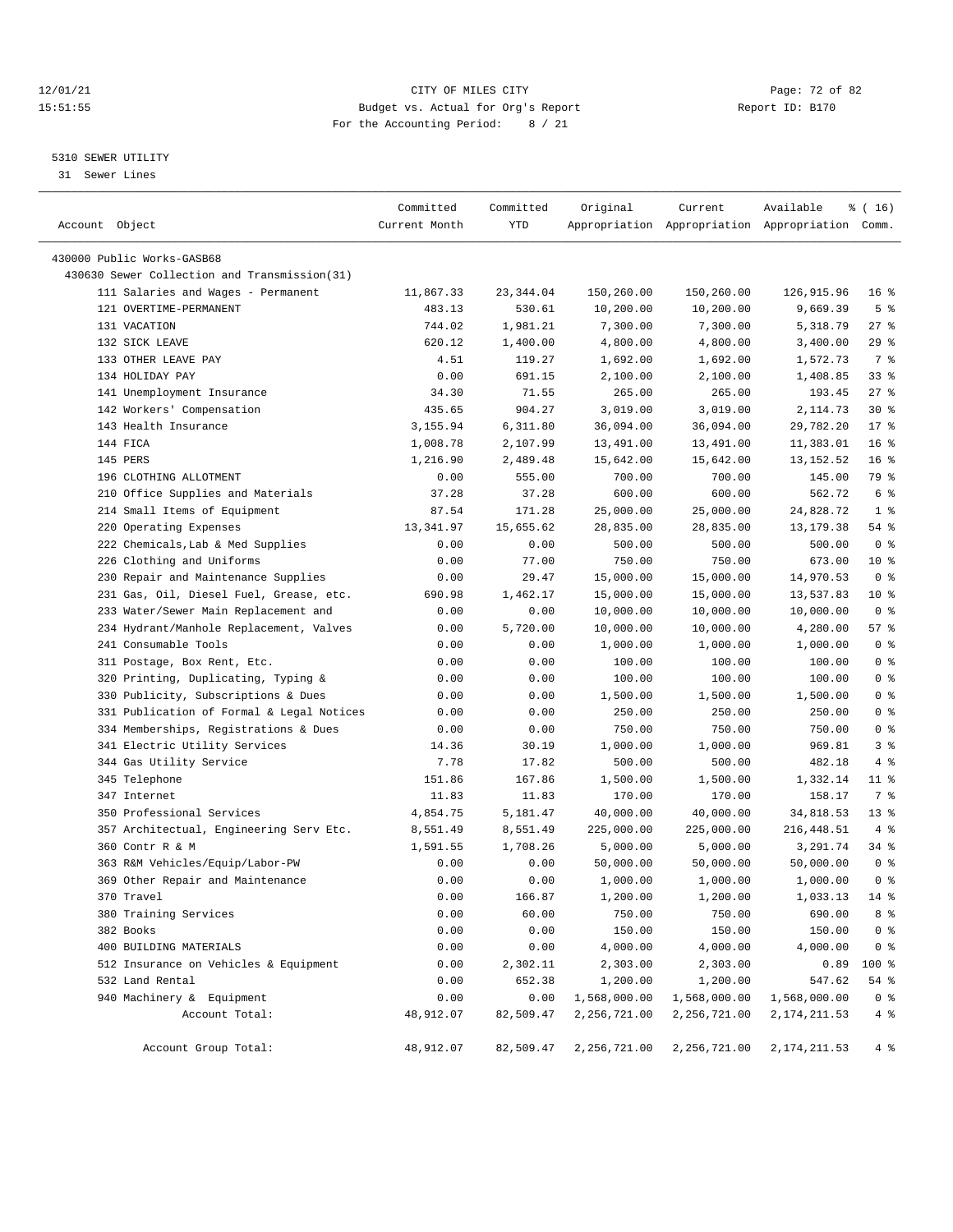# 12/01/21 CITY OF MILES CITY COMPUTER CITY CONSUMING THE PAGE: 73 of 82<br>15:51:55 Budget vs. Actual for Org's Report (1999) Report ID: B170 15:51:55 Budget vs. Actual for Org's Report For the Accounting Period: 8 / 21

# 5310 SEWER UTILITY

31 Sewer Lines

| Object<br>Account                                                       | Committed<br>Current Month | Committed<br>YTD | Original<br>Appropriation | Current<br>Appropriation | Available<br>Appropriation | $\frac{1}{6}$ ( 16 )<br>Comm. |
|-------------------------------------------------------------------------|----------------------------|------------------|---------------------------|--------------------------|----------------------------|-------------------------------|
| 520000 OTHER FINANCING USES<br>521000 Interfund Operating Transfers Out |                            |                  |                           |                          |                            |                               |
| 820 Transfers to Other Funds                                            | 1,000.00                   | 2,000.00         | 336,246.00                | 336,246.00               | 334,246.00                 | 1 <sup>8</sup>                |
| Account Total:                                                          | 1,000.00                   | 2,000.00         | 336,246.00                | 336,246.00               | 334,246.00                 | 1 <sup>8</sup>                |
| Account Group Total:                                                    | 1,000.00                   | 2,000.00         | 336,246.00                | 336,246.00               | 334,246.00                 | 1 <sup>8</sup>                |
| Organization Total:                                                     | 49,912.07                  | 84,509.47        | 2,592,967.00              | 2,592,967.00             | 2,508,457.53               | 3%                            |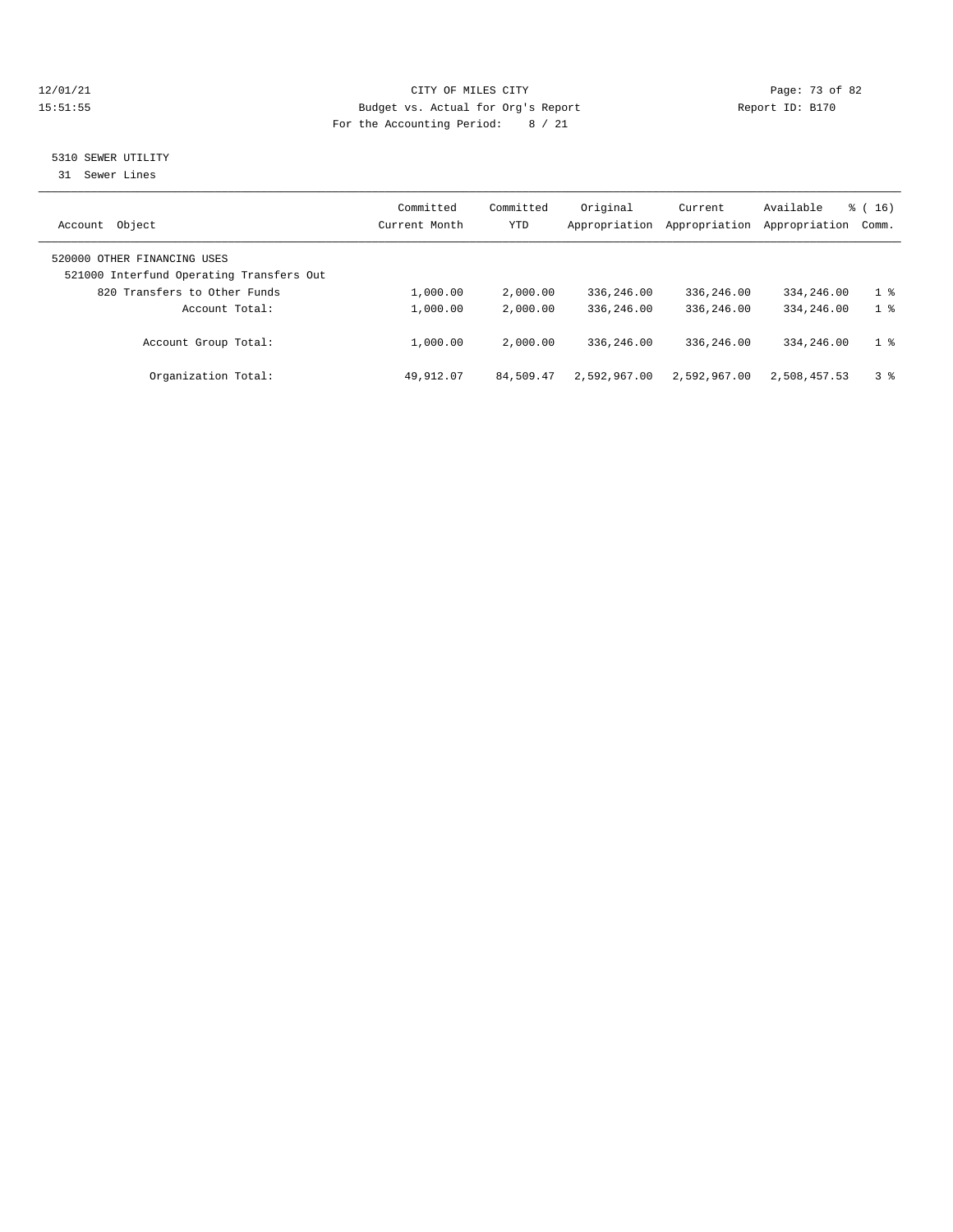# 12/01/21 Page: 74 of 82<br>15:51:55 Pudget vs. Actual for Org's Report Page: 74 of 82<br>15:51:55 Pudget vs. Actual for Org's Report Page: 74 of 82 15:51:55 Budget vs. Actual for Org's Report For the Accounting Period: 8 / 21

# 5310 SEWER UTILITY

32 Sewer Lifts

| Account Object |                                         | Committed<br>Current Month | Committed<br><b>YTD</b> | Original   | Current    | Available<br>Appropriation Appropriation Appropriation Comm. | \$(16)          |
|----------------|-----------------------------------------|----------------------------|-------------------------|------------|------------|--------------------------------------------------------------|-----------------|
|                | 430000 Public Works-GASB68              |                            |                         |            |            |                                                              |                 |
|                | 430690 Sewer Lift Stations(32)          |                            |                         |            |            |                                                              |                 |
|                | 111 Salaries and Wages - Permanent      | 5,659.57                   | 11,626.01               | 35, 312.00 | 35, 312.00 | 23,685.99                                                    | 338             |
|                | 121 OVERTIME-PERMANENT                  | 429.55                     | 971.62                  | 10,300.00  | 10,300.00  | 9,328.38                                                     | 9 <sup>8</sup>  |
|                | 131 VACATION                            | 479.92                     | 737.43                  | 19,500.00  | 19,500.00  | 18,762.57                                                    | 4%              |
|                | 132 SICK LEAVE                          | 251.53                     | 537.17                  | 5,500.00   | 5,500.00   | 4,962.83                                                     | $10*$           |
|                | 133 OTHER LEAVE PAY                     | 102.83                     | 142.18                  | 388.00     | 388.00     | 245.82                                                       | 378             |
|                | 134 HOLIDAY PAY                         | 0.00                       | 203.53                  | 5,400.00   | 5,400.00   | 5,196.47                                                     | 4%              |
|                | 141 Unemployment Insurance              | 17.31                      | 36.15                   | 115.00     | 115.00     | 78.85                                                        | $31$ %          |
|                | 142 Workers' Compensation               | 95.80                      | 196.65                  | 1,544.00   | 1,544.00   | 1,347.35                                                     | $13*$           |
|                | 143 Health Insurance                    | 1,290.45                   | 2,580.88                | 15,484.00  | 15,484.00  | 12,903.12                                                    | $17*$           |
|                | 144 FICA                                | 504.37                     | 1,056.27                | 5,845.00   | 5,845.00   | 4,788.73                                                     | 18 <sup>8</sup> |
|                | 145 PERS                                | 588.45                     | 1,207.27                | 6,777.00   | 6,777.00   | 5,569.73                                                     | 18 %            |
|                | 196 CLOTHING ALLOTMENT                  | 0.00                       | 250.50                  | 600.00     | 600.00     | 349.50                                                       | 42 %            |
|                | 210 Office Supplies and Materials       | 0.00                       | 0.00                    | 400.00     | 400.00     | 400.00                                                       | 0 <sup>8</sup>  |
|                | 214 Small Items of Equipment            | 0.00                       | 0.00                    | 25,000.00  | 25,000.00  | 25,000.00                                                    | 0 <sup>8</sup>  |
|                | 220 Operating Expenses                  | 605.99                     | 605.99                  | 5,000.00   | 5,000.00   | 4,394.01                                                     | $12*$           |
|                | 222 Chemicals, Lab & Med Supplies       | 0.00                       | 0.00                    | 1,000.00   | 1,000.00   | 1,000.00                                                     | 0 <sup>8</sup>  |
|                | 226 Clothing and Uniforms               | 43.19                      | 43.19                   | 500.00     | 500.00     | 456.81                                                       | 9 <sup>8</sup>  |
|                | 230 Repair and Maintenance Supplies     | 2,193.53                   | 4,798.53                | 25,000.00  | 25,000.00  | 20, 201.47                                                   | 19 <sup>8</sup> |
|                | 231 Gas, Oil, Diesel Fuel, Grease, etc. | 172.38                     | 351.59                  | 2,000.00   | 2,000.00   | 1,648.41                                                     | 18 %            |
|                | 341 Electric Utility Services           | 1,792.22                   | 3,492.84                | 25,000.00  | 25,000.00  | 21,507.16                                                    | 14 %            |
|                | 344 Gas Utility Service                 | 105.87                     | 206.43                  | 2,000.00   | 2,000.00   | 1,793.57                                                     | $10*$           |
|                | 352 Wtr/Swr Lab Testing                 | 0.00                       | 0.00                    | 250.00     | 250.00     | 250.00                                                       | 0 <sup>8</sup>  |
|                | 360 Contr R & M                         | 52.65                      | 52.65                   | 5,000.00   | 5,000.00   | 4,947.35                                                     | 1 <sup>8</sup>  |
|                | 369 Other Repair and Maintenance        | 0.00                       | 0.00                    | 1,000.00   | 1,000.00   | 1,000.00                                                     | 0 <sup>8</sup>  |
|                | 370 Travel                              | 0.00                       | 48.85                   | 600.00     | 600.00     | 551.15                                                       | 8 %             |
|                | 380 Training Services                   | 0.00                       | 41.20                   | 600.00     | 600.00     | 558.80                                                       | 7 <sup>°</sup>  |
|                | 400 BUILDING MATERIALS                  | 0.00                       | 0.00                    | 200.00     | 200.00     | 200.00                                                       | 0 <sup>8</sup>  |
|                | 511 Insurance on Buildings              | 0.00                       | 2,086.29                | 2,087.00   | 2,087.00   | 0.71                                                         | $100*$          |
|                | 533 Machinery and Equipment Rental      | 0.00                       | 0.00                    | 500.00     | 500.00     | 500.00                                                       | 0 <sup>8</sup>  |
|                | Account Total:                          | 14,385.61                  | 31, 273. 22             | 202,902.00 | 202,902.00 | 171,628.78                                                   | 15 <sup>8</sup> |
|                | Account Group Total:                    | 14,385.61                  | 31, 273. 22             | 202,902.00 | 202,902.00 | 171,628.78                                                   | 15 <sup>8</sup> |
|                | Organization Total:                     | 14,385.61                  | 31, 273. 22             | 202,902.00 | 202,902.00 | 171,628.78                                                   | 15 <sup>8</sup> |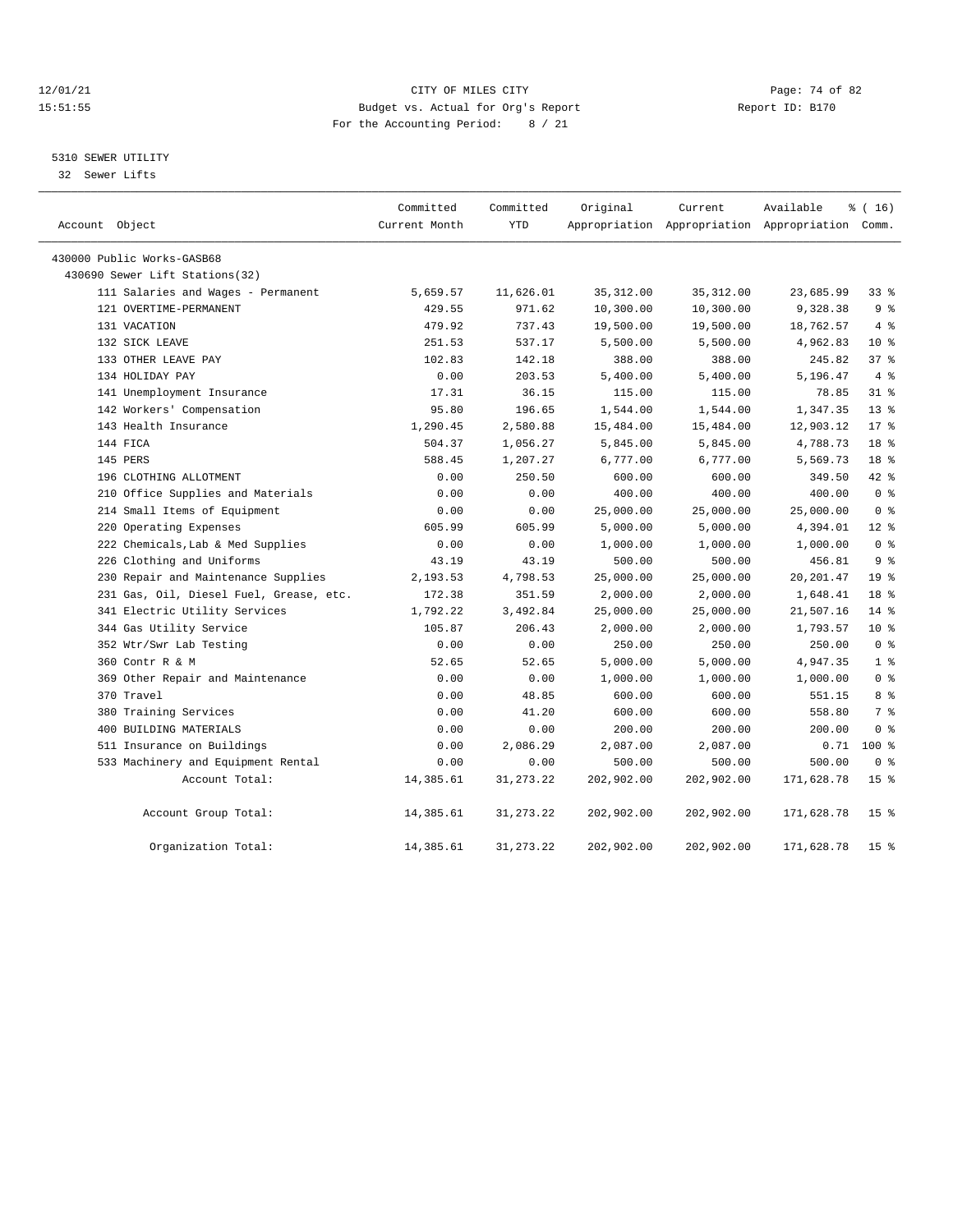# 12/01/21 Page: 75 of 82<br>15:51:55 Pudget vs. Actual for Org's Report Page: 75 of 82<br>15:51:55 Pudget vs. Actual for Org's Report Page: 75 of 82 15:51:55 Budget vs. Actual for Org's Report For the Accounting Period: 8 / 21

————————————————————————————————————————————————————————————————————————————————————————————————————————————————————————————————————

# 5310 SEWER UTILITY

33 Sewer Plant

|                                         | Committed     | Committed  | Original    | Current    | Available                                       | ៖ ( 16)            |
|-----------------------------------------|---------------|------------|-------------|------------|-------------------------------------------------|--------------------|
| Account Object                          | Current Month | <b>YTD</b> |             |            | Appropriation Appropriation Appropriation Comm. |                    |
| 430000 Public Works-GASB68              |               |            |             |            |                                                 |                    |
| 430640 Sewer Treatment and Disposal(33) |               |            |             |            |                                                 |                    |
| 111 Salaries and Wages - Permanent      | 8,924.89      | 18,254.03  | 70,664.00   | 70,664.00  | 52,409.97                                       | $26$ %             |
| 121 OVERTIME-PERMANENT                  | 644.09        | 1,456.98   | 10,300.00   | 10,300.00  | 8,843.02                                        | $14$ %             |
| 131 VACATION                            | 719.87        | 1,144.81   | 19,500.00   | 19,500.00  | 18,355.19                                       | 6 %                |
| 132 SICK LEAVE                          | 377.38        | 813.09     | 5,500.00    | 5,500.00   | 4,686.91                                        | 15 <sup>°</sup>    |
| 133 OTHER LEAVE PAY                     | 154.25        | 213.29     | 582.00      | 582.00     | 368.71                                          | 378                |
| 134 HOLIDAY PAY                         | 0.00          | 305.29     | 5,400.00    | 5,400.00   | 5,094.71                                        | 6 %                |
| 141 Unemployment Insurance              | 26.98         | 56.32      | 168.00      | 168.00     | 111.68                                          | 34%                |
| 142 Workers' Compensation               | 146.22        | 300.04     | 2,261.00    | 2,261.00   | 1,960.96                                        | $13*$              |
| 143 Health Insurance                    | 1,999.82      | 3,999.65   | 23,994.00   | 23,994.00  | 19,994.35                                       | $17*$              |
| 144 FICA                                | 786.12        | 1,643.54   | 8,564.00    | 8,564.00   | 6,920.46                                        | 19 <sup>°</sup>    |
| 145 PERS                                | 921.30        | 1,887.19   | 9,930.00    | 9,930.00   | 8,042.81                                        | 19 <sup>°</sup>    |
| 196 CLOTHING ALLOTMENT                  | 0.00          | 387.00     | 500.00      | 500.00     | 113.00                                          | $77$ $\frac{6}{9}$ |
| 210 Office Supplies and Materials       | 0.00          | 88.65      | 250.00      | 250.00     | 161.35                                          | 35%                |
| 214 Small Items of Equipment            | 1,944.00      | 2,721.96   | 15,000.00   | 15,000.00  | 12,278.04                                       | 18 %               |
| 220 Operating Expenses                  | 667.38        | 862.83     | 18,000.00   | 18,000.00  | 17,137.17                                       | 5 %                |
| 222 Chemicals, Lab & Med Supplies       | 658.74        | 671.73     | 30,000.00   | 30,000.00  | 29,328.27                                       | 2 <sup>8</sup>     |
| 226 Clothing and Uniforms               | 51.81         | 51.81      | 600.00      | 600.00     | 548.19                                          | 9%                 |
| 230 Repair and Maintenance Supplies     | 2,516.52      | 2,663.42   | 20,000.00   | 20,000.00  | 17,336.58                                       | $13*$              |
| 231 Gas, Oil, Diesel Fuel, Grease, etc. | 137.92        | 288.41     | 5,000.00    | 5,000.00   | 4,711.59                                        | 6 %                |
| 311 Postage, Box Rent, Etc.             | 2.50          | 17.60      | 100.00      | 100.00     | 82.40                                           | 18 %               |
| 320 Printing, Duplicating, Typing &     | 0.00          | 0.00       | 100.00      | 100.00     | 100.00                                          | 0 <sup>8</sup>     |
| 330 Publicity, Subscriptions & Dues     | 0.00          | 0.00       | 500.00      | 500.00     | 500.00                                          | 0 <sup>8</sup>     |
| 334 Memberships, Registrations & Dues   | 0.00          | 0.00       | 400.00      | 400.00     | 400.00                                          | 0 <sup>8</sup>     |
| 341 Electric Utility Services           | 10,415.85     | 20,502.95  | 130,000.00  | 130,000.00 | 109,497.05                                      | 16 <sup>8</sup>    |
| 342 Water Utility Services              | 0.00          | 40.71      | 1,500.00    | 1,500.00   | 1,459.29                                        | 3 %                |
| 345 Telephone                           | 74.93         | 74.93      | 800.00      | 800.00     | 725.07                                          | 9%                 |
| 346 Garbage Service                     | 0.00          | 0.00       | 2,000.00    | 2,000.00   | 2,000.00                                        | 0 <sup>8</sup>     |
| 347 Internet                            | 44.95         | 44.95      | 650.00      | 650.00     | 605.05                                          | 7 %                |
| 350 Professional Services               | 22.80         | 22.80      | 5,000.00    | 5,000.00   | 4,977.20                                        | 0 <sup>8</sup>     |
| 352 Wtr/Swr Lab Testing                 | 246.00        | 608.64     | 8,000.00    | 8,000.00   | 7,391.36                                        | 8 %                |
| 357 Architectual, Engineering Serv Etc. | 0.00          | 0.00       | 10,000.00   | 10,000.00  | 10,000.00                                       | 0 <sup>8</sup>     |
| 360 Contr R & M                         | 328.35        | 328.35     | 10,000.00   | 10,000.00  | 9,671.65                                        | 3%                 |
| 363 R&M Vehicles/Equip/Labor-PW         | 414.18        | 919.44     | 7,500.00    | 7,500.00   | 6,580.56                                        | $12$ %             |
| 370 Travel                              | 0.00          | 0.00       | 1,000.00    | 1,000.00   | 1,000.00                                        | 0 <sup>8</sup>     |
| 380 Training Services                   | 0.00          | 40.20      | 1,000.00    | 1,000.00   | 959.80                                          | 4%                 |
| 382 Books                               | 0.00          | 0.00       | 200.00      | 200.00     | 200.00                                          | 0 <sup>8</sup>     |
| 400 BUILDING MATERIALS                  | 0.00          | 0.00       | 500.00      | 500.00     | 500.00                                          | 0 <sup>8</sup>     |
| 511 Insurance on Buildings              | 0.00          | 12,793.83  | 12,794.00   | 12,794.00  |                                                 | $0.17$ 100 %       |
| 512 Insurance on Vehicles & Equipment   | 0.00          | 157.14     | 158.00      | 158.00     | 0.86                                            | 99 %               |
| 533 Machinery and Equipment Rental      | 0.00          | 0.00       | 1,000.00    | 1,000.00   | 1,000.00                                        | 0 <sup>8</sup>     |
| 940 Machinery & Equipment               | 0.00          | 0.00       | 150,000.00  | 150,000.00 | 150,000.00                                      | 0 <sup>8</sup>     |
| Account Total:                          | 32, 226.85    | 73,361.58  | 589, 415.00 | 589,415.00 | 516,053.42                                      | $12*$              |
| Account Group Total:                    | 32,226.85     | 73,361.58  | 589,415.00  | 589,415.00 | 516,053.42                                      | $12*$              |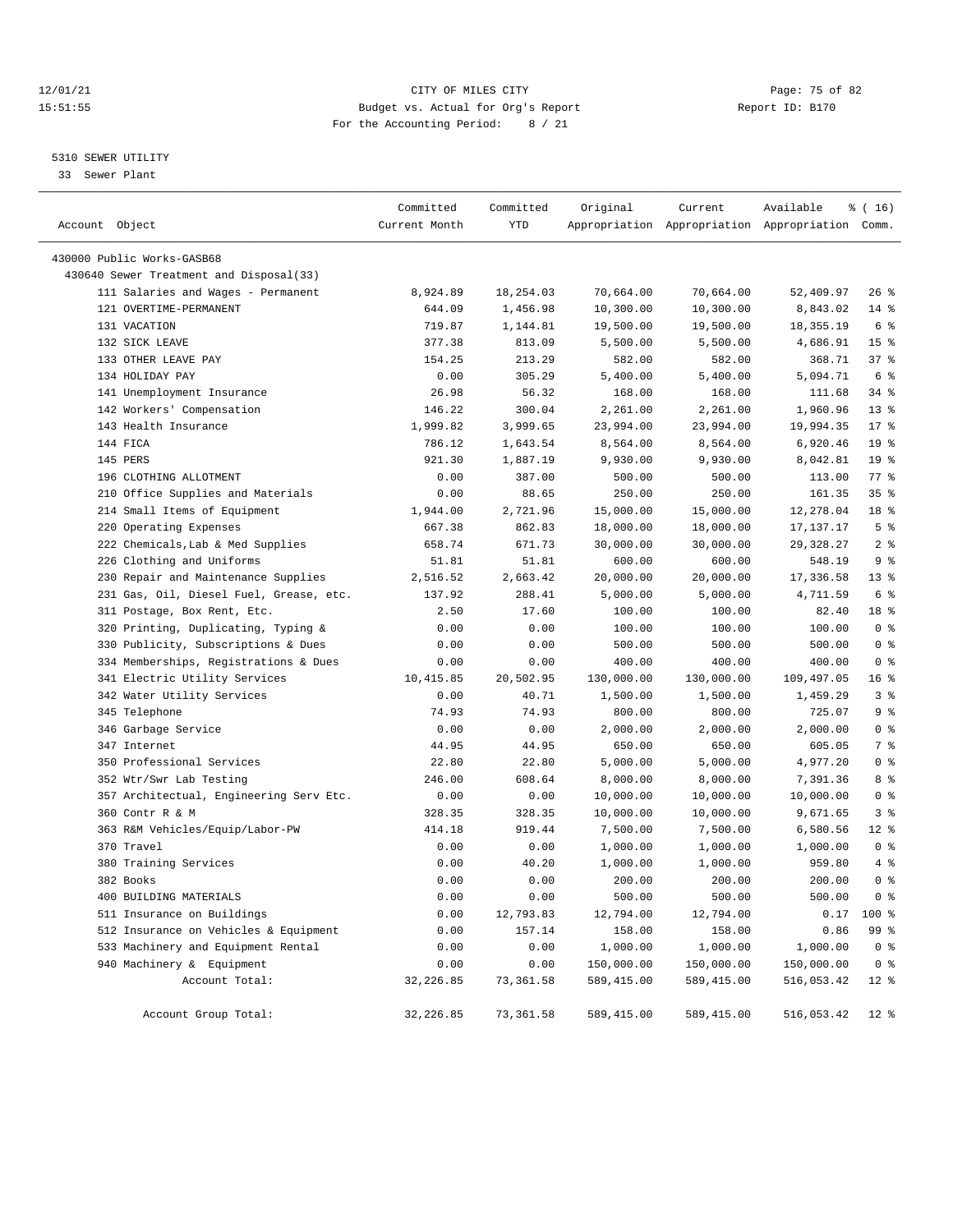# 12/01/21 Page: 76 of 82<br>15:51:55 Pudget vs. Actual for Org's Report Page: 76 of 82<br>15:51:55 Pudget vs. Actual for Org's Report Page: 76 of 82 15:51:55 Budget vs. Actual for Org's Report For the Accounting Period: 8 / 21

# 5310 SEWER UTILITY

33 Sewer Plant

| Account Object      | Committed<br>Current Month | Committed<br>YTD | Original     | Current      | Available<br>Appropriation Appropriation Appropriation Comm. | $\frac{1}{6}$ ( 16 ) |
|---------------------|----------------------------|------------------|--------------|--------------|--------------------------------------------------------------|----------------------|
| Organization Total: | 32,226.85                  | 73,361.58        | 589,415.00   | 589,415.00   | 516,053.42                                                   | $12$ %               |
| Fund Total:         | 159,469.16                 | 267,929.95       | 4,032,374.00 | 4,032,374.00 | 3,764,444.05                                                 | 7 %                  |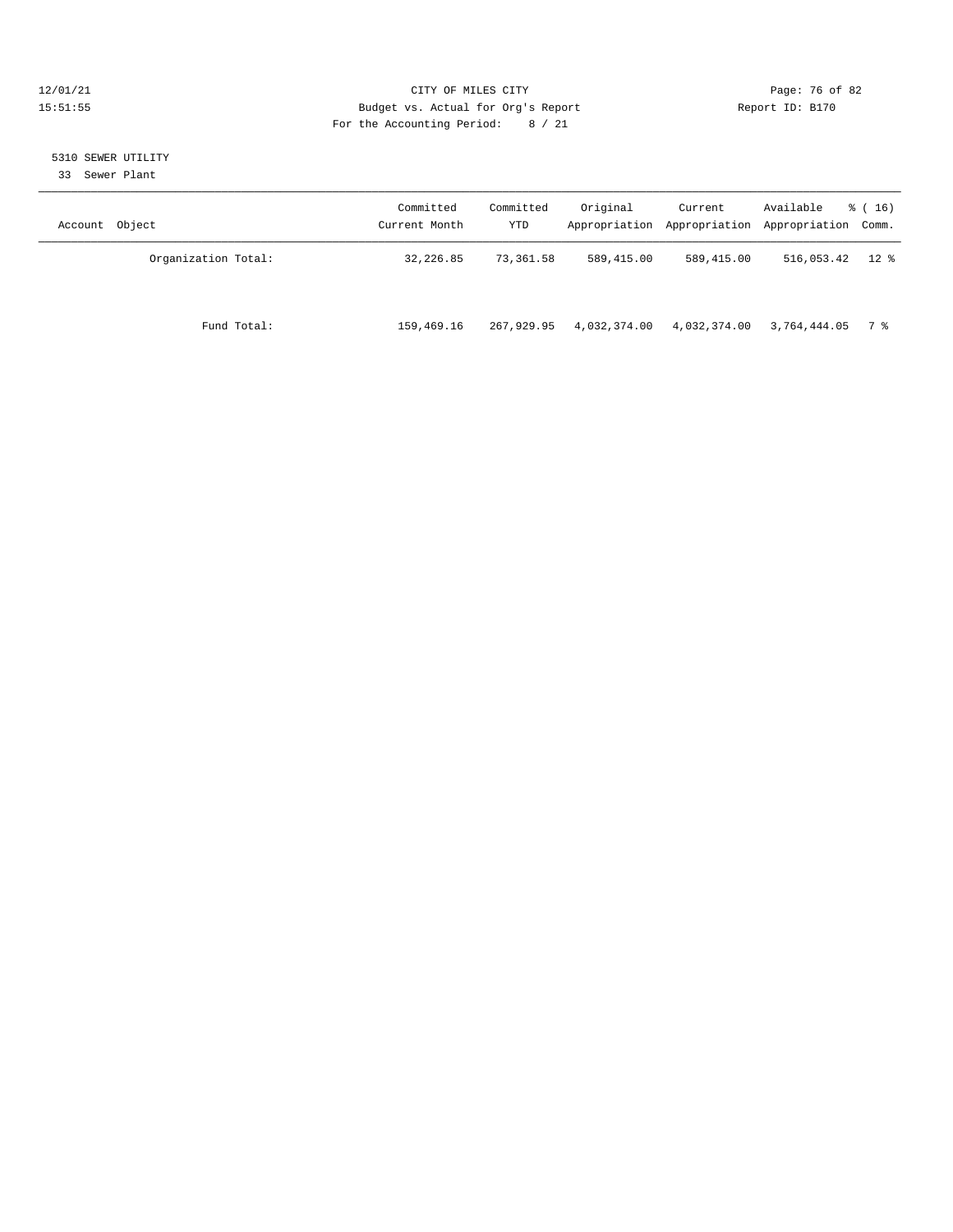# 12/01/21 Page: 77 of 82 15:51:55 Budget vs. Actual for Org's Report Report ID: B170 For the Accounting Period: 8 / 21

————————————————————————————————————————————————————————————————————————————————————————————————————————————————————————————————————

#### 5510 AMBULANCE FUND

10 Ambulance

|                                             | Committed     | Committed   | Original           | Current            | Available                                       | ៖ ( 16 )                       |
|---------------------------------------------|---------------|-------------|--------------------|--------------------|-------------------------------------------------|--------------------------------|
| Account Object                              | Current Month | YTD         |                    |                    | Appropriation Appropriation Appropriation Comm. |                                |
|                                             |               |             |                    |                    |                                                 |                                |
| 420000 PUBLIC SAFETY-GASB68                 |               |             |                    |                    |                                                 |                                |
| 420730 Emergency Medical Services-Ambulance |               |             |                    |                    |                                                 |                                |
| 111 Salaries and Wages - Permanent          | 24,208.66     | 47,990.96   | 293,676.00         | 293,676.00         | 245,685.04                                      | 16 <sup>8</sup>                |
| 112 SALARIES AND WAGES - PART PAID          | 1,427.00      | 2,477.00    | 20,000.00          | 20,000.00          | 17,523.00                                       | $12$ %                         |
| 121 OVERTIME-PERMANENT                      | 1,784.92      | 4,228.63    | 65,780.00          | 65,780.00          | 61,551.37                                       | 6 %                            |
| 124 Amb OT Trips                            | 4,786.47      | 8,138.39    | 40,796.00          | 40,796.00          | 32,657.61                                       | $20*$                          |
| 131 VACATION                                | 2,328.22      | 4,554.99    | 22,500.00          | 22,500.00          | 17,945.01                                       | $20*$                          |
| 132 SICK LEAVE                              | 1,696.36      | 3,784.98    | 12,700.00          | 12,700.00          | 8,915.02                                        | $30*$                          |
| 133 OTHER LEAVE PAY                         | 0.00          | 56.50       | 9,729.00           | 9,729.00           | 9,672.50                                        | 1 <sup>8</sup>                 |
| 134 HOLIDAY PAY                             | 0.00          | 822.80      | 12,000.00          | 12,000.00          | 11,177.20                                       | 7 %                            |
| 141 Unemployment Insurance                  | 90.55         | 180.07      | 658.00             | 658.00             | 477.93                                          | $27$ %                         |
| 142 Workers' Compensation                   | 2,183.82      | 4,350.01    | 21,209.00          | 21,209.00          | 16,858.99                                       | $21$ %                         |
| 143 Health Insurance                        | 5,313.99      | 10,593.76   | 59,986.00          | 59,986.00          | 49,392.24                                       | 18 <sup>8</sup>                |
| 144 FICA                                    | 636.22        | 1,212.52    | 6,353.00           | 6,353.00           | 5,140.48                                        | 19 <sup>°</sup>                |
| 147 Firemen's Pension                       | 4,170.42      | 8,374.71    | 48,623.00          | 48,623.00          | 40,248.29                                       | $17*$                          |
| 149 Firemen's 457B Match                    | 357.15        | 703.50      | 4,328.00           | 4,328.00           | 3,624.50                                        | 16 <sup>8</sup>                |
| 196 CLOTHING ALLOTMENT                      | 0.00          | 0.00        | 4,500.00           | 4,500.00           | 4,500.00                                        | 0 <sup>8</sup>                 |
| 210 Office Supplies and Materials           | 25.76         | 25.76       | 0.00               | 0.00               | $-25.76$                                        | $***$ $_{8}$                   |
| 214 Small Items of Equipment                | 20.13         | 20.13       | 5,000.00           | 5,000.00           | 4,979.87                                        | 0 <sup>8</sup>                 |
| 220 Operating Expenses                      | 0.00          | 0.00        | 59,661.00          | 59,661.00          | 59,661.00                                       | 0 <sup>8</sup>                 |
| 222 Chemicals, Lab & Med Supplies           | 4,713.18      | 7,211.25    | 40,000.00          | 40,000.00          | 32,788.75                                       | 18 %                           |
| 230 Repair and Maintenance Supplies         | 0.00          | 0.00        | 3,000.00           | 3,000.00           | 3,000.00                                        | 0 <sup>8</sup>                 |
| 231 Gas, Oil, Diesel Fuel, Grease, etc.     | 837.13        | 2,009.94    | 15,000.00          | 15,000.00          | 12,990.06                                       | $13*$                          |
| 241 Consumable Tools                        | 126.83        | 126.83      | 3,000.00           | 3,000.00           | 2,873.17                                        | 4%                             |
| 300 PURCHASED SERVICES                      | 0.00          | 0.00        | 3,000.00           | 3,000.00           | 3,000.00                                        | 0 <sup>8</sup>                 |
| 311 Postage, Box Rent, Etc.                 | 0.00          | 0.00        | 100.00             | 100.00             | 100.00                                          | 0 <sup>8</sup>                 |
| 320 Printing, Duplicating, Typing &         | 0.00          | 0.00        | 350.00             | 350.00             | 350.00                                          | 0 <sup>8</sup>                 |
| 341 Electric Utility Services               | 360.31        | 641.97      | 2,750.00           | 2,750.00           | 2,108.03                                        | $23$ %                         |
| 342 Water Utility Services                  | 25.39         | 48.40       | 400.00             | 400.00             | 351.60                                          | $12*$                          |
| 343 Sewer Utility Services                  | 27.57         | 55.14       | 400.00             | 400.00             | 344.86                                          | $14$ %                         |
| 344 Gas Utility Service                     | 18.87         | 36.37       | 1,250.00           | 1,250.00           | 1,213.63                                        | 3%                             |
| 345 Telephone                               | 132.74        | 168.84      | 1,850.00           | 1,850.00           | 1,681.16                                        | 9 <sup>8</sup>                 |
| 346 Garbage Service                         | 0.00          | 0.00        | 1,000.00           | 1,000.00           | 1,000.00                                        | 0 <sup>8</sup>                 |
| 347 Internet                                | 60.81         | 60.81       | 600.00             | 600.00             | 539.19                                          | 10 <sup>°</sup>                |
| 350 Professional Services                   | 3,451.93      | 3,451.93    | 65,000.00          | 65,000.00          | 61,548.07                                       | 5 <sup>8</sup>                 |
| 360 Contr R & M                             | 1,105.80      | 4,178.43    | 15,000.00          | 15,000.00          | 10,821.57                                       | $28$ %                         |
| 364 R&M Vehicles - Fire/Amb                 | 2,174.62      | 3,885.41    | 15,000.00          | 15,000.00          | 11,114.59                                       | $26$ %                         |
| 370 Travel                                  | 0.00          | 0.00        | 2,500.00           | 2,500.00           | 2,500.00                                        | 0 <sup>8</sup>                 |
| 380 Training Services                       | 0.00          | 500.00      | 6,000.00           | 6,000.00           | 5,500.00                                        | 8 %                            |
| 382 Books                                   | 0.00          | 0.00        | 2,000.00           | 2,000.00           | 2,000.00                                        | 0 <sup>8</sup>                 |
| 400 BUILDING MATERIALS                      | 0.00          | 0.00        |                    |                    |                                                 |                                |
| 511 Insurance on Buildings                  | 0.00          | 943.62      | 5,000.00<br>944.00 | 5,000.00<br>944.00 | 5,000.00                                        | 0 <sup>8</sup><br>$0.38$ 100 % |
| 512 Insurance on Vehicles & Equipment       |               |             |                    |                    |                                                 |                                |
|                                             | 0.00          | 2,761.90    | 2,762.00           | 2,762.00           | 0.10                                            | 100 %                          |
| 810 Losses (Bad debt expense - Enterprise   | $-981.17$     | $-456.97$   | 123,699.00         | 123,699.00         | 124, 155.97                                     | 0 <sub>8</sub>                 |
| 811 Contractual Allowances (Ambl)           | 25,076.09     | 62, 133. 75 | 425,000.00         | 425,000.00         | 362,866.25                                      | 15 <sup>°</sup>                |
| 940 Machinery & Equipment                   | 0.00          | 0.00        | 10,000.00          | 10,000.00          | 10,000.00                                       | 0 <sup>8</sup>                 |
| Account Total:                              | 86,159.77     | 185, 272.33 | 1,433,104.00       | 1,433,104.00       | 1,247,831.67                                    | $13*$                          |
| Account Group Total:                        | 86,159.77     | 185,272.33  | 1,433,104.00       | 1,433,104.00       | 1,247,831.67                                    | 13 <sup>8</sup>                |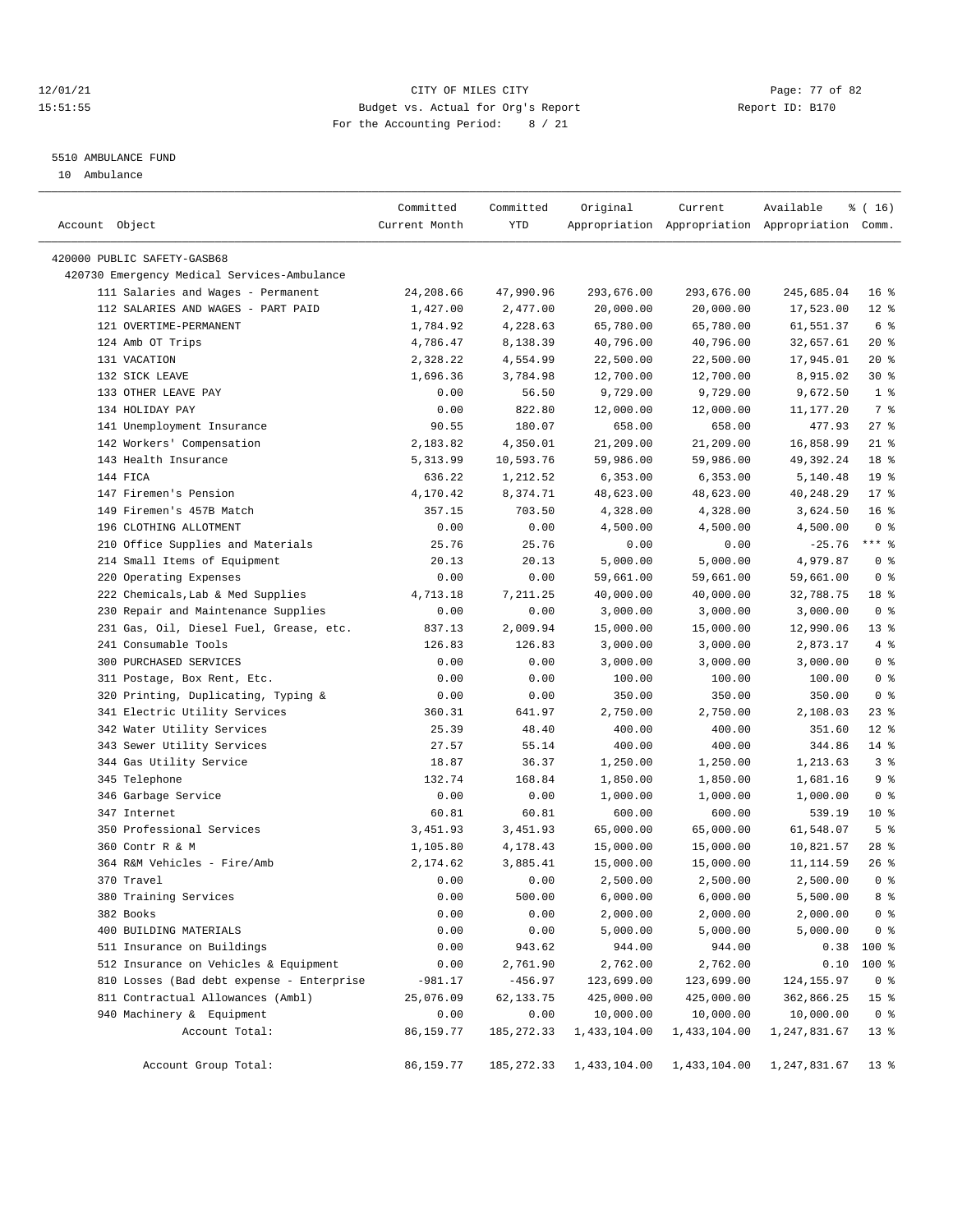# 12/01/21 Page: 78 of 82 15:51:55 Budget vs. Actual for Org's Report Report ID: B170 For the Accounting Period: 8 / 21

# 5510 AMBULANCE FUND

10 Ambulance

| Account Object                           | Committed<br>Current Month | Committed<br><b>YTD</b> | Original     | Current      | Available<br>Appropriation Appropriation Appropriation Comm. | % (16) |  |
|------------------------------------------|----------------------------|-------------------------|--------------|--------------|--------------------------------------------------------------|--------|--|
| 510000 MISCELLANEOUS                     |                            |                         |              |              |                                                              |        |  |
| 510330 Comprehensive Liability Insurance |                            |                         |              |              |                                                              |        |  |
| 513 Liability                            | 6,728.68                   | 6,728.68                | 6,311.00     | 6,311.00     | $-417.68$                                                    | 107 %  |  |
| Account Total:                           | 6,728.68                   | 6,728.68                | 6,311.00     | 6,311.00     | $-417.68$                                                    | 107 %  |  |
| Account Group Total:                     | 6,728.68                   | 6,728.68                | 6,311.00     | 6,311.00     | $-417.68$ 107 %                                              |        |  |
| 520000 OTHER FINANCING USES              |                            |                         |              |              |                                                              |        |  |
| 521000 Interfund Operating Transfers Out |                            |                         |              |              |                                                              |        |  |
| 820 Transfers to Other Funds             | 2,874.18                   | 5,748.36                | 94,491.00    | 94,491.00    | 88,742.64                                                    | 6 %    |  |
| Account Total:                           | 2,874.18                   | 5,748.36                | 94,491.00    | 94,491.00    | 88,742.64                                                    | 6 %    |  |
| Account Group Total:                     | 2,874.18                   | 5,748.36                | 94,491.00    | 94,491.00    | 88,742.64                                                    | 6 %    |  |
| Organization Total:                      | 95,762.63                  | 197,749.37              | 1,533,906.00 | 1,533,906.00 | 1,336,156.63                                                 | $13*$  |  |
|                                          |                            |                         |              |              |                                                              |        |  |
| Fund Total:                              | 95,762.63                  | 197,749.37              | 1,533,906.00 | 1,533,906.00 | 1,336,156.63 13 %                                            |        |  |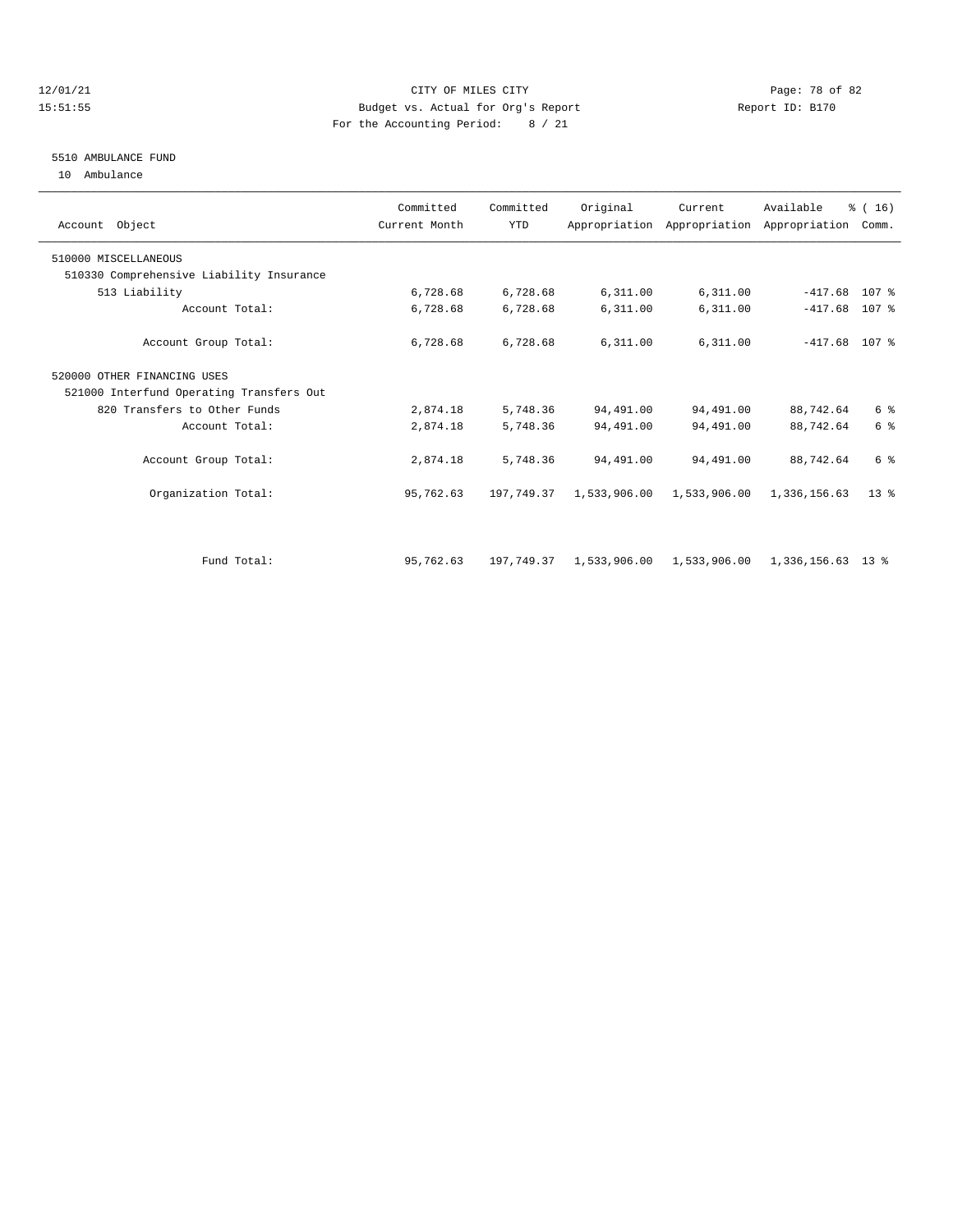# 12/01/21 Page: 79 of 82<br>
12/01/21 Page: 79 of 82<br>
Budget vs. Actual for Org's Report Physics (Report ID: B170 15:51:55 Budget vs. Actual for Org's Report For the Accounting Period: 8 / 21

————————————————————————————————————————————————————————————————————————————————————————————————————————————————————————————————————

# 5610 AIRPORT OPERATING

87 Airport

|                                            | Committed     | Committed                     | Original     | Current      | Available                                       | ៖ ( 16)         |
|--------------------------------------------|---------------|-------------------------------|--------------|--------------|-------------------------------------------------|-----------------|
| Account Object                             | Current Month | YTD                           |              |              | Appropriation Appropriation Appropriation Comm. |                 |
| 430000 Public Works-GASB68                 |               |                               |              |              |                                                 |                 |
| 430300 Airport (87)                        |               |                               |              |              |                                                 |                 |
| 111 Salaries and Wages - Permanent         | 9,269.68      | 17,003.05                     | 101,844.00   | 101,844.00   | 84,840.95                                       | $17$ %          |
| 121 OVERTIME-PERMANENT                     | 1,055.90      | 1,458.65                      | 2,800.00     | 2,800.00     | 1,341.35                                        | $52$ $%$        |
| 131 VACATION                               | 657.41        | 2,464.68                      | 2,100.00     | 2,100.00     | $-364.68$                                       | 117 %           |
| 132 SICK LEAVE                             | 0.00          | 0.00                          | 1,800.00     | 1,800.00     | 1,800.00                                        | 0 <sup>8</sup>  |
| 133 OTHER LEAVE PAY                        | 136.64        | 136.64                        | 3,302.00     | 3,302.00     | 3,165.36                                        | 4%              |
| 134 HOLIDAY PAY                            | 0.00          | 0.00                          | 1,600.00     | 1,600.00     | 1,600.00                                        | 0 <sup>8</sup>  |
| 141 Unemployment Insurance                 | 27.80         | 53.62                         | 170.00       | 170.00       | 116.38                                          | $32$ $%$        |
| 142 Workers' Compensation                  | 137.91        | 268.35                        | 2,203.00     | 2,203.00     | 1,934.65                                        | $12*$           |
| 143 Health Insurance                       | 1,709.05      | 3,418.10                      | 20,508.00    | 20,508.00    | 17,089.90                                       | $17*$           |
| 144 FICA                                   | 850.66        | 1,640.03                      | 8,679.00     | 8,679.00     | 7,038.97                                        | 19 <sup>°</sup> |
| 145 PERS                                   | 830.19        | 1,596.49                      | 10,063.00    | 10,063.00    | 8,466.51                                        | 16 <sup>8</sup> |
| 196 CLOTHING ALLOTMENT                     | 0.00          | 375.00                        | 375.00       | 375.00       | 0.00                                            | $100$ %         |
| 210 Office Supplies and Materials          | 0.00          | 0.00                          | 700.00       | 700.00       | 700.00                                          | 0 <sup>8</sup>  |
| 214 Small Items of Equipment               | 0.00          | 0.00                          | 250.00       | 250.00       | 250.00                                          | 0 <sup>8</sup>  |
| 220 Operating Expenses                     | 0.00          | 150.00                        | 4,000.00     | 4,000.00     | 3,850.00                                        | 4%              |
| 230 Repair and Maintenance Supplies        | 933.21        | 5,591.43                      | 40,000.00    | 40,000.00    | 34,408.57                                       | $14$ %          |
| 231 Gas, Oil, Diesel Fuel, Grease, etc.    | 0.00          | 316.10                        | 3,000.00     | 3,000.00     | 2,683.90                                        | $11$ %          |
| 237 Aviation Fuel                          | 97,889.14     | 242,327.79                    | 300,000.00   | 300,000.00   | 57,672.21                                       | 81 %            |
| 239 Tires, Tubes Etc.                      | 0.00          | 0.00                          | 2,500.00     | 2,500.00     | 2,500.00                                        | 0 <sup>8</sup>  |
| 250 Supplies for Resale                    | 0.00          | 0.00                          | 1,500.00     | 1,500.00     | 1,500.00                                        | 0 <sup>8</sup>  |
| 311 Postage, Box Rent, Etc.                | 16.20         | 16.20                         | 250.00       | 250.00       | 233.80                                          | 6 %             |
| 319 Other Communication and Transportation | 149.95        | 149.95                        | 1,500.00     | 1,500.00     | 1,350.05                                        | $10*$           |
| 330 Publicity, Subscriptions & Dues        | 156.00        | 156.00                        | 1,200.00     | 1,200.00     | 1,044.00                                        | $13*$           |
| 334 Memberships, Registrations & Dues      | 0.00          | 0.00                          | 800.00       | 800.00       | 800.00                                          | 0 <sup>8</sup>  |
| 341 Electric Utility Services              | 1,216.82      | 2,465.90                      | 12,000.00    | 12,000.00    | 9,534.10                                        | 21 %            |
| 344 Gas Utility Service                    | 162.58        | 316.48                        | 5,000.00     | 5,000.00     | 4,683.52                                        | 6 %             |
| 345 Telephone                              | 188.56        | 295.17                        | 2,500.00     | 2,500.00     | 2,204.83                                        | $12*$           |
| 347 Internet                               | 11.77         | 11.77                         | 300.00       | 300.00       | 288.23                                          | 4%              |
| 350 Professional Services                  | 0.00          | 0.00                          | 1,000.00     | 1,000.00     | 1,000.00                                        | 0 <sup>8</sup>  |
| 360 Contr R & M                            | 0.00          | 0.00                          | 30,000.00    | 30,000.00    | 30,000.00                                       | 0 <sup>8</sup>  |
| 363 R&M Vehicles/Equip/Labor-PW            | 4,680.97      | 5,609.45                      | 10,000.00    | 10,000.00    | 4,390.55                                        | 56%             |
| 367 Plumbing, Heating, Electrical          | 0.00          | 0.00                          | 1,000.00     | 1,000.00     | 1,000.00                                        | 0 <sup>8</sup>  |
| 380 Training Services                      | 0.00          | 0.00                          | 250.00       | 250.00       | 250.00                                          | 0 <sup>8</sup>  |
| 511 Insurance on Buildings                 | 0.00          | 4,036.38                      | 4,037.00     | 4,037.00     | 0.62                                            | $100*$          |
| 512 Insurance on Vehicles & Equipment      | 0.00          | 2,216.03                      | 2,217.00     | 2,217.00     | 0.97                                            | $100*$          |
| 513 Liability                              | 0.00          | 0.00                          | 4,800.00     | 4,800.00     | 4,800.00                                        | 0 <sup>8</sup>  |
| 937 AIP 020-2021                           |               | 1, 255, 972.19 1, 255, 972.19 | 4,296,975.00 |              | 4, 296, 975.00 3, 041, 002.81                   | 29%             |
| Account Total:                             |               | 1,376,052.63 1,548,045.45     | 4,881,223.00 | 4,881,223.00 | 3, 333, 177.55                                  | $32*$           |
| 430320 Airport - Improvements              |               |                               |              |              |                                                 |                 |
| 940 Machinery & Equipment                  | 0.00          | 50,000.00                     | 1,338,495.00 | 1,338,495.00 | 1,288,495.00                                    | $4\degree$      |
| Account Total:                             | 0.00          | 50,000.00                     | 1,338,495.00 | 1,338,495.00 | 1,288,495.00                                    | 4%              |
| Account Group Total:                       |               | 1,376,052.63 1,598,045.45     | 6,219,718.00 | 6,219,718.00 | 4,621,672.55                                    | $26$ %          |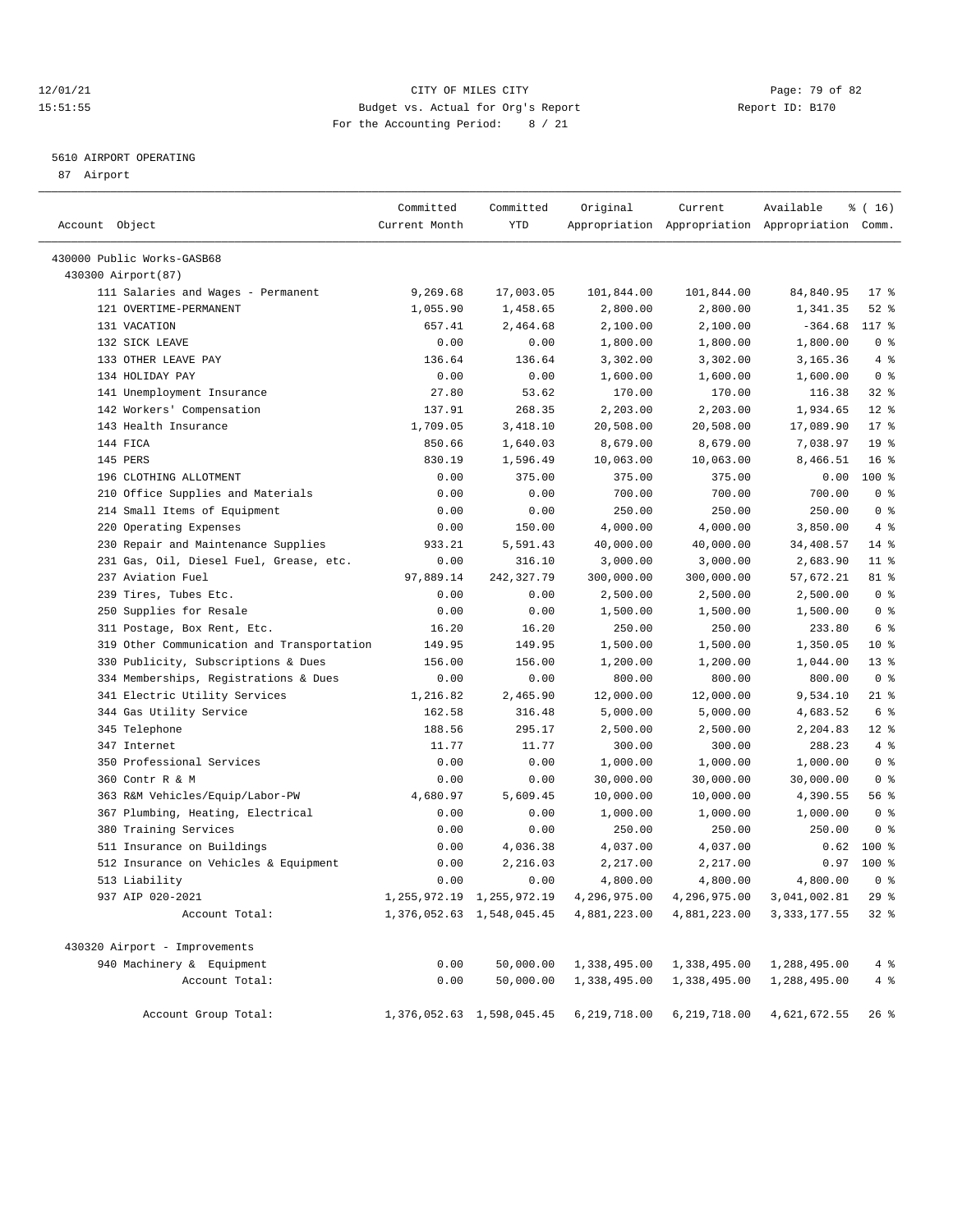# $12/01/21$  Page: 80 of 82<br>15:51:55 Budget vs. Actual for Org's Report  $\frac{P}{Q}$  Report ID: B170 15:51:55 Budget vs. Actual for Org's Report For the Accounting Period: 8 / 21

# 5610 AIRPORT OPERATING

87 Airport

| Account Object                           | Committed<br>Current Month | Committed<br>YTD          | Original     | Current      | Available<br>Appropriation Appropriation Appropriation | % (16)<br>Comm. |
|------------------------------------------|----------------------------|---------------------------|--------------|--------------|--------------------------------------------------------|-----------------|
| 490000 DEBT SERVICE                      |                            |                           |              |              |                                                        |                 |
| 490500 Other Debt Service Payments       |                            |                           |              |              |                                                        |                 |
| 635 Principle- Hanger 8 Door Loan        | 0.00                       | 0.00                      | 1,500.00     | 1,500.00     | 1,500.00                                               | 0 <sup>8</sup>  |
| 636 Interest-Hanger 8 Door Loan          | 0.00                       | 0.00                      | 321.00       | 321.00       | 321.00                                                 | 0 <sup>8</sup>  |
| 648 MT Aero Principle 06-2015            | 0.00                       | 0.00                      | 16,953.00    | 16,953.00    | 16,953.00                                              | 0 <sup>8</sup>  |
| 649 MT Aero Interest06-2015              | 0.00                       | 0.00                      | 1,102.00     | 1,102.00     | 1,102.00                                               | 0 <sup>8</sup>  |
| 650 Principle-Purchase Fuel Truck        | 1,226.73                   | 1,226.73                  | 0.00         | 0.00         | $-1, 226.73$                                           | $***$ $%$       |
| Account Total:                           | 1,226.73                   | 1,226.73                  | 19,876.00    | 19,876.00    | 18,649.27                                              | 6 %             |
| Account Group Total:                     | 1,226.73                   | 1,226.73                  | 19,876.00    | 19,876.00    | 18,649.27                                              | 6 %             |
| 520000 OTHER FINANCING USES              |                            |                           |              |              |                                                        |                 |
| 521000 Interfund Operating Transfers Out |                            |                           |              |              |                                                        |                 |
| 820 Transfers to Other Funds             | 1,716.86                   | 3,433.72                  | 20,603.00    | 20,603.00    | 17,169.28                                              | $17*$           |
| Account Total:                           | 1,716.86                   | 3,433.72                  | 20,603.00    | 20,603.00    | 17,169.28                                              | $17*$           |
| Account Group Total:                     | 1,716.86                   | 3,433.72                  | 20,603.00    | 20,603.00    | 17,169.28                                              | $17*$           |
| Organization Total:                      |                            | 1,378,996.22 1,602,705.90 | 6,260,197.00 | 6,260,197.00 | 4,657,491.10                                           | $26$ %          |
|                                          |                            |                           |              |              |                                                        |                 |

Fund Total: 1,378,996.22 1,602,705.90 6,260,197.00 6,260,197.00 4,657,491.10 26 %